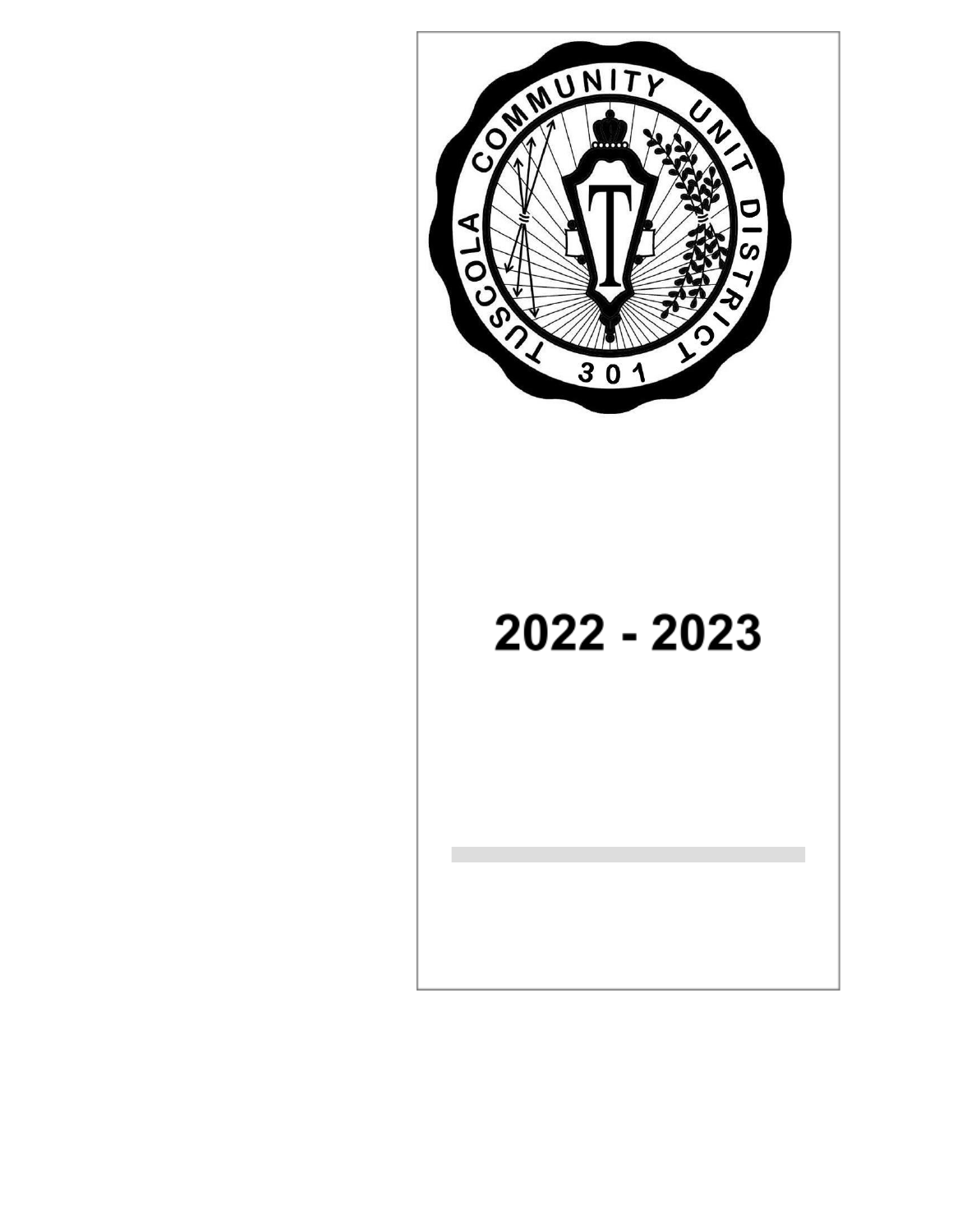# **Table of Contents**

| District |                                                        | 6              |
|----------|--------------------------------------------------------|----------------|
|          | Chapter 1 Introductory Information and General Notices | 6              |
| 1.10     | Introduction                                           | 6              |
| 1.20     | <b>Equal Opportunity and Gender Equality</b>           | 6              |
| 1.30     | <b>General Information</b>                             | 6              |
| 1.40     | <b>Affiliations and Honors</b>                         | $\overline{7}$ |
| 1.50     | <b>General School Information</b>                      | 7              |
| 1.60     | <b>Mission Statement</b>                               | 7              |
| 1.70     | Animals on School Property                             | 8              |
| 1.80     | <b>School Volunteers</b>                               | 8              |
| 1.90     | <b>Emergency School Closings</b>                       | 8              |
| 1.100    | Video and Audio Monitoring Systems                     | 8              |
| 1.110    | Accommodating Individuals with Disabilities            | 9              |
| 1.120    | <b>Students with Food Allergies</b>                    | 9              |
| 1.130    | Care of Students with Diabetes                         | 9              |
| 1.140    | Communication                                          | 9              |
|          | Chapter 2 Attendance and Promotion                     | 11             |
| 2.10     | Attendance                                             | 11             |
| 2.20     | <b>Student Absences</b>                                | 11             |
| 2.30     | <b>Tardiness</b>                                       | 12             |
| 2.40     | Release Time for Religious Instruction and Observance  | 12             |
| 2.50     | <b>Release for Appointments</b>                        | 12             |
| 2.60     | Trips/Vacations/Planned Absences                       | 12             |
| 2.70     | Make-Up Work                                           | 13             |
| 2.80     | Truancy                                                | 13             |
| 2.90     | <b>Grading and Promotion</b>                           | 13             |
| 2.100    | Homework                                               | 15             |
| 2.110    | Student/Teacher Assignments and Requests               | 15             |
| 2.120    | Transfer between Schools                               | 15             |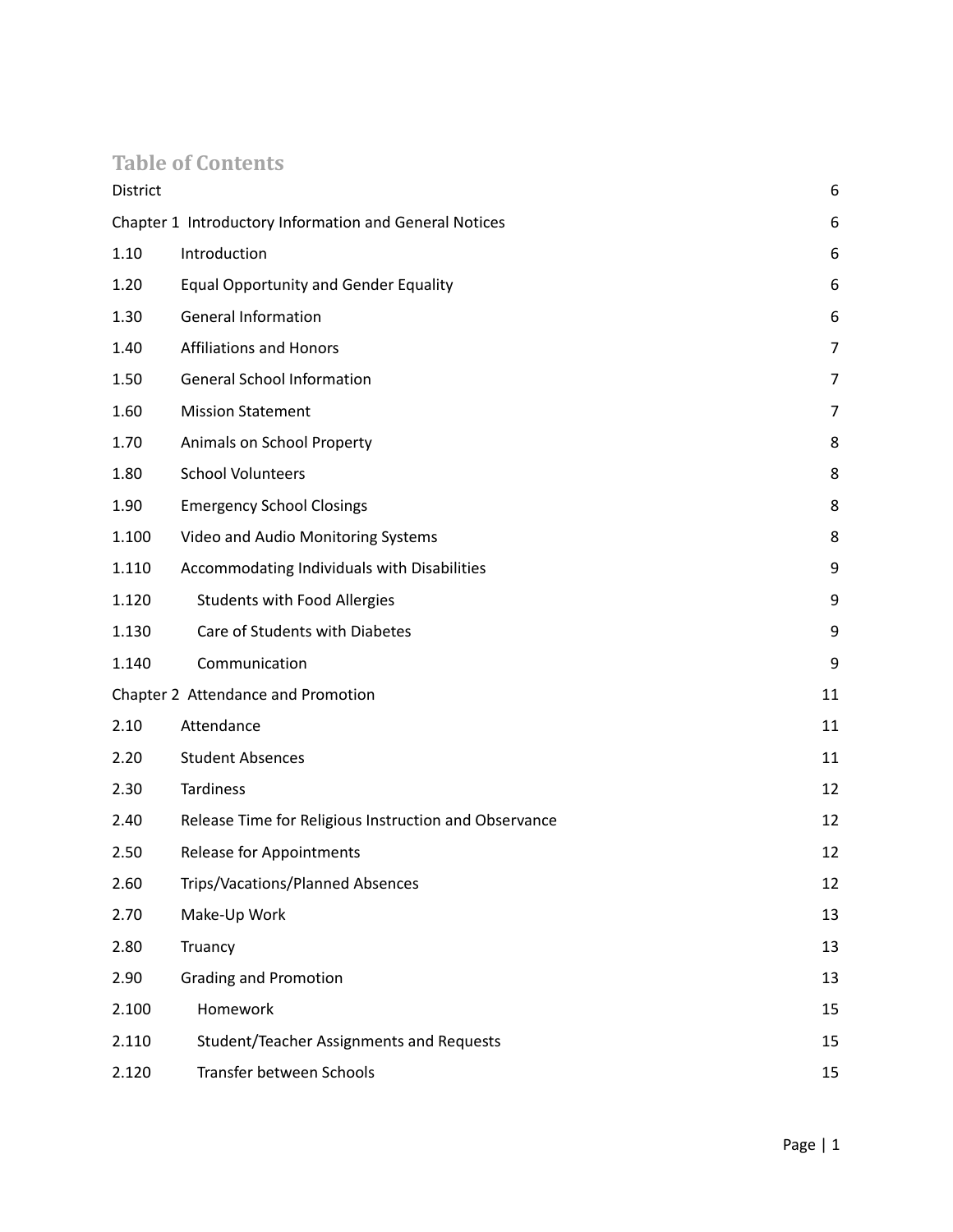| 2.130 | Home and Hospital Instruction                                                    | 15 |
|-------|----------------------------------------------------------------------------------|----|
|       | Chapter 3 Student Fees and Meal Costs                                            | 17 |
| 3.10  | Fines, Fees, and Charges; Waiver of Student Fees                                 | 17 |
| 3.20  | <b>School Meal Program</b>                                                       | 17 |
|       | Chapter 4 Transportation; Arrival and Dismissal                                  | 19 |
| 4.10  | <b>Bus Transportation</b>                                                        | 19 |
|       | Chapter 5 Health and Safety                                                      | 21 |
| 5.10  | Immunization, Health, Eye and Dental Examinations                                | 21 |
| 5.20  | <b>Student Medication</b>                                                        | 22 |
| 5.30  | Illness                                                                          | 22 |
| 5.40  | Safety Drill Procedures and Conduct                                              | 23 |
| 5.50  | <b>Communicable Diseases</b>                                                     | 23 |
| 5.60  | <b>Head Lice</b>                                                                 | 23 |
| 5.70  | <b>Guidance &amp; Counseling</b>                                                 | 23 |
|       | Chapter 6 Discipline and Conduct                                                 | 25 |
| 6.10  | <b>Prohibited Student Conduct</b>                                                | 25 |
| 6.20  | Preventing Bullying, Intimidation, and Harassment                                | 26 |
| 6.30  | <b>General Building Conduct</b>                                                  | 27 |
| 6.40  | School Dress Code/Student Appearance                                             | 27 |
| 6.50  | Discipline                                                                       | 28 |
| 6.60  | <b>Field Trips</b>                                                               | 35 |
| 6.70  | Multi-tier System of Supports (MTSS)                                             | 35 |
|       | Chapter 7 Athletics and Extra-Curricular Activities                              | 37 |
| 7.10  | <b>Activity Fees</b>                                                             | 37 |
| 7.20  | Athletic/Extra-Curricular Rules & Code of Conduct for East Prairie               | 37 |
| 7.30  | Athletic/Extra-Curricular Rules & Code of Conduct for Tuscola High School        | 40 |
|       | Chapter 8 Internet, Technology, and Publications                                 | 43 |
| 8.10  | Internet Acceptable Use                                                          | 43 |
| 8.20  | <b>Electronic Devices</b>                                                        | 45 |
| 8.30  | Guidelines for Student Distribution of Non-School-Sponsored Publications         | 45 |
|       | Chapter 9 Search and Seizure                                                     | 47 |
| 9.10  | School Property and Equipment as well as Personal Effects Left There by Students | 47 |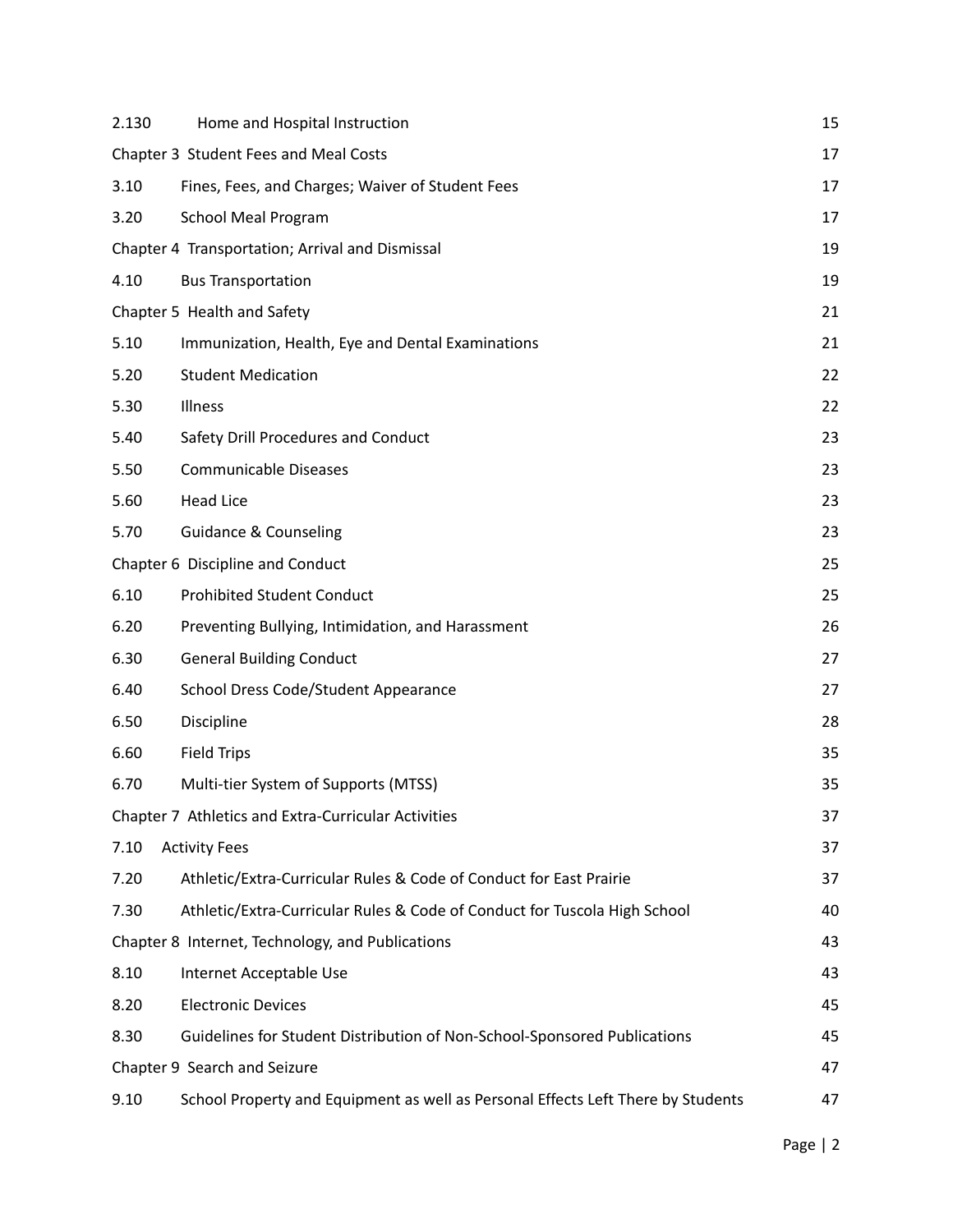| 9.20  | <b>Students</b>                                                | 47 |  |
|-------|----------------------------------------------------------------|----|--|
| 9.30  | Seizure of Property                                            | 47 |  |
|       | Chapter 10 Special Education and Screenings                    | 48 |  |
| 10.10 | <b>Education of Children with Disabilities</b>                 | 48 |  |
| 10.20 | Discipline of Students with Disabilities                       | 48 |  |
| 10.30 | <b>Exemption from Physical Education Requirement</b>           | 48 |  |
| 10.40 | Request to Access Classroom or Personnel for Special Education | 48 |  |
| 10.50 | Screenings                                                     | 49 |  |
|       | Chapter 11 Student Records and Privacy                         | 50 |  |
| 11.10 | <b>Student Privacy Protections</b>                             | 50 |  |
| 11.20 | <b>Student Privacy Protections</b>                             | 50 |  |
| 11.30 | Maintenance and Destruction of School Student Records          | 50 |  |
|       | Chapter 12 Parental Right Notifications                        | 52 |  |
| 12.10 | <b>Teacher Qualifications</b>                                  | 52 |  |
| 12.20 | <b>Standardized Testing</b>                                    | 52 |  |
| 12.30 | Homeless Child's Right to Education                            | 52 |  |
| 12.40 | English Language Learners                                      | 53 |  |
| 12.50 | <b>School Visitation Rights</b>                                | 53 |  |
| 12.60 | <b>Pesticide Application Notice</b>                            | 53 |  |
| 12.70 | <b>Mandated Reporter</b>                                       | 53 |  |
| 12.80 | Sex Offender Notification Law                                  | 53 |  |
| 12.90 | Violent Offender Community Notification                        | 54 |  |
|       | North Ward Elementary                                          | 55 |  |
|       | Chapter 1 Introductory Information and General Notices         | 55 |  |
| 1.10  | <b>Parents and Students</b>                                    | 55 |  |
| 1.20  | Daily Schedule                                                 | 55 |  |
| 1.30  | Two-Hour Delay Schedule                                        | 56 |  |
| 1.40  | Food Items for Classroom                                       | 56 |  |
| 1.50  | Parent Teacher Organization (PTO)                              | 56 |  |
| 1.60  | Party Invitations                                              | 56 |  |
| 1.70  | <b>Visiting School</b>                                         | 57 |  |
|       | Chapter 2 Attendance and Recess Procedures<br>58               |    |  |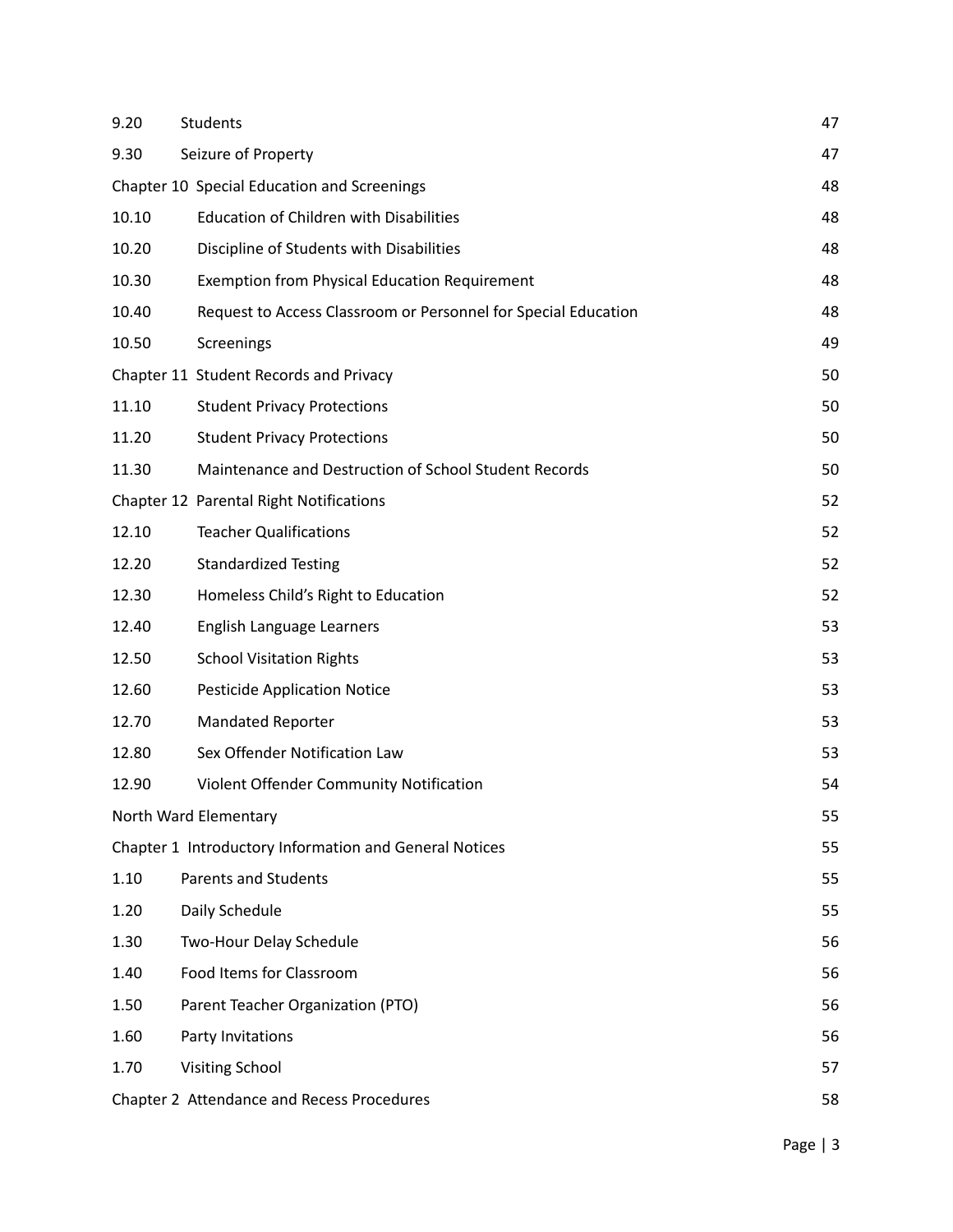| <b>Recess Procedures</b>                        |                                                                                                                                                                                                                                                                                                                                                                                                                                                                                                                                                                                                                                                                                                                                                                                                                                        |  |  |
|-------------------------------------------------|----------------------------------------------------------------------------------------------------------------------------------------------------------------------------------------------------------------------------------------------------------------------------------------------------------------------------------------------------------------------------------------------------------------------------------------------------------------------------------------------------------------------------------------------------------------------------------------------------------------------------------------------------------------------------------------------------------------------------------------------------------------------------------------------------------------------------------------|--|--|
|                                                 | 58                                                                                                                                                                                                                                                                                                                                                                                                                                                                                                                                                                                                                                                                                                                                                                                                                                     |  |  |
| Chapter 4 Transportation; Arrival and Dismissal |                                                                                                                                                                                                                                                                                                                                                                                                                                                                                                                                                                                                                                                                                                                                                                                                                                        |  |  |
|                                                 | 59                                                                                                                                                                                                                                                                                                                                                                                                                                                                                                                                                                                                                                                                                                                                                                                                                                     |  |  |
|                                                 | 59                                                                                                                                                                                                                                                                                                                                                                                                                                                                                                                                                                                                                                                                                                                                                                                                                                     |  |  |
|                                                 | 59                                                                                                                                                                                                                                                                                                                                                                                                                                                                                                                                                                                                                                                                                                                                                                                                                                     |  |  |
|                                                 | 60                                                                                                                                                                                                                                                                                                                                                                                                                                                                                                                                                                                                                                                                                                                                                                                                                                     |  |  |
|                                                 | 60                                                                                                                                                                                                                                                                                                                                                                                                                                                                                                                                                                                                                                                                                                                                                                                                                                     |  |  |
|                                                 | 60                                                                                                                                                                                                                                                                                                                                                                                                                                                                                                                                                                                                                                                                                                                                                                                                                                     |  |  |
|                                                 | 60                                                                                                                                                                                                                                                                                                                                                                                                                                                                                                                                                                                                                                                                                                                                                                                                                                     |  |  |
|                                                 | 61                                                                                                                                                                                                                                                                                                                                                                                                                                                                                                                                                                                                                                                                                                                                                                                                                                     |  |  |
|                                                 | 61                                                                                                                                                                                                                                                                                                                                                                                                                                                                                                                                                                                                                                                                                                                                                                                                                                     |  |  |
|                                                 | 61                                                                                                                                                                                                                                                                                                                                                                                                                                                                                                                                                                                                                                                                                                                                                                                                                                     |  |  |
|                                                 | 62                                                                                                                                                                                                                                                                                                                                                                                                                                                                                                                                                                                                                                                                                                                                                                                                                                     |  |  |
|                                                 | 62                                                                                                                                                                                                                                                                                                                                                                                                                                                                                                                                                                                                                                                                                                                                                                                                                                     |  |  |
|                                                 | 62                                                                                                                                                                                                                                                                                                                                                                                                                                                                                                                                                                                                                                                                                                                                                                                                                                     |  |  |
|                                                 | 62                                                                                                                                                                                                                                                                                                                                                                                                                                                                                                                                                                                                                                                                                                                                                                                                                                     |  |  |
|                                                 | 63                                                                                                                                                                                                                                                                                                                                                                                                                                                                                                                                                                                                                                                                                                                                                                                                                                     |  |  |
|                                                 | 63                                                                                                                                                                                                                                                                                                                                                                                                                                                                                                                                                                                                                                                                                                                                                                                                                                     |  |  |
|                                                 | 63                                                                                                                                                                                                                                                                                                                                                                                                                                                                                                                                                                                                                                                                                                                                                                                                                                     |  |  |
|                                                 | 64                                                                                                                                                                                                                                                                                                                                                                                                                                                                                                                                                                                                                                                                                                                                                                                                                                     |  |  |
|                                                 | 64                                                                                                                                                                                                                                                                                                                                                                                                                                                                                                                                                                                                                                                                                                                                                                                                                                     |  |  |
|                                                 | 64                                                                                                                                                                                                                                                                                                                                                                                                                                                                                                                                                                                                                                                                                                                                                                                                                                     |  |  |
|                                                 | 66                                                                                                                                                                                                                                                                                                                                                                                                                                                                                                                                                                                                                                                                                                                                                                                                                                     |  |  |
|                                                 | 66                                                                                                                                                                                                                                                                                                                                                                                                                                                                                                                                                                                                                                                                                                                                                                                                                                     |  |  |
|                                                 | 66                                                                                                                                                                                                                                                                                                                                                                                                                                                                                                                                                                                                                                                                                                                                                                                                                                     |  |  |
|                                                 | 67                                                                                                                                                                                                                                                                                                                                                                                                                                                                                                                                                                                                                                                                                                                                                                                                                                     |  |  |
|                                                 | 67                                                                                                                                                                                                                                                                                                                                                                                                                                                                                                                                                                                                                                                                                                                                                                                                                                     |  |  |
|                                                 | 69                                                                                                                                                                                                                                                                                                                                                                                                                                                                                                                                                                                                                                                                                                                                                                                                                                     |  |  |
|                                                 | 69                                                                                                                                                                                                                                                                                                                                                                                                                                                                                                                                                                                                                                                                                                                                                                                                                                     |  |  |
|                                                 | 70                                                                                                                                                                                                                                                                                                                                                                                                                                                                                                                                                                                                                                                                                                                                                                                                                                     |  |  |
|                                                 | 70                                                                                                                                                                                                                                                                                                                                                                                                                                                                                                                                                                                                                                                                                                                                                                                                                                     |  |  |
|                                                 | East Prairie Middle School<br>Chapter 1 Introductory Information and General Notices<br><b>Parents and Students</b><br>Two-Hour Delay Schedule<br>Chapter 2 Attendance and Recess Procedures<br><b>Student Absences</b><br><b>Recess Procedures</b><br>Chapter 4 Transportation; Arrival and Dismissal<br><b>Tuscola Community High School</b><br>Chapter 1 Introductory Information and General Notices<br><b>Parents and Students</b><br>Chapter 2 Attendance, Promotion and Graduation<br><b>Student Absences</b><br><b>Course Alternatives and Substitutions</b><br><b>Early Graduation</b><br><b>High School Graduation Requirements</b><br>Curriculum<br><b>Commencement Exercises</b><br>Valedictorian and Salutatorian<br>Chapter 4 Transportation and Parking<br>Chapter 6 Discipline and Conduct<br>Lunch Rules/ Open Campus |  |  |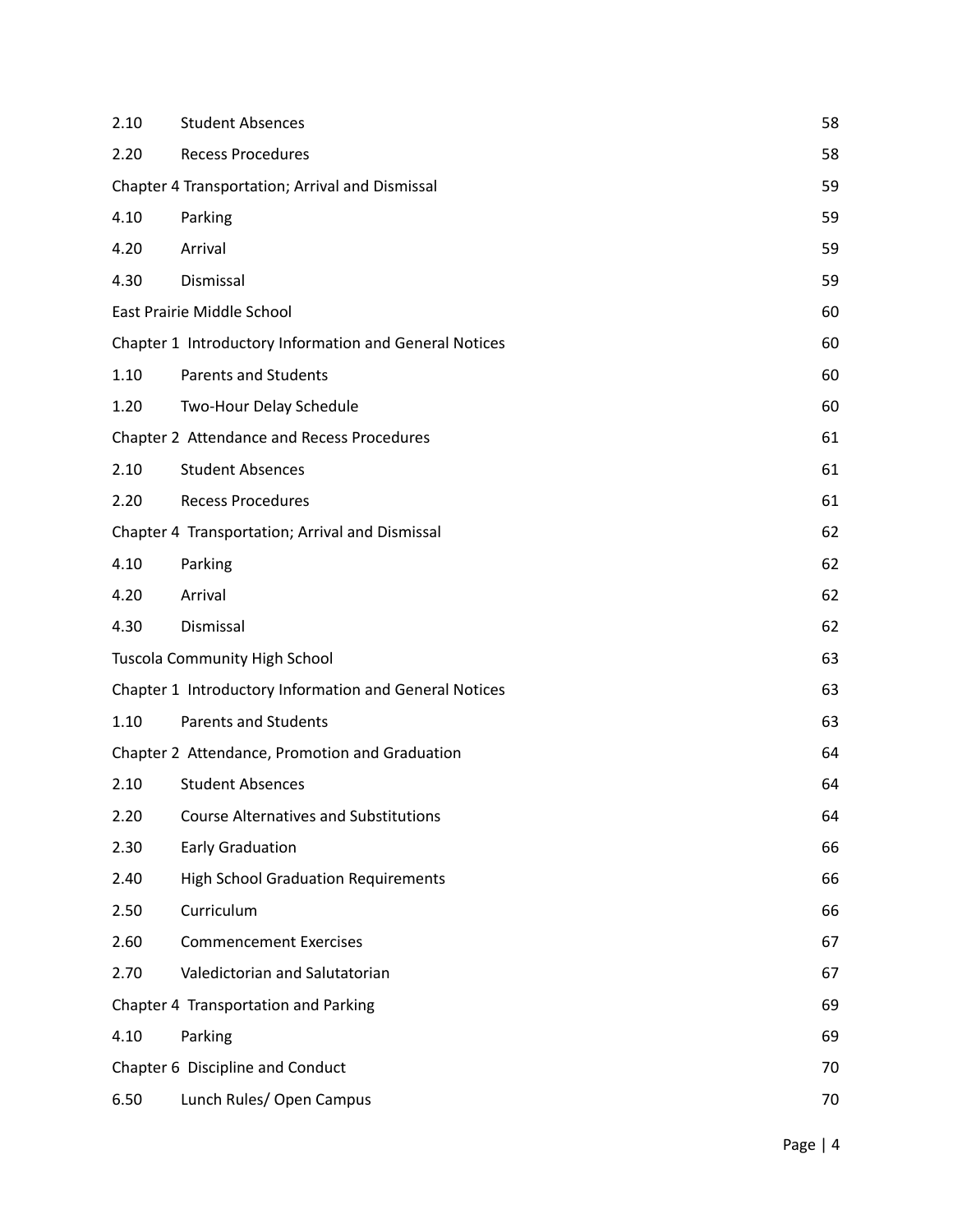| 6.60                  | Dress Code/Student Appearance           |    |
|-----------------------|-----------------------------------------|----|
|                       | Chapter 12 Parental Right Notifications | 72 |
| 12.10                 | <b>Incentives</b>                       | 72 |
| 12.20                 | Sex Education Instruction               | 72 |
| <b>TCHS Schedules</b> |                                         |    |
|                       |                                         |    |

| Appendix A - 2018-19 North Ward Elementary Behavior Expectations      | 73 |
|-----------------------------------------------------------------------|----|
| Appendix B - 2018-19 East Prairie Middle School Behavior Expectations | 75 |
| Appendix C - 2018-19 Tuscola High School Behavior Expectations.       | 77 |
| Appendix D - Attendance Letter                                        | 81 |
| Appendix E - Tuscola CUSD #301                                        |    |
|                                                                       |    |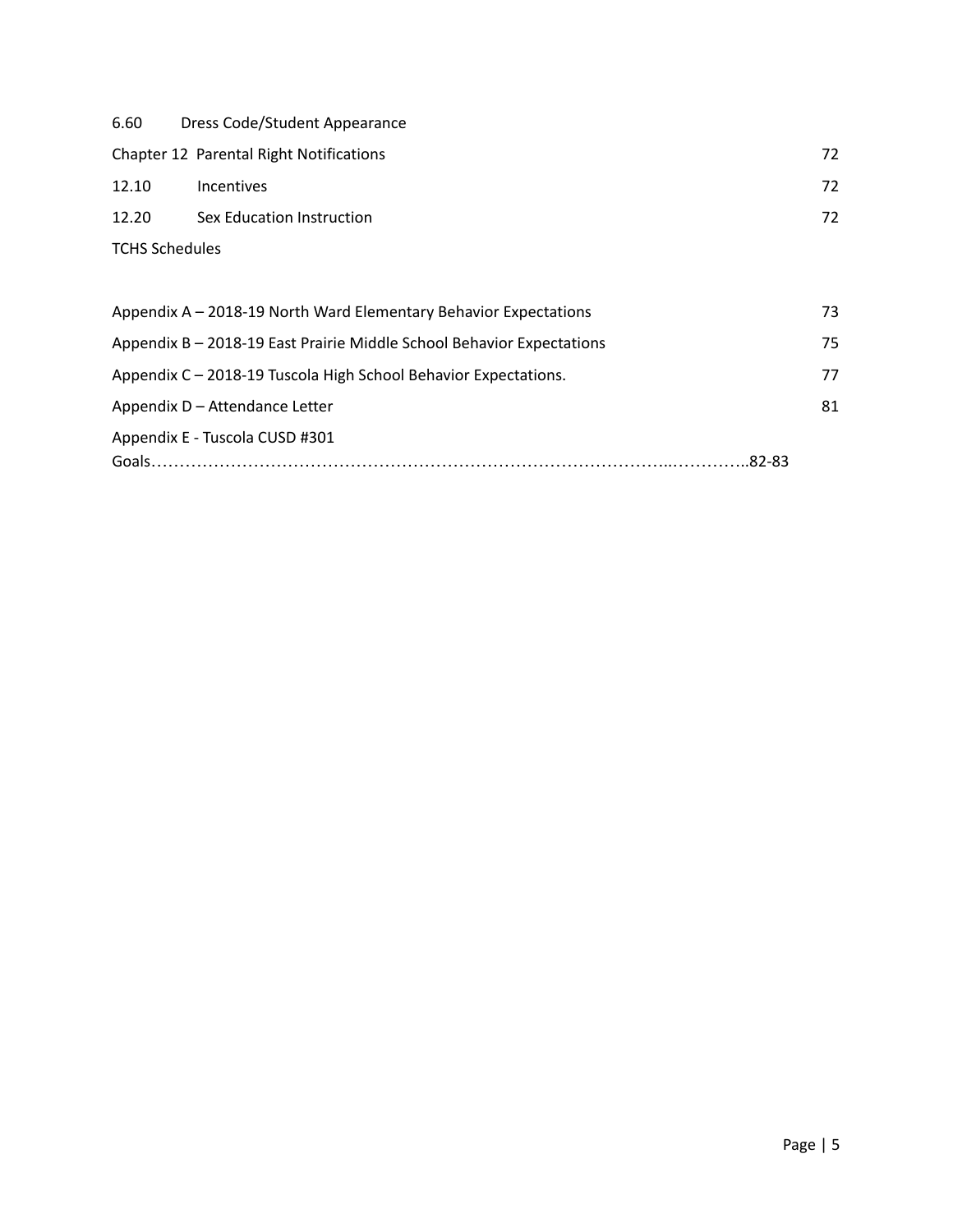# <span id="page-6-0"></span>**District**

# **Chapter 1 Introductory Information and General Notices**

#### <span id="page-6-1"></span>**1.10 Introduction**

The Board of Education of the Tuscola Community Unit School District No. 301 believes that good discipline and the observance of basic school regulations are necessary to ensure maximum efficiency in carrying out the educational processes. Students are expected to conduct themselves in a manner that reflects respect for each other, their teachers, other staff members, and school facilities.

Although every area of regulation and conduct cannot be covered in this publication, it contains several of the basic regulations and guidelines for acceptable student conduct and consequent penalties for violation of those regulations.

## **1.20 General Information**

This handbook is a summary of the school's rules and expectations, and is not a comprehensive statement of school procedures. The Board's comprehensive policy manual is available for public inspection on the district webpage http://www.tuscola.k12.il.us/ or at the Board office, located at:

409 S. Prairie Tuscola, IL 61953 Phone: (217) 253-4241 Fax: (217) 253-4522

## **1.30 Equal Opportunity and Gender Equality**

Equal educational and extracurricular opportunities are available to all students without regard to race, color, nationality, gender, sexual orientation, ancestry, age, religious beliefs, physical or mental disability, status as homeless, or actual or potential marital or parental status, including pregnancy or any other status as protected by applicable law.

No student shall, based on gender or sexual orientation, be denied equal access to programs, activities, services, or benefits or be limited in the exercise of any right, privilege, advantage, or denied equal access to educational and extracurricular programs and activities.

Any student or parent/guardian with a gender equality or equal opportunity concern should contact:

Mr. Gary Alexander, Superintendent 409 S. Prairie Tuscola, IL 61953 Phone: (217) 253-4241 Fax: (217) 253-4522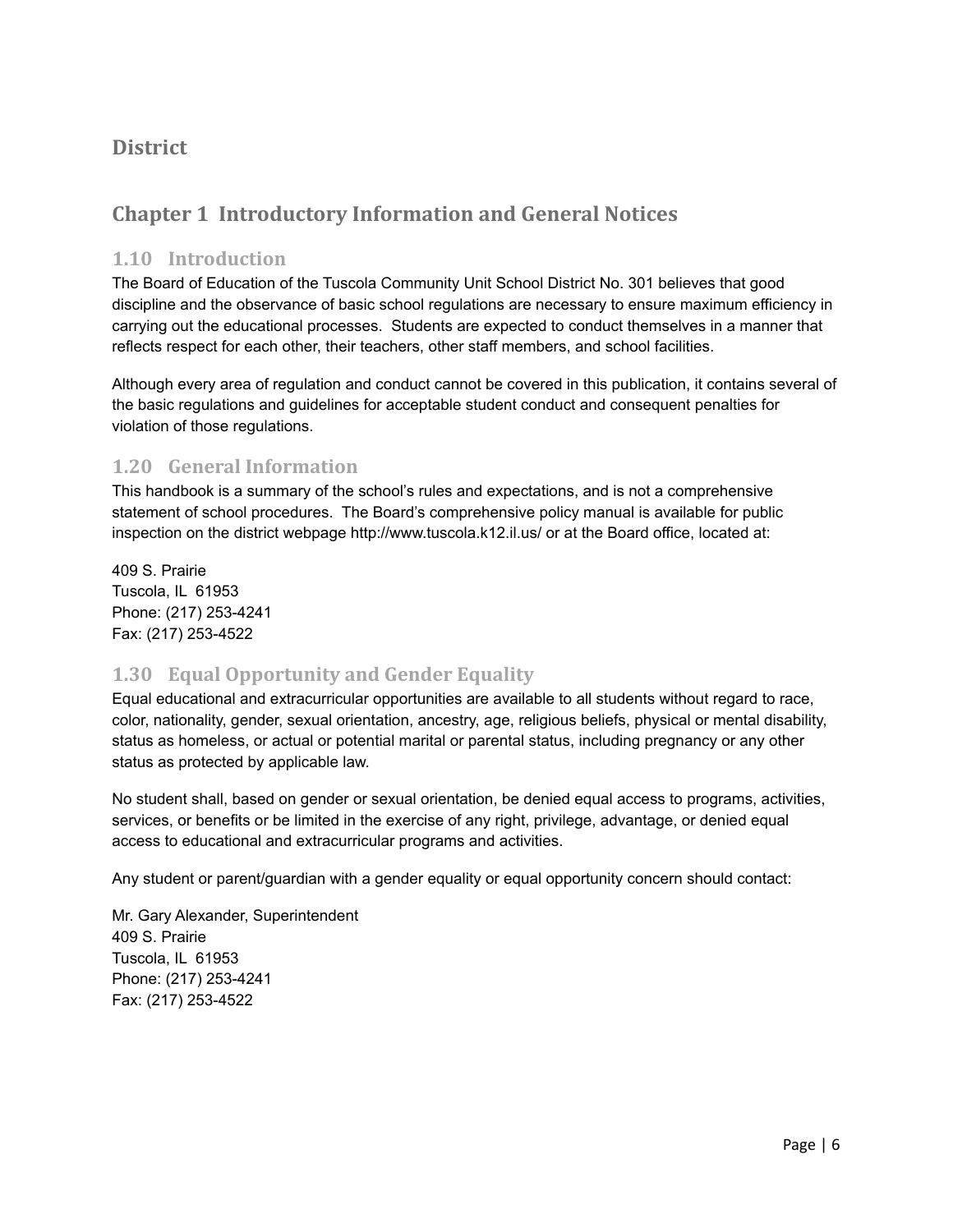*The School Board governs the school district, and is elected by the community. Current School Board members are:*

| Mr. Brad Ingram     | President |
|---------------------|-----------|
| Mr. Darold Spillman | Secretary |
| Mrs. Jessi Young    | Member    |
| Mr. Wade Wilcox     | Member    |

Mr. Levi Miller Member Mr. Jerrod Baird Member

Mr. Bob Devlin Vice-President

#### <span id="page-7-0"></span>**1.40 Affiliations and Honors**

North Ward Elementary School is accredited by the Illinois State Board of Education. The students and staff have received the Academic Excellence award from ISBE and the National Blue Ribbon School of Excellence award.

East Prairie Middle School is accredited by the Illinois State Board of Education. East Prairie Middle School is a member of the Illinois Elementary School Association (IESA). East Prairie Middle School is a recognized member of the Illinois PBIS Network and has been awarded an Academic Excellence Spotlight School by the Illinois State Board of Education.

Tuscola Community High School is accredited by the Illinois State Board of Education. Tuscola Community High School is a member of the Illinois High School Association (IHSA).

## <span id="page-7-1"></span>**1.50 General School Information**

The School Board has hired the following administrative staff to operate the three schools in the District:

| Mr. Gary Alexander   | Superintendent                        |
|----------------------|---------------------------------------|
| Mr. R. Jason Wallace | Principal, North Ward Elementary      |
| Mr. Jared Vanusdoll  | Principal, East Prairie Middle School |
| Mr. Steve Fiscus     | Principal, Tuscola CUSD High School   |

*North Ward school is located and may be contacted at:* 1201 N. Prairie Tuscola, Illinois 61953 Phone: (217) 253-2712 Fax: (217) 253-4851

*East Prairie school is located and may be contacted at:* 409 S. Prairie St. Tuscola, Illinois 61953 Phone: (217) 253-2828 Fax: (217) 253-3236

*Tuscola High school is located and may be contacted at:* 500 South Prairie Tuscola, Illinois 61953 Phone: (217) 253-2377 Fax: (217) 253-4861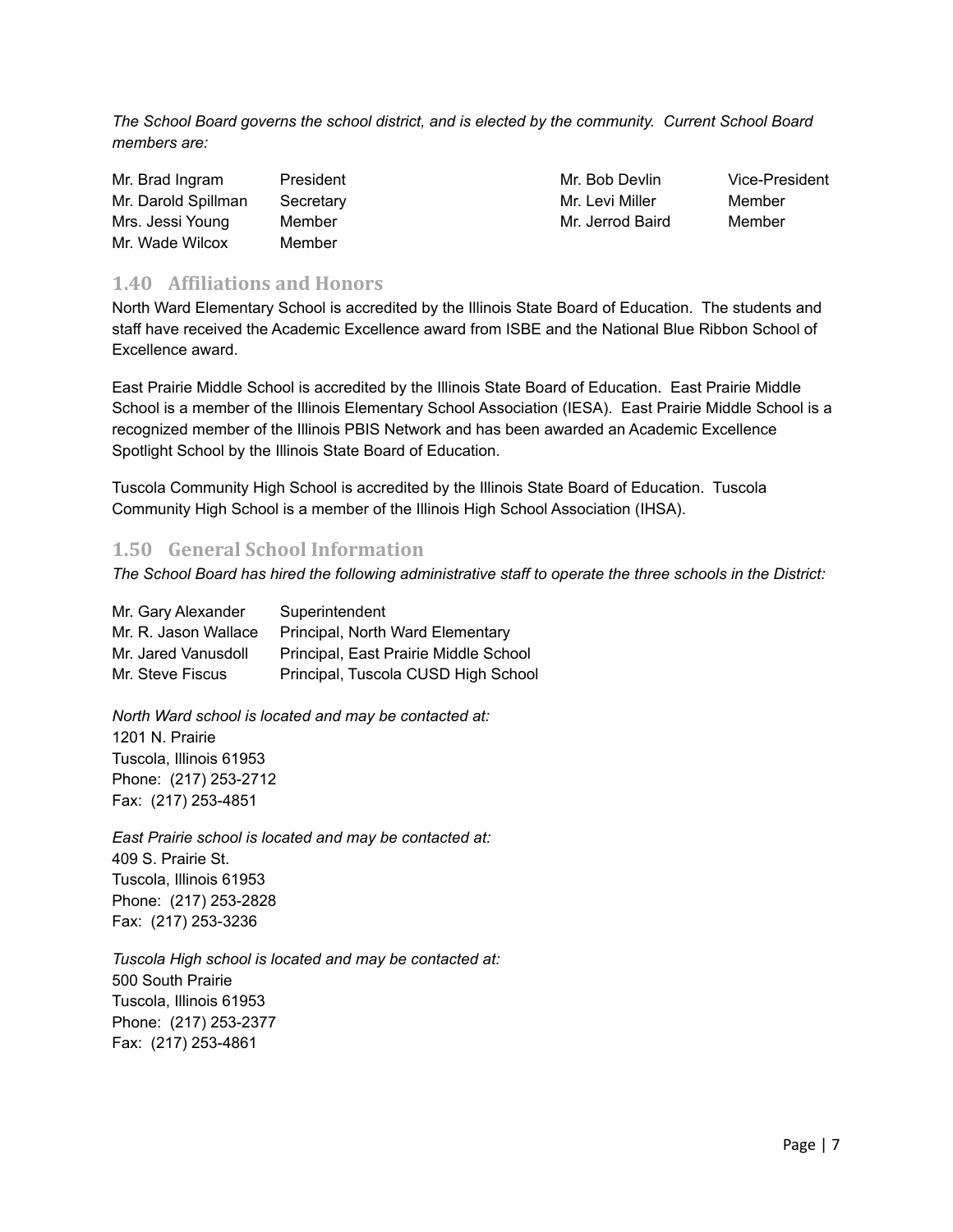## <span id="page-8-0"></span>**1.60 Mission Statement**

The mission of Tuscola Community Unit School District is to provide a safe environment in which to help students acquire the knowledge, attitudes, and skills necessary to develop healthy lifestyles and use leisure time constructively; to become responsible citizens with an understanding of the global interdependence of all people and societies in an ever-changing environment; to stimulate interest in the creative arts; to develop basic problem solving skills; and to promote an understanding of the use of technology as a tool of human endeavor.

#### *North Ward Mission Statement:*

North Ward Elementary School is a partnership of students, parents, educators, and the community committed to providing quality education for all students in order to challenge them to achieve their maximum potential. North Ward educates the whole child today to be the responsible citizen of tomorrow.

#### *East Prairie Mission Statement:*

East Prairie School is committed to the development of the child by fostering a love of learning and providing learning experiences which will enable students to become responsible citizens*.* The school expands and encourages the development of the potential of the individual child by maintaining high academic expectations. In addition to the daily instructional activities, the school provides an environment which includes a variety of extracurricular activities designed to strengthen the well-being of its students, stimulate intellectual growth, and develop an enthusiasm for learning in all students. The school and wider community cooperate to enhance the educational program by using the resources of the community to benefit all students.

#### *Tuscola High School Mission Statement:*

The mission of Tuscola Community High School is to provide a safe environment in which to help students acquire knowledge, attitudes, and skill necessary to develop healthy lifestyles; to become responsible citizens in a global society; to develop basic problem solving skills; and to stimulate interest in the creative arts and technology.

## <span id="page-8-1"></span>**1.70 Animals on School Property**

In order to assure student health and safety, animals are not allowed on school property, except in the case of a service animal accompanying a student or other individual with a documented disability. This rule may be temporarily waived by the building principal in the case of an educational opportunity for students, provided that (a) the animal is appropriately housed, humanely cared for, and properly handled, and (b) students will not be exposed to a dangerous animal or an unhealthy environment.

## <span id="page-8-2"></span>**1.80 School Volunteers**

All school volunteers must complete the "Volunteer Information Form" and be approved by the school principal prior to assisting at the school. Forms are available in the district office. A mandatory background check is required by all volunteers for classroom teachers who utilize volunteers. For school-wide volunteer opportunities, please contact the building principal.

Volunteers are required to check in and out at the main office and receive a visitor badge before going to their destination.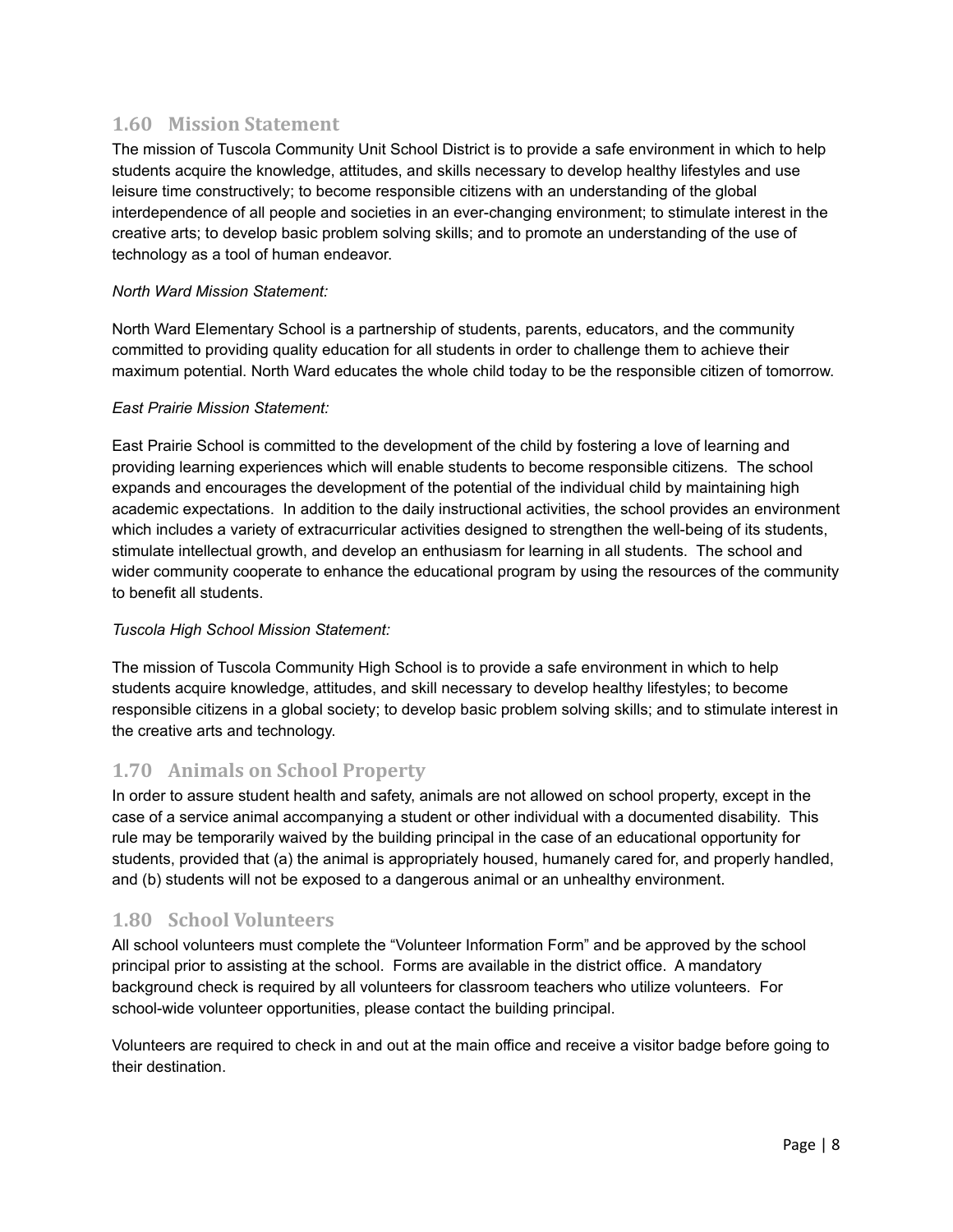# <span id="page-9-0"></span>**1.90 Emergency School Closings**

In cases of bad weather and other local emergencies, please listen to any local radio or television stations and/or check the district website and social media pages to be advised of school closings or early dismissals. Please update your email and cell phone contact information in order to allow notifications via our notification system. These updates may be completed at registration or in the building office. School closings for any reason will be announced by 7:30 a.m. If bad weather or other emergency occurs during the day, please listen to local media stations for possible early dismissal information.

For your child's safety, make certain your child knows ahead of time where to go in case of an early dismissal.

If we dismiss early for an emergency, all after-school functions are automatically canceled.

## <span id="page-9-1"></span>**1.100 Video and Audio Monitoring Systems**

A video and/or audio monitoring system may be in use on school buses and a video monitoring system may be in use in public areas of the school building. These systems have been put in place to protect students, staff, visitors, and school property. If a discipline problem is captured on audiotape or videotape, these recordings may be used as the basis for imposing student discipline. If criminal actions are recorded, a copy of the tape may be provided to law enforcement personnel.

#### <span id="page-9-2"></span>**1.110 Accommodating Individuals with Disabilities**

Individuals with disabilities will be provided an opportunity to participate in all school-sponsored services, programs, or activities. Individuals (or parent/guardian of the individual) with disabilities should notify the superintendent or building principal if they have a disability that will require special assistance or services and, if so, what services are required. This notification should occur as far in advance as possible of the school-sponsored function, program, or meeting.

## <span id="page-9-3"></span>**1.120 Students with Food Allergies**

State law requires our school district to annually inform parents of students with life-threatening allergies or life-threatening chronic illnesses of the applicable provisions of Section 504 of the Rehabilitation Act of 1973 and other applicable federal statutes, state statutes, federal regulations, and state rules.

If your student has a life-threatening allergy or life-threatening chronic illness, please notify the building principal.

Federal law protects students from discrimination due to a disability that substantially limits a major life activity. If your student has a qualifying disability, an individualized Section 504 Plan will be developed and implemented to provide the needed supports so that your student can access his or her education as effectively as students without disabilities.

Not all students with life-threatening allergies and life-threatening chronic illnesses may be eligible under Section 504. Our school district also may be able to appropriately meet a student's needs through other means.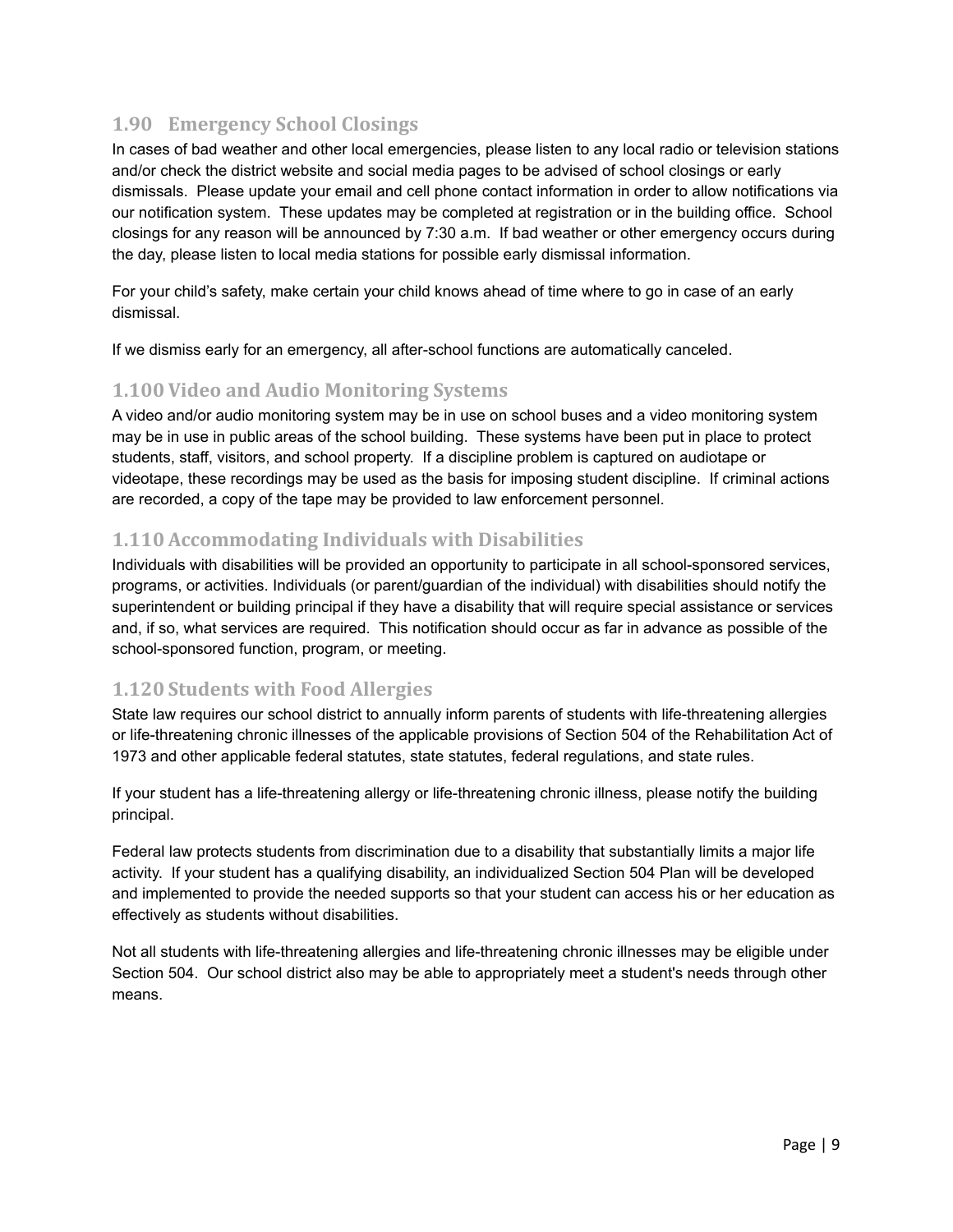# <span id="page-10-0"></span>**1.130 Care of Students with Diabetes**

If your child has diabetes and requires assistance with managing this condition while at school and school functions, a Diabetes Medical Management Plan must be submitted to the school principal. Parents/guardians are responsible for and must:

- Inform the school in a timely manner of any change which needs to be made to the Diabetes Medical Management Plan on file
- Inform the school in a timely manner of any changes to their emergency contact numbers or contact numbers of health care providers
- Sign the Diabetes Medical Management Plan
- Grant consent for and authorize designated School District representatives to communicate directly with the health care provider whose instructions are included in the Diabetes Medical Management Plan

For further information, please contact the building principal.

#### <span id="page-10-1"></span>**1.140 Communication**

When you have a concern or question about any aspect of school, please take it to the teacher who is most directly involved. If the situation cannot be resolved to your satisfaction, take the problem to the building principal. Past this point, the superintendent and then the School Board may be contacted.

Our district website (http://www.tuscola.k12.il.us) has a wealth of information about the events that are taking place in our schools. The school pages feature weekly school announcements and link to the teacher-created websites that contain a variety of helpful resources. Please visit the website often!

Communication is an essential part of the educational program. We think it is very important for parents to keep in close contact with their child's teacher concerning his/her progress. Please remember to schedule a conference in advance so a time that is convenient for all can be established.

When classes are in session, staff members are not called to the telephone except in an emergency. If parents wish to confer with the teacher, they should leave their telephone number so the staff member can return their call when class is not in session. The telephone in the office is for business purposes and students are not expected to make calls except in an emergency. Students using the telephone must have permission from their classroom teachers or office personnel.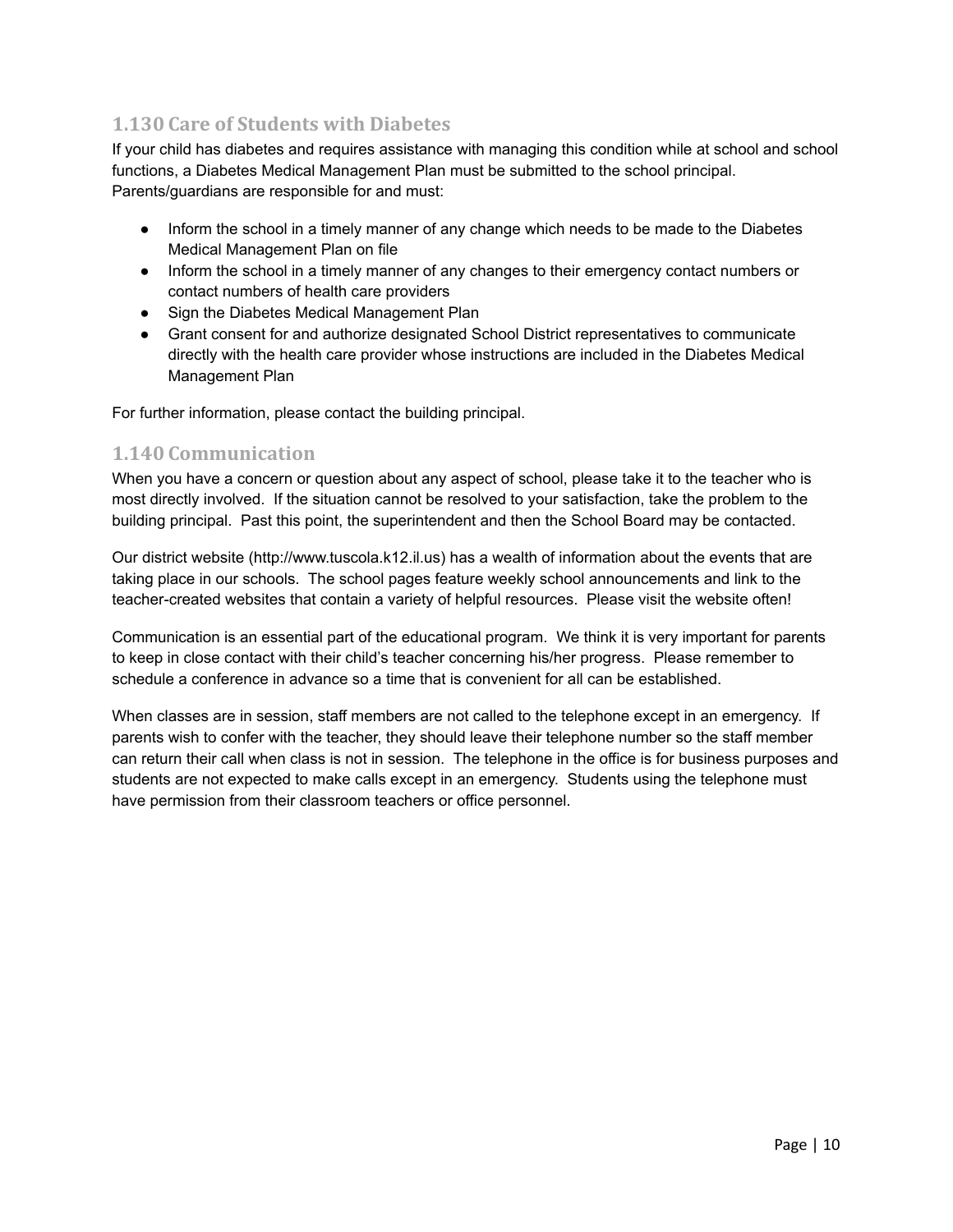# <span id="page-11-0"></span>**Chapter 2 Attendance and Promotion**

# <span id="page-11-1"></span>**2.10 Attendance**

Illinois law requires that whoever has custody or control of any child between six and seventeen years of age (unless the child has already graduated from high school) shall assure that the child attends school in the district in which he or she resides, during the entire time school is in session. Illinois law also requires that whoever has custody or control of a child who is enrolled in the school, regardless of the child's age, shall ensure that the child attends school during the entire time school is in session.

There are certain exceptions to the attendance requirement for children who: attend private school, are physically or mentally unable to attend school (including a pregnant student suffering medical complications as certified by her physician), are lawfully and necessarily employed, are between the ages of 12 and 14 while in confirmation classes, have a religious reason requiring absence, or are 16 or older and employed and enrolled in a graduation incentive program.

# <span id="page-11-2"></span>**2.20 Student Absences**

There are two types of absences: excused and unexcused. Excused absences include: illness, observance of a religious holiday, death in the family, family emergency, situations beyond the control of the student, circumstances that cause reasonable concern to the parent/guardian for the student's safety or health, or other reason as approved by the principal. All other absences are considered unexcused. Pre-arranged excused absences must be approved by the principal.

The school may require documentation explaining the reason for the student's absence. After a student is absent for three consecutive days, a doctor's note of excusal is needed for any additional consecutive absences to be considered excused.

In the event of any absence, the student's parent or guardian is required to call the school at (217) 253-2712 (North Ward), (217) 253-2828 (East Prairie) before 8:30 a.m. or (217) 253-2377 (Tuscola High School) before 8:00 am to explain the reason for the absence. If a call has not been made to the school by 9:00 a.m. on the day of a student's absence, a school official will call the home to inquire why the student is not at school. If the parent or guardian cannot be contacted, the student will be required to submit a signed note from the parent or guardian explaining the reason for the absence immediately upon return. Failure to do so shall result in an unexcused absence. Upon request of the parent or guardian, the reason for an absence will be kept confidential.

The phrase "Personal reasons" are not acceptable. Failure to follow these guidelines will result in an unexcused absence. Any student who leaves before 3:10 pm unless he/she is involved in a field trip or athletic contest must be signed out of school in the office by their parent or guardian. This includes the lunch period for grade and middle school students. The student should obtain an admission slip before proceeding to class.

Students who accrue 5 days of absence in a semester will be sent written notification (warning).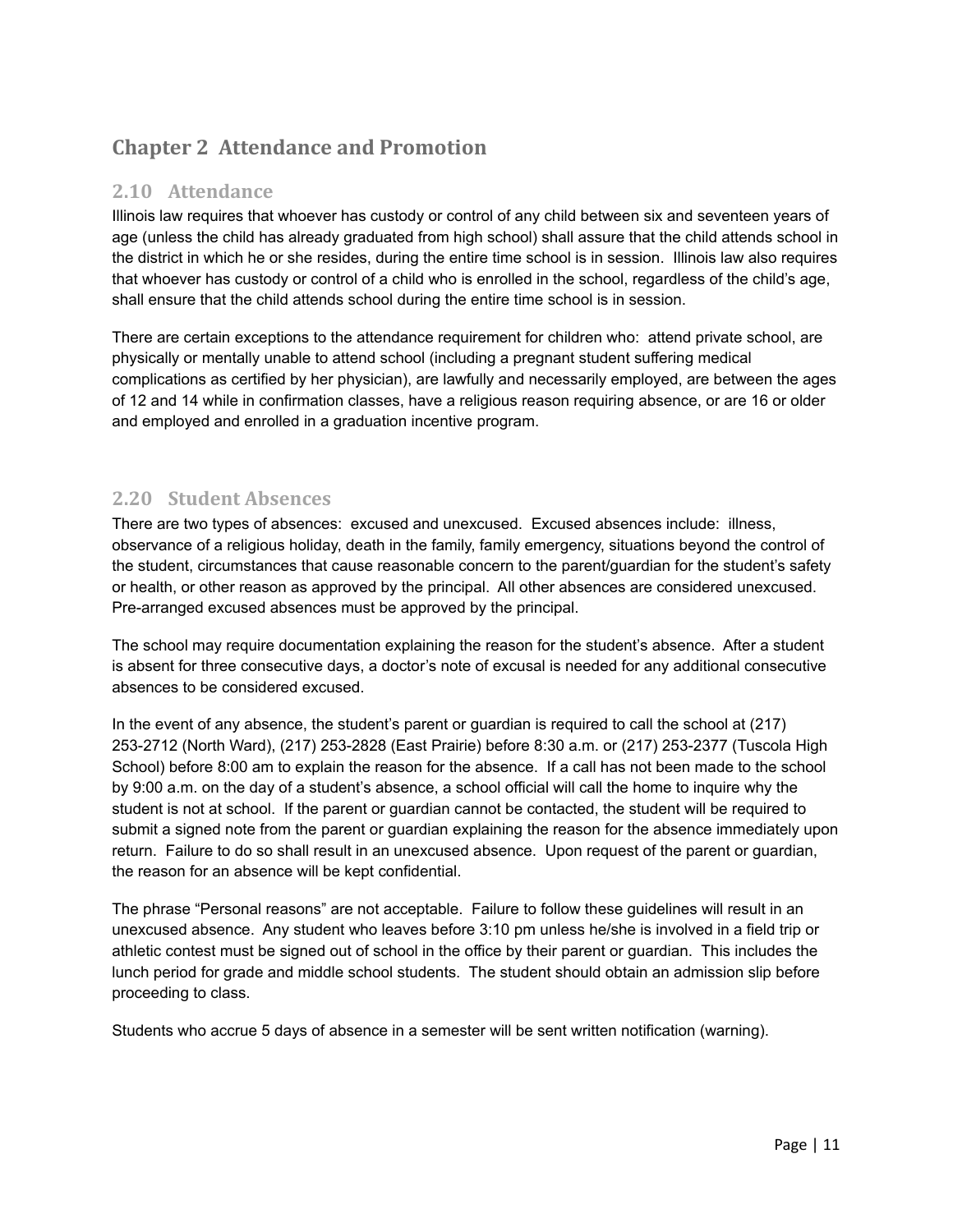Absences in excess of 8 (excused and/or unexcused) will result in a Doctor's note status. Students will be required to have a confirmation signed by a Medical Doctor, Physician's Assistant or Nurse Practitioner within 48 hours of the appointment in order for future absences to be considered excused.

Students will be automatically dropped from the student roster upon receiving 10 unexcused absences.

#### <span id="page-12-0"></span>**2.30 Tardiness**

Tardiness is being late to school or late to a class without a pass. If a student is late arriving at school, they must sign-in and receive a pass from the office. Students tardy to school are not to be admitted to class without an admit slip or pass. When a student is tardy to class, the teacher will record the tardy in the gradebook and report it to the office. Lateness to school because of a verified reason such as a medical appointment or late school buses will not be counted as tardy. If a staff member detains a student, the student should request a pass for the next teacher. If students loiter in the halls during class time, they are subject to disciplinary action.

Excessive tardiness (5 or more tardies?) may result in a suspension. The principal will determine the length of the suspension.

## <span id="page-12-1"></span>**2.40 Release Time for Religious Instruction and Observance**

A student will be released from school, as an excused absence, to observe a religious holiday or for religious instruction. The student's parent/guardian must give written notice to the building principal at least 5 calendar days before the student's anticipated absence(s).

Students excused for religious reasons will be given an opportunity to make up any examination, study, or work requirement.

#### <span id="page-12-2"></span>**2.50 Release for Appointments**

The district strongly encourages parents to make appointments for their students during times that do not conflict with school and instructional time. In order to be excused for an appointment, the following procedure must be followed:

Prior to the appointment, the student's parent/guardian should call the school or provide written notification to the office and give the following information:

- Name and grade of the student
- Time of the appointment
- Type of appointment
- Time to be released from school

The parents/guardians of grade and middle school students must sign the student out in the office. When the student returns, they must sign back in and provide a written statement from the doctor verifying the appointment.

No more than ½ day will be deemed excused for routine appointments. Extenuating circumstances may be granted permission by the building principal in advance.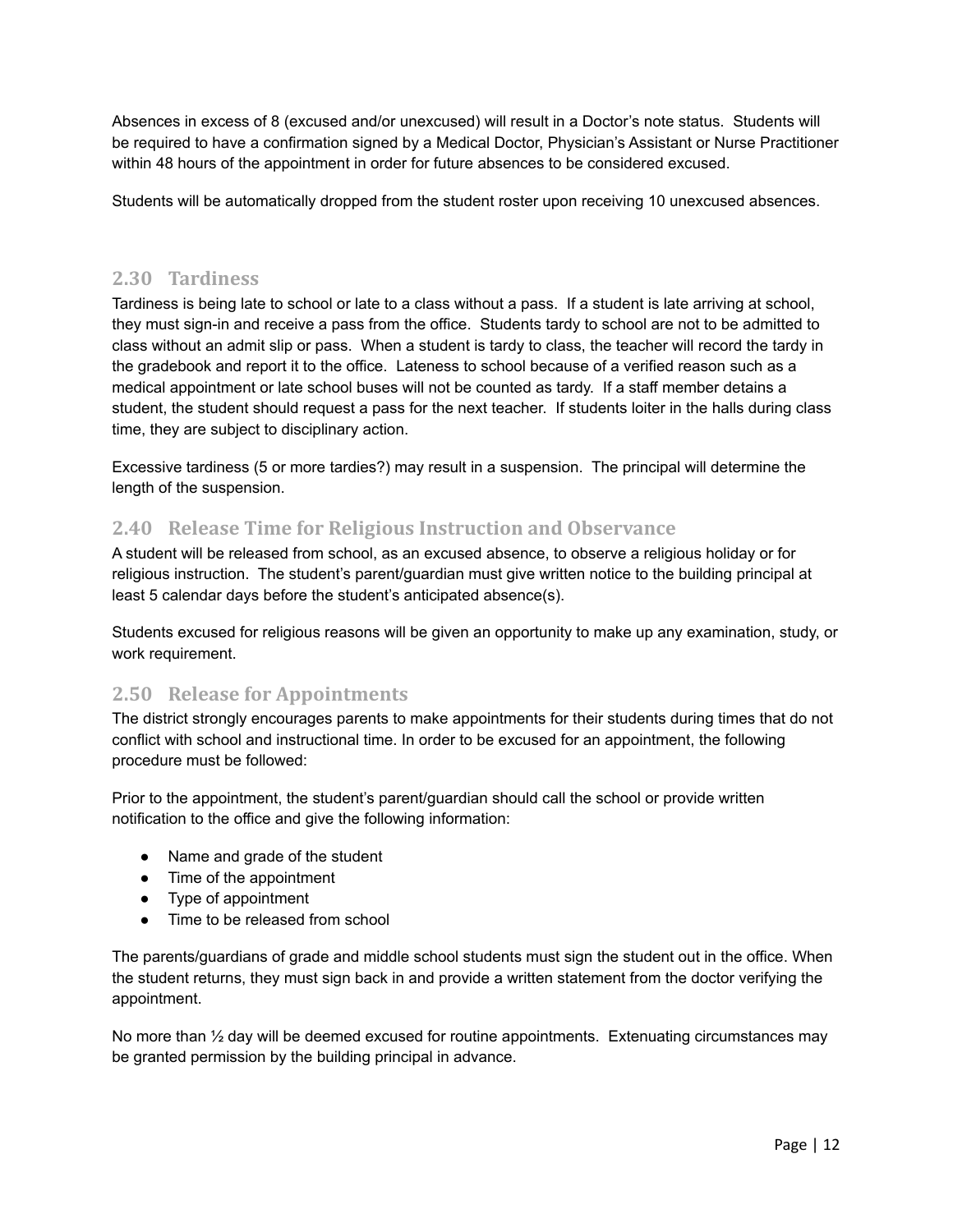# <span id="page-13-0"></span>**2.60 Trips/Vacations/Planned Absences**

While paperwork can be made up from being absent, your student will miss valuable interaction with teachers and students. Please be aware that in many cases, your child will receive a lower grade because of missed information that contributes to overall success in the classroom.

In the event that you do choose to remove your child from school for a trip/vacation, following policies should be followed:

- 1. You must notify the office by phone or written communication at least 1 week in advance of the student's dates of absence.
- 2. Students must obtain a Planned Absence form from the office. The student will then get a signature from each of his/her teachers and return it to the office for final approval. The teachers will write in assignments or instructions for the student regarding make-up work on the form.
- 3. Assignments will be due on the day the student returns to school.

## <span id="page-13-1"></span>**2.70 Make-Up Work**

If a student's absence is excused, he/she will be permitted to make up any missed work, including homework and tests. The student will be permitted the same number of days as he/she was absent to turn in the make-up work. For example, a student who has been absent for three days will have up to three days to submit the last of his/her makeup work. The student is responsible for obtaining assignments from his/her teachers.

#### <span id="page-13-2"></span>**2.80 Truancy**

A parent or guardian who knowingly and willfully permits a child to be truant may be convicted of a Class C misdemeanor, which carries a maximum penalty of thirty days in jail and/or a fine of up to \$1500.00.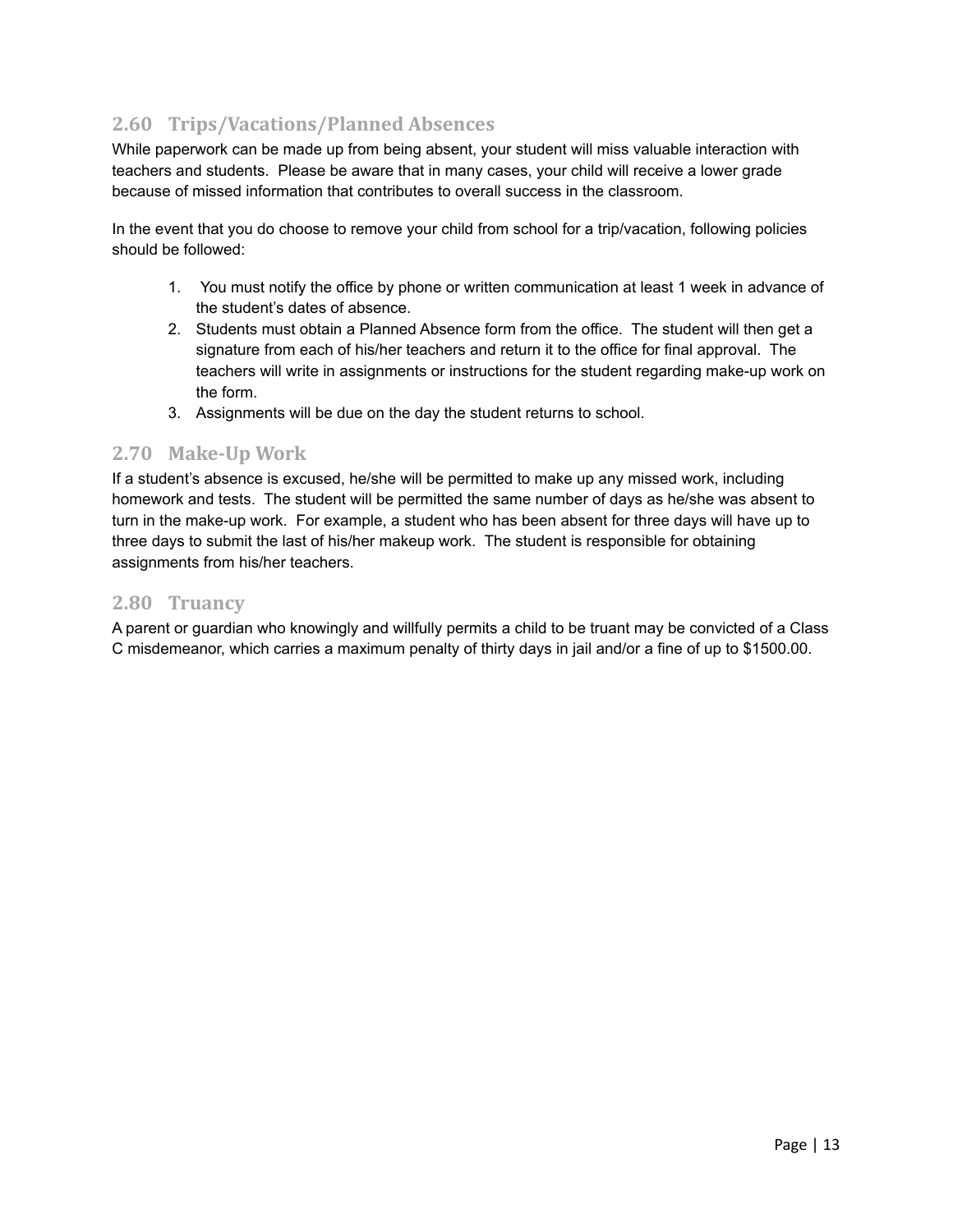# **2.90 Grading and Promotion**

Tuscola CUSD No. 301 uses a nine-week grading period.

#### **North Ward**

In grades K – 4 the following are used: Exceeds (4), meets expectations (3), emerging (2), and area of concern (1) are the grades used in Kindergarten, 1st grade, and special area classes. Satisfactory (S), needs improvement (N), and unsatisfactory (U) are the grades used in first grade. In grades 2, 3, and 4, letter grades with a numerical value attached to each are utilized along with S, N, and U.

Grade values are as follows:

| $A+$ | 100   | C+ | 77-79    |    |                            |
|------|-------|----|----------|----|----------------------------|
| A    | 93-99 | С  | 73-76    | S: | Satisfactory Work          |
| A-   | 90-92 | C- | 70-72    | N: | Needs Improvement          |
| $B+$ | 87-89 | D+ | 67-69    | U: | <b>Unsatisfactory Work</b> |
| B    | 83-86 | D  | 63-66    |    |                            |
| B-   | 80-82 | D- | 60-62    |    |                            |
|      |       | F  | Below 60 |    |                            |

#### **East Prairie and TCHS**

The grade values are as follows:

| A | $100 - 90$ | D  | $69 - 60$ |
|---|------------|----|-----------|
| B | $89 - 80$  | F. | Below 60  |

 $C = 79 - 70$ 

Midterms will be sent via TeacherEase to parents/guardians.

For the purpose of figuring Honor Roll and High Honors, the following criteria is used: Honor Roll – 3.5 to 3.99 grade point average (No grades below a B-) High Honors – 4.0 grade point average (All As)

School report cards are available for viewing on TeacherEase on a quarterly basis. For questions regarding grades, please contact the classroom teacher.

At the end of each school term, each student is to be promoted or retained. Promotion means advancement to the next higher grade level, and retention means repeating the grade level just completed to the extent deemed necessary by the building principal. The final authority for decisions on the promotion or retention of a student rests with the building principal. The decision to promote a student to the next grade level is based on successful completion of the curriculum, attendance, performance on standardized tests and other testing. A student will not be promoted based upon age or any other social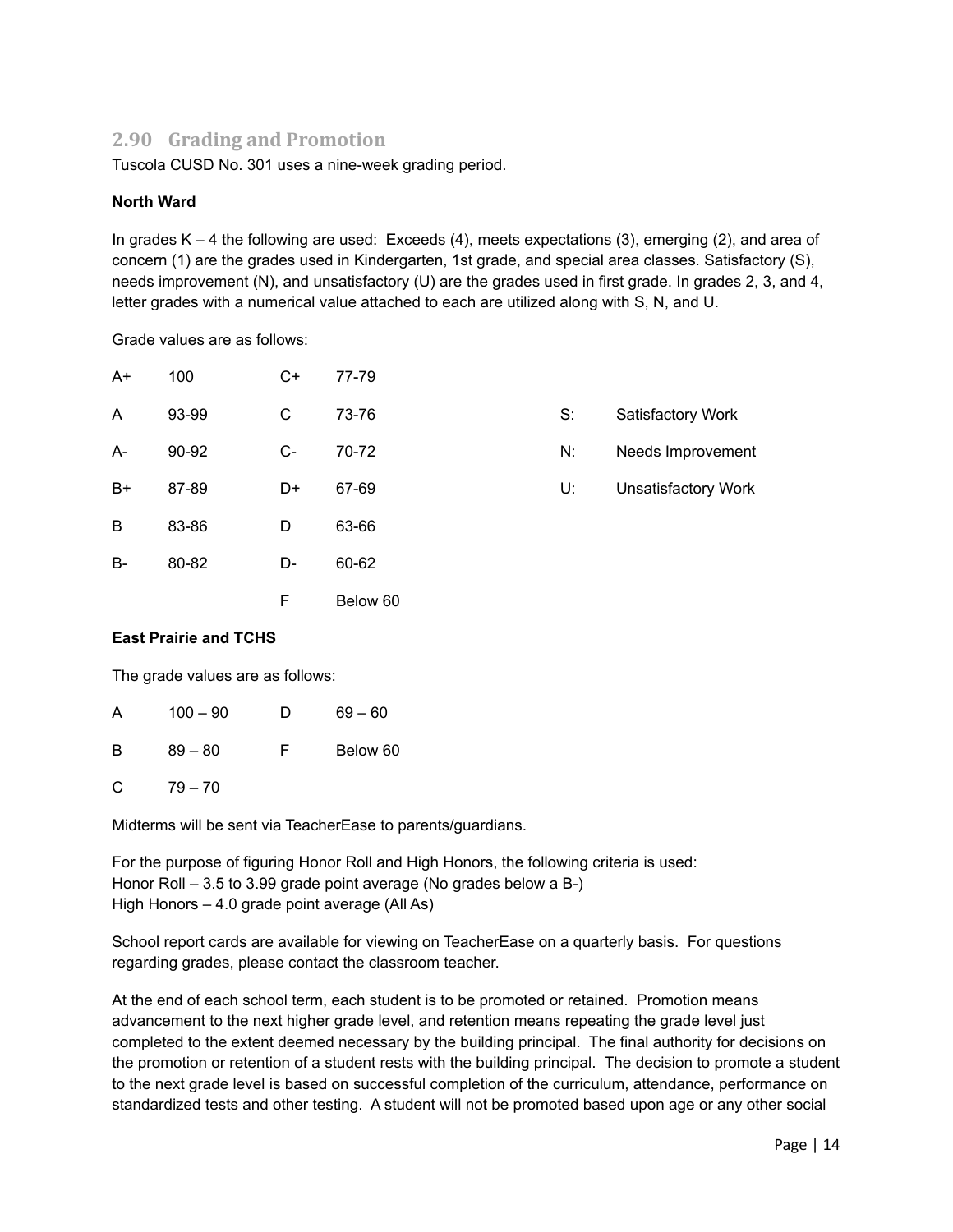reason not related to academic performance. The building principal shall consider input from staff and parents in regards to the promotion or retention of a student.

To qualify for promotion at North Ward Elementary it is based upon successful completion of the curriculum students must:

- in grade 1 receive a satisfactory grade (S) for the yearly average in reading.
- in grade 2 receive a passing grade for the yearly average in reading and mathematics.
- in grades 3 and 4 must not receive a yearly average of "F" in three or more academic subjects.

To qualify for promotion at East Prairie Middle School it is based upon successful completion of the curriculum students must:

- in grades 5 through 8–pass three of five core classes(Composition, Literature, Math, Science, Social Science).
- in grade 8 pass examinations on the Constitution of the United States, the Declaration of Independence, the United States Flag Code, and the Constitution of the State of Illinois.

To qualify for promotion at Tuscola High School it is based on successful completion of the curriculum, attendance, performance on standardized tests, and other testing.

If a student does not qualify for promotion based upon the successful completion of the curriculum (above), the building principal may consider that the student's academic performance in the following areas as a basis for promotion:

- performance on the standardized testing done at that building.
- successful completion of a summer tutorial program or summer school program.
- successful completion of additional instruction during the current school year.
- other criteria in the opinion of the principal that is consistent with the intent of this policy.

If additional instruction or summer work is done outside the Tuscola Schools, it should be approved in advance by the building principal.

#### <span id="page-15-0"></span>**2.100 Homework**

Homework is used as a way for students to practice what they have learned in the classroom. The time requirements and the frequency of homework will vary depending on a student's teacher, ability and grade level.

If parents or guardians wish to pick up homework for a child during an absence, please request the homework when you report the child's absence in the morning. This will allow the teacher time to prepare the homework assignments. Homework may be picked up as early as 3:00 p.m. or sent home with a sibling or friend as requested. If a child will be absent for two or more days, please request assignments.

#### <span id="page-15-1"></span>**2.110 Student/Teacher Assignments and Requests**

Student/teacher classroom assignments are made by the principal with teacher input. At North Ward, the classes are grouped with the following factors in mind: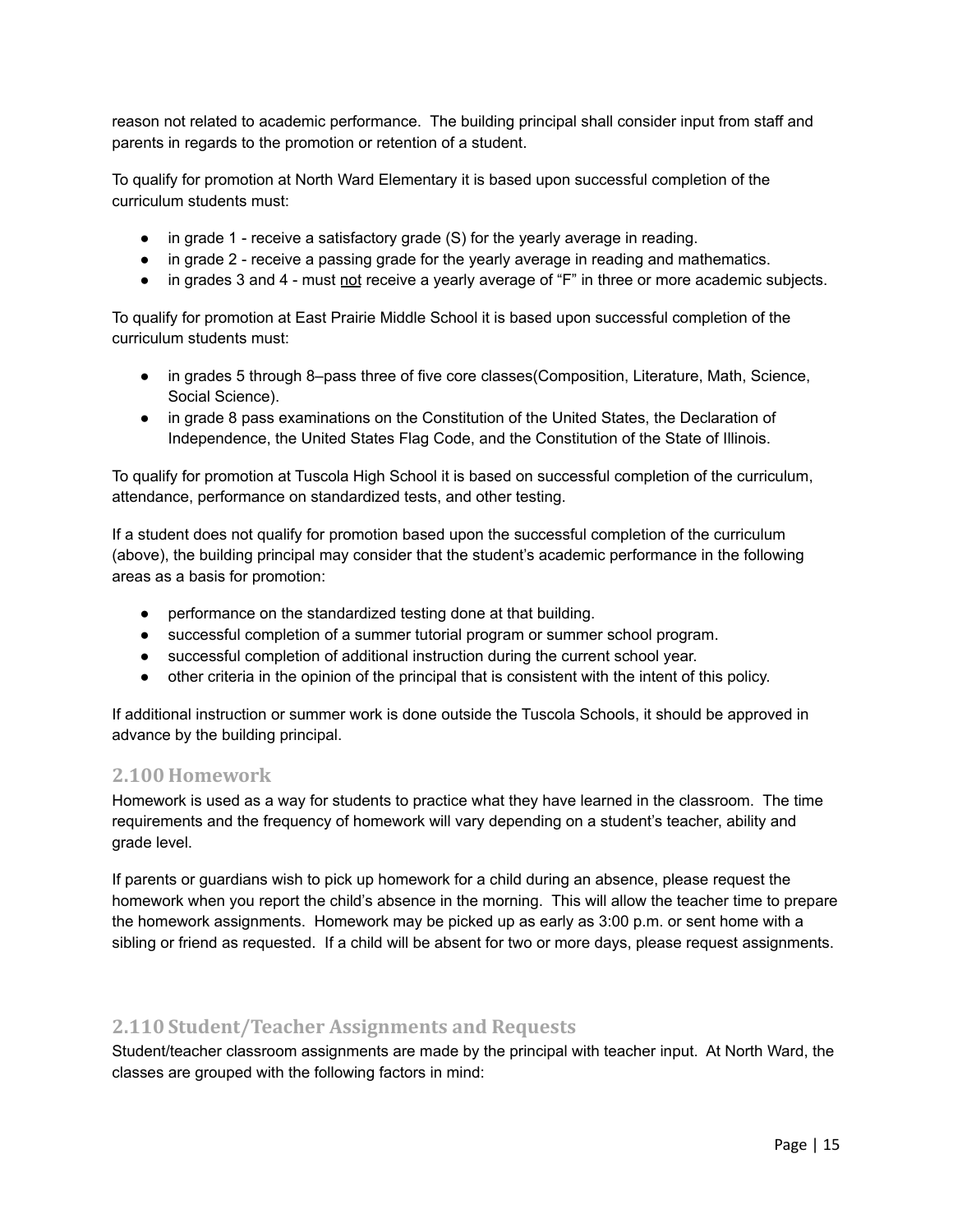- 1. Equal ratio of boys to girls in all classes.
- 2. A broad range of student abilities represented in each class.
- 3. Separation of students who do not work well together and who may impede each other's chances to learn.
- 4. Equal numbers of students in each class who are still learning to control their behavior.
- 5. Equal ratio of students from each previous grade level teacher.
- 6. When possible, two students will not be in the same class with the same first name.

At East Prairie, the classes are grouped with the following factors in mind:

- 1. Equal ratio of boys to girls in all classes.
- 2. A broad range of student abilities represented in each class.
- 3. Separation of students who do not work well together and who may impede each other's chances to learn.
- 4. Equal numbers of students in each class with behavior concerns.

Because of the importance of maintaining a balance between the classrooms, there can be no guarantee that requests for student/teacher classroom assignments will be honored. If there is a special circumstance that necessitates a request for placement, please complete the request sheet that will be available in the office or on the district website by the last day of student attendance prior to the upcoming school year.

## <span id="page-16-0"></span>**2.120 Transfer between Schools**

When students change their residence during the school year, they may be allowed to complete the school year in the school they have been initially attending. Other transfers between schools not involving a change of residence shall require the approval of the receiving district's superintendent. Student's records are forwarded when the receiving district sends the appropriate request forms which have been signed by the parent.

#### <span id="page-16-1"></span>**2.130 Home and Hospital Instruction**

A student who is absent or whose physician anticipates his or her absence from school for an extended period of time, or has ongoing intermittent absences because of a medical condition, may be eligible for instruction in the student's home or hospital.

A student who is unable to attend school because of pregnancy will be provided home instruction, correspondence courses, or other courses of instruction before the birth of the child when the student's physician indicates, in writing, that she is medically unable to attend regular classroom instruction, and up to 3 months after the child's birth or a miscarriage.

For information on home or hospital instruction, contact the building principal.

# <span id="page-16-2"></span>**Chapter 3 Student Fees and Meal Costs**

#### <span id="page-16-3"></span>**3.10 Fines, Fees, and Charges; Waiver of Student Fees**

The school establishes fees and charges to fund certain school activities. Some students may be unable to pay these fees. Students will not be denied educational services or academic credit due to the inability of their parent or guardian to pay fees or other charges. Students whose parent or guardian is unable to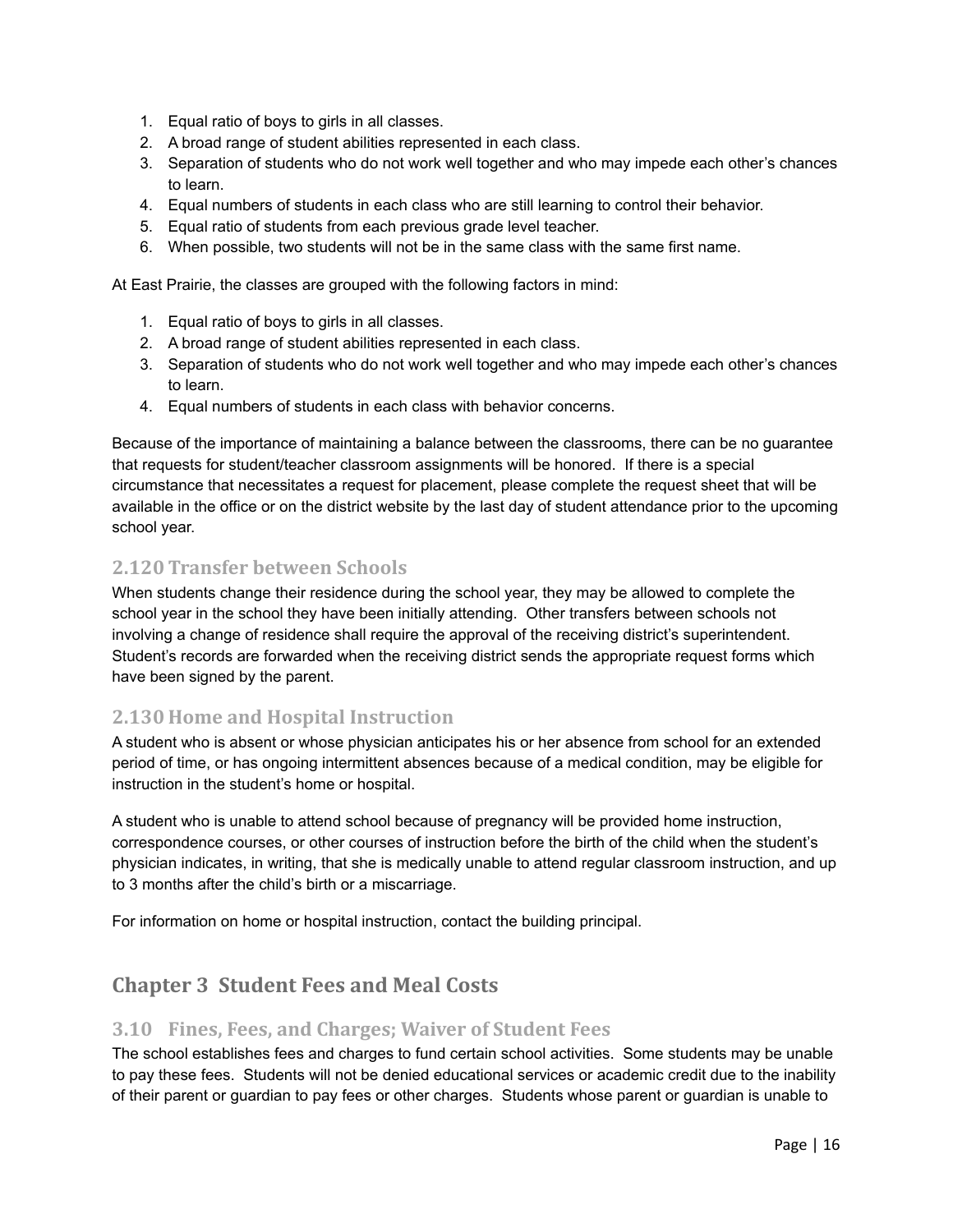afford student fees may receive a fee waiver. A fee waiver does not exempt a student from charges for lost and damaged books, locks, materials, supplies, and/or equipment.

Applications for fee waivers may be submitted by a parent or guardian of a student who has been assessed a fee. A student is eligible for a fee waiver if the student currently lives in a household that meets the income guidelines, with the same limits based on the household size, that are used for the federal free/or reduced meals program.

The building principal will give additional consideration where one or more of the following factors are present:

- An illness in the family;
- Unusual expenses such as fire, flood, storm damage, etc.;
- Seasonal employment;
- Emergency situations; or
- When one or more of the parents/guardians are involved in a work stoppage.

Within 30 days, the building principal will notify the parent/guardian if the fee waiver request has been denied, along with the appropriate appeal process. If you have questions regarding the fee waiver process, you may contact the building principal.

#### <span id="page-17-0"></span>**3.20 School Meal Program**

Breakfast is served every school day from 7:30 a.m. to 8:10 a.m. at North Ward, 7:30 a.m. to 8:00 a.m. at East Prairie, and 7:45 a.m. to 8:00 a.m. at Tuscola High School. Lunch is served every school day from 11:00 a.m. to 1:05 p.m. at North Ward, 11:00 a.m. to 12:45 p.m. at East Prairie, and 11:46 a.m. to 12:29 p.m. at Tuscola High School, except when there is an 11:00 a.m. or earlier dismissal.

The following information explains the breakfast and lunch program:

- 1. Students may pay for meals on a daily, weekly, or monthly basis.
- 2. The School Board sets the prices and you will be notified of the amount at registration.
- 3. Meal and milk money are collected by the classroom teacher at North Ward and by the cafeteria staff at East Prairie and Tuscola High School. A collection box is placed inside the front doors outside of the office at East Prairie. Meals can also be paid via TeachEase with process payment fee.
- 4. Breakfast and lunch menus are sent home with the children once a month (North Ward and East Prairie) and are also available on the school website.
- 5. Students, at all schools, are allowed \$10 in past charges. Once a student has accumulated a \$10 past due balance the student will be served a sunflower butter sandwich and milk if they have not brought a sack lunch from home or another arrangement for lunch.
- 6. If a child is bringing his/her lunch from home and wishes to purchase milk, there is a nominal fee.
- 7. At North Ward, all students enjoy a milk break during their school day. The fee for this milk may be paid for by semester or year. If you are paying by the semester, second semester payment is due the middle of January. If paying by the year, it is due at the beginning of the school year. Children are allowed one week's grace. After this time, they will not be allowed milk until payment is received. There are no refunds.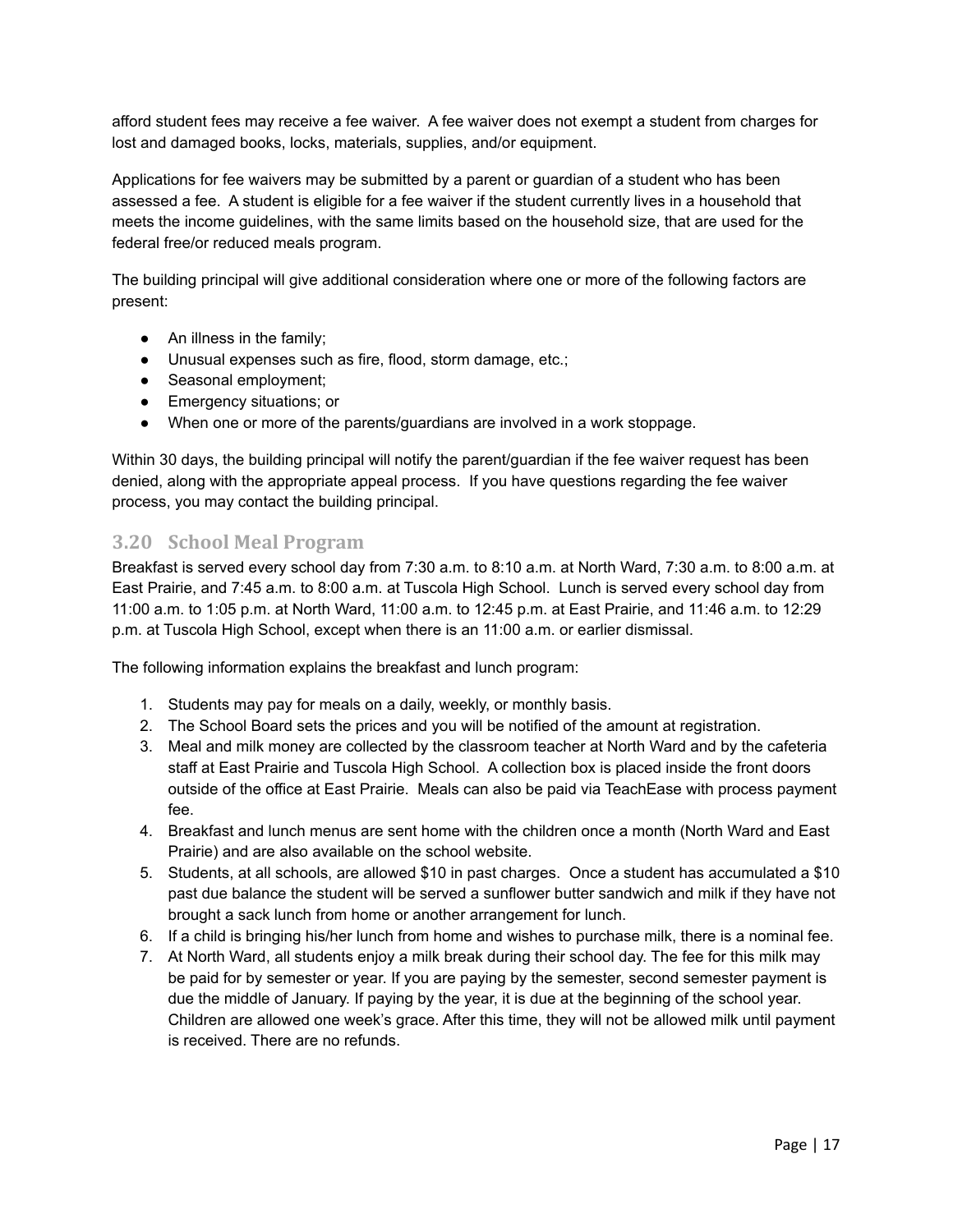Parents are welcome to join their child for lunch. We do ask that parents notify the office by 9:00 a.m. if they are planning on eating a school lunch so an appropriate lunch count can be acquired. Parents may pay for their lunch in the school office.

Free or reduced price meals are available for qualifying students. For an application, contact the building principal.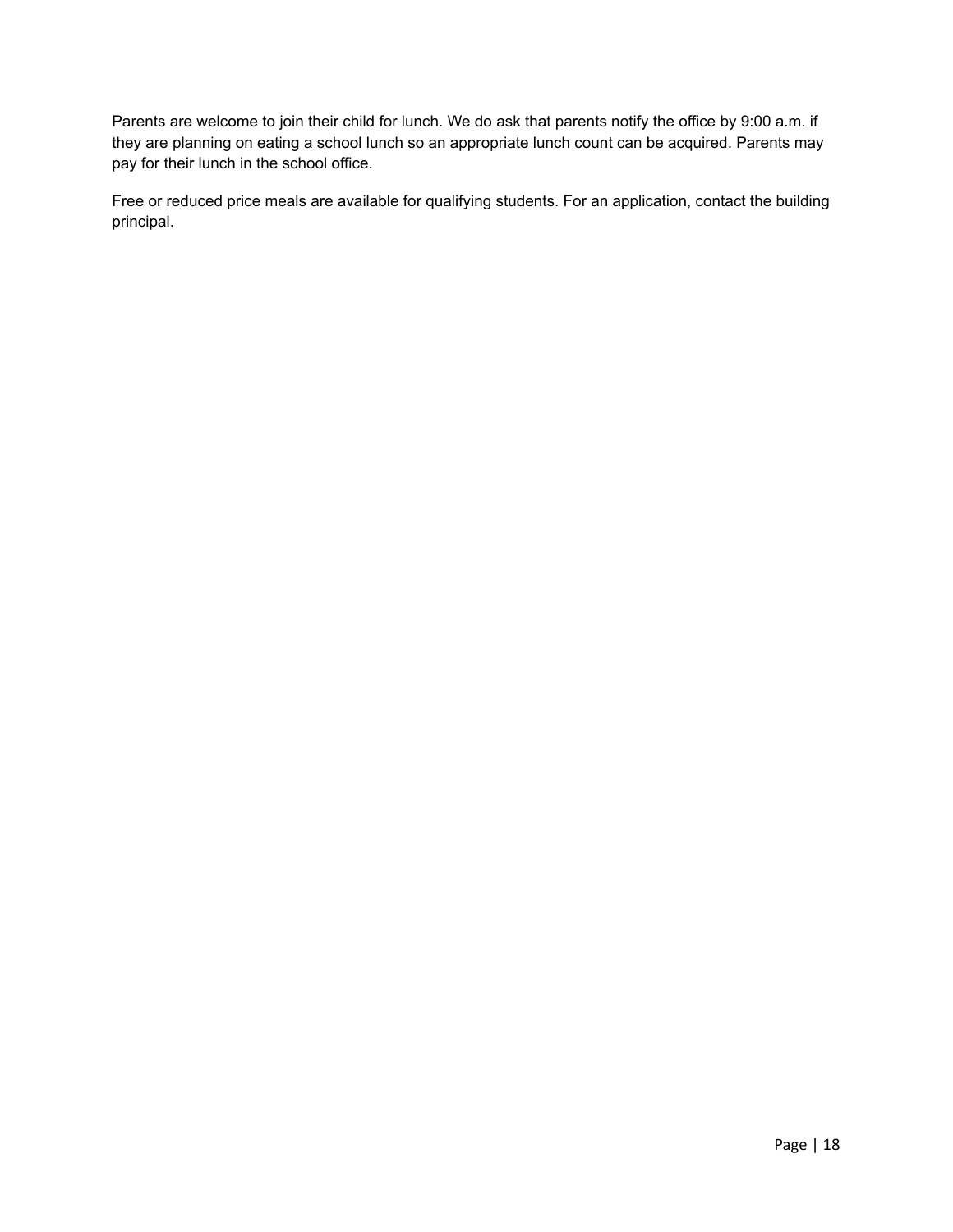# <span id="page-19-0"></span>**Chapter 4 Transportation; Arrival and Dismissal**

# <span id="page-19-1"></span>**4.10 Bus Transportation**

The district provides bus transportation to and from school for all students living within an area predetermined by the Illinois State Board of Education (students who reside 1.5 miles or more from the school that they attend or south of Route 36). A list of bus stops will be published at the beginning of the school year before student registration. Students are not permitted to ride a bus other than the bus to which they are assigned. Exceptions must be approved in advance by the transportation company. Families who would not normally receive bus transportation may purchase such from Gould Bus Company for a reasonable fee.

While students are on the bus, they are under the supervision of the bus driver. In most cases, bus discipline problems can be handled by the bus driver. In the case of a written disciplinary referral, student bus problems will be investigated and may be handled by the building principal.

Parents will be informed of any and all inappropriate student behavior on a bus. Parents are encouraged to discuss bus safety and appropriate behavior with their children before the beginning of the school year and regularly during the year.

In the interest of the student's safety and in compliance with State law, students are expected to observe the following rules:

- 1. Choose a seat and sit in it immediately upon entering the bus.
- 2. Do not stand in the entrance or in the aisle.
- 3. Do not move from one seat to another while on the bus.
- 4. Keep all parts of the body and all objects inside the bus.
- 5. Loud conversation, singing, boisterous conduct, unnecessary noise or profanity is not allowed.
- 6. Enter and exit the bus only when the bus is fully stopped.
- 7. All school rules apply while on the bus, at a bus stop, or waiting for the bus.
- 8. Use the emergency door only in an emergency.
- 9. In the event of an emergency, stay on the bus and await instructions from the bus driver.
- 10. Good behavior and behavior that will not distract the bus driver from operating the bus safely is required. Crowding, pushing, scuffling, and other needless commotion are grounds for disciplinary action.
- 11. Do not open windows.
- 12. Keep the bus neat and clean.
- 13. Athletic footwear equipped with cleats or spikes are not allowed on the bus.
- 14. Inappropriate behavior will be reported to school authorities and failure to observe safety rules may result in suspension from bus services.
- 15. Be waiting at your bus stop on time.
- 16. Never tamper with, damage, or deface anything in or on the bus, or any of the bus or school equipment.
- 17. Keep book bags, books, packages, coats, and other objects out of the aisles. Keep all body parts clear of the aisles when seated.
- 18. Eating is not permitted on the bus.
- 19. Parents will be liable for any defacing or damage students do to the bus.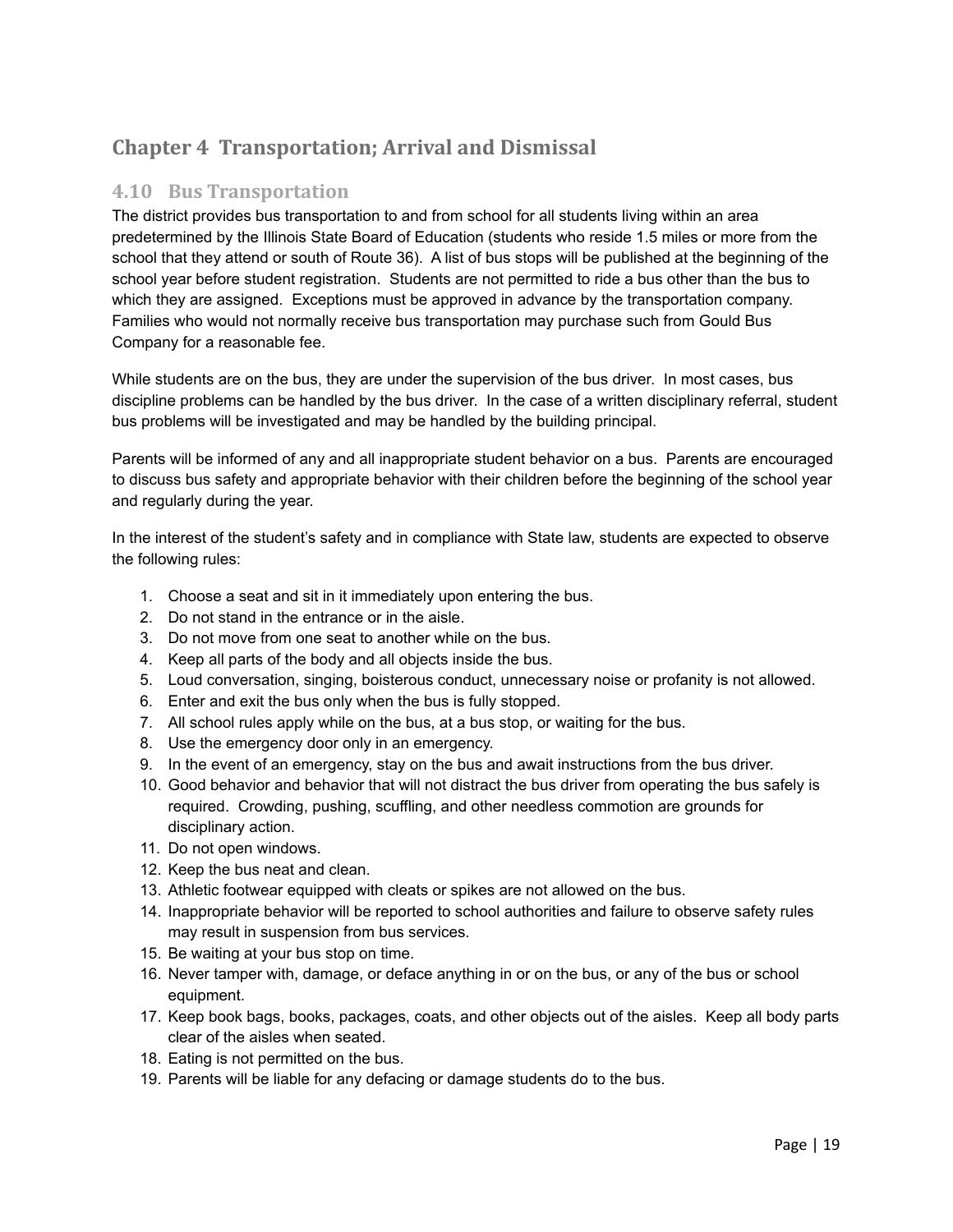Students may be suspended from riding the school bus for up to 10 consecutive school days for engaging in gross disobedience or misconduct. If a student is suspended from riding the bus for gross disobedience or misconduct on a bus, the school board may suspend the student from riding the school bus for a period in excess of 10 days for safety reasons. The district's regular suspension procedures shall be used to suspend a student's privilege to ride a school bus.

Video and audio cameras may be active on buses to record student conduct and may be used for the purposes of investigation into misconduct or accidents on the bus.

For questions regarding school transportation issues, contact: Gould's Transportation (217) 253-2232.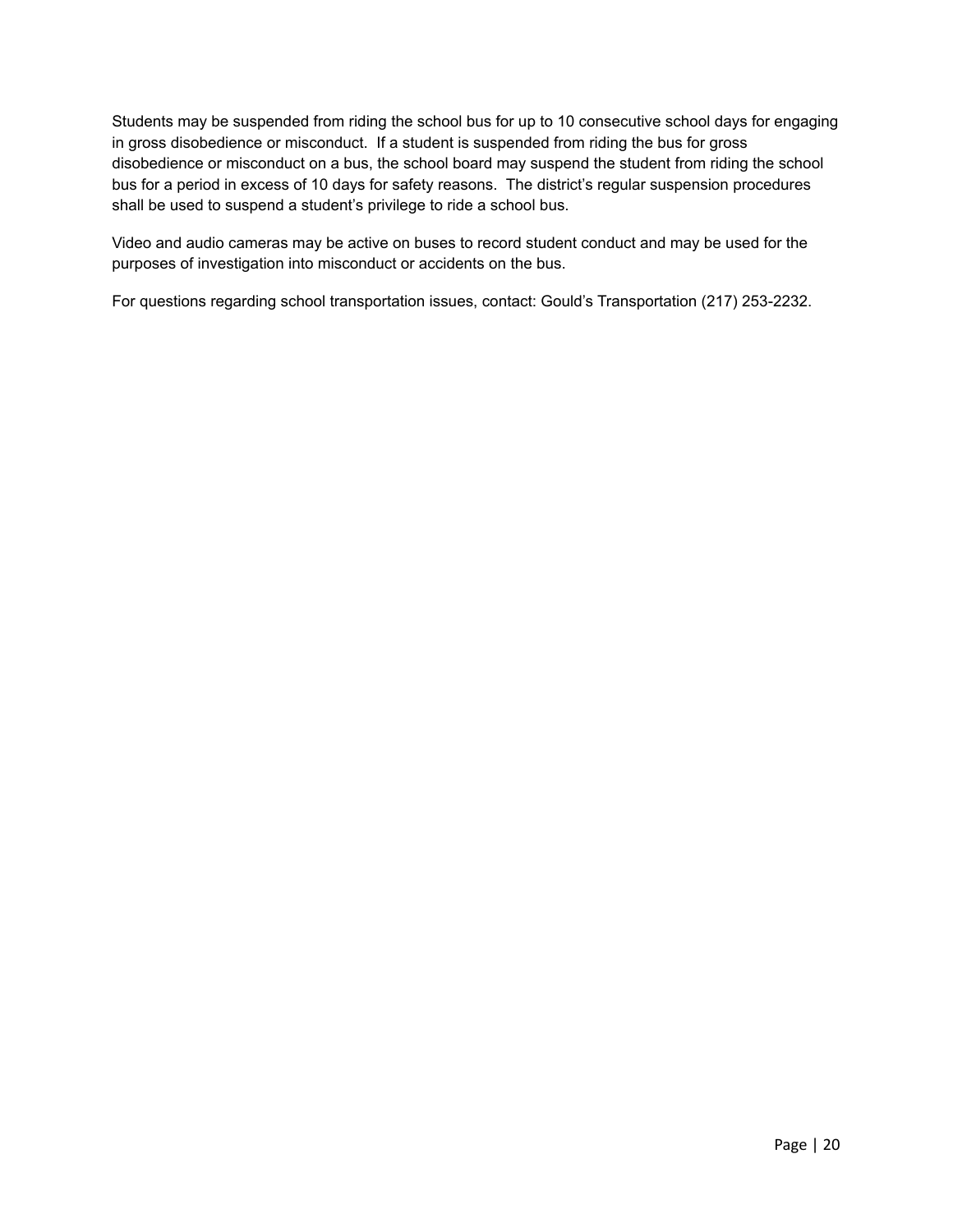# <span id="page-21-0"></span>**Chapter 5 Health and Safety**

# <span id="page-21-1"></span>**5.10 Immunization, Health, Eye and Dental Examinations**

#### **Required Health Examinations and Immunizations**

All students are required to present appropriate proof that the student received a health examination by an Illinois health care professional (NP, PA, DO, MD) and the immunizations against, and screenings for, preventable communicable diseases within one year prior to:

- 1. Entering Kindergarten or the first grade;
- 2. Entering the sixth and ninth grades; and
- 3. Enrolling in an Illinois school for the first time, regardless of the student's grade.

The required health examinations must include a diabetes screening (diabetes testing is not required) and a statement from a physician assuring "risk-assessed" or screened for lead poisoning.

Failure to comply with the above requirements by October 15 of the current school year will result in the student's exclusion from school until the required health forms are presented to the school, subject to certain exceptions. New students who register mid-term shall have 30 days following registration to comply with the health examination and immunization regulations. If a medical reason prevents a student from receiving a required immunization by October 15, the student must present, by October 15, an immunization schedule and a statement of the medical reasons causing the delay. The schedule and statement of medical reasons must be signed by an appropriate medical professional.

#### **Eye Examination**

All students entering Kindergarten or the school for the first time must present proof before October 15 of the current school year of an eye examination performed within one year prior to entry of Kindergarten or the school. Failure to present proof by October 15, allows the school to hold the student's report card until the student presents: (1) of a completed eye examination, or (2) that an eye examination will take place within 60 days after October 15.

#### **Dental Examination**

All children entering Kindergarten and the second and sixth grades must present proof of having been examined by a licensed dentist before May 15 of the current school year. Failure to present proof allows the school to hold the child's report card until the student presents: (1) of a completed dental examination, or (2) that a dental examination will take place within 60 days after May 15.

#### **Exemptions**

A student will be exempted from the above requirements for:

- 1. Religious or medical grounds if the student's parent/guardian presents to the building principal a signed statement explaining the objection; Illinois requires a Certificate of Religious Exemption form to be completed and signed by a physician.
- 2. Health examination or immunization requirements on medical grounds if a physician provides written verification;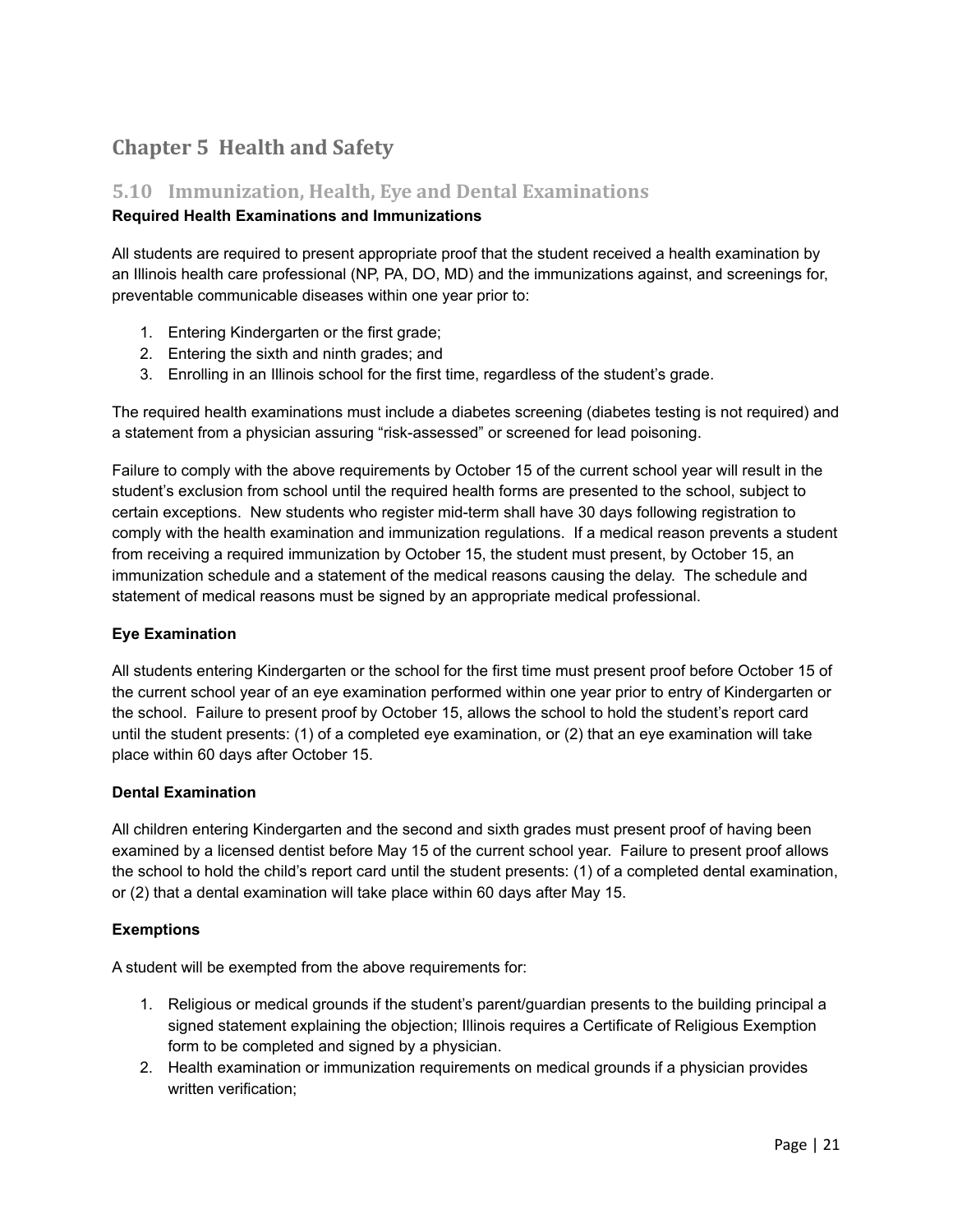- 3. Eye examination requirement if the student's parent/guardian shows an undue burden or lack of access to a physician licensed to practice medicine in all of its branches who provides eye examinations or a licensed optometrist; or
- 4. Dental examination requirement if the student's parent/guardian shows an undue burden or a lack of access to a dentist.

# <span id="page-22-0"></span>**5.20 Student Medication**

Taking medication during school hours or during school-related activities is prohibited unless it is necessary for a student's health and well-being. When a student's licensed health care provider and parent/guardian believe that it is necessary for the student to take a medication during school hours or school-related activities, the parent/guardian must request that the school dispense the medication to the child by completing a "Student Medical Authorization Form." Parents will need to bring in their child's medication into the school to be counted in the presence of a school employee. We will no longer accept medication sent to school with a child.

No school or district employee is allowed to administer to any student, or supervise a student's self-administration of, any prescription or non-prescription medication until a completed and signed School Medication Authorization Form is submitted by the student's parent/guardian. No student is allowed to possess or consume any prescription or non-prescription medication on school grounds or at a school-related function other than as provided for in this procedure.

A student may possess an epinephrine auto-injector (EpiPen®) and/or an asthma inhaler prescribed for immediate use at the student's discretion, provided the student's parent/guardian has completed and signed an Authorization for Student Self-Medication Form. The school and district shall incur no liability, except for willful and wanton conduct, as a result of any injury arising from a student's self-administration of medication or epinephrine auto-injector or the storage of any medication by school personnel. A student's parent/guardian must agree to indemnify and hold harmless the school district and its employees and agents, against any claims, except a claim based on willful and wanton conduct, arising out of a student's self-administration of an epinephrine auto-injector and/or asthma inhaler, or the storage of any medication by school personnel.

All students must have an Over-the-Counter medication Form on file for school personnel to dispense any over-the-counter medications to them during the school day. This has to be signed by a parent and healthcare provider.

#### <span id="page-22-1"></span>**5.30 Illness**

If a child has any of the following signs or symptoms, please do not send him/her to school. It is always best to call a doctor early when your child is sick.

- 1. Red or mattering eyes
- 2. Sore throat
- 3. Excessive coughing
- 4. Earache or drainage from ears
- 5. Rash
- 6. Nausea, vomiting, or diarrhea
- 7. Fever
- 8. Swelling around the neck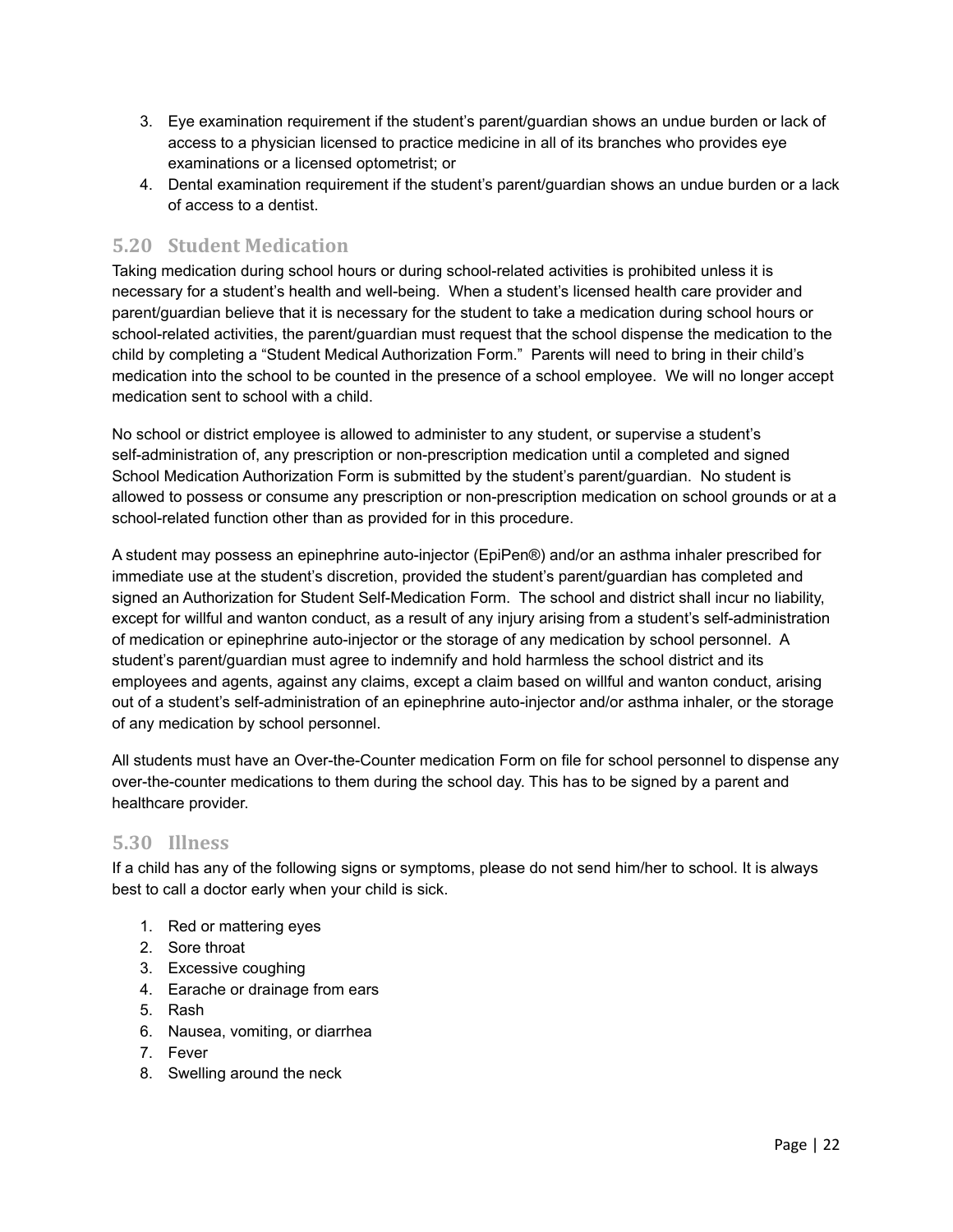9. Head lice or nits

Your child may be sent home for the following health-related reasons.

- 1. Elevated temperature of one degree or more the student must be fever-free for 24-hours before returning to school
- 2. An undiagnosed rash
- 3. Nausea, vomiting, diarrhea or any change in the child's general well condition
- 4. Head lice, nits, pink-eye, or other transmittable infection or infestation

Any child who becomes ill at school must be picked up in the school office by a parent, guardian, or other adult designated by the parent to do so. Children who are ill are not allowed to walk home by themselves.

Upon returning to school following an illness, the student should present a written excuse to his/her teacher if contact was not made between parents and the office on the day of the absence.

# <span id="page-23-0"></span>**5.40 Safety Drill Procedures and Conduct**

Safety drills will occur at times established by the School Board. Students are required to be silent and shall comply with the directives of school officials during emergency drills. There will be a minimum of three (3) evacuation drills, a minimum of one (1) severe weather (shelter-in-place) drill, a minimum of one (1) law enforcement drill, and a minimum of one (1) bus evacuation drill each school year. There may be other drills at the direction of the administration. Drills may not be preceded by a warning to the students.

#### <span id="page-23-1"></span>**5.50 Communicable Diseases**

- The school will observe recommendations of the Illinois Department of Public Health regarding communicable diseases.
- Parents are required to notify the school nurse if they suspect their child has a communicable disease.
- In certain cases, students with a communicable disease may be excluded from school or sent home from school following notification of the parent or guardian.
- The school will provide written instructions to the parent and guardian regarding appropriate treatment for the communicable disease.
- A student excluded because of a communicable disease will be permitted to return to school only when the parent or guardian brings to the school a letter from the student's doctor stating that the student is no longer contagious or at risk of spreading the communicable disease.

## <span id="page-23-2"></span>**5.60 Head Lice**

The school will observe recommendations of the Illinois Department of Public Health and Board Policy regarding head lice.

- 1. Parents are required to notify the school nurse if they suspect their child has head lice.
- 2. Infested students will be sent home following notification of the parent or guardian.
- 3. The school will provide written instructions to parents or guardians regarding appropriate treatment for the infestation.
- 4. A student excluded because of head lice will be permitted to return to school only when the parent or guardian brings the student to school to be checked by the school nurse or building principal and the child is determined to be free of the head lice and eggs (nits). Children that have been infested are prohibited from riding the bus to school to be checked for head lice.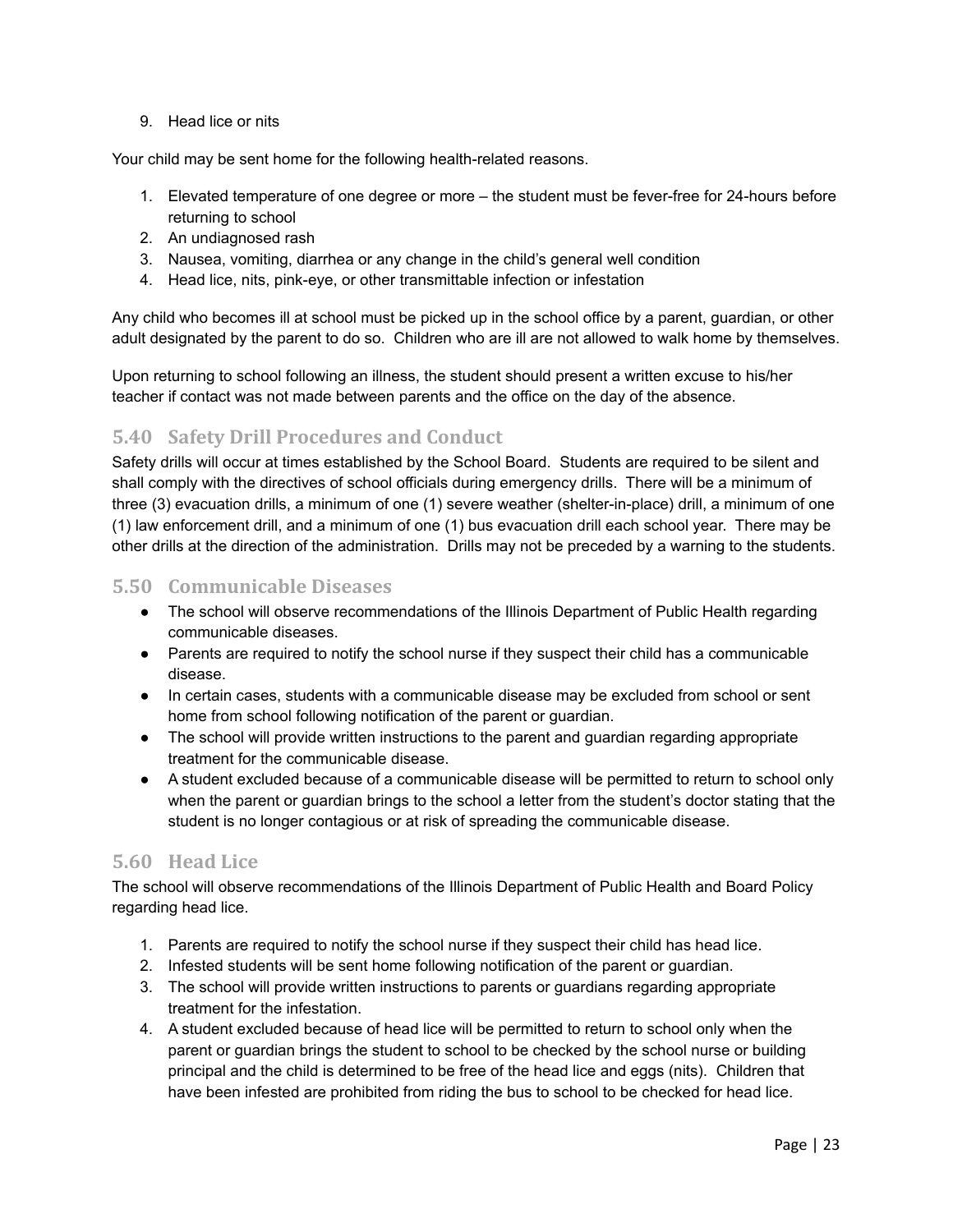# <span id="page-24-0"></span>**5.70 Guidance & Counseling**

The school provides a guidance and counseling program for students. The school's counselors are available to those students who require additional assistance.

The guidance program is available to assist students in identifying career options consistent with their abilities, interests, and personal values. Students are encouraged to seek the help of counselors to develop class schedules that meet the student's career objectives. High school juniors and seniors have the opportunity to receive college and career-oriented information. Representatives from colleges and universities, occupational training institutions and career-oriented recruiters, including the military, may be given access to the school campus in order to provide students and parents/guardians with information.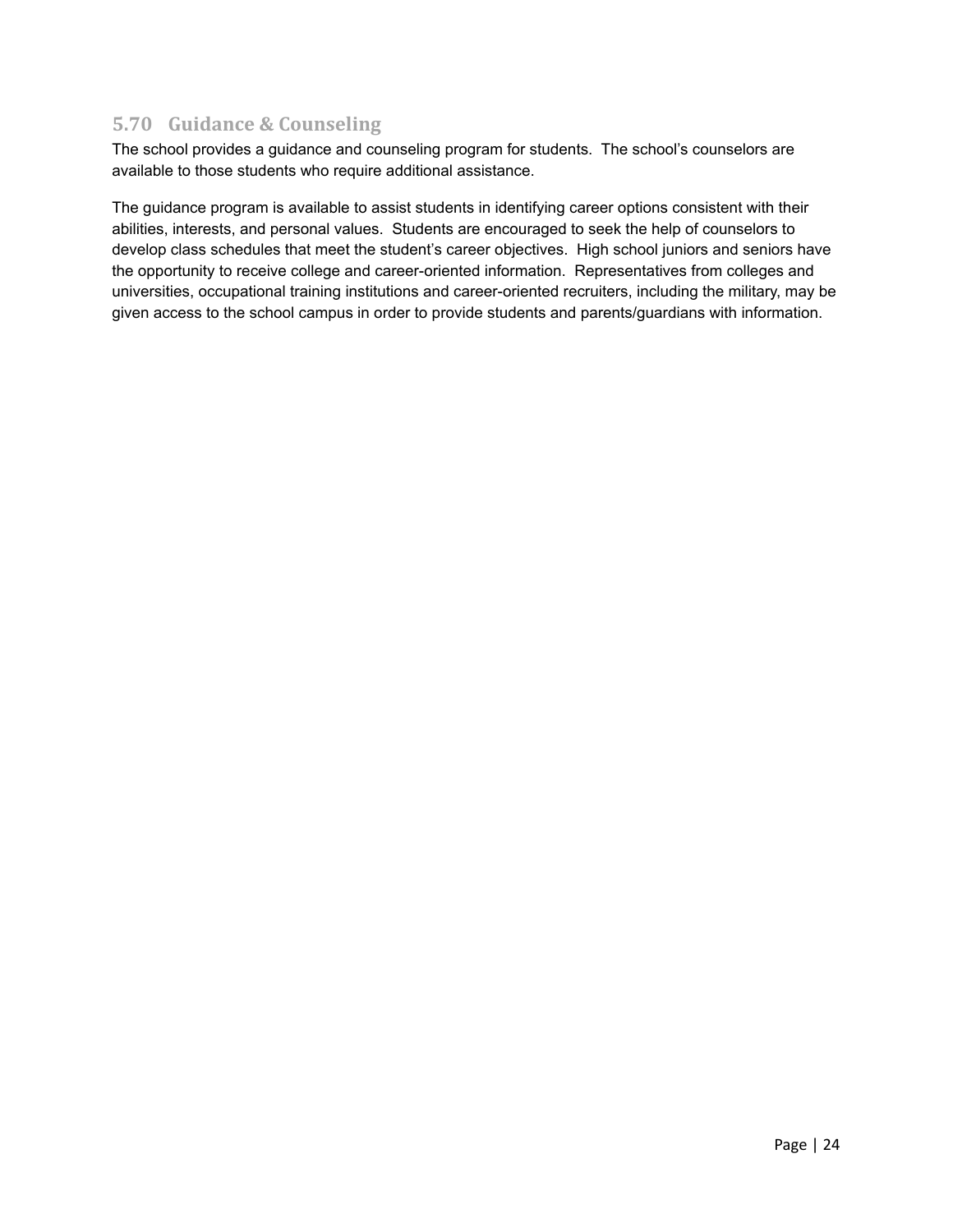# <span id="page-25-0"></span>**Chapter 6 Discipline and Conduct**

# <span id="page-25-1"></span>**6.10 Prohibited Student Conduct**

For purposes of these rules, the term "possession" includes having control, custody, or care, currently or in the past, of an object or substance, including situations in which the item is: (a) on the student's person; (b) contained in another item belonging to, or under the control of, the student, such as in the student's clothing or backpack; (c) in a school's student locker, desk, or other school property; (d) at any location on school property or at a school-sponsored event; or (e) in the case of drugs and alcohol, substances ingested by the person.

No disciplinary action shall be taken against any student that is based totally or in part on the refusal of the student's parent/guardian to administer or consent to the administration of psychotropic or psycho-stimulant medication to the student.

The grounds for disciplinary action also apply whenever the student's conduct is reasonably related to school or school activities, including but not limited to:

- On, or within sight of, school grounds at any time before, during, or after school hours.
- Off school grounds at a school-sponsored activity or event, or any activity or event that bears a reasonable relationship to school.
- Traveling to or from school or a school activity, function, or event.
- Anywhere, if the conduct interferes with, disrupts, or adversely affects the school environment, school operations, or an educational function, including but not limited to, conduct that may reasonably be considered to: (a) be a threat or an attempted intimidation of a staff member; or (b) endanger the health or safety of students, staff, or school property.

#### **6.10.1 Disciplinary Measures**

Disciplinary measures may include:

- 1. Disciplinary conference.
- 2. Multi-Tiered Systems of Support (MTSS) referral.
- 3. Withholding of privileges.
- 4. Seizure of contraband.
- 5. Suspension from school and all school activities for up to 10 days. A suspended student is prohibited from being on school grounds. Students will be afforded the opportunity to complete work for a grade.
- 6. Suspension of bus riding privileges.
- 7. Expulsion from school and all school-sponsored activities and events for a definite time period not to exceed 2 calendar years. An expelled student is prohibited from being on school grounds.
- 8. Notifying juvenile authorities or other law enforcement whenever the conduct involves illegal drugs (controlled substances), "look-alikes," alcohol, or weapons.
- 9. Notifying parents/guardians.
- 10. Temporary removal from the classroom.
- 11. In-school detention for a period not to exceed 5 school days. This affords the student the opportunity to receive full credit on all daily work, quizzes and major projects.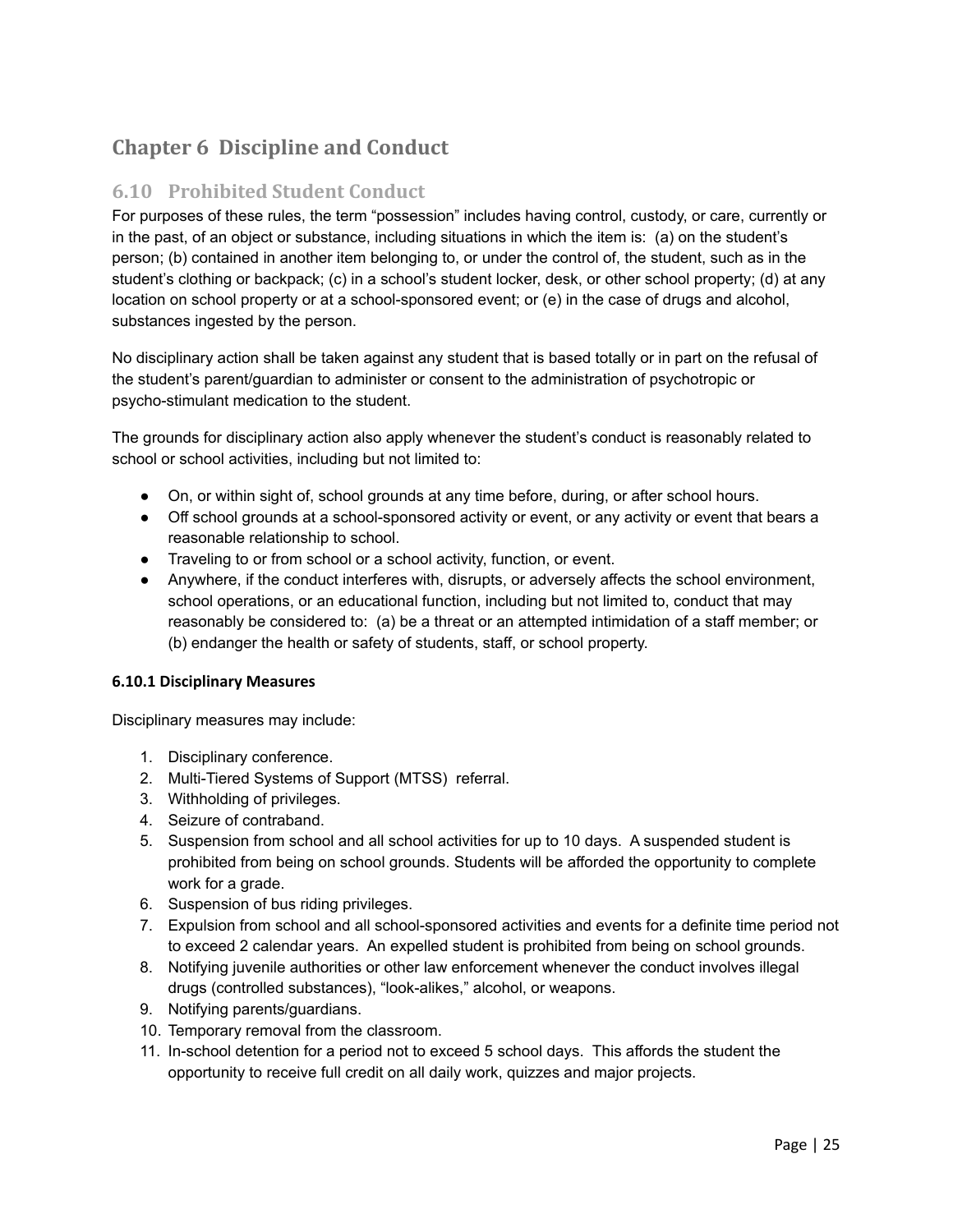12. After-school study provided the student's parent/guardian has been notified.

#### **6.10.2 Corporal Punishment**

Corporal punishment is illegal and will not be used. Corporal punishment is defined as slapping, paddling, or prolonged maintenance of students in physically painful positions, or intentional infliction of bodily harm. Corporal punishment does not include reasonable force as needed to maintain safety for students, staff, or other persons, or for the purpose of self-defense or defense of property.

## <span id="page-26-0"></span>**6.20 Preventing Bullying, Intimidation, and Harassment**

Bullying, intimidation, and harassment are not acceptable in any form and will not be tolerated at school or any school-related activity, on school property, on school buses and transportation vehicles or through a school computer, network or other school electronic equipment. The school will protect students against retaliation for reporting incidents of bullying, intimidation, or harassment, and will take disciplinary action against any student who participates in such conduct.

No person shall harass, intimidate or bully another based upon perceived race, color, nationality, gender, sexual orientation, gender-related identity or expression, ancestry, age, religion, creed, disability, gender identity, order of protection status, status as homeless, or actual or potential marital or parental status, including pregnancy, unfavorable discharge from military service, association with a person or group with one or more of the aforementioned actual or perceived characteristic or any other distinguished characteristic. The school and district will not tolerate harassing, intimidating conduct, or bullying whether verbal, physical, or visual, that affects the tangible benefits of education, that unreasonably interferes with a student's educational performance, or that creates an intimidating, hostile, or offensive educational environment.

Bullying means any severe or pervasive physical or verbal act or conduct, including communications made in writing or electronically, directed toward a student that does or can be reasonably predicted to have the effect of: (1) placing the student in reasonable fear of harm to the student's person or property; (2) causing a substantially detrimental effect on the student's physical or mental health; (3) substantially interferes with the student's academic performance; or (4) substantially interferes with the student's ability to participate in or benefit from the services, activities, or privileges provided by the school.

Examples of prohibited conduct include, without limitation, any use of violence, intimidation, force, noise, coercion, threats, stalking, harassment, sexual harassment, public humiliation, theft or destruction of property, retaliation, hazing, bullying, bullying through the transmission of information from a school computer, a school computer network, or other similar electronic school equipment, or other comparable conduct. Sexual Harassment specifically is the creation of a hostile or offensive environment due to unwelcome sexual advances or inappropriate sexual conduct or references. Sexual harassment is unacceptable and will result in discipline.

Students who believe they are victims of bullying, intimidation or harassment or have witnessed such activities are encouraged to discuss the matter with the student nondiscrimination coordinator, building administrator, or a complaint manager (Superintendent, Principal, Guidance Counselor, Social Worker, and School Psychologist). Students may choose to report to a person of the student's same sex. Complaints will be kept confidential to the extent possible given the need to investigate. Students who make good faith complaints will not be disciplined.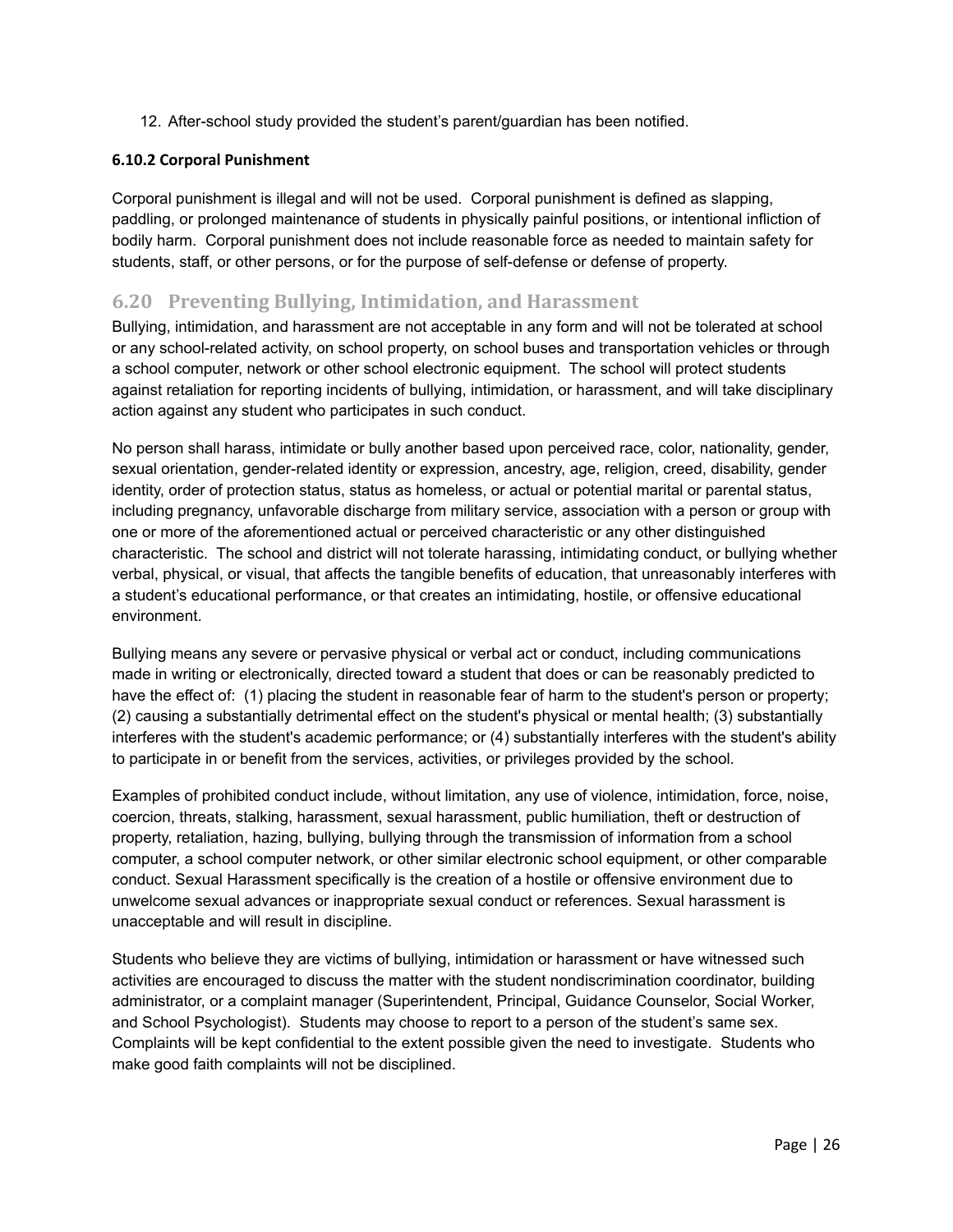Any student who is determined, after an investigation, to have engaged in bullying, intimidation or harassment will be subject to disciplinary consequences as provided in this handbook, including but not limited to, suspension and expulsion consistent with the school and district's discipline policy. The parents of students who have engaged in the above behavior will be notified. Any student making a knowingly false accusation regarding harassment may also be subject to disciplinary consequences.

# <span id="page-27-0"></span>**6.30 General Building Conduct**

Students shall not arrive at school before 7:30 a.m. at North Ward, East Prairie, and Tuscola High School. Classes begin at 8:20 a.m. at North Ward, 8:15 a.m. at East Prairie, and 8:05 a.m. at Tuscola High School and students are dismissed at 3:20 p.m. at North Ward and 3:15 p.m. at East Prairie and Tuscola High School each day. The exception to this rule is arrival times for designated zero hour students. The following rules shall apply, and failure to abide by the rules may result in discipline:

- Hats and hoods shall not be worn in the building. Any hat brought to school shall be removed before entering school.
- Students shall not run, talk loudly or yell in the hallways nor shall they push, shove or hit others.
- Students shall not write on walls, desks or deface or destroy school property.
- Chewing of gum is not permitted in the school building.
- No food or drinks, of any kind, is allowed in classrooms or lockers. Only water is allowed in school.
- Skateboards are not permitted at school.
- Water guns, play guns, and/or real guns are not permitted at school. Any potentially hazardous object is not permitted at school and will be confiscated. Parents/guardians may pick up the object from the office.
- No radios, tape players, CD players, Cellphones (except at Tuscola High School where Cell phones are allowed in the hallways during passing periods. They must be off and put away prior to entering the classroom.), cameras, iPads, iPods, variations of headphones or variations of e-books are permitted during class periods or between passing periods without permission from the principal.
- No earbuds, "Airpods", or other bluetooth listening devices are allowed in class.
- Game cards are not allowed at North Ward.
- Book bags are prohibited in the classrooms unless approved by the administrator with a doctor verified need. This includes large purses and computer cases. Laptop computers and iPads need to be protected with a padded/neoprene sleeve.
- All books should be school appropriate.

# <span id="page-27-1"></span>**6.40 School Dress Code/Student Appearance**

Students are expected to wear clothing in a neat, clean, and well-fitting manner while on school property and/or in attendance at school sponsored activities. Students are to use discretion in their dress and are not permitted to wear apparel that causes a substantial disruption in the school environment.

- Student dress (including accessories) may not advertise, promote, or picture alcoholic beverages, illegal drugs, drug paraphernalia, violent behavior, or other inappropriate images.
- Student dress (including accessories) may not display lewd, vulgar, obscene, or offensive language or symbols, including gang symbols or anything that may reasonably be interpreted as such.
- Hats, hoods, coats, and sunglasses may not be worn in the building during the school day.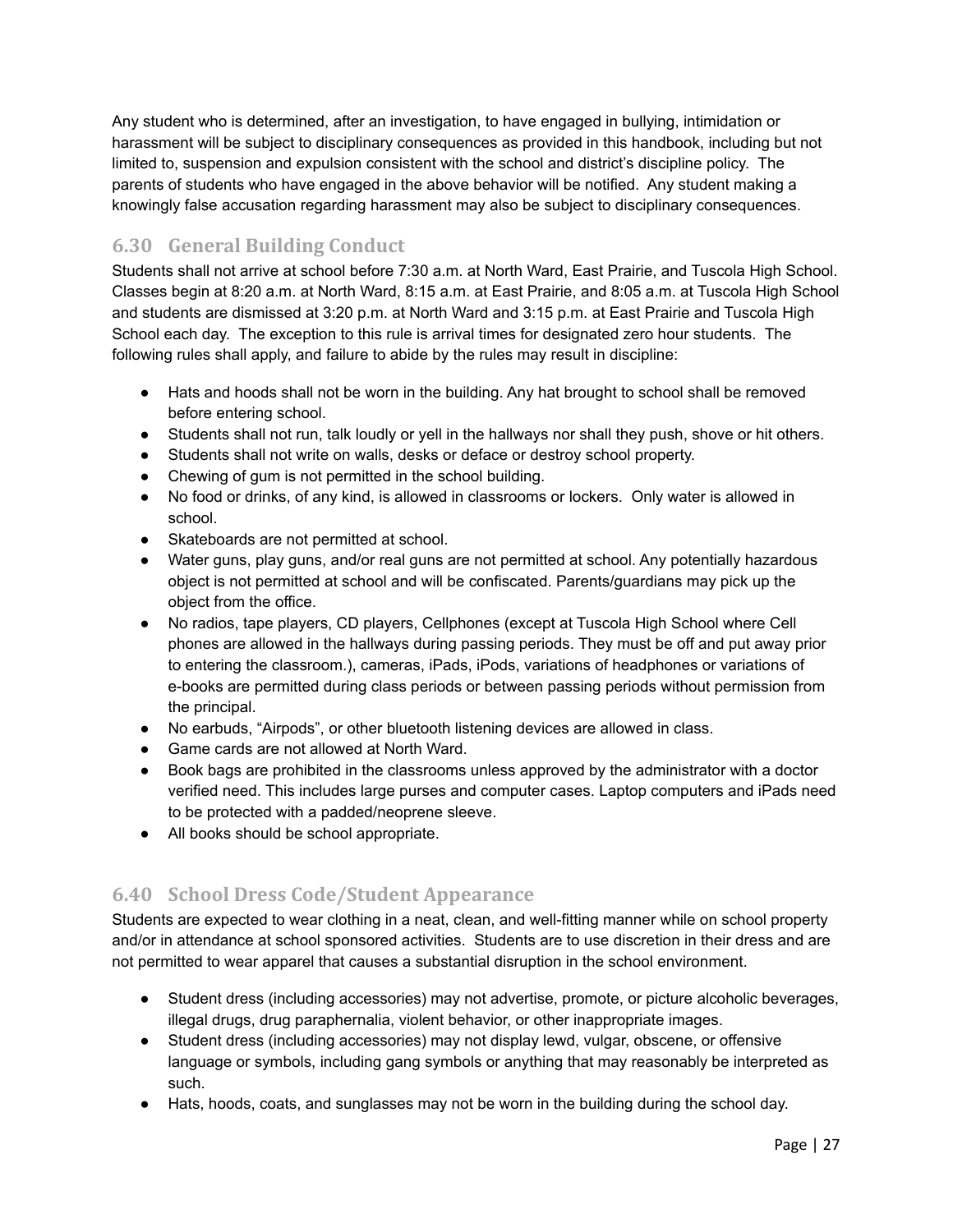- Pants/shorts will be worn at the waist with no undergarments exposed above pants.
- No pajamas or slippers (unless approved by the building principal).
- Hair styles, dress, and accessories that pose a safety hazard are not permitted at recess or during physical education.
- Clothing with holes, frays, rips, tears, and clothing that is otherwise poorly fitting, showing skin anywhere above the knee and/or undergarments may not be worn at school. No t-shirts with any portion removed will be permitted.
- The length of shorts or skirts must be appropriate for the school environment. They must not be shorter than mid-thigh.
- Spaghetti strap tops or tanks should have a minimum of 1" straps.
- Appropriate footwear must be worn at all times.
- If there is any doubt about dress and appearance, the building principal will make the final decision.
- Students whose dress causes a substantial disruption of the orderly process of school functions or endangers the health or safety of the student, other students, staff or others may be subject to discipline.
- Clothing at extracurricular events: It is our intent to represent Tuscola at all times in a first class manner. We will respect all participants, officials and opponents. We will behave and dress in such a way as to promote Tuscola extra-curricular activities.
	- $\circ$  Shirts will be worn at all times during sporting events and while in the school zone. It shall cover the torso and mid-section from the neck to the waist. Arm openings shall not reveal any part of the midsection.

When a student's dress violates the rules or becomes inappropriate for the school setting, then it becomes the responsibility of the school to intervene. Faculty and administration reserve the right of determining whether student dress is appropriate or disruptive to the education process. Students who violate the student dress code shall be immediately required to change their attire.

#### <span id="page-28-0"></span>**6.50 Discipline**

#### **Definitions of Administrative Discipline Consequences**

**Warning:** Students are told that repeated offenses will result in more severe disciplinary action.

**Parent Contact:** Parent is notified of the discipline concern by phone, email, mail or in person.

**Detention:** Time assigned the student by a staff member or administrator to be served outside of the academic portion of the school day.

**Saturday Detention:** Time assigned the student by an administrator to be served on Saturday morning from 8:00 a.m. to 11:00 a.m.

**Social Probation:** Exclusion from participation in and/or attendance at an extra-curricular school sanctioned activity.

**In School Suspension (ISS):** A temporary exclusion of a student from his/her regular class schedule. The student will spend the regular school day at school, but is isolated from the other students.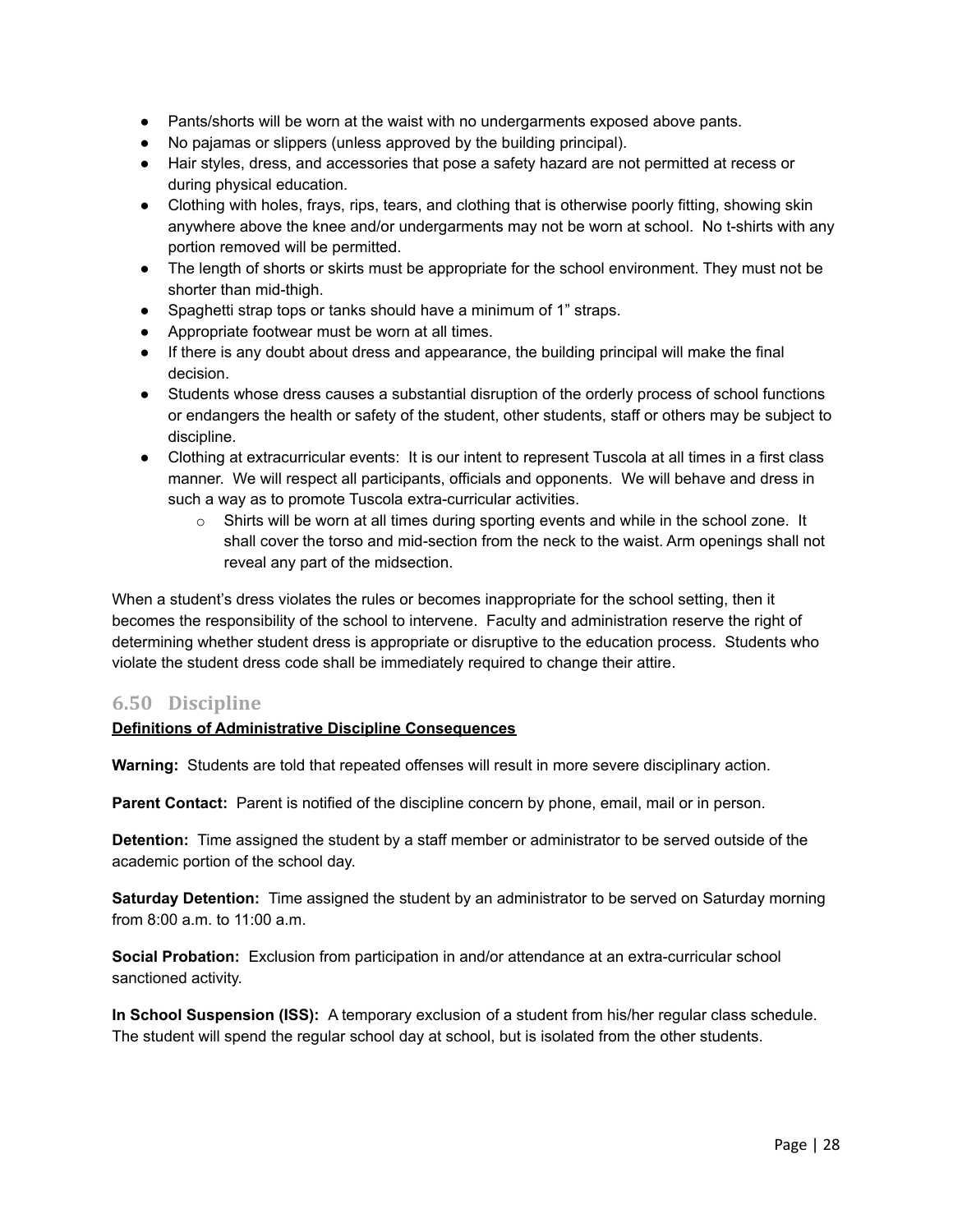**Out of School Suspension (OSS):** A temporary exclusion of a student from school (including all school activities), from all district property, from riding the school bus or from a class or classes for a period of time not to exceed ten (10) school days.

**Expulsion:** Board of Education approved exclusion of a student from school for a period of time greater than ten (10) days, which may extend into future school years.

Students may be disciplined for misconduct, including but not limited to the following:

**6.50.1** Using, possessing, distributing, purchasing, selling or offering for sale tobacco or nicotine materials, including electronic cigarettes, e-cigarettes, or any other vaping device.

**6.50.2** Using, possessing, distributing, purchasing, or selling alcoholic beverages. Students who are under the influence of an alcoholic beverage are not permitted to attend school or school functions and are treated as though they had alcohol in their possession.

**6.50.3** Using, possessing, distributing, purchasing, selling or offering for sale:

- a. Any illegal drug, controlled substance, or cannabis (including marijuana, medical cannabis and hashish).
- b. Any anabolic steroid unless it is being administered in accordance with a physician or licensed practitioner's prescription.
- c. Any performance-enhancing substance on the Illinois High School Association's most current banned substance list unless administered in accordance with a physician or licensed practitioner's prescription.
- d. Any prescription drug when not prescribed for the student by a physician or licensed practitioner, or when used in a manner inconsistent with the prescription or prescribing physician or licensed practitioner's instructions. The use or possession of medical cannabis, even by a student for whom medical cannabis has been prescribed, is prohibited.
- e. Any inhalant, regardless of whether it contains an illegal drug or controlled substance: (a) that a student believes is, or represents to be capable of, causing intoxication, hallucination, excitement, or dulling of the brain or nervous system; or (b) about which the student engaged in behavior that would lead a reasonable person to believe that the student intended the inhalant to cause intoxication, hallucination, excitement, or dulling of the brain or nervous system. The prohibition in this section does not apply to a student's use of asthma or other legally prescribed inhalant medications.
- f. "Look-alike" or counterfeit drugs, including a substance that is not prohibited by this policy, but one: (a) that a student believes to be, or represents to be, an illegal drug, controlled substance, or other substance that is prohibited by this policy; or (b) about which a student engaged in behavior that would lead a reasonable person to believe that the student expressly or impliedly represented to be an illegal drug, controlled substance or other substance that is prohibited by this policy.
- g. Drug paraphernalia, including devices that are or can be used to: (a) ingest, inhale, or inject cannabis or controlled substances into the body; and (b) grow, process, store, or conceal cannabis or controlled substances.
- h. Any substance inhaled, injected, smoked, consumed or otherwise ingested or absorbed with the intention of causing a physiological or psychological change in the body, including without limitation, pure caffeine in a tablet or powdered form.

Students who are under the influence of any prohibited substance are not permitted to attend school or school functions and are treated as though they have the prohibited substance, as applicable, in their possession.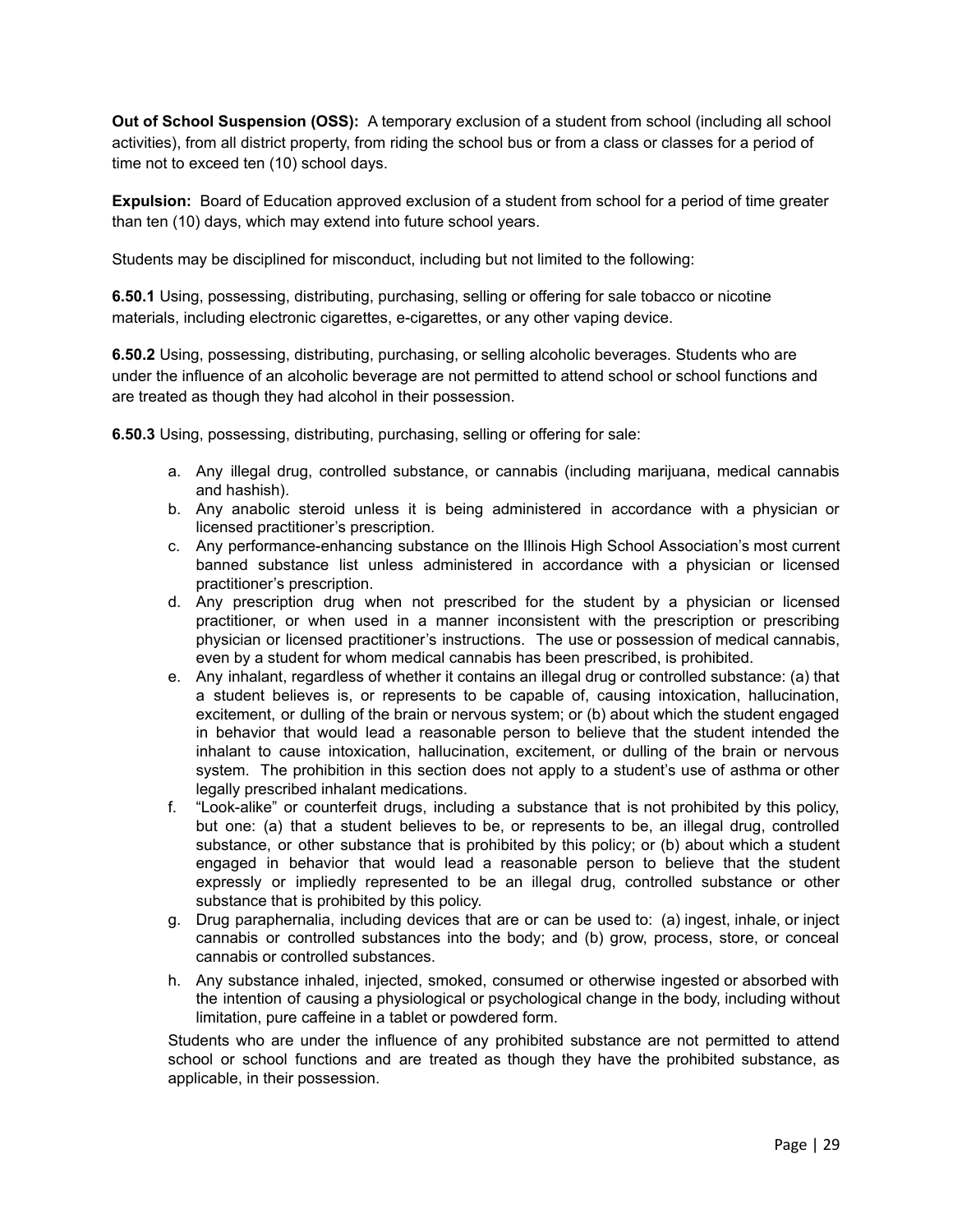**6.50.4** Using, possessing, controlling or transferring a firearm or "look alike," knife, brass knuckles or other knuckle weapon regardless of its composition, a billy-club, or any other object if used or attempted to be used to cause bodily harm.

**6.50.5** Using a cellular telephone, smartphone, video recording device, personal digital assistant (PDA), or similar electronic device in any manner that disrupts the educational environment or violates the rights of others, including using the device to take photographs in locker rooms or bathrooms, cheat, or otherwise violate student conduct rules. Prohibited conduct specifically includes, without limitation, creating and sending, sharing, viewing, receiving or possessing an indecent visual depiction of oneself or another person through the use of a computer, electronic communication device or cellular telephone, commonly known as "sexting." *Unless otherwise banned under this policy or by the building principal, all cellular phones, smartphones and other electronic devices must be kept powered-off and checked in at the beginning of each class period during the regular school day unless: (a) the supervising teacher grants permission; (b) use of the device is provided in a student's individualized education program (IEP); (c) it is used during the student's lunch period; or (d) it is needed in an emergency that threatens the safety of students, staff, or other individuals.*

#### *The use of ear-buds, bluetooth listening devices (Airpods, etc), or headphones in the hallway is permitted as long as one ear remains free from use. No earbuds, "Airpods", or other bluetooth listening devices are allowed in class.*

**6.50.6** Using or possessing a laser pointer unless under a staff member's direct supervision and in the context of instruction.

**6.50.7** Disobeying rules of student conduct or directives from staff members or school officials.

**6.50.8** Academic Integrity - According to the Merriam-Webster online dictionary, to "plagiarize" means: to steal and pass off (the ideas or words of another) as one's own, to use (another's production) without crediting the source, to commit literary theft, to present as new and original an idea or product derived from an existing source In other words, plagiarism is an act of fraud. It involves both stealing someone else's work and lying about it afterward. The work could be from a book, the Internet, a peer, or any other source. If a teacher suspects a student of cheating/plagiarism, the situation will be investigated and a determination will be made. Parents will be notified. Depending on the severity of the offense, zero credit may be received for that assignment or test. After a conference with the teacher and/or an administrator, the student may be given the opportunity to make up the assignment or test with the teacher or administrator for a predetermined amount of credit, which will not be full credit. Repeated incidents in that class or in any other class, will result in additional disciplinary consequences, possibly a failing grade for the course. This is considered academic misconduct, and grades may be lowered. Students who plagiarize may be suspended from the Internet, suspended from the use of school computers, or suspended from school. Students are expected to perform their own work.

**6.50.9** Causing or attempting to cause damage to, stealing, or attempting to steal, school property or another person's personal property.

**6.50.10** Being absent without a recognized excuse:

An unexcused absence indicates the student is absent from school with or without the consent of parents but for a reason which is not acceptable to the school or the state. Being absent from school to take the new driver's exam or to have senior pictures taken requires pre-arranging this absence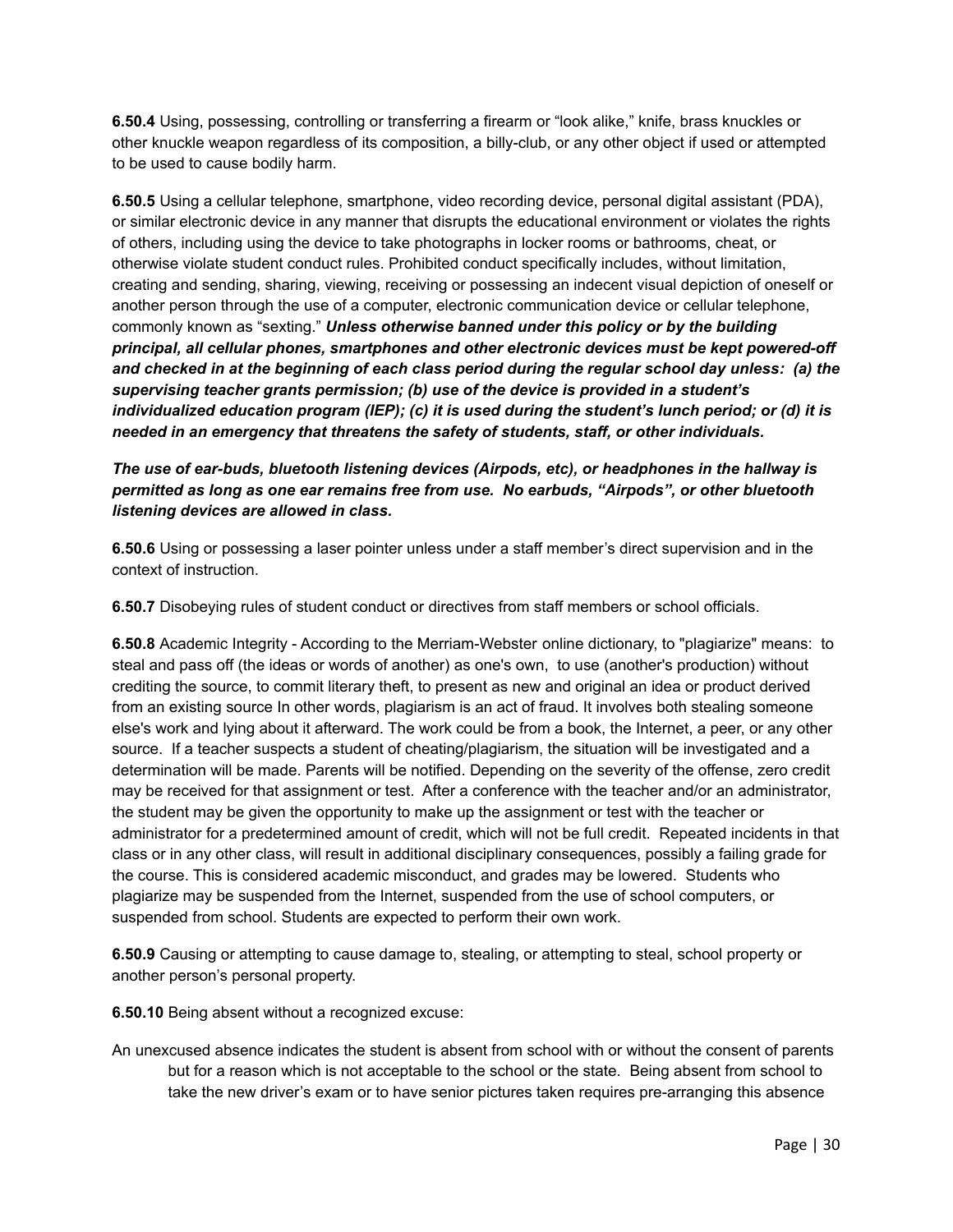with the school office. Failure to do so will be considered an unexcused absence. Appropriate disciplinary action will be applied to the student and no credit will be given for school work missed. Students with any unexcused absence within a semester will be required to take all final exams for that particular semester as directed by the administration. Unexcused absences are calculated based on class minutes. If a student is absent for more than half of a class period without valid cause it will be considered an unexcused absence.

- **6.50.10.1** Students who are absent from school for reasons of illness for more than eight (8) days may be required to produce a doctor's note for each absence after the initial eight (8) days. If said doctor's note is not produced the absences will be considered unexcused.
- **6.50.10.2** Chronic or habitual truant shall be defined as a child subject to compulsory school attendance and who is absent without valid cause from such attendance for 5% or more of the previous 180 regular attendance days. Chronic or habitual truants may be dropped from School attendance rosters.
- **6.50.10.3** Make-up Work Students with an unexcused absence are expected to ask for missed assignments and to complete the work for no credit. By making up the work, the student will not miss any educational opportunity and will be ready for the next examination. Students with excused absences will be allowed as many school days to make up work upon their return as the number of school days they were excused absence.
- **6.50.10.4** Participation in school activities Students: (a) must be in attendance by 11:30 a.m. for East Prairie, (b) must be in attendance for four complete class periods for Tuscola High School, to participate in any school activity (curricular or extracurricular) unless approval is given by the principal.
- **6.50.10.5** College Visitation Tuscola Community High School has allowed students to visit a college of their choice and be excused from school to do so.

Procedure for arranging your visit.

- This is limited to two excused school days/ special arrangements may be made by your parents and the principal.
- You must have shown a previous interest in the school through exploring the school catalogue and other material in the guidance office with your counselor.
- You must have made an appointment with the admissions office by telephone or letter. The statement, "They told me to come at any time," is not an adequate arrangement.
- Notify your counselor at least three (3) days before your appointment.
- Ask your teachers for your assignments before leaving and have the teachers initial your Clearance for Absence Slip.
- Check with the main office and return the Clearance for Absence slip the day before leaving.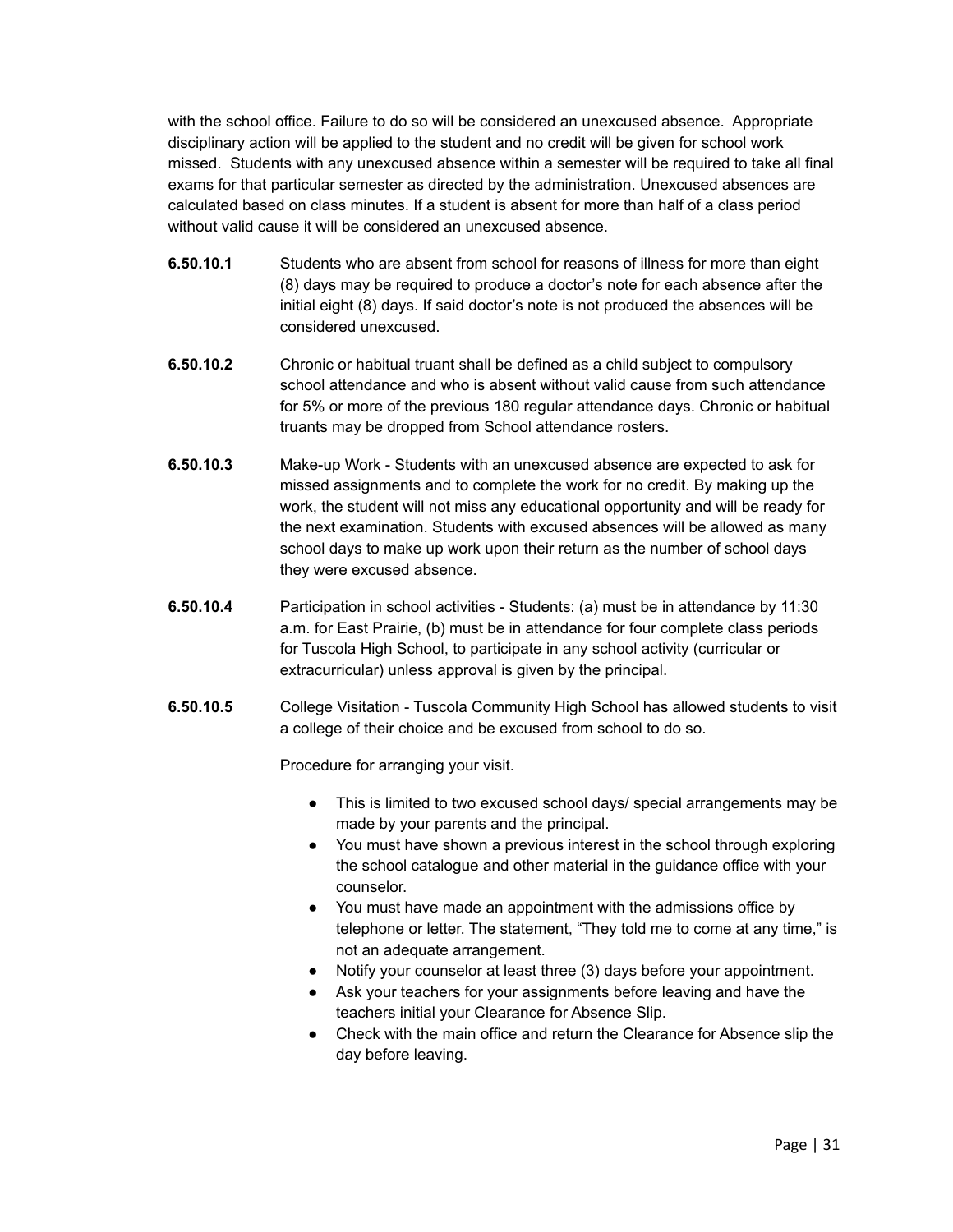● College visits must be scheduled prior to May 1st. Visits after May 1st may be denied by the administration.

**6.50.11** Being tardy without a recognized excuse.

Tardiness is being late to school or late to a class without a pass. If a student is late arriving to school, they must receive a pass from the office. Students tardy to school are not to be admitted to class without an admit slip or pass. Lateness to school because of a verified reason such as a medical appointment or late school buses will not be counted as a tardy. When a student is tardy to class, the teacher will record the tardy in the gradebook and report it to the office. If a staff member detains a student, the student should request a pass for the next teacher.

#### East Prairie:

1st offense: Verbal warning; behavior log 2nd offense: Verbal warning; behavior log 3rd offense: 1 detention; parent contact 4th offense: 2 detentions; parent contact 5th offense: 1-day In School Suspension; parent contact

## Tuscola High School:

1st and 2nd offenses: verbal warning

3rd offense: 1 detention/ contact parents

- 4th offense: 2 detentions/ contact parents
- 5th offense: 5-day lunch suspension/ contact parents/ PBIS referral
- 6th offense: 1 Saturday School/ contact parents
- 7th offense: 2 Saturday Schools/ contact parents
- 8th offense: 10-day lunch suspension
- 9th offense: 1-day in school suspension
- 10th offense: 2-day in school suspension
- 11th offense: 1-day out of school suspension
- 12th offense: discretion of the administration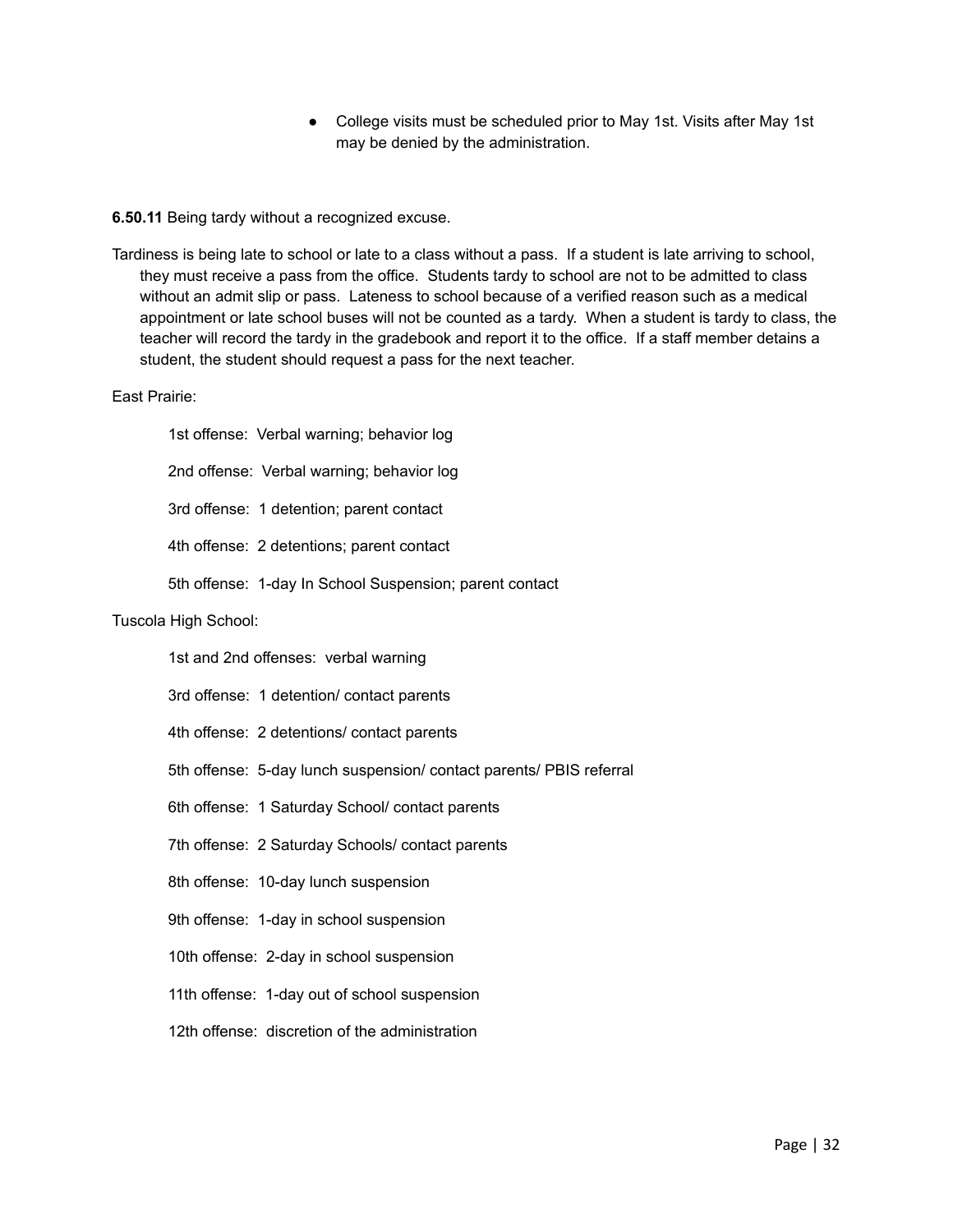**6.50.12** Being involved with any public school fraternity, sorority, or secret society.

**6.50.13** Being involved in a gang or engaging in gang-like activities, including displaying gang symbols or paraphernalia.

**6.50.14** Violating any criminal law, including but not limited to, assault, battery, arson, theft, gambling, eavesdropping, and hazing.

**6.50.15** Engaging in any activity, on or off campus, that interferes with, disrupts, or adversely affects the school environment, school operations, or an educational function, including but not limited to, conduct that may reasonably be considered to: (a) be a threat or an attempted intimidation of a staff member; or (b) endanger the health or safety of students, staff, or school property.

Any school related discipline may be considered in addition to legal/ court related consequences.

**6.50.16** Sending, receiving or possessing sexually explicit or otherwise inappropriate pictures or images, commonly known as "sexting." Prohibited conduct specifically includes, without limitation, creating, sending, sharing, viewing, receiving or possessing an indecent visual depiction of oneself or another person through the use of a computer, electronic communication device, or cellular phone.

**6.50.17** Making an explicit threat on an Internet website against a school employee, a student, or any school-related personnel if the Internet website through which the threat was made is a site that was accessible within the school at the time the threat was made or was available to third parties who worked or studied within the school grounds at the time the threat was made, and the threat could be reasonably interpreted as threatening to the safety and security of the threatened individual because of his or her duties or employment status or status as a student inside the school.

**6.50.18** Firearms, Knives, Brass Knuckles & Other Objects Used or Attempted to Be Used to Cause Harm

- A student who is determined to have brought one of the following objects to school, any school-sponsored activity or event, or any activity or event that bears a reasonable relationship to school shall be expelled for a period of not less than one year:
	- **6.50.18.1** A firearm. For the purposes of this Section, "firearm" means any gun, rifle, shotgun, weapon as defined by Section 921 of Title 18 of the United States Code, firearm as defined in Section 1.1 of the Firearm Owners Identification Card Act, or firearm as defined in Section 24-1 of the Criminal Code of 1961.The expulsion period may be modified by the superintendent, and the superintendent's determination may be modified by the board on a case-by-case basis.
	- **6.50.18.2** A knife, brass knuckles or other knuckle weapon regardless of its composition, a billy club, or any other object if used or attempted to be used to cause bodily requirement may be modified by the superintendent, and the superintendent's determination may be modified by the board on a case-by-case basis.

**6.50.19** Profane and obscene language and gestures and possession of magazines/literature with an overt sexual focus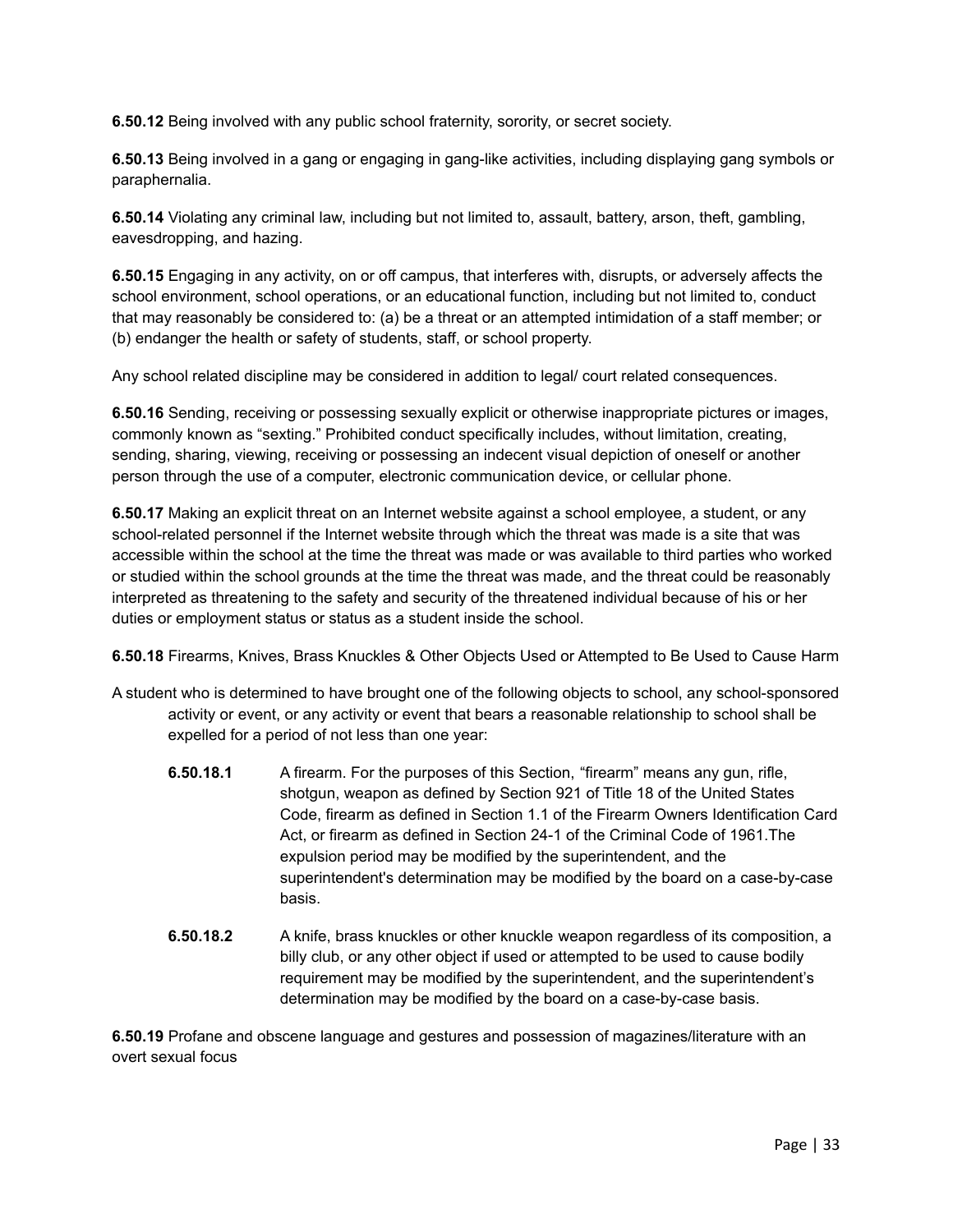#### **6.50.20** Detention, Failure to Serve

**6.50.21** Displays of Affection - Public displays of affection will result in a conference with the teacher and/or administrator and parent notification. If continued, each student involved will face disciplinary action.

#### **6.50.22** Disruptive Behavior/Horseplay

**6.50.23** Extortion - The attempt to obtain the money or the possessions of another person by the use of threats or force is prohibited.

**6.50.24** False Reports/Forgery

#### **6.50.25** Alarms, False

**6.50.26** Gang & Gang Activity - "Gang" is defined as any group, club or organization of two or more persons whose purposes include the commission of illegal acts. No student on or about school property or at any school activity or whenever the student's conduct is reasonably related to a school activity, shall: (1) wear, possess, use, distribute, display, or sell any clothing, jewelry, paraphernalia or other items which reasonably could be regarded as gang symbols; commit any act or omission, or use either verbal or non‐verbal gestures, or handshakes showing membership or affiliation in a gang; or (2) use any speech or commit any act or omission in furtherance of the interest of any gang or gang activity, including, but not limited to, soliciting others for membership in any gangs; (3) request any person to pay protection or otherwise intimidate, harass or threaten any person; (4) commit any other illegal act or other violation of district policies, (5) or incite other students to act with physical violence upon any other person.

**6.50.27** Using, purchasing, selling or possessing any performance-enhancing substance on the Illinois Association of High School Association's most current banned substance list, unless administered in accordance with a prescription.

See athletic code

#### **6.50.28 When and Where Conduct Rules Apply**

The grounds for disciplinary action also apply whenever the student's conduct is reasonably related to school or school activities, including but not limited to:

- 1. On, or within sight of, school grounds before, during, or after school hours or at any time;
- 2. Off school grounds at a school-sponsored activity or event, or any activity or event that bears a reasonable relationship to school;
- 3. Traveling to or from school or a school activity, function, or event; or
- 4. Anywhere, if the conduct interferes with, disrupts, or adversely affects the school environment, school operations, or an educational function, including but not limited to, conduct that may reasonably be considered to: (a) be a threat or an attempted intimidation of a staff member; or (b) endanger the health or safety of students, staff, or school property.

#### **6.50.29 Disciplinary Measures**

School officials shall limit the number and duration of expulsions and out-of-school suspensions to the greatest extent practicable, and, where practicable and reasonable, shall consider forms of non-exclusionary discipline before using out-of-school suspensions or expulsions. School personnel shall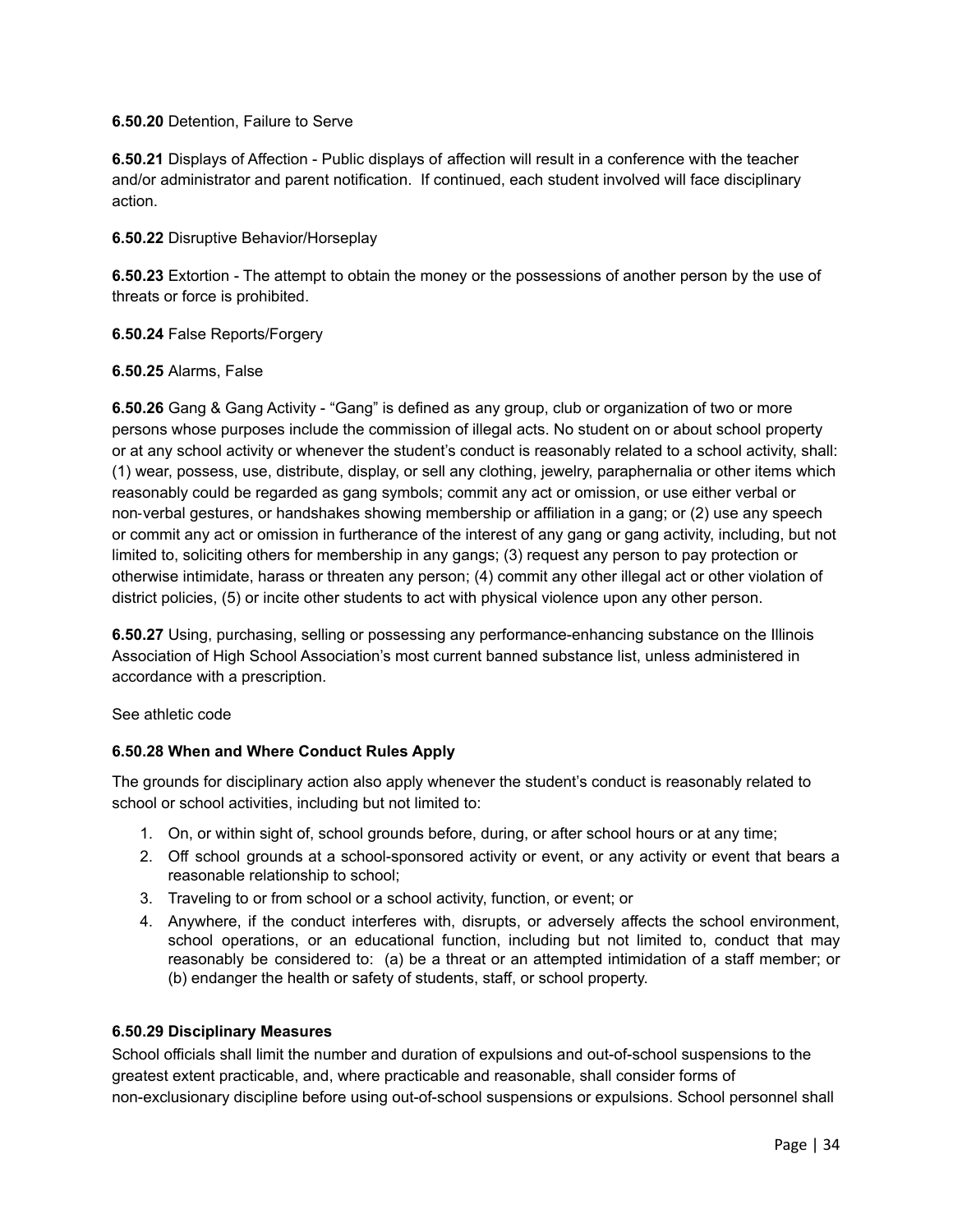not advise or encourage students to drop out of school voluntarily due to behavioral or academic difficulties. Potential disciplinary measures include, without limitation, any of the following measures:

- 1. Notifying parents/guardians.
- 2. Disciplinary conference.
- 3. Withholding of privileges.
- 4. Temporary removal from the classroom.
- 5. Return of property or restitution for lost, stolen or damaged property.
- 6. In-school suspension.
- 7. After-school study or Saturday study provided the student's parent/guardian has been notified. (If transportation arrangements cannot be made in advance, an alternative disciplinary measure will be assigned to the student.)
- 8. Community service.
- 9. Seizure of contraband; confiscation and temporary retention of the personal property that was used to violate school rules.
- 10.Suspension of bus riding privileges.
- 11.Suspension from school and all school activities for up to 10 days. A suspended student is prohibited from being on school grounds.
- 12.Expulsion from school and all school activities for a definite time period not to exceed 2 calendar years. An expelled student is prohibited from being on school grounds.
- 13.Transfer to an alternative program if the student is expelled or otherwise qualifies for transfer under State law.
- 14.Notifying juvenile authorities or other law enforcement whenever the conduct involves criminal activity, such as, illegal drugs (controlled substances), "look-alikes," alcohol or weapons or in other circumstances as authorized by the reciprocal reporting agreement between the District and local law enforcement agencies.

The above list of disciplinary measures is a range of options that will not always be applicable in every case. In some circumstances, it may not be possible to avoid suspending or expelling a student because behavioral interventions, other than a suspension or expulsion, will not be appropriate and available, and the only reasonable and practical way to resolve the threat and/or address the disruption is a suspension or expulsion.

#### <span id="page-35-0"></span>**6.60 Field Trips**

- Field trips are a privilege for students. Students must abide by all school policies during transportation and during field-trip activities, and shall treat all field trip locations as though they are school grounds. Failure to abide by school rules and/or location rules during a field trip may subject the student to discipline.
- All students who wish to attend a field trip must receive written permission from a parent or guardian with authority to give permission. **This is completed during registration**. Students may be prohibited from attending field trips for any of the following reasons:
	- Failure to receive appropriate permission from parent/guardian or teacher;
	- Failure to complete appropriate coursework;
	- Behavioral or safety concerns:
	- Denial of permission from administration;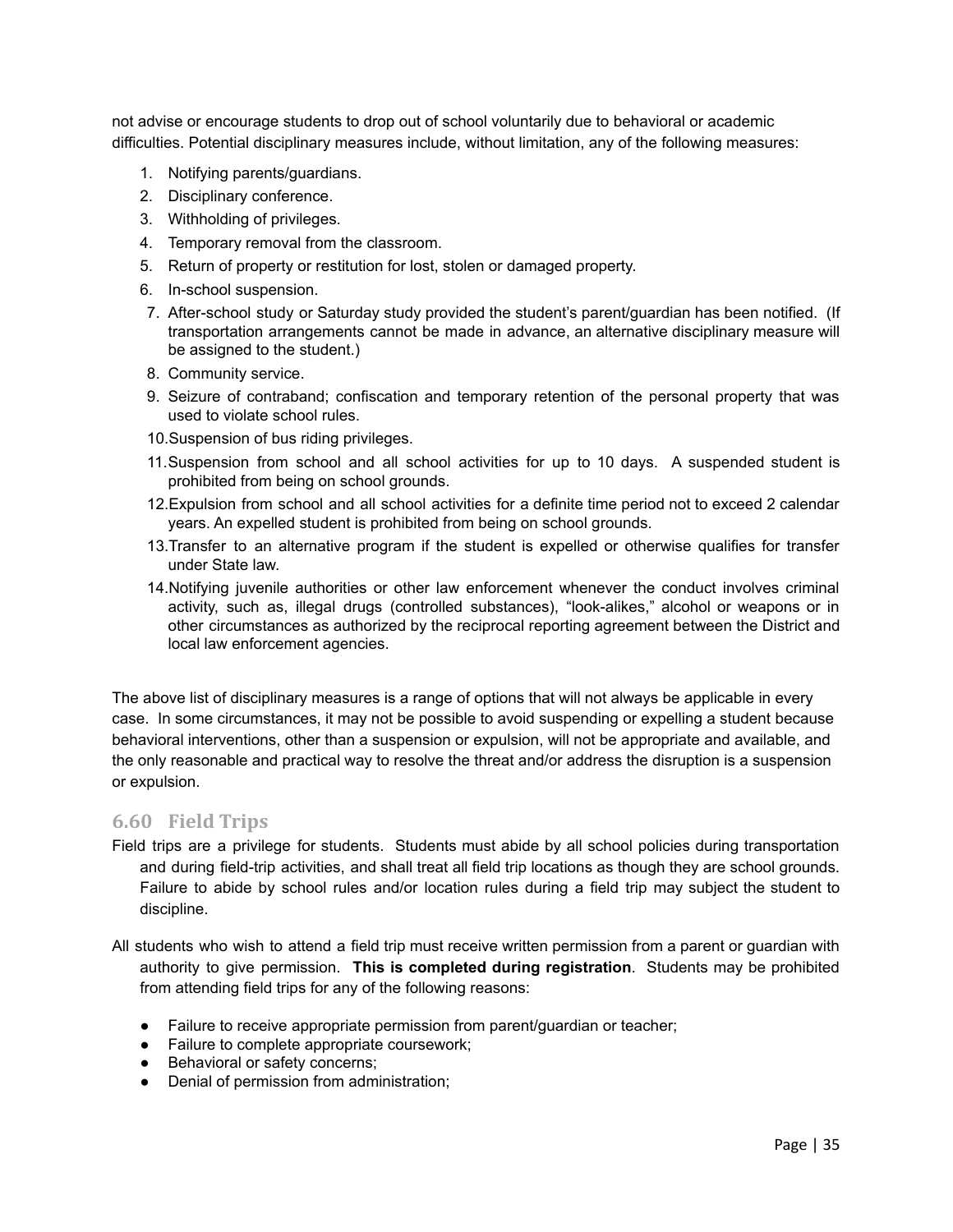● Current grades place students on the eligibility list. Any D or F in an academic class.

# **6.70 Multi-Tier System of Supports (MTSS)**

MTSS provides schools with a structured focus integrated for improved student learning. MTSS focuses on the social, emotional and behavioral growth of students and to the overall process that is utilized for student outcome improvement while taking both academic and behavioral learning into consideration. **Key components:**

- Improving student outcomes for all students
- Multi-tiered system of supports
- Early intervention and prevention
	- o Social Probation
- Examining student progress at regular intervals
- High quality, differentiated instruction
- Research-based, effective interventions
- Collaborative educational teams
- Parent involvement

# **Chapter 7 Athletic and Extracurricular Activities**

### **7.10 Activity Fees**

Each sport has a \$25.00 fee per student. Football cost is \$40.00. The family maximum for sport fees is \$150.00 per year. The fee must be paid prior to the start of practice for each given sport. No student shall be allowed to participate until the sport fee is paid.

## **7.20 Athletic/Extracurricular Rules & Code of Conduct for East Prairie**

Extra-curricular activities are an integral part of the middle school experience. Participation in an extracurricular program greatly enhances a student's involvement and enjoyment of his/her school experience and contributes to the development of a well-rounded individual. Important goals of an extracurricular program include, but are not limited to giving student's direction, developing healthy living habits, self-discipline, leadership, teamwork, respect for rules and regulations. It is the intent of the coaches and sponsors of extracurricular activities to assist students in developing healthy habits facilitate support and access to services when needed.

Participation in student extracurricular activities is considered an extension of, although separate from, the regular school day. While the regular curriculum (classes) is a right offered to each student, participation in extracurricular activities is a privilege and not a right. Participation in extracurricular activities carries additional expectations beyond those found in the daily classroom. The Extracurricular Code is established for students taking part in any of the extracurricular programs offered.

Students who participate in extracurricular programs or events publicly represent Tuscola Community Unit Schools and are subject to the rules and regulations of Unit 301, East Prairie School and this Code. It is the responsibility of each student and his/her parent(s) or guardian(s) to be knowledgeable of the school rules and of this Extracurricular Code. Copies of the Code are available in the school office. In addition to other possible disciplinary consequences handed out by school administration, students who violate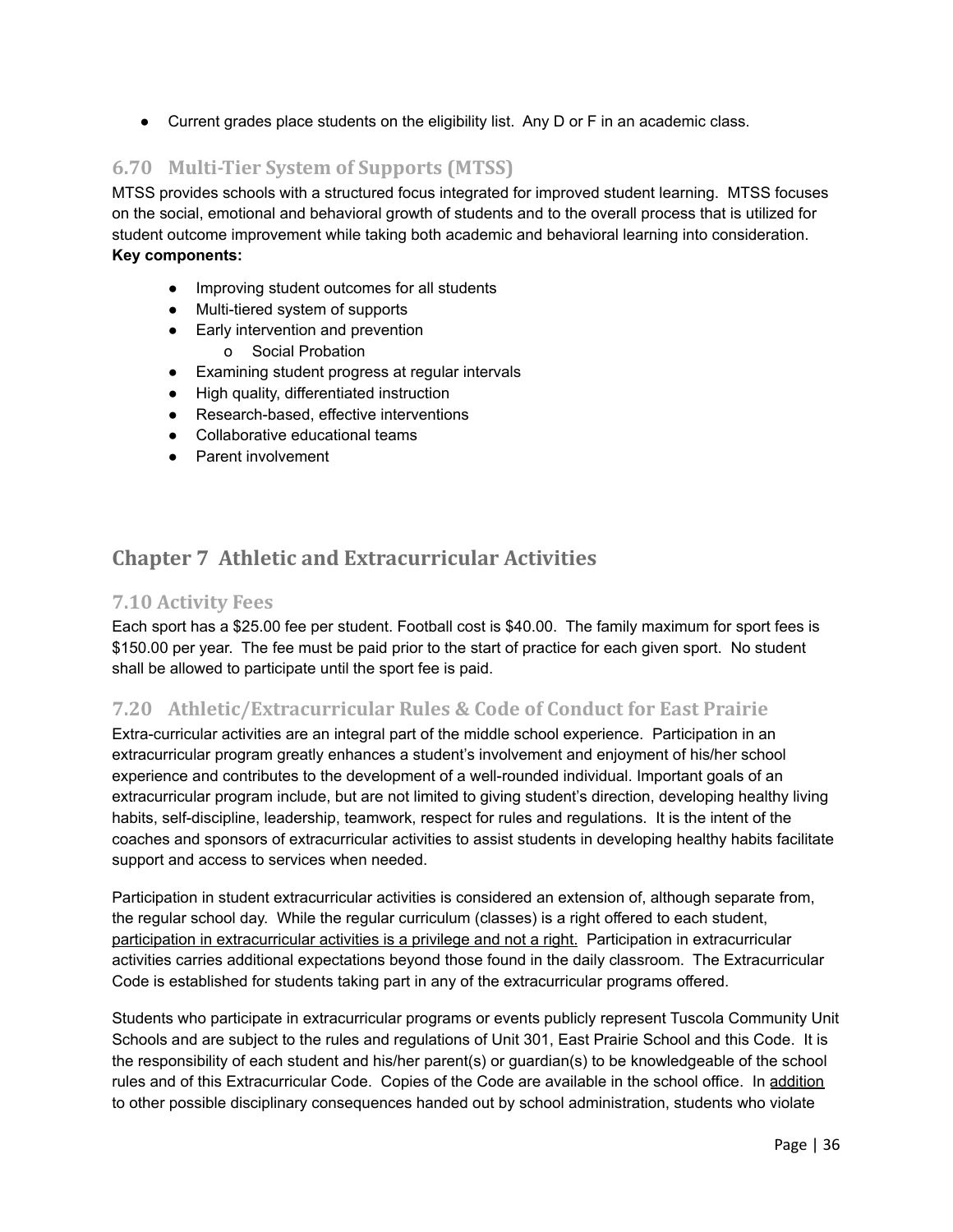school rules and/or the provisions of this Code may be prohibited from representing Tuscola Community Unit Schools.

#### **7.20.1 Minimal Expectations**

Daily attendance at school, team/activity practices, and contests.

Adherence to all rules set forth by the coach or sponsor, East Prairie School and the Illinois Elementary School Association.

Conduct becoming an East Prairie student, including adherence to the School Discipline Code, and demonstration of respect for persons and property at all times. See Appendix B

Refraining from the use or possession of tobacco, alcohol, or other illegal substances.

#### **7.20.2 Chain of Command**

As with any organization, it is necessary to provide a means of decision making and resolution of disagreements. In all such instances, sponsors, students/athletes, and parents should follow this hierarchy. Students/Athletes should attempt to resolve all issues directly with the coach/sponsor. Parents should first address all questions and concerns to the coach/sponsor. If, after first attempting to resolve matters with the coach/sponsor a student or parent is not satisfied, the chain of command which is to be followed is as indicated:

- A. Coach/Sponsor
- B. Athletic Director
- C. Principal
- D. Superintendent
- E. Board of Education

#### **7.20.3 Procedures for Breach of the Code**

- In cases where school attendance policies have been violated, the coach or sponsor, in conjunction with the administration, will determine the appropriate disciplinary action. In Athletics, IESA Rules of Conduct are the minimum standard that will apply.
	- 1. School Attendance: Students/Athletes are required to be in attendance, as specified in the East Prairie attendance policy. Failure to comply with attendance policies will result in possible disciplinary action by the coach or sponsor and/or disciplinary action in accordance with school policy. Students must be at school by 11:30 AM to participate in extracurricular activities that evening.
	- 2. Eligibility: Students/Athletes are required to be passing all academic classes in order to be eligible for participation in extracurricular programs. Weekly eligibility checks are done on the Thursday of each week with reports being submitted to the coach/sponsor the next business day. The period of ineligibility then begins the following Monday and runs through Sunday. For eligibility, consequences will only be enforced during a specific extracurricular activity; they will not carry over from activity to activity. Grades shall be cumulative for the school's grading period.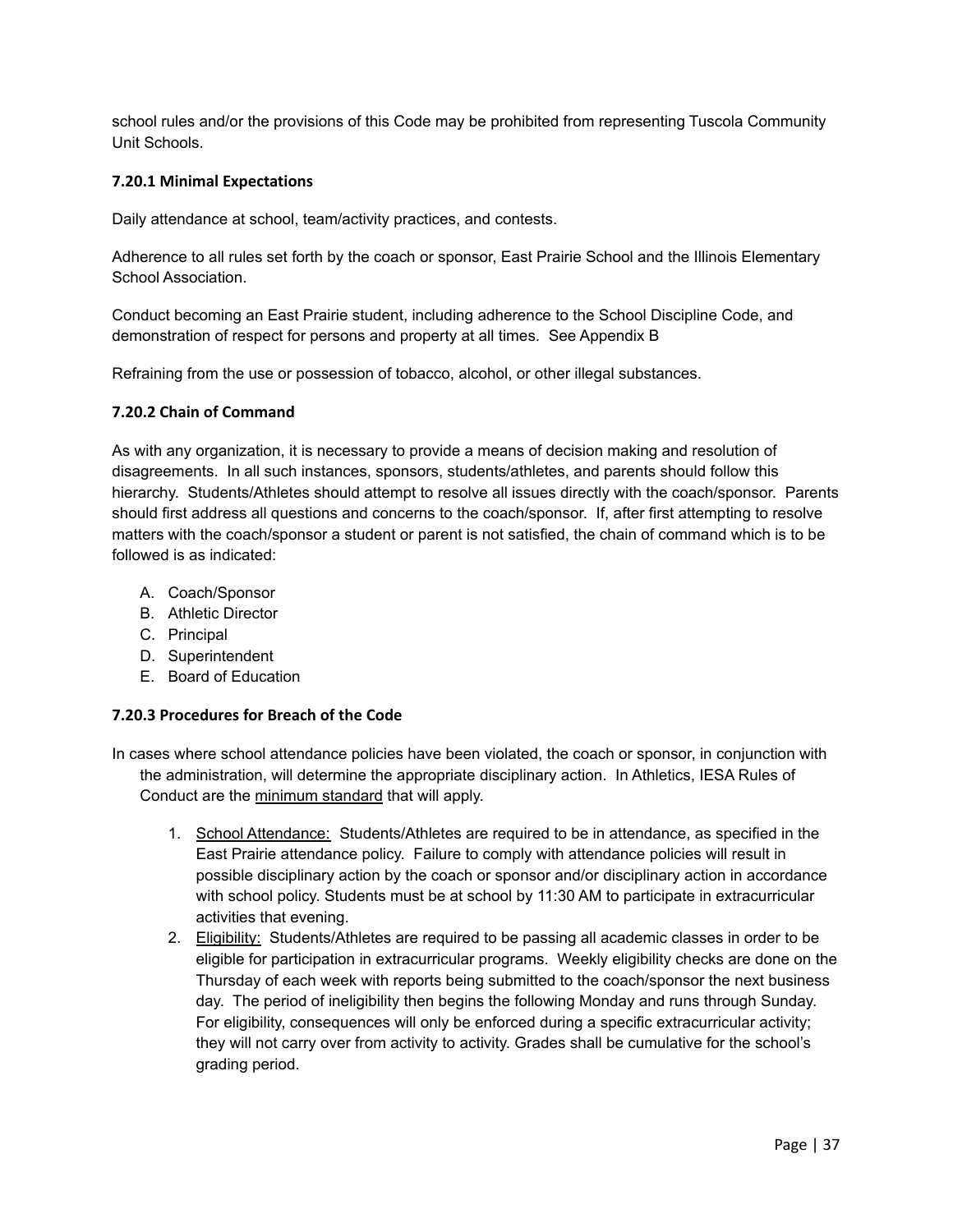1st Offense: Ineligible for one week; no contests

Subsequent Offenses: Ineligible for one week; no contests and no practices

- **Absence from School on Day of Activity.** A student athlete or extracurricular event must be in attendance at school by 11:30 AM on the day of an activity on that day unless the absence has been approved in advance by the principal. Exceptions may be made by the coach/sponsor: 1) for a medical absence pre-arranged with the coach or 2) for a death in the participant's family. A student athlete taking a P.E. no-dress shall be withheld from participating in that day's events. An athlete who is absent from school on a Friday before a Saturday event may be withheld from Saturday activities at the sole discretion of the coach.
- **Doctor's Excusal from P.E.** A doctor's note excusing participation in PE will also withhold the student from all extracurricular sports for the same period.
	- At all practices and events, students of East Prairie School are expected to conduct themselves in a manner that reflects the highest standards. It is the responsibility of all coaches/sponsors to monitor their team/group at all times, in all places. Any complaint to the school administration will receive serious attention by the administration. The administration has sole discretion in determining consequences of all such actions.
	- Use, possession, or deliverance of Tobacco or Alcohol (in any form). When a Tuscola Community Unit Schools staff member, school official, or law enforcement officer reports a violation of the extracurricular code, the coach/sponsor and principal will meet to discuss the violation and any penalties that will be assessed. Violations must be based on proven knowledge and not hearsay evidence.
	- 1st Offense: Suspension from twenty percent of contests/activity.
	- 2nd Offense: Expulsion from current sport/activity for the remainder of the year.
	- 3rd Offense: Expulsion from ALL sports/activity participation for 12 months from the date of the third offense.
	- Use, possession, sale, or deliverance of any controlled substance, look-alike substance, or cannabis, as defined by the Illinois Statutes:
	- 1st Offense: Suspension from twenty percent of contests/activity.
	- 2nd Offense: Expulsion from current sport/activity for the remainder of the year. As a part of the expulsion, and in order to be reinstated the student must attend an approved counseling program when drugs or alcohol are involved (at his or her own expense), to address such problems.
	- 3rd Offense: Expulsion from ALL sports/activity participation for 12 months from the date of the third offense.

Commission of any other Criminal Offenses:

In the event a student commits any other criminal activity, any suspension and/or expulsion will be determined by the policies outlined in the East Prairie School Handbook/Athletic Handbook.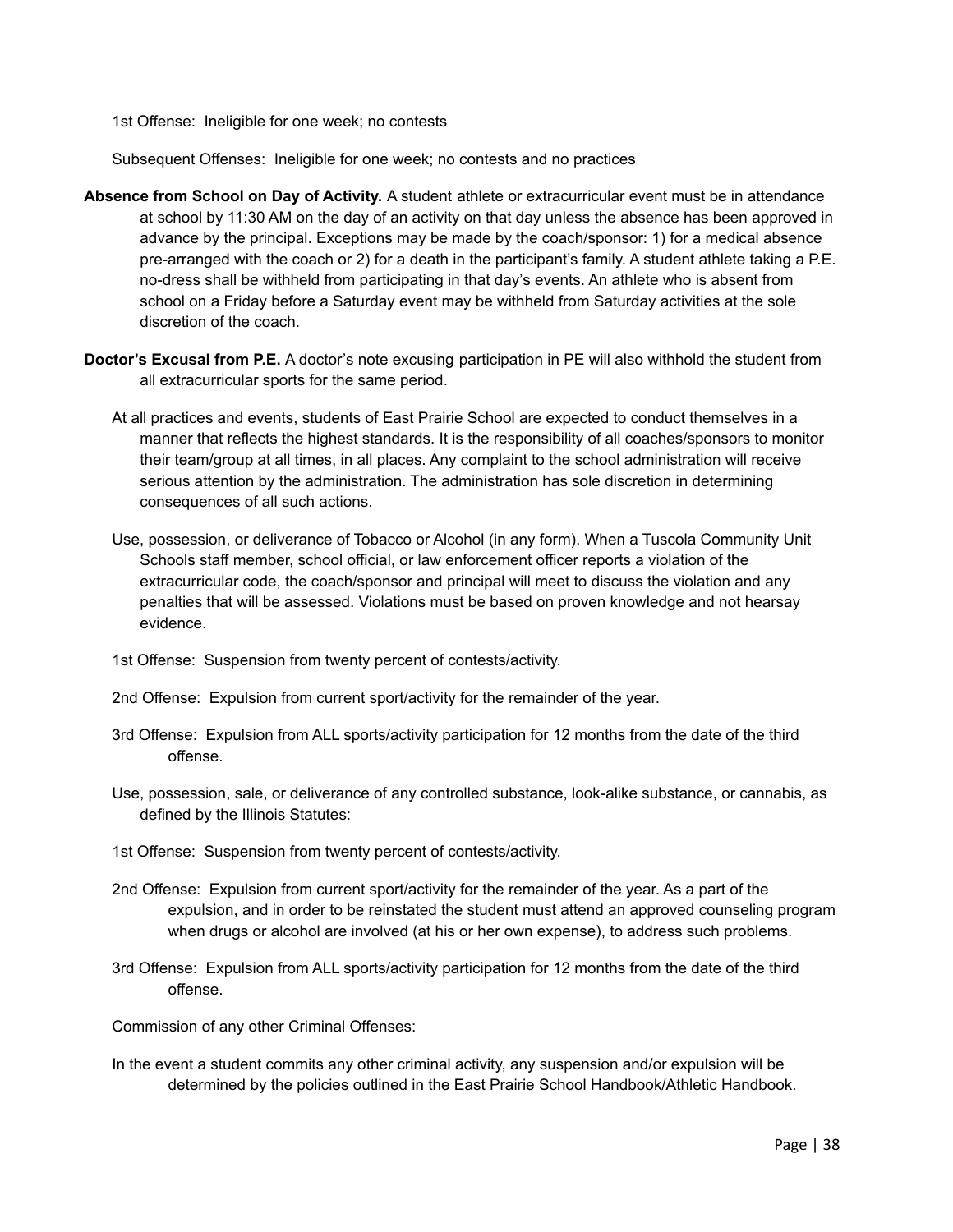1st Offense: Suspension from twenty percent of contests/activity.

2nd Offense: Expulsion from current sports/activity for the remainder of the year.

3rd Offense: Expulsion from ALL sports/activity participation for 12 months from the date of the third offense.

Students, whether spectators or participants, who ride a school bus to any school event must come home on the school bus. The only exception to this rule is that a student may ride home with his/her parents provided the coach or proper school authority is notified in writing and approves.

Coaches and school officials will impose disciplinary measures appropriate to the offenses committed. The discipline imposed for any particular offense shall be at the sole and exclusive discretion of the coaching staff and school officials.

Players ejected for unsportsmanlike conduct: Any player ejected for unsportsmanlike conduct will be ineligible for the next interscholastic contest at that level of competition, and all other interscholastic contests at any level in the interim, in addition to other penalties the school may assess.

Coaches ejected for unsportsmanlike conduct: Any coach ejected from a contest for unsportsmanlike conduct will be ineligible for the next interscholastic contest at that level of competition, and all other interscholastic contests at that level in the interim, in addition to other penalties the school may assess.

#### **7.20.4 Code for Good Sportsmanship**

A school is judged by the conduct of its participants and spectators during any contest. We want our school to be held in high esteem. You are asked to study this code of good sportsmanship and abide by it.

- 1. I will at all times conduct myself in a respectful manner.
- 2. I will at all times show sportsmanship-like attitudes as a participant or spectator towards opponents and officials.
- 3. As a participant, I will always strive to do my best to win but to make my efforts fair according to the rules.
- 4. As a spectator, I will accept the officials' decisions and refrain from unwholesome comments and actions which reflect adversely on my school and myself.
- 5. I will demonstrate in practice and play a love of sports not for personal glory or gain but for enjoyment and satisfaction, whether winning or losing.

# **7.30 Athletic/Extra-Curricular Rules & Code of Conduct for Tuscola High School**

The Athletic Code applies to all students who want to participate in athletics. Athletics includes competitive sports, extracurricular activities, cheerleading and dance. This code applies in addition to other rules and regulations concerning student conduct and imposes additional requirements on student athletes.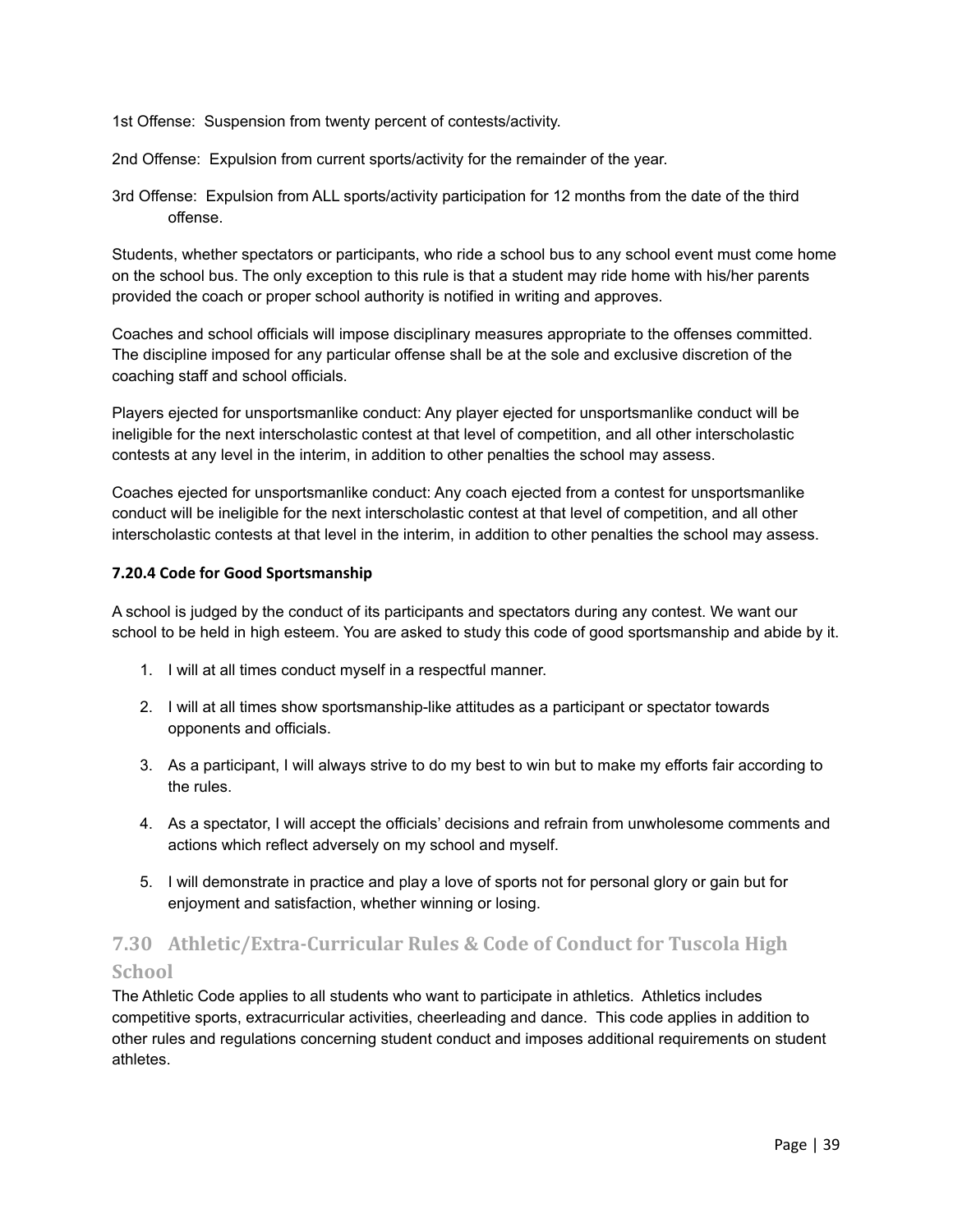Participation in athletics is a privilege. Those who participate in athletics have a responsibility to favorably represent the school and community. Student athletes are expected to conduct themselves both in and out of school in a manner appropriate to their responsibilities as representatives of the school and district. If a student fails to comply with the terms of this code, the privilege to participate in athletics may be lost in accordance with the terms of this Athletic Code.

**7.30.1 IHSA.** Eligibility for most athletics is also governed by the rules of the Illinois High School Association and, if applicable, these rules will apply in addition to this Athletic Code. In a case of a conflict between IHSA and this Athletic Code, the most stringent rule will be enforced.

**7.30.2 Eligibility.** To retain athletic eligibility, an athlete must have passed 4 academic classes for the semester preceding his or her athletic eligibility and must have passed 4 semester hours of academic course work in the week preceding his or her athletic eligibility.

**7.30.3 Weekly D/F List.** At the completion of a semester, students who appear on the last eligibility list ("D/F List") of the semester, shall regain eligibility on the start date of the new semester for pass, library, and field trip purposes only.

**7.30.3 Requirements for Participation.** An athlete must have the following fully executed documents on file at the school office before the athlete's first participation in any activity:

- 1. A current physical examination report completed by a physician licensed in Illinois to practice medicine in all its branches which finds the athlete is physically able to participate; and
- 2. A permission slip to participate in the specific sport in which the athlete intends to participate signed by the athlete's parent or guardian; and
- 3. Proof the athlete is covered by medical insurance; and
- 4. A receipt showing the athlete and his/her parents received a copy of the Athletic Code, understand the terms of the Athletic Code and agree to abide by its terms and conditions.
- 5. A signed agreement by the student not to use any drugs on the IHSA's most current banned drug classes list and an agreement to take part in random testing for these substances.
- 6. A signed agreement by the student's parent or guardian authorizing random performance-enhancing substance testing and recognizing the dangers of drug use.
- 7. A doctor's note excusing participation in PE will also withhold the student from all extra-curricular sports for the same period.
- 8. A doctor's note (release) is required for a student who has been withheld due to injury, to re-enter a sport and PE.

**7.30.4 Behavioral Conduct.** Misconduct by student-athletes will not be tolerated. Misconduct shall include, but shall not be limited to:

- 1. Insubordination; or
- 2. Any behavior or action which is negligently or intentionally injurious to a person or property or which places a person or property at risk of injury or damage; or
- 3. Any behavior which disrupts the appropriate conduct of a school program or activity; or
- 4. Hazing, bullying, or harassment of any kind; or
- 5. Use of profanity; or
- 6. Exhibition of bad sportsmanship; or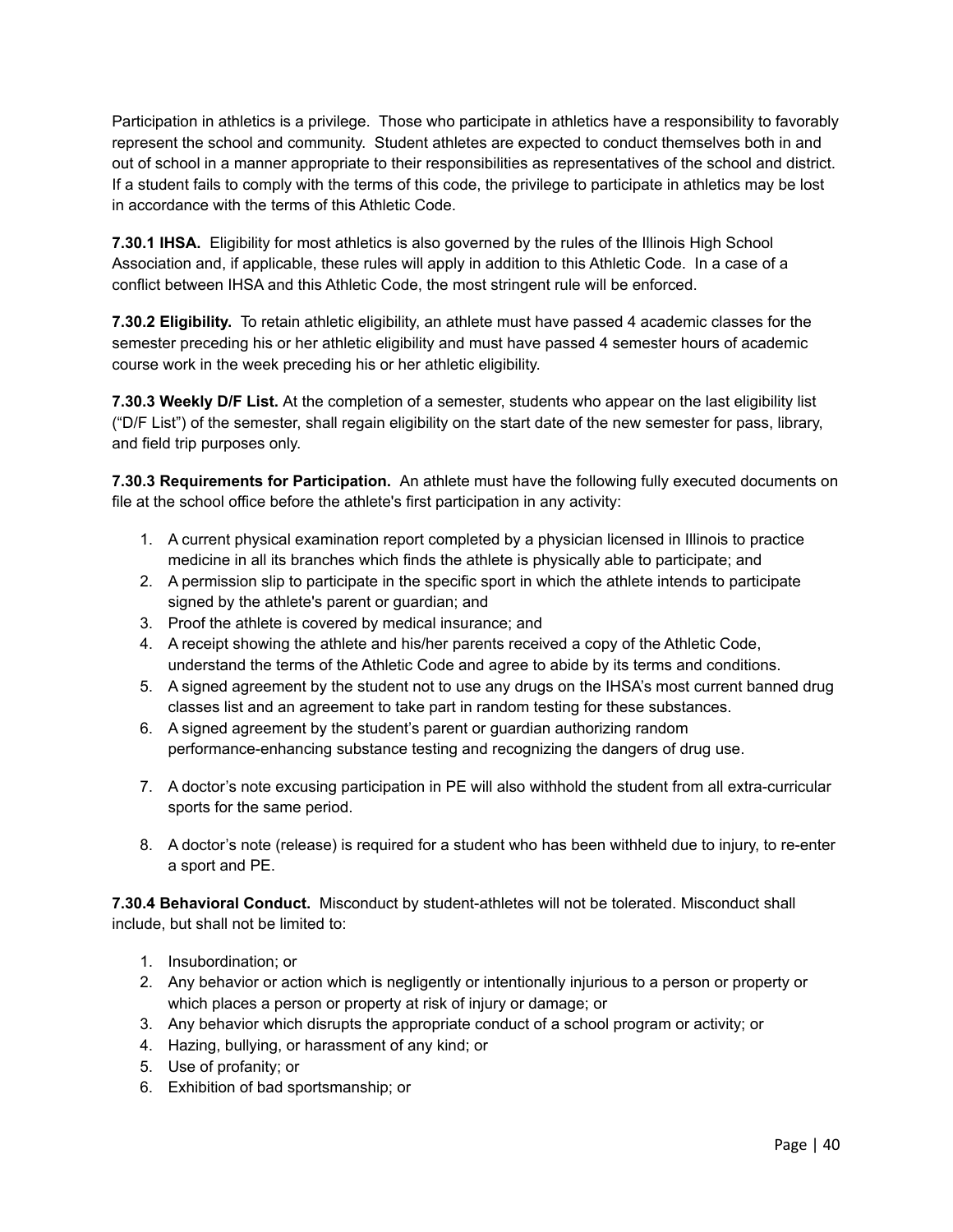7. Violation of any school rules or regulations or law.

Coaches and school officials will impose disciplinary measures appropriate to the offenses committed. The discipline imposed for any particular offense shall be at the sole and exclusive discretion of the coaching staff and school officials.

IHSA \*6.011 – PLAYERS EJECTED FOR UNSPORTSMANLIKE CONDUCT. Any player ejected for Unsportsmanlike Conduct will be ineligible for the next interscholastic contest at that level of competition, and all other interscholastic contests at any level in the interim, in addition to the other penalties the IHSA or the school may assess.

IHSA \*6.012 – COACHES EJECTED FOR UNSPORTSMANLIKE CONDUCT. Any coach ejected from a contest for unsportsmanlike conduct will be ineligible for the next interscholastic contest at that level of competition, and all other interscholastic contests at that level in the interim, in addition to other penalties the IHSA or the school may assess.

**7.30.5 Drugs, Alcohol and Tobacco.** Except with respect to prescription drugs used by the person for whom such drugs were prescribed in the manner intended by the prescribing medical doctor, the possession, use, distribution, purchase or sale of any alcoholic beverage, drug, drug paraphernalia, controlled substance, look alike, tobacco or tobacco product or any other substance which, when taken into the human body is intended to enhance performance or alter mood or mental state, including any item or substance which is represented by a student to be, or is believed by a student to be any of the foregoing, regardless of the true nature or appearance of the substance, is prohibited in school buildings, on school buses and on all other school property or school related events at any time. This prohibition shall include all school sponsored or school related activities, whether held before or after school, evenings or weekends and shall additionally include a prohibition of use by a student athlete in any instance where the school can demonstrate a reasonable connection to the school program or school athletic program. For purposes of this procedure, students who are under the influence of prohibited substances shall be treated in the same manner as though they had prohibited substances in their possession.

**7.30.6 Rules in Effect.** The rules set forth in this Athletic Code are in effect throughout the calendar year and twenty-four hours a day, whether or not school is in session and including vacation periods, and holidays. The rules apply on and off campus and whether or not the misconduct occurs at school or a school-sponsored activity or in some other locale. The rules apply from the beginning of the athlete's first tryout or practice in the first sport which the athlete attempts until the completion of the athlete's athletic eligibility in all sports.

1st offense: Suspension from twenty percent of contests/activity.

2nd offense: Expulsion from current sport/activity for the remainder of the year.

3rd offense: Expulsion from ALL sports/activity participation for 12 months from the date of the third offense.

Honesty and integrity are promoted at Tuscola Community High School, as result consequences may be reduced for self-reporting.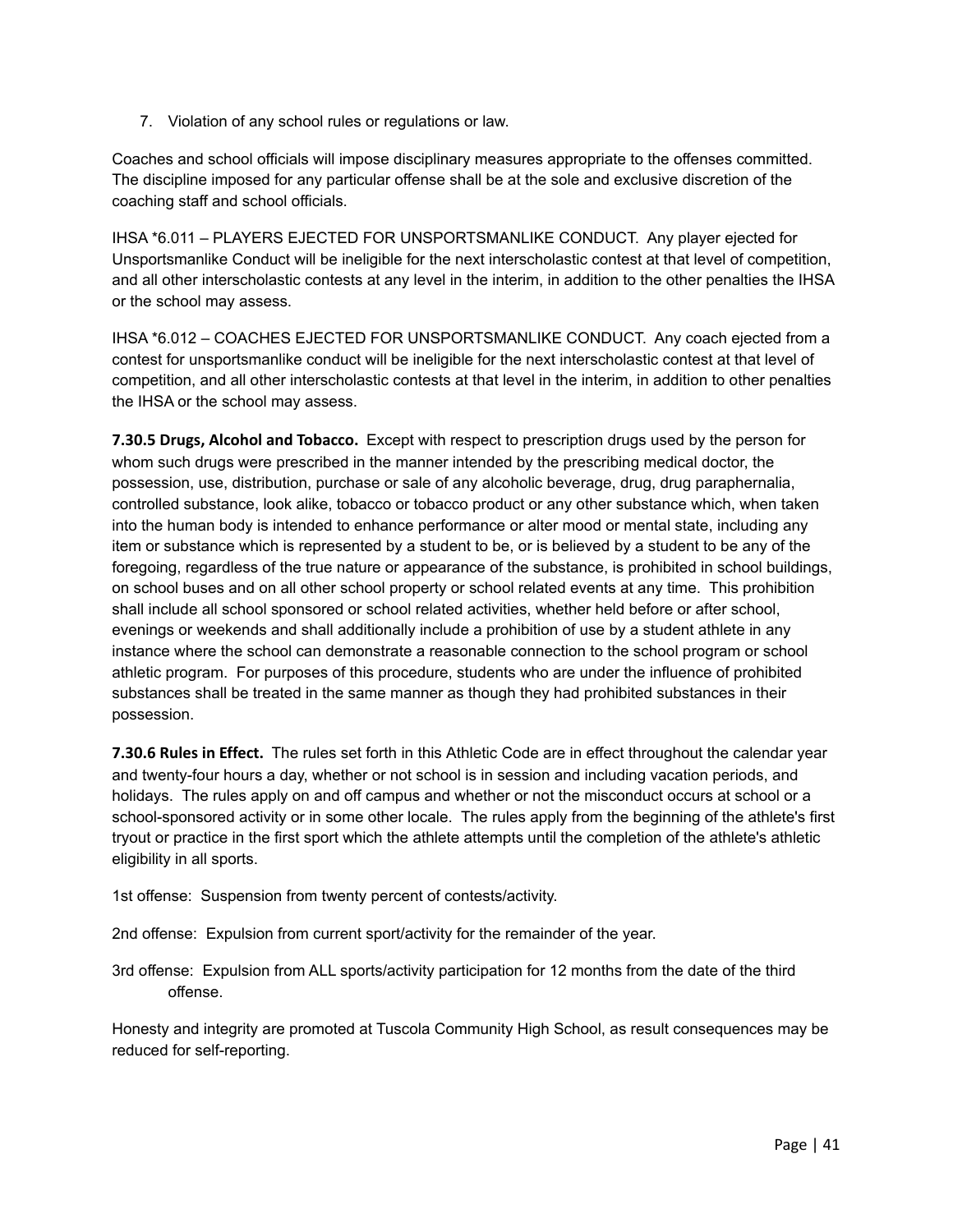**7.30.7 Eligibility.** Students/Athletes are required to be passing four academic classes. Weekly eligibility checks are done on the Thursday of each week with reports being submitted to the coach/sponsor the next business day. The check should not reflect only a given week's scholastic performance; rather, it should reflect the student's cumulative performance for the semester through the date of the check. The period of ineligibility then begins the following Monday and runs through Sunday. For eligibility, consequences will only be enforced during a specific extracurricular activity; they will not carry over from activity to activity.

1st Offense: Ineligible for one week; no contests

2nd Offense: Ineligible for one week; no contests no practices

3rd Offense: Removal from Extracurricular Activity

**7.30.8 Absence from School on Day of Activity.** An athlete who is absent from more than 4 class periods on the day of an activity is ineligible for any activity on that day unless the absence has been approved in writing by the principal. Exceptions may be made by the coach: 1) for a medical absence pre-arranged with the coach or 2) for a death in the athlete's family. An athlete who has one or more truancies or who has been suspended from school may be suspended from participation in athletic activities by administration. **A student-athlete taking a P.E. no-dress shall be withheld from participating in that day's events.** An athlete who is absent from school on a Friday before a Saturday event may be withheld from Saturday activities at the sole discretion of the coach.

**7.30.9 Travel.** All athletes shall travel to athletic events and return home from athletic events with the team on which the athlete competes by use of school approved means of transportation. A written waiver of this rule may be issued by a coach or administrator upon advance written request of an athlete's parent or guardian and provided the parent or guardian appears and accepts custody of the athlete. In no case shall a waiver be issued unless the alternate means of transportation anticipated by the waiver will be provided by the parent. Oral requests shall not be honored and oral permissions shall not be valid.

Any student athlete found to be in violation of this policy shall be subject to discipline in accordance with the school district's athletic discipline policies, rules and regulations as provided herein.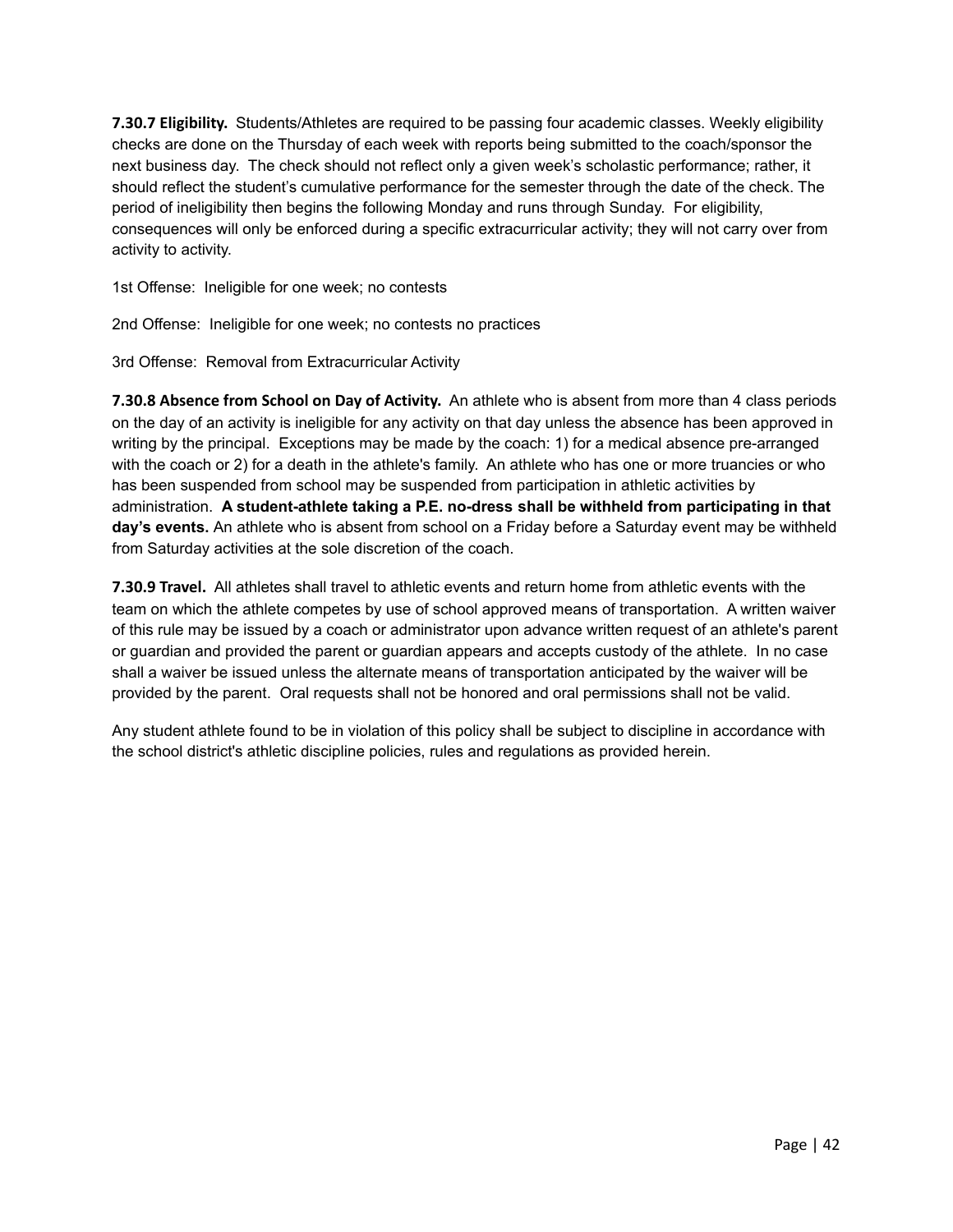# **Chapter 8 Internet, Technology, and Publications**

## **8.10 Internet Acceptable Use**

All use of electronic network use must be consistent with the school's goal of promoting educational excellence by facilitating resource sharing, innovation, and communication. These rules do not attempt to state all required or proscribed behavior by users. However, some specific examples are provided. **The failure of any user to follow these rules will result in the loss of privileges, disciplinary action, and/or appropriate legal action.**

**Acceptable Use** - Access to the electronic network must be: (a) for the purpose of education or research, and be consistent with the District's educational objectives, or (b) for legitimate business use.

**Privileges** - The use of the electronic network is a privilege, not a right, and inappropriate use will result in a cancellation of those privileges. The system administrator or building principal will make all decisions regarding whether or not a user has violated these procedures and may deny, revoke, or suspend access at any time. His or her decision is final.

**Unacceptable Use** - The user is responsible for his or her actions and activities involving the network. Some examples of unacceptable uses include but are not limited to:

- Using the network for any illegal activity, including violation of copyright or other contracts, or transmitting any material in violation of any State or federal law;
- Unauthorized downloading of software, regardless of whether it is copyrighted or de-virused;
- Downloading of copyrighted material for other than personal use;
- Using the network for private financial or commercial gain;
- Wastefully using resources, such as file space;
- Hacking or gaining unauthorized access to files, resources, or entities;
- Invading the privacy of individuals, that includes the unauthorized disclosure, dissemination, and use of information about anyone that is of a personal nature including a photograph;
- Using another user's account or password;
- Posting material authored or created by another without his/her consent;
- Posting anonymous messages;
- Using the network for commercial or private advertising;
- Accessing, submitting, posting, publishing, or displaying any defamatory, inaccurate, abusive, obscene, profane, sexually oriented, threatening, racially offensive, harassing, or illegal material; and
- Using the network while access privileges are suspended or revoked.

**Network Etiquette** - The user is expected to abide by the generally accepted rules of network etiquette. These include, but are not limited to, the following:

- 1. Be polite. Do not become abusive in messages to others.
- 2. Use appropriate language. Do not swear, or use vulgarities or any other inappropriate language.
- 3. Do not reveal personal information, including the addresses or telephone numbers, of students or colleagues.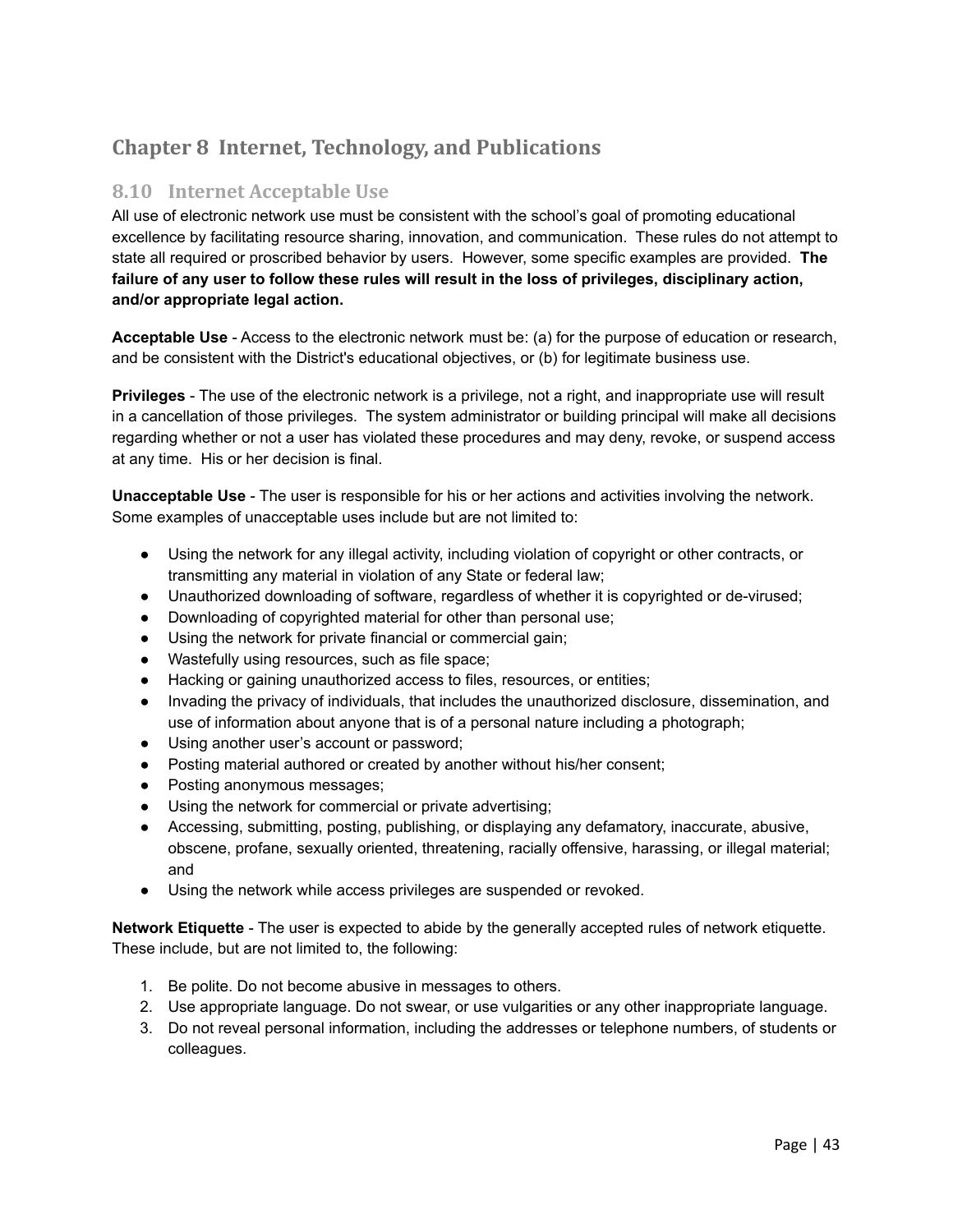- 4. Recognize that electronic mail (e-mail) is not private. People who operate the system have access to all mail. Messages relating to or in support of illegal activities may be reported to the authorities.
- 5. Do not use the network in any way that would disrupt its use by other users.
- 6. Consider all communications and information accessible via the network to be private property.

**No Warranties** - The school and district make no warranties of any kind, whether expressed or implied, for the service it is providing. The school and district are not responsible for any damages the user suffers. This includes loss of data resulting from delays, non-deliveries, missed-deliveries, or service interruptions caused by its negligence or the user's errors or omissions. Use of any information obtained via the Internet is at the user's own risk. The school and district specifically deny any responsibility for the accuracy or quality of information obtained through its services.

**Indemnification** - The user agrees to indemnify the school and district for any losses, costs, or damages, including reasonable attorney fees, incurred by the school or district relating to, or arising out of, any violation of these procedures.

**Security** - Network security is a high priority. If the user can identify a security problem on the Internet, the user must notify the system administrator or building principal. Keep your account and password confidential. Do not use another individual's account without written permission from that individual. Any user identified as a security risk may be denied access to the network.

**Vandalism** - Vandalism will result in cancellation of privileges and other disciplinary action. Vandalism is defined as any malicious attempt to harm or destroy data of another user, the Internet, or any other network. This includes, but is not limited to, the uploading or creation of computer viruses.

**Telephone Charges** - The District assumes no responsibility for any unauthorized charges or fees, including telephone charges, long-distance charges, per-minute surcharges, and/or equipment or line costs.

**Copyright Web Publishing Rules** - Copyright law prohibits the republishing of text or graphics found on the Web without explicit written permission.

- 1. For each re-publication (on a Web site or file server) of a graphic or a text file that was produced externally, there must be a notice at the bottom of the page crediting the original producer and noting how and when permission was granted. If possible, the notice should also include the Web address of the original source.
- 2. Students engaged in producing Web pages must provide library media specialists with e-mail or hard copy permissions before the Web pages are published. Printed evidence of the status of "public domain" documents must be provided.
- 3. The absence of a copyright notice may not be interpreted as permission to copy the materials. Only the copyright owner may provide the permission. The manager of the Web site displaying the material may not be considered a source of permission.

**Use of E-mail** - The District's e-mail system, and its constituent software, hardware, and data files, are owned and controlled by the School District. The School District provides e-mail to aid students as an education tool.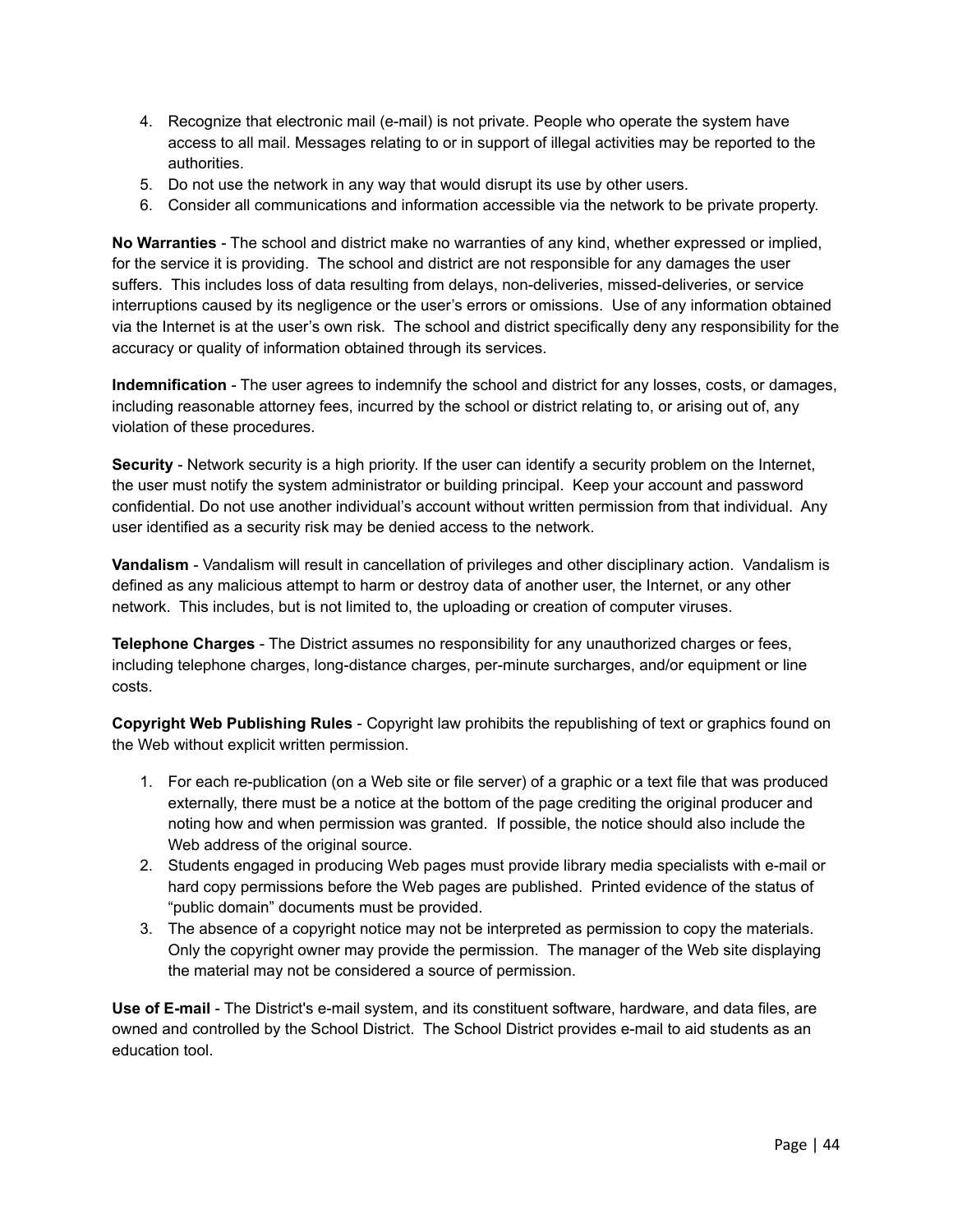- 1. The District reserves the right to access and disclose the contents of any account on its system, without prior notice or permission from the account's user. Unauthorized access by any student to an e-mail account is strictly prohibited.
- 2. Each person should use the same degree of care in drafting an electronic mail message as would be put into a written memorandum or document. Nothing should be transmitted in an e-mail message that would be inappropriate in a letter or memorandum.
- 3. Electronic messages transmitted via the school district's Internet gateway carry with them an identification of the user's Internet "domain." This domain name is a registered domain name and identifies the author as being with the school district. Great care should be taken, therefore, in the composition of such messages and how such messages might reflect on the name and reputation of the school and district. Users will be held personally responsible for the content of any and all electronic mail messages transmitted to external recipients.
- 4. Any message received from an unknown sender via the Internet should either be immediately deleted or forwarded to the system administrator. Downloading any file attached to any Internet-based message is prohibited unless the user is certain of that message's authenticity and the nature of the file so transmitted.
- 5. Use of the School District's e-mail system constitutes consent to these regulations.

## **8.20 Electronic Devices**

Electronic devices including portable radios, iPods, iPads, cell phones, and video games are not to be used on school property by students unless an educator requests them for a specific purpose or the student is using the device during non-instructional times. If these objects are brought to school, these items may be confiscated if the items are being used inappropriately or appropriate permission was not granted. Parents/guardians may pick up these objects in the office. The school will not be held liable for damaged or stolen items.

# **8.30 Guidelines for Student Distribution of Non-School-Sponsored**

## **Publications**

#### **8.30.1 Compliance**

A student or group of students seeking to distribute more than 10 copies of the same material on one or more days to students must comply with the following guidelines:

- 1. The student(s) must notify the building principal of the intent to distribute, in writing, at least 24 hours before distributing the material. No prior approval of the material is required.
- 2. The material may be distributed at times and locations selected by the building principal, such as, before the beginning or ending of classes at a central location inside the building.
- 3. The building principal may impose additional requirements whenever necessary to prevent disruption, congestion, or the perception that the material is school-endorsed.
- 4. Distribution must be done in an orderly and peaceful manner, and may not be coercive.
- 5. The distribution must be conducted in a manner that does not cause additional work for school personnel. Students who distribute material are responsible for cleaning up any materials left on school grounds.
- 6. Students must not distribute material that:
	- a. Will cause substantial disruption of the proper and orderly operation and discipline of the school or school activities;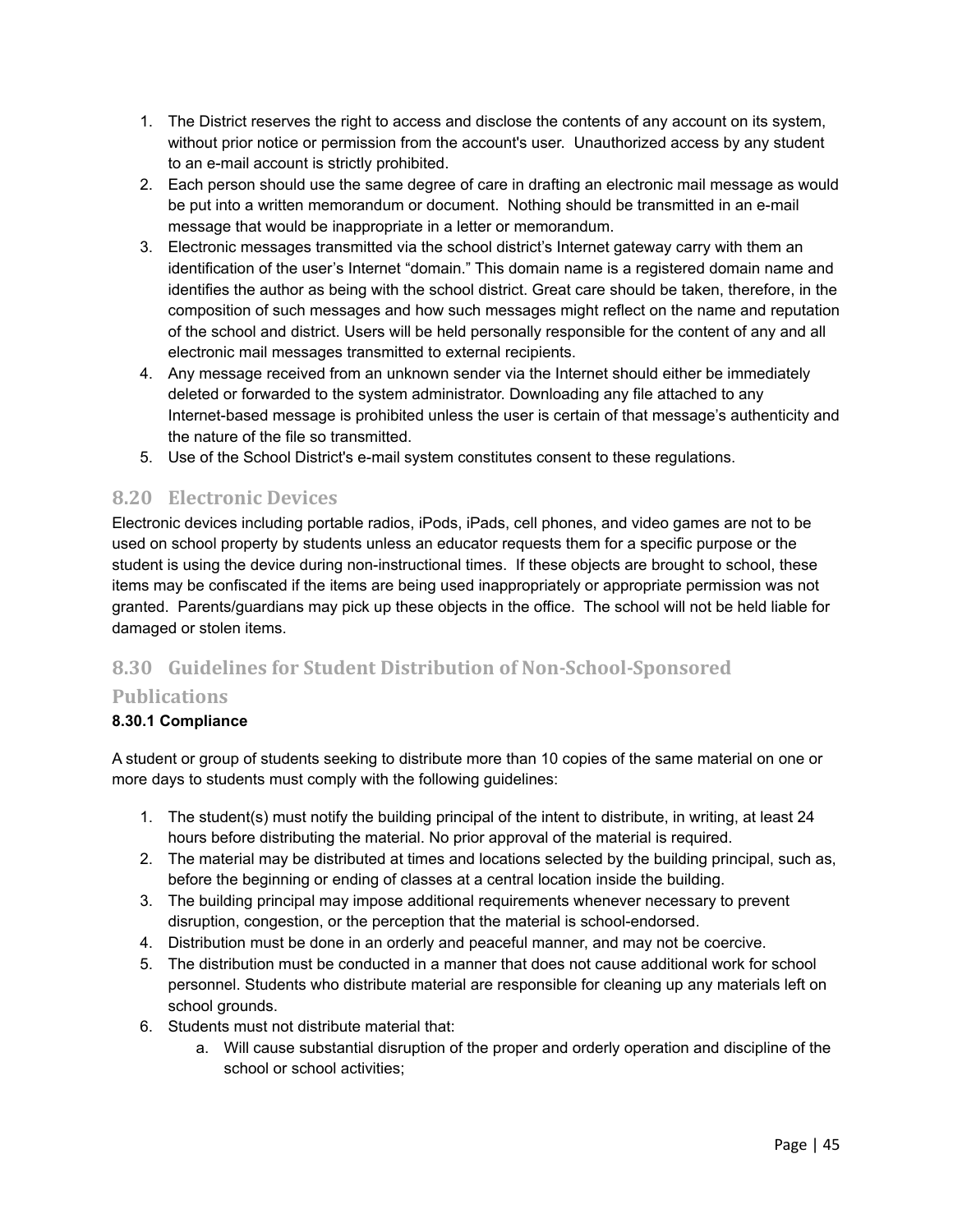- b. Violates the rights of others, including but not limited to, material that is libelous, invades the privacy of others, or infringes on a copyright;
- c. Is socially inappropriate or inappropriate due to the students' maturity level, including but not limited to, material that is obscene, pornographic, or pervasively lewd and vulgar, contains indecent and vulgar language, or sexting as defined by School Board policy and Student Handbook; or
- d. Is reasonably viewed as promoting illegal drug use;
- 7. A student may use the School District's Uniform Grievance Procedure to resolve a complaint.
- 8. Whenever these guidelines require written notification, the appropriate administrator may assist the student in preparing such notification.

A student or group of students seeking to distribute 10 or fewer copies of the same publication on one or more days to students must distribute such material at times and places and in a manner that will not cause substantial disruption of the proper and orderly operation and discipline of the school or school activities and in compliance with paragraphs 4, 5, 6, and 7.

#### **8.30.2 Distribution and Access**

Students are prohibited from accessing and/or distributing at school any pictures, written material, or electronic material, including material from the Internet or from a blog, that:

- 1. Will cause substantial disruption of the proper and orderly operation and discipline of the school or school activities;
- 2. Violates the rights of others, including but not limited to material that is libelous, invades the privacy of others, or infringes on a copyright;
- 3. Is socially inappropriate or inappropriate due to maturity level of the students, including but not limited to material that is obscene, pornographic, or pervasively lewd and vulgar, or contains indecent and vulgar language; or
- 4. Is primarily intended for the immediate solicitation of funds;

The distribution of non-school-sponsored written material must occur at a time and place and in a manner that will not cause disruption, be coercive, or result in the perception that the distribution or the material is endorsed by the school district.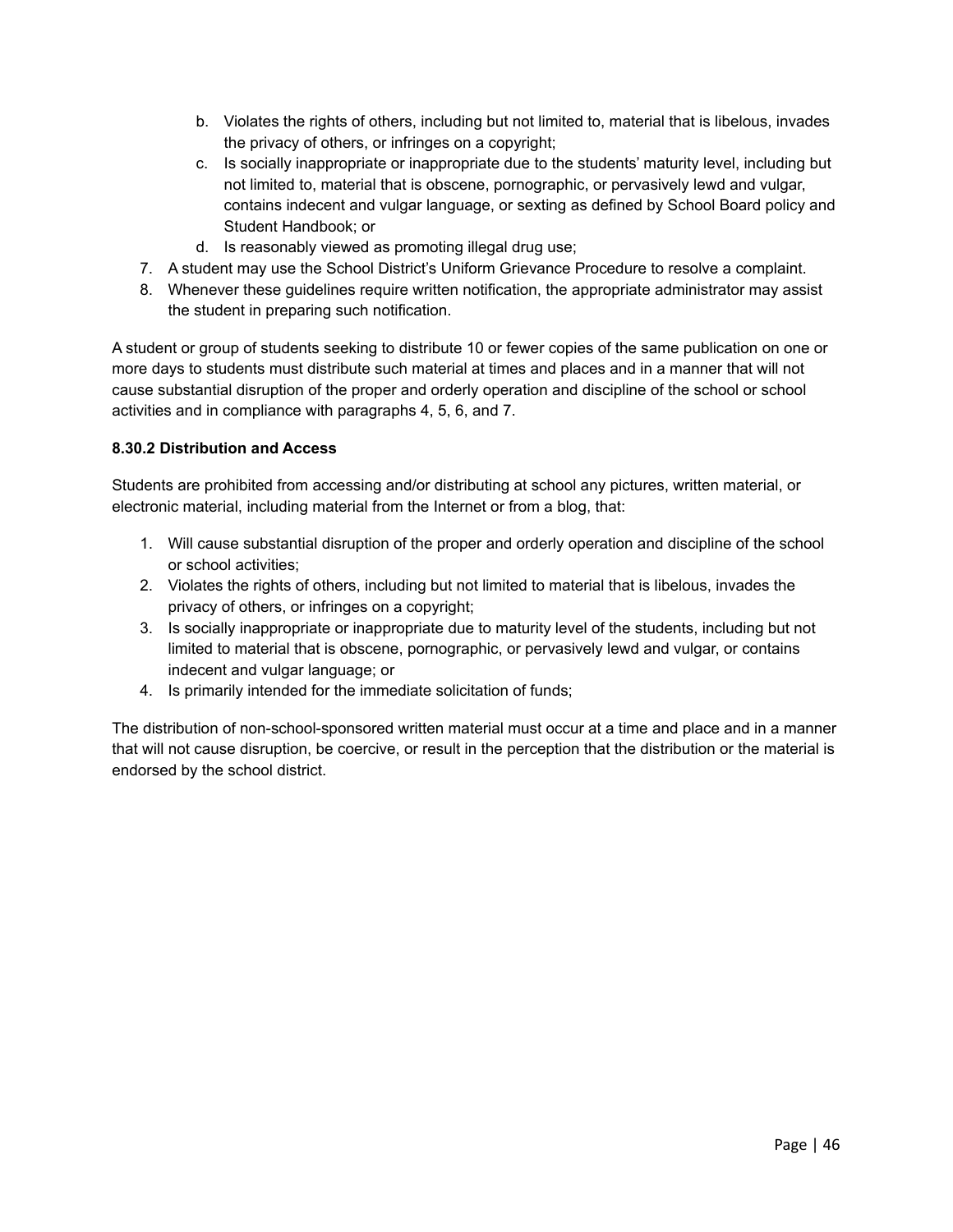# **Chapter 9 Search and Seizure**

In order to maintain order safety and security in the schools, school authorities are authorized to conduct reasonable searches of school property and equipment, as well as of students and their personal effects. "School authorities" includes school liaison police officers.

# **9.10 School Property and Equipment as well as Personal Effects Left There by Students**

School authorities may inspect and search school property and equipment owned or controlled by the school (such as, lockers, desks, and parking lots), as well as personal effects left there by a student, without notice to or the consent of the student. Students have no reasonable expectation of privacy in these places or areas or in their personal effects left there.

The building principal may request the assistance of law enforcement officials to conduct inspections and searches of lockers, desks, parking lots, and other school property and equipment for illegal drugs, weapons, or other illegal or dangerous substances or materials, including searches conducted through the use of specially trained dogs.

## **9.20 Students**

School authorities may search a student and/or the student's personal effects in the student's possession (such as, purses, wallets, knapsacks, book bags, lunch boxes, etc.) when there is a reasonable ground for suspecting that the search will produce evidence the particular student has violated or is violating either the law or the school or district's student rules and policies. The search will be conducted in a manner that is reasonably related to its objective of the search and not excessively intrusive in light of the student's age and sex, and the nature of the infraction.

# **9.30 Seizure of Property**

If a search produces evidence that the student has violated or is violating either the law or the school or district's policies or rules, evidence may be seized and impounded by school authorities, and disciplinary action may be taken. When appropriate, evidence may be transferred to law enforcement authorities.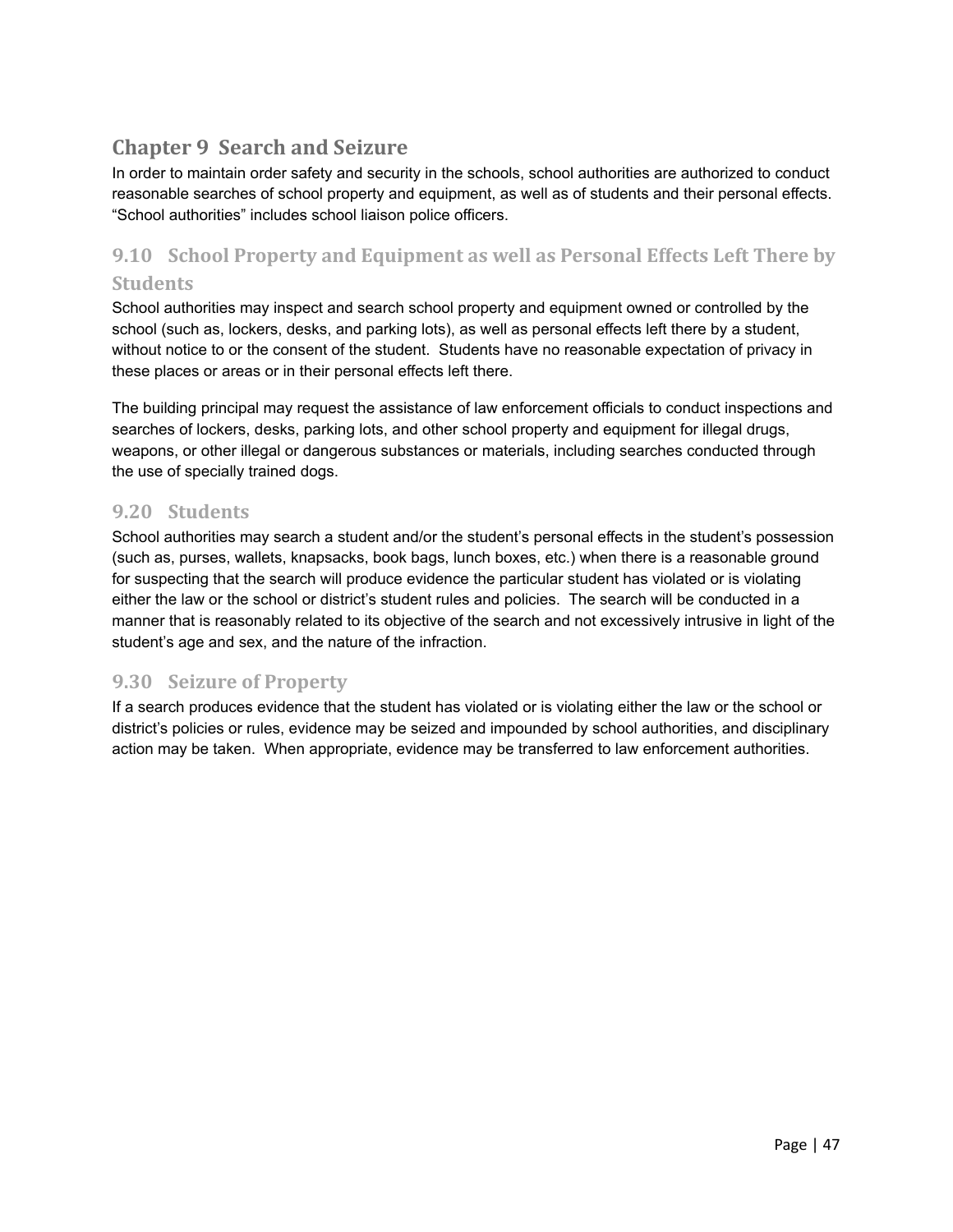# **Chapter 10 Special Education and Screenings**

## **10.10 Education of Children with Disabilities**

It is the intent of the district to ensure that students who are disabled within the definition of Section 504 of the Rehabilitation Act of 1973 or the Individuals with Disabilities Education Act are identified, evaluated and provided with appropriate educational services.

The district provides a free appropriate public education in the least restrictive environment and necessary related services to all children with disabilities enrolled in the school. The term "children with disabilities" means children between ages 3 and the day before their 22nd birthday for whom it is determined that special education services are needed. It is the intent of the school to ensure that students with disabilities are identified, evaluated, and provided with appropriate educational services.

A copy of the publication "Explanation of Procedural Safeguards Available to Parents of Students with Disabilities" may be obtained from the school district office.

## **10.20 Discipline of Students with Disabilities**

The school and district will comply with the Individuals with Disabilities Education Act (IDEA) and the Illinois State Board of Education's Special Education rules when disciplining students with disabilities. Behavioral interventions will be used with students with disabilities to promote and strengthen desirable behaviors and reduce identified inappropriate behaviors. No special education student shall be expelled if the student's particular act of gross disobedience or misconduct is a manifestation of his or her disability as determined through a manifestation hearing. Any special education student whose gross disobedience or misconduct is not a manifestation of his or her disability may be expelled pursuant to the expulsion procedures.

## **10.30 Exemption from Physical Education Requirement**

A student in grades 3-12 who is eligible for special education may be excused from physical education courses if:

- 1. The student's parent/guardian agrees that the student must utilize the time set aside for physical education to receive special education support and services, or
- 2. The student's individualized education program team determines that the student must utilize the time set aside for physical education to receive special education support and services.

The agreement or determination is made a part of the individualized education program. A student requiring adapted physical education will receive that service in accordance with the student's individualized education program.

### **10.40 Request to Access Classroom or Personnel for Special Education**

**10.40.1 Evaluation or Observation** - The parent/guardian of a student receiving special education services, or being evaluated for eligibility, is afforded reasonable access to educational facilities, personnel, classrooms, and buildings. This same right of access is afforded to an independent educational evaluator or a qualified professional retained by or on behalf of a parent or child.

For further information, please contact the school principal.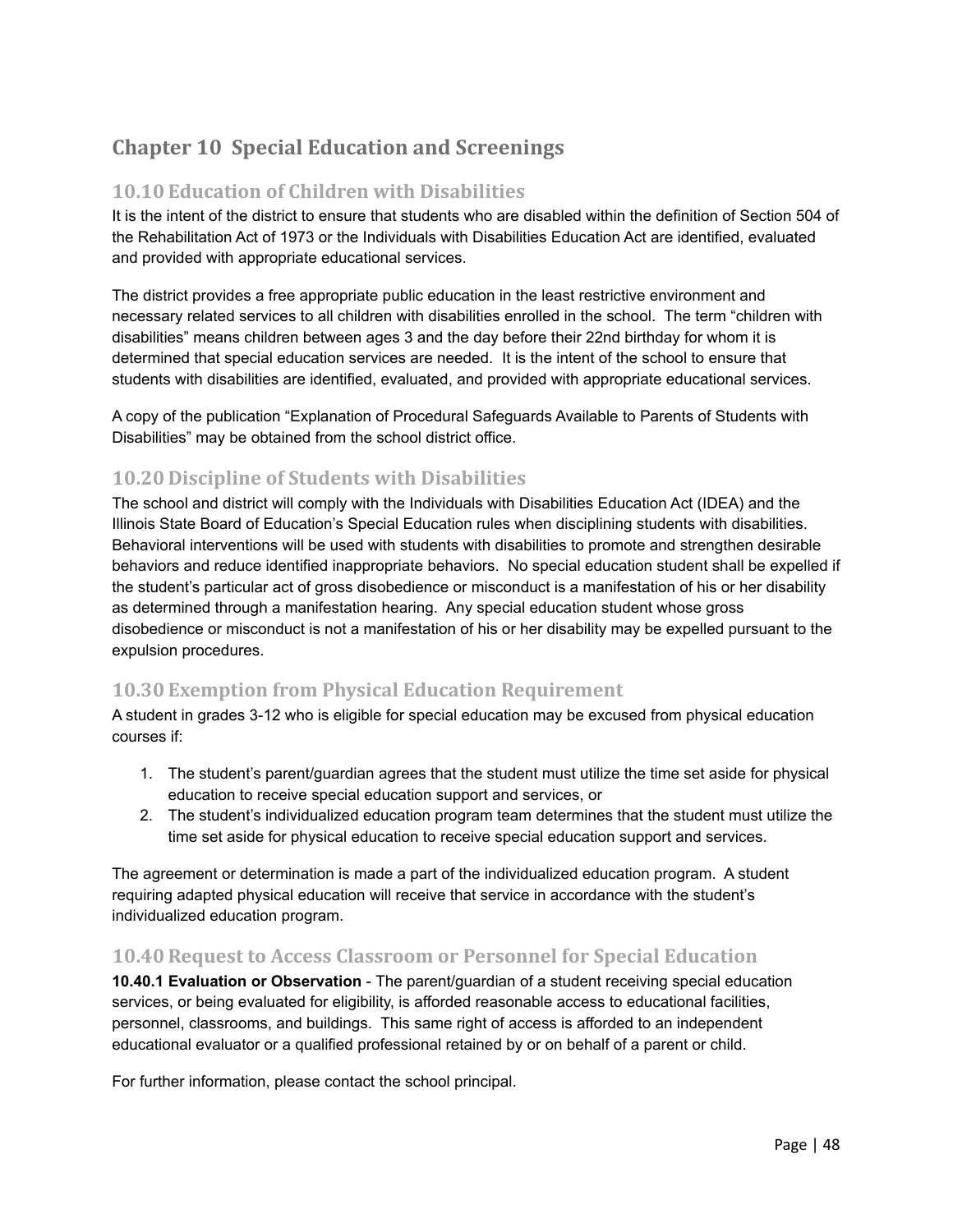# **10.50 Screenings**

Tuscola CUSD No. 301 participates in preschool and Kindergarten screenings, sponsored by the Eastern Illinois Area of Special Education (EIASE). The purpose of these screenings is to offer parents the opportunity to learn about their child's development. The screenings take place in the spring. Watch website announcements and the Tuscola Journal for upcoming dates.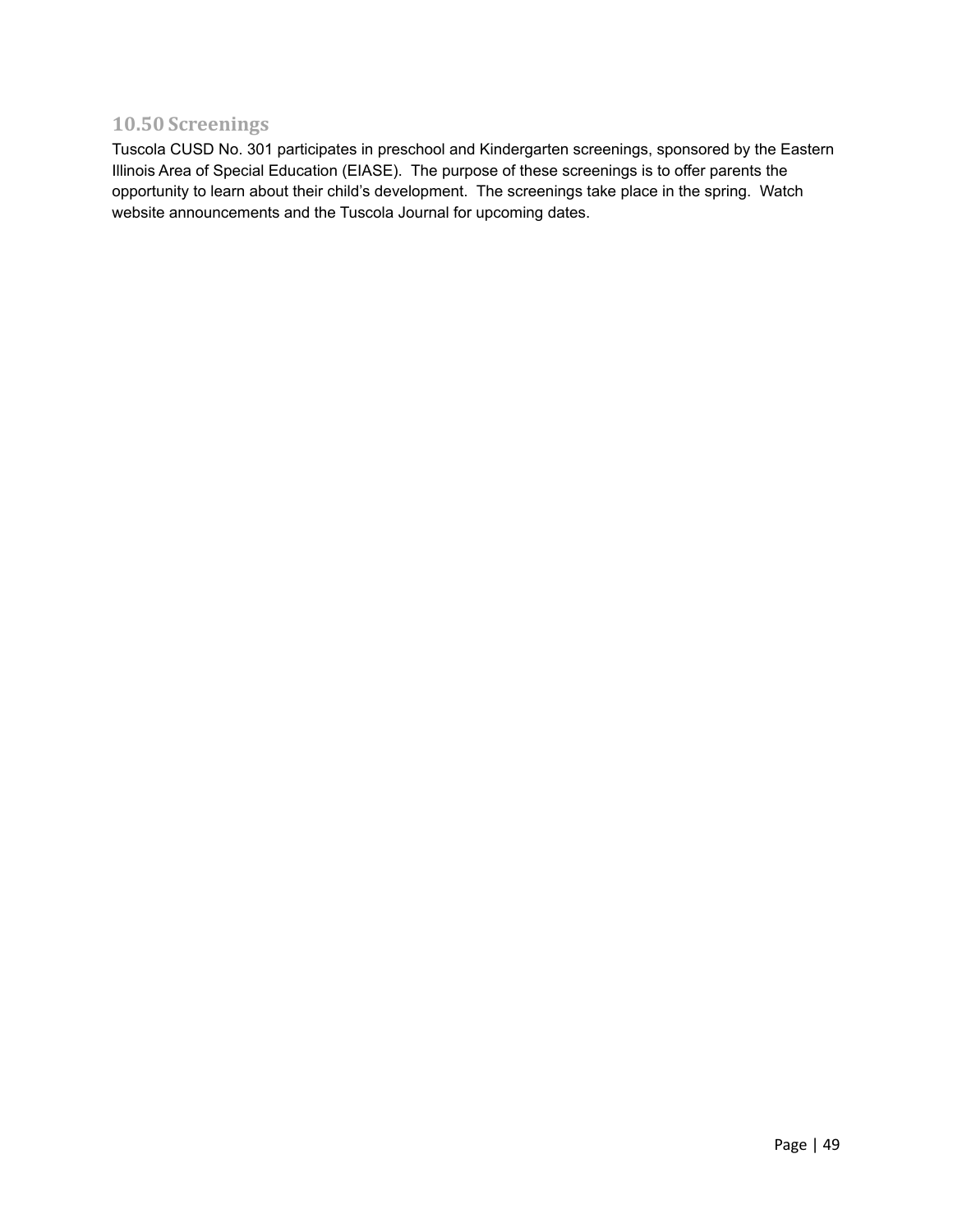# **Chapter 11 Student Records and Privacy**

## **11.10 Student Privacy Protections**

**11.10.1 Surveys by Third Parties** - Before a school official or staff member administers or distributes a survey or evaluation created by a third party to a student, the student's parent/guardian may inspect the survey or evaluation, upon their request and within a reasonable time of their request. This applies to every survey: (1) that is created by a person or entity other than a district official, staff member, or student, (2) regardless of whether the student answering the questions can be identified, and (3) regardless of the subject matter of the questions.

Parents who object to disclosure of information concerning their child to a third party may do so in writing to the building principal.

**11.10.2 Surveys** - Requesting Personal Information. School officials and staff members will not request, nor disclose, the identity of any student who completes any survey or evaluation (created by any person or entity, including the school or district) containing one or more of the following items:

- 1. Political affiliations or beliefs of the student or the student's parent/guardian.
- 2. Mental or psychological problems of the student or the student's family.
- 3. Sexual behaviors or attitudes.
- 4. Illegal, anti-social, self-incriminating, or demeaning behavior.
- 5. Critical appraisals of other individuals with whom students have close family relationships.
- 6. Legally recognized privileged or analogous relationships, such as those with lawyers, physicians, and ministers.
- 7. Religious practices, affiliations, or beliefs of the student or the student's parent/guardian.
- 8. Income other than that required by law to determine program eligibility.

The student's parent/guardian may inspect the survey or evaluation upon, and refuse to allow their child to participate in the survey. The school will not penalize any student whose parent/guardian exercised this option.

**11.10.3 Instructional Material** - A student's parent/guardian may inspect, upon their request, any instructional material used as part of their child's educational curriculum within a reasonable time of their request.

## **11.20 Student Privacy Protections**

**11.20.1 Student Biometric Information.** Before collecting biometric information from students, the school must seek the permission of the student's parent/guardian or the student, if over the age of 18. Biometric information means information that is collected from students based on their unique characters, such as a fingerprint, voice recognition or retinal scan.

**11.20.2 Requests from Military or Institutions of Higher Learning.** Upon their request, military recruiters and institutions of higher learning will be given access to students' names, addresses and telephone numbers. Parents who do not want their child's name to be released (or students over the age of 18 who do not want their name released) should contact the building principal.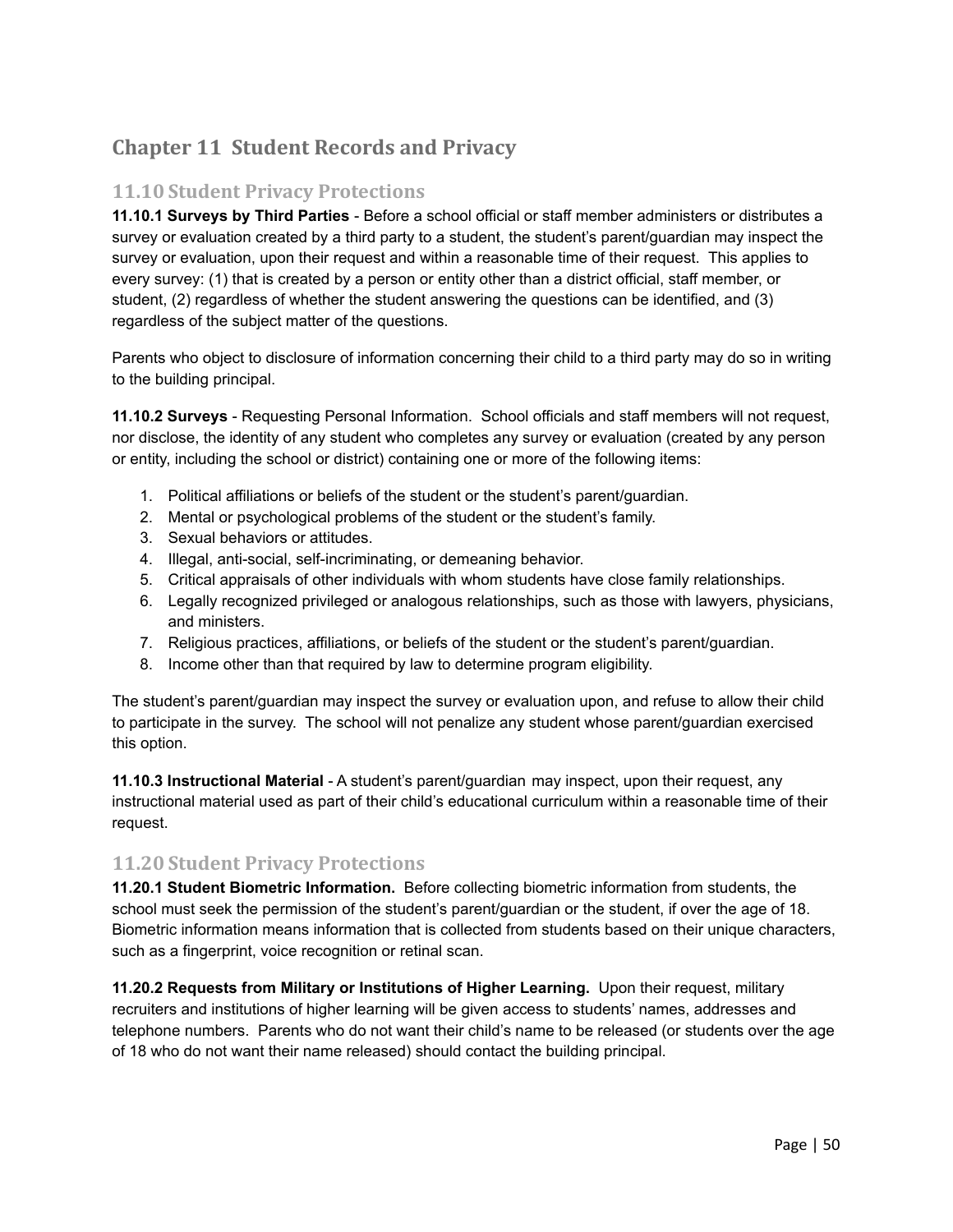## **11.30 Maintenance and Destruction of School Student Records**

The provisions within the Act and this Part requiring the official records custodian to separate school student records into permanent and temporary categories shall apply only to records of students who are enrolled in the school on or after the effective date of this Part. Records of students who have graduated or permanently withdrawn prior to the effective date of this Part are not subject to these classifications except: 1) In compliance with the request of a parent or eligible student that this categorization occur; and 2) The official records custodian shall ensure that information characterized by the Act and this Part as "temporary" shall not be disclosed except as provided by Section 5 or 6 of the Act or by court order [105 ILCS 10/4(f)]. For the purposes of this Part, a court order is a document signed by a judge. A subpoena signed by a court clerk, an attorney or an administrative agency official shall not be considered a court order unless signed by a judge. b) Pursuant to Section  $4(q)$  of the Act [105 ILCS 10/4(g)], student temporary records shall be reviewed every four years or upon a student's change in attendance centers, whichever occurs first, to verify entries and to eliminate or correct all out-of-date, misleading, inaccurate, unnecessary or irrelevant information pursuant to Section 375.10 of this Part. The records review is required in any given school year at the time a student first changes attendance centers within a district, but it does not need to be conducted if the student enrolls in a different attendance center later in that same school year. c) Upon graduation, transfer or permanent withdrawal of a student from a school, the school shall notify the parents and the student of the destruction schedule for the student permanent record and the student temporary record and of the right to request a copy of the student's records at any time prior to their destruction. Notification shall consist of the following: date of notification, name of parent, name of official records custodian, name of student, and the scheduled destruction date of temporary and permanent records. Biometric information collected pursuant to the district's policy, if any, shall not be subject to the retention requirements applicable to the remainder of students' temporary records under Section 4(f) of the Act, and its destruction shall not be subject to authorization by the appropriate Local Records Commission under Section 7 of the Local Records Act [50 ILCS 205/7]. Instead, the destruction of students' biometric information shall conform to the requirements of Section 10-20.40 or 34-34.18 of the School Code, as applicable.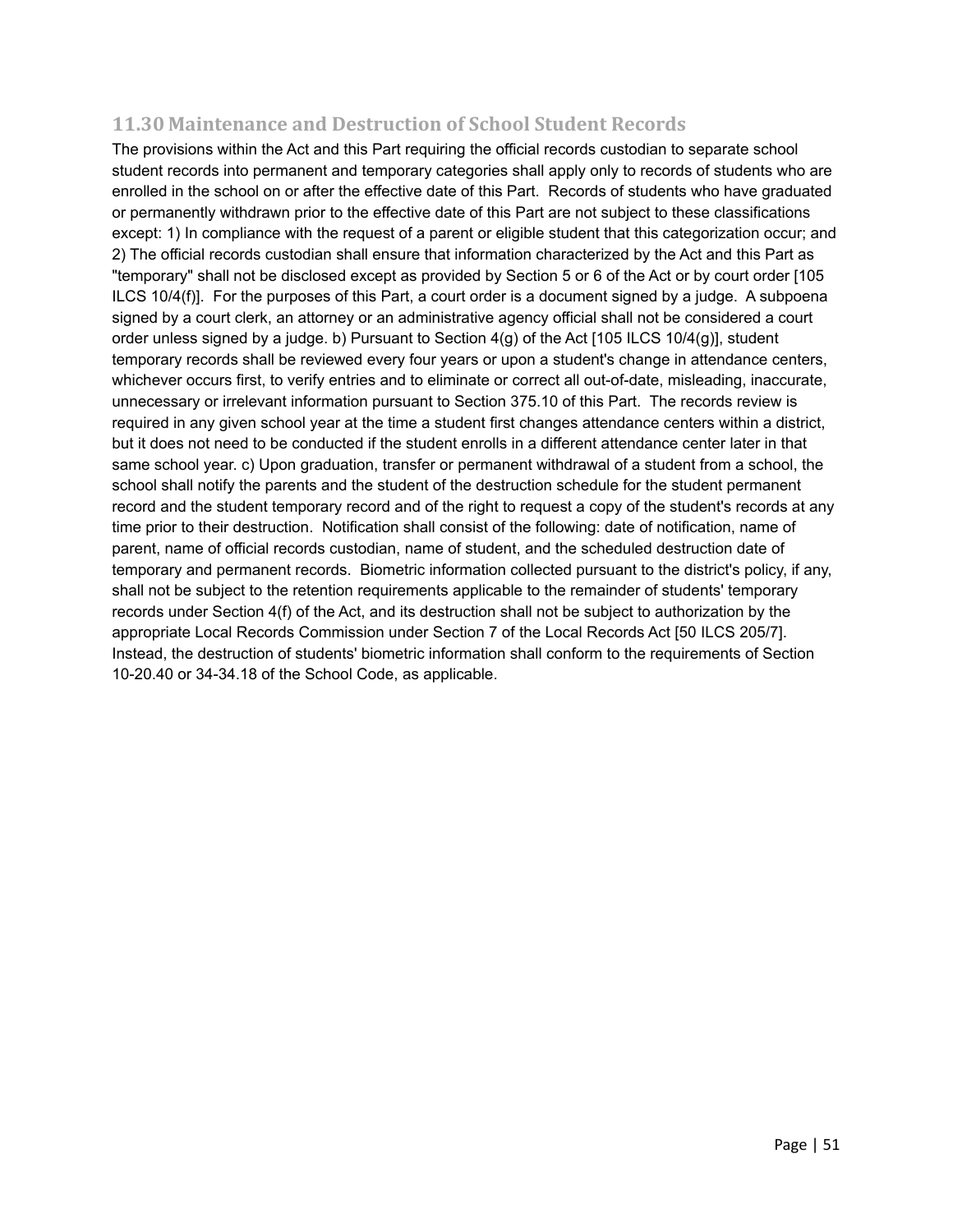# **Chapter 12 Parental Right Notifications**

## **12.10 Teacher Qualifications**

Parents/guardians may request information about the qualifications of their child's teachers and paraprofessionals, including:

- Whether the teacher has met State certification requirements;
- Whether the teacher is teaching under an emergency permit or other provisional status by which State licensing criteria have been waived;
- The teacher's college major;
- Whether the teacher has any advanced degrees and, if so, the subject of the degrees; and
- Whether any instructional aides or paraprofessionals provide services to your child and, if so, their qualifications.

If you would like to receive any of this information, please contact the school office.

# **12.20 Standardized Testing**

Students and parents/guardians should be aware that students in grades 3-8 and 11 will take standardized tests in the spring semester. Parents are encouraged to cooperate in preparing students for the standardized testing, because the quality of the education the school can provide is partially dependent upon the school's ability to continue to prove its success in the state's standardized tests. Parents can assist their students achieve their best performance by doing the following:

- 1. Encourage students to work hard and study throughout the year;
- 2. Ensure students get a good night's sleep the night before exams;
- 3. Ensure students eat well the morning of the exam, particularly ensuring they eat sufficient protein;
- 4. Remind and emphasize for students the importance of good performance on standardized testing;
- 5. Ensure students are on time and prepared for tests, with appropriate materials, including number 2 pencils;
- 6. Teach students the importance of honesty and ethics during the performance of these and other tests;
- 7. Encourage students to relax on testing day.

## **12.30 Homeless Child's Right to Education**

When a child loses permanent housing and becomes a homeless person as defined at law, or when a homeless child changes his or her temporary living arrangements, the parent or guardian of the homeless child has the option of either:

- 1. Continuing the child's education in the school of origin for as long as the child remains homeless or, if the child becomes permanently housed, until the end of the academic year during which the housing is acquired; or
- 2. Enrolling the child in any school that non-homeless students who live in the attendance area in which the child or youth is actually living are eligible to attend.

For assistance and informational support for homeless families, please contact the school social worker.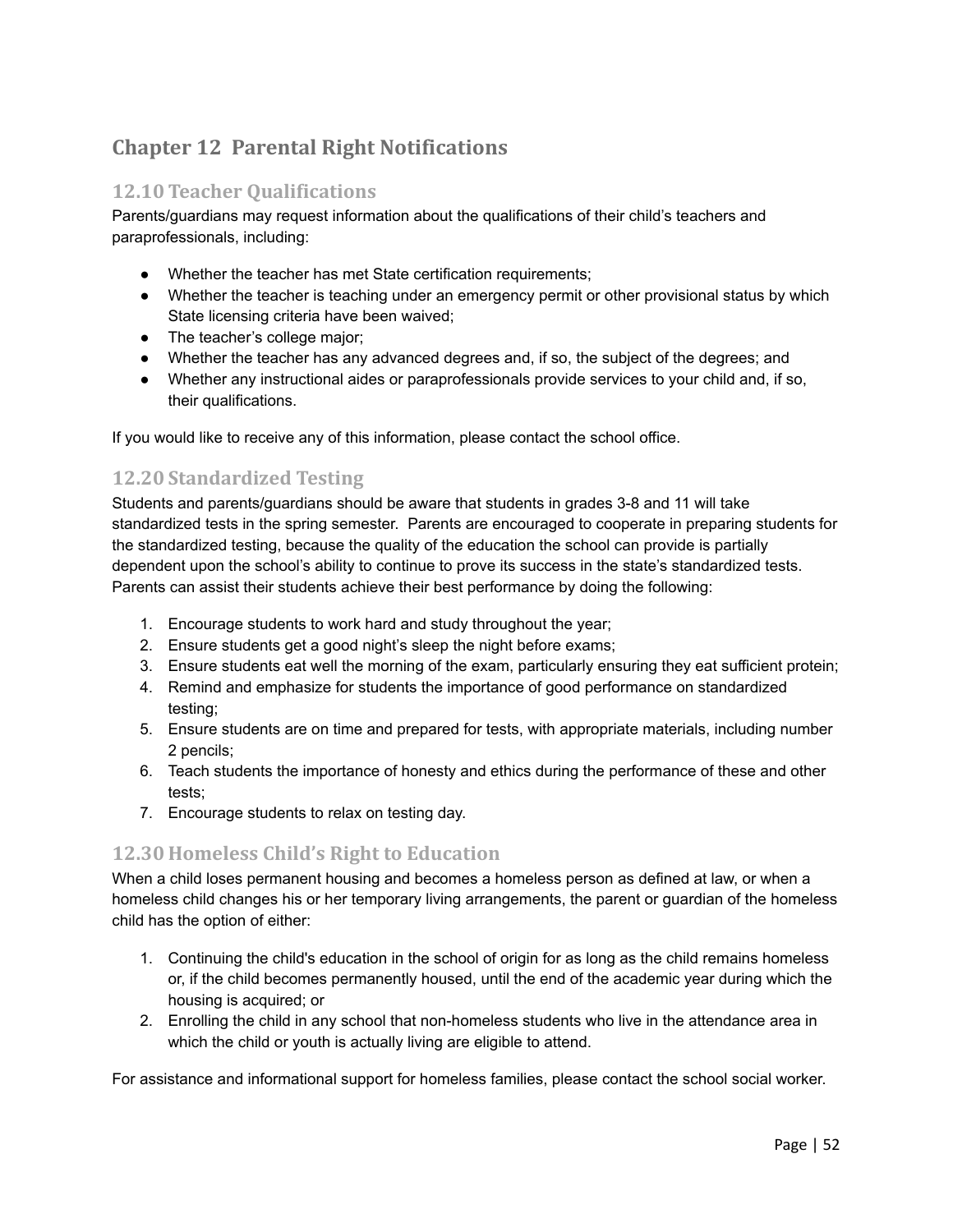# **12.40 English Language Learners**

The school offers opportunities for English Language Learners to develop high levels of academic attainment in English and to meet the same academic content and student academic achievement standards that all children are expected to attain.

Parents/guardians of English Language Learners will be: (1) given an opportunity to provide input to the program, and (2) provided notification regarding their child's placement in, and information about, the District's English Language Learners programs.

## **12.50 School Visitation Rights**

The School Visitation Rights Act permits employed parents/guardians, who are unable to meet with educators because of a work conflict, the right to time off from work under certain conditions to attend necessary school functions such as parent-teacher conferences. Letters verifying participation in this program are available from the school office upon request.

## **12.60 Pesticide Application Notice**

The district maintains a registry of parents/guardians of students who have registered to receive written or telephone notification prior to the application of pesticides to school grounds. To be added to the list, please contact:

Mr. Gary Alexander 409 S. Prairie Tuscola, IL 61953 Phone: (217) 253-4241 Fax: (217) 253-4522

Notification will be given before application of the pesticide. Prior notice is not required if there is imminent threat to health or property.

## **12.70 Mandated Reporter**

All school personnel, including teachers and administrators, are required by law to immediately report any and all suspected cases of child abuse or neglect to the Illinois Department of Children and Family Services.

## **12.80 Sex Offender Notification Law**

State law prohibits a convicted child sex offender from being present on school property when children under the age of 18 are present, except for in the following circumstances as they relate to the individual's child(ren):

- 1. To attend a conference at the school with school personnel to discuss the progress of their child.
- 2. To participate in a conference in which evaluation and placement decisions may be made with respect to their child's special education services.
- 3. To attend conferences to discuss issues concerning their child such as retention or promotion.

In all other cases, convicted child sex offenders are prohibited from being present on school property unless they obtain written permission from the superintendent or School Board.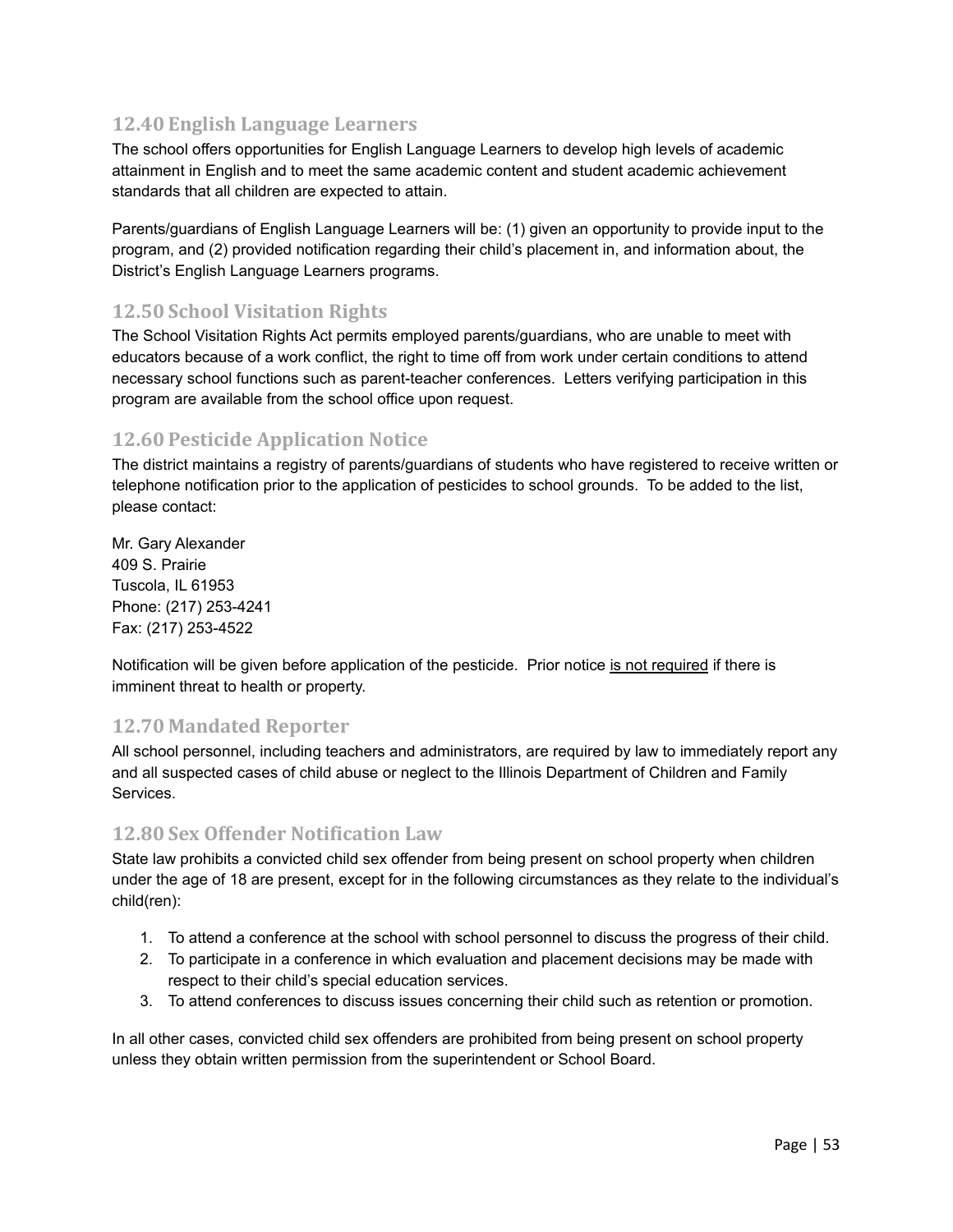Anytime that a convicted child sex offender is present on school property – including the three reasons above - he/she is responsible for notifying the principal's office upon arrival on school property and upon departure from school property. It is the responsibility of the convicted child sex offender to remain under the direct supervision of a school official at all times he/she is in the presence or vicinity of children.

A violation of this law is a Class 4 felony.

## **12.90 Violent Offender Community Notification**

State law requires that all school districts provide parents/guardians with information about sex offenders and violent offenders against youth.

You may find the Illinois Sex Offender Registry on the Illinois State Police's website at:

#### <http://www.isp.state.il.us/sor/>.

You may find the Illinois Statewide Child Murderer and Violent Offender Against Youth Registry on the Illinois State Police's website at:

<http://www.isp.state.il.us/cmvo/>.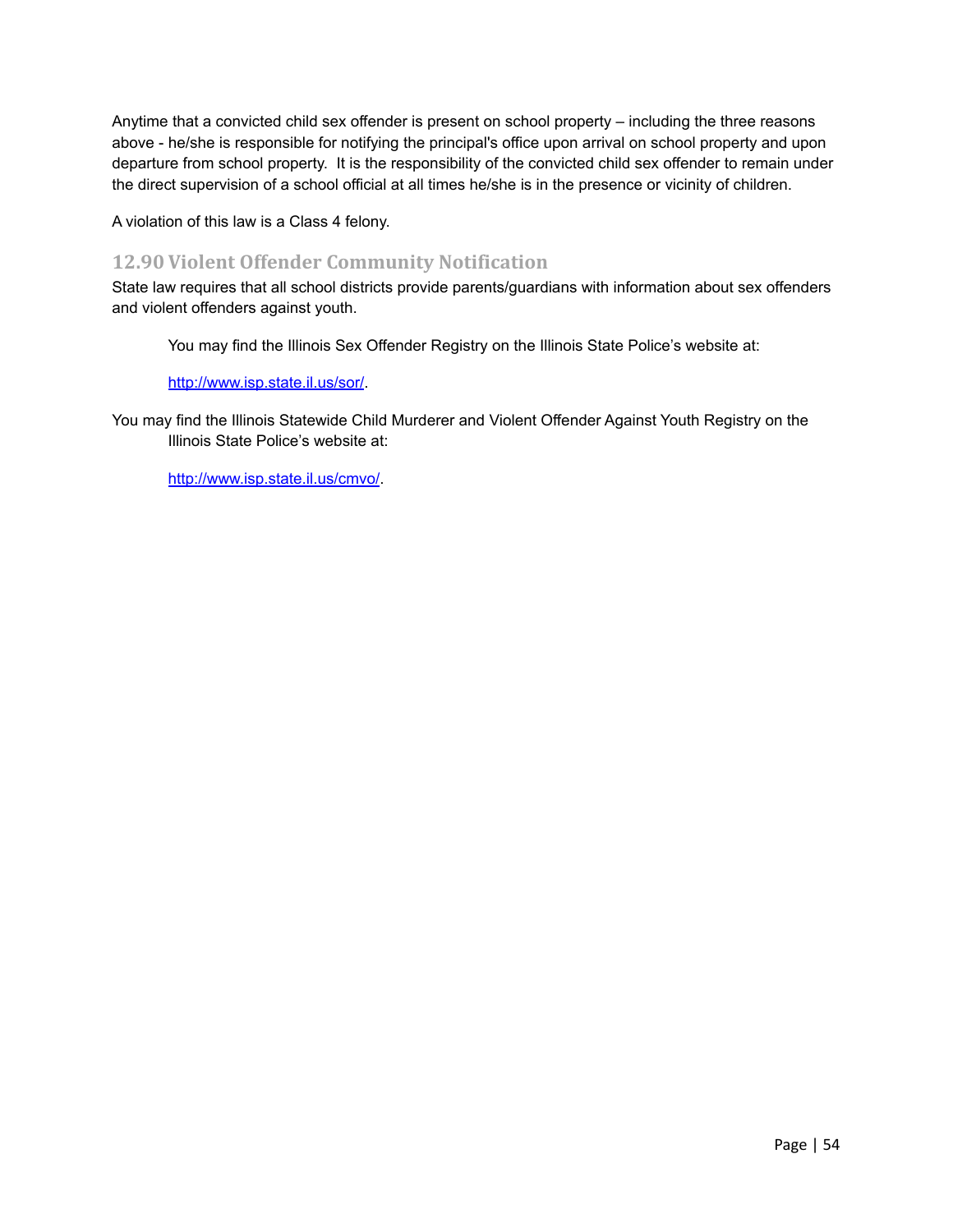# **North Ward Elementary**

# **Chapter 1 Introductory Information and General Notices**

#### **1.10 Parents and Students**

It is my honor to welcome you to North Ward Elementary School.

Preparing our students for their future through the use of developmentally appropriate and research-based practices is the mission of each and every staff member. With the partnership of the parents, students, and community members, we are able to achieve this goal.

North Ward Elementary School is the recipient of many awards, two of which are the National Blue Ribbon School Award (given by the U.S. Department of Education in 2006) and Academic Excellence Award (given by the Illinois State Board of Education in 2013).

North Ward Elementary is a Positive Behavioral Interventions & Supports (PBIS) school that recognizes three school-wide expectations: Be Respectful, Be Responsible, & Be Safe. These three expectations help each child, from Early Childhood to fourth grade, make appropriate choices to be successful in their school community.

I invite you to visit North Ward Elementary to see our positive, child-centered approach in action. With our community, parents, staff, and children working together we will continue to provide our students with an excellent foundation for their life-long adventure in learning.

Sincerely, Mr. R. Jason Wallace North Ward Elementary Principal

#### **1.20 Daily Schedule**

| 7:45 a.m.            | Students can enter for breakfast and morning recess at 7:45am            |  |
|----------------------|--------------------------------------------------------------------------|--|
| $8:00$ am-8:15 a.m.  | Breakfast is served in the cafeteria and morning recess is on playground |  |
| $8:10-8:15$ a.m.     | Meet & Greet occurs in gym but only during inclement weather or assembly |  |
| 8:15 a.m.            | School begins for grades K-4.                                            |  |
| 8:30 a.m.            | School begins for AM. early childhood classes.                           |  |
| $11:00$ a.m.         | Dismissal for AM. early childhood classes.                               |  |
| 10:45a.m -11:45 pm   | K lunch (10:45am-11:15 a.m.) & recess (11:15 a.m.-11:45 a.m.)            |  |
| 11:15a.m.-12:15 p.m. | 1st Grade Lunch (11:15am-11:45am) & Recess (11:45am-12:15pm)             |  |
|                      | 2nd Grade Recess (11:15am-11:45am) & Lunch (11:45am-12:15pm)             |  |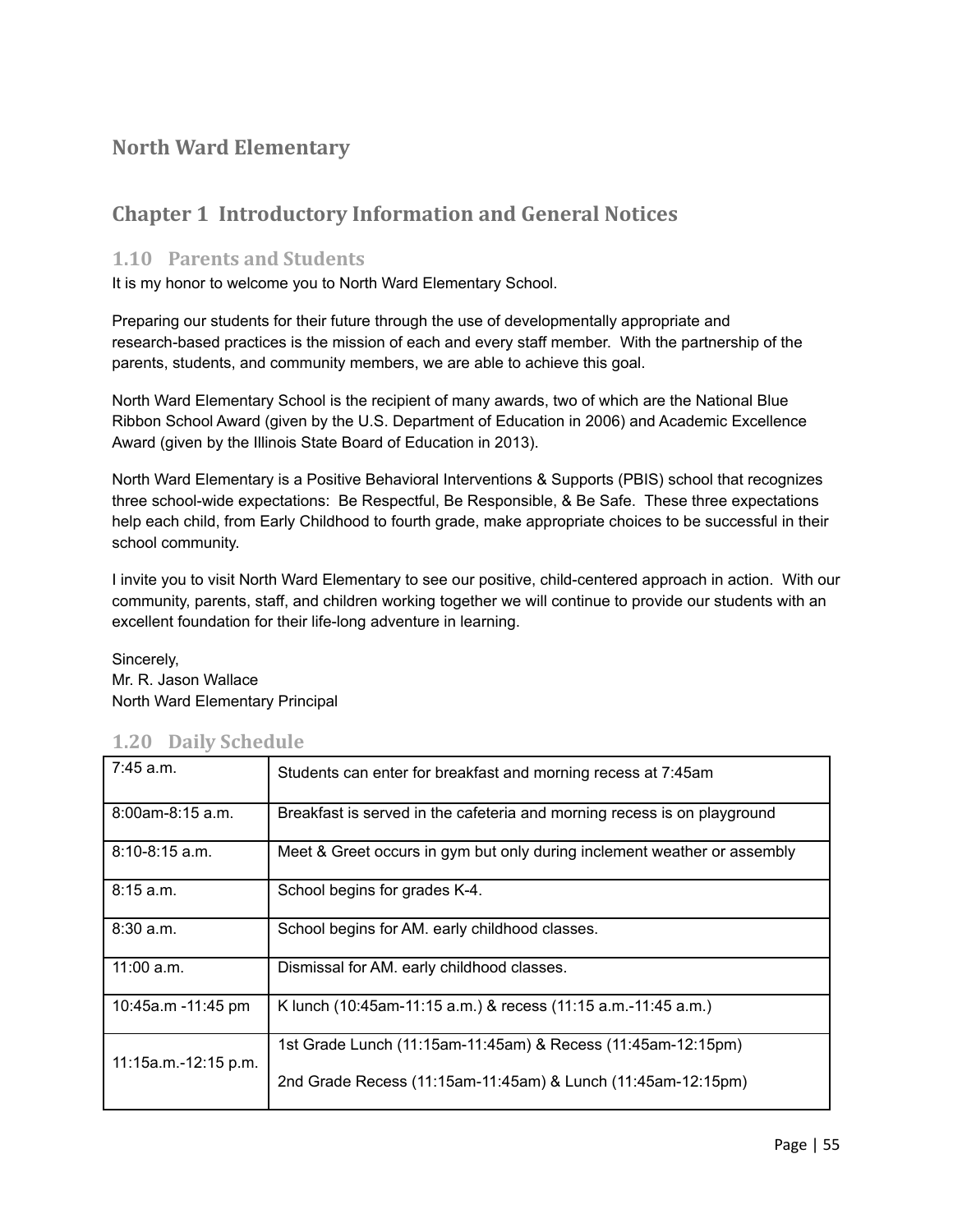| $12:15-1:15$ p.m. | 3rd Grade Lunch (12:15pm-12:45pm) & Recess (12:45pm-1:15pm) |
|-------------------|-------------------------------------------------------------|
|                   | 4th Grade Recess (12:15pm-12:45pm) & Lunch (12:45pm-1:15pm) |
| 12:45 p.m.        | School begins for PM early childhood classes.               |
| $3:15$ p.m.       | Dismissal for All Students                                  |

## **1.30 Two-Hour Delay Schedule**

| $10:00$ a.m.         | Students will head to morning recess or classrooms - NO BREAKFAST |  |
|----------------------|-------------------------------------------------------------------|--|
| $10:15$ a.m.         | School begins for grades K-4.                                     |  |
| 10:45a.m -11:45 pm   | K lunch (10:45am-11:15 a.m.) & recess (11:15 a.m.-11:45 a.m.)     |  |
| 11:15a.m.-12:15 p.m. | 1st Grade Lunch (11:15am-11:45am) & Recess (11:45am-12:15pm)      |  |
|                      | 2nd Grade Recess (11:15am-11:45am) & Lunch (11:45am-12:15pm)      |  |
| 12:15-1:15 p.m.      | 3rd Grade Lunch (12:15pm-12:45pm) & Recess (12:45pm-1:15pm)       |  |
|                      | 4th Grade Recess (12:15pm-12:45pm) & Lunch (12:45pm-1:15pm)       |  |
| 12:45 p.m.           | School begins for PM early childhood classes.                     |  |
| 3:15 p.m.            | Dismissal for All Students                                        |  |

- We will not have breakfast on two-hour delay school days.
- A.M. early childhood classes will not meet on 10:00am late starts
- Art classes will begin later in the AM due to the art teacher also teaching at East Prairie.
- All other special area classes will begin at 10:30 a.m.

## **1.40 Food Items for Classroom**

If you are providing a treat or snack for your child's class, please send store bought items. This helps to ensure that the needs of students with food allergies are met.

# **1.50 Parent Teacher Organization (PTO)**

Parent-Teacher Organizations help to build a bridge between home and school. All parents are encouraged to become members because good working relationships between parents and teachers are essential in helping a child to grow and learn. The North Ward PTO meets once a month in the North Ward conference room.

# **1.60 Party Invitations**

North Ward staff respectfully requests that no party invitations be brought to school to hand out unless you have enough for the whole class. Thank you for your cooperation.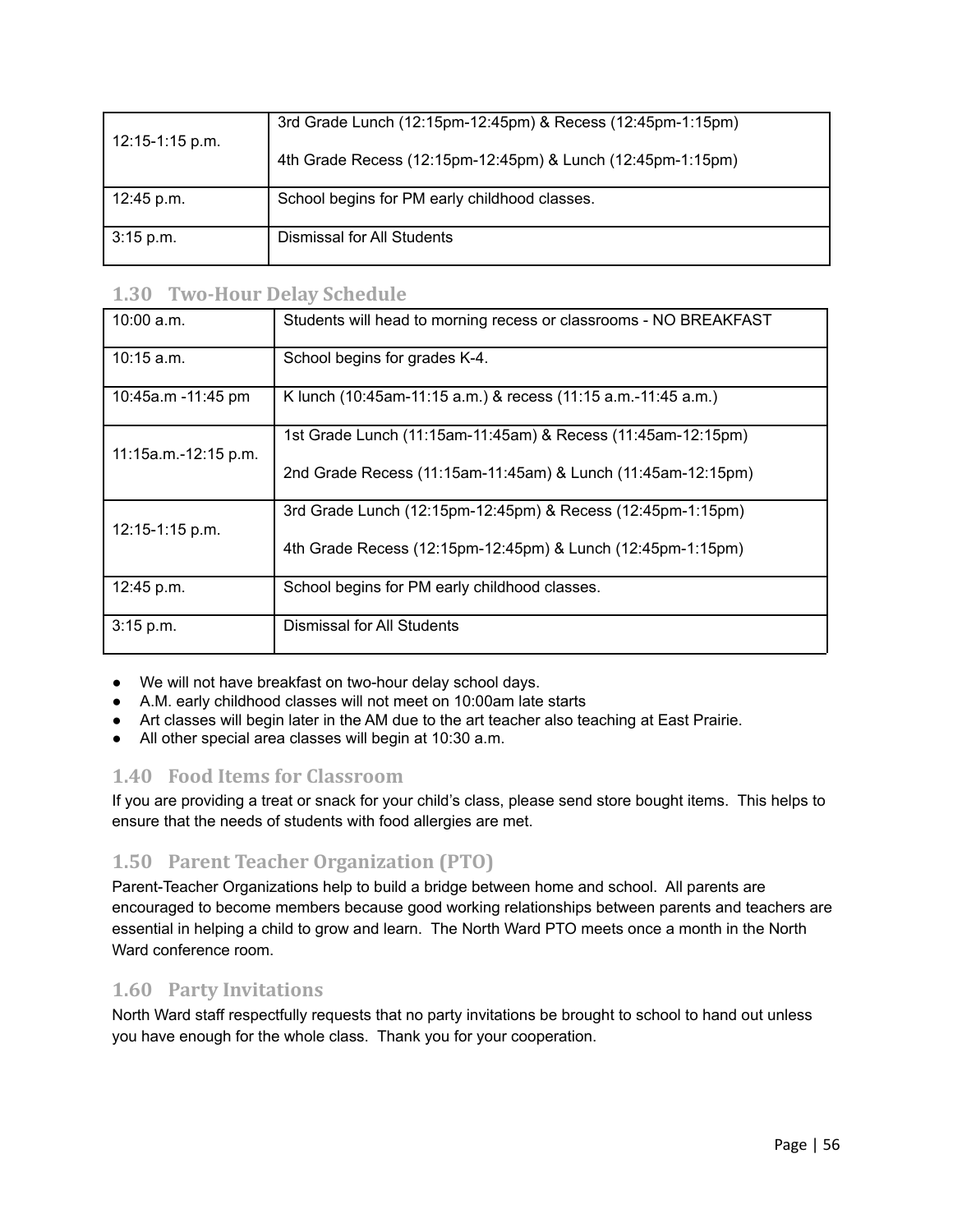# **1.70 Visiting School**

Parents and guardians are always welcome at school. Please check with office personnel before going to the classroom. Students may not bring preschool or school-age relatives and friends to school unless such visitors have been approved by the principal.

Visitors wishing to attend classes with a student enrolled at North Ward Elementary should make arrangements prior to arriving at school. Please call the school office and speak with the building principal. It will then be ascertained from the classroom teacher whether or not this would be a good time for a visit.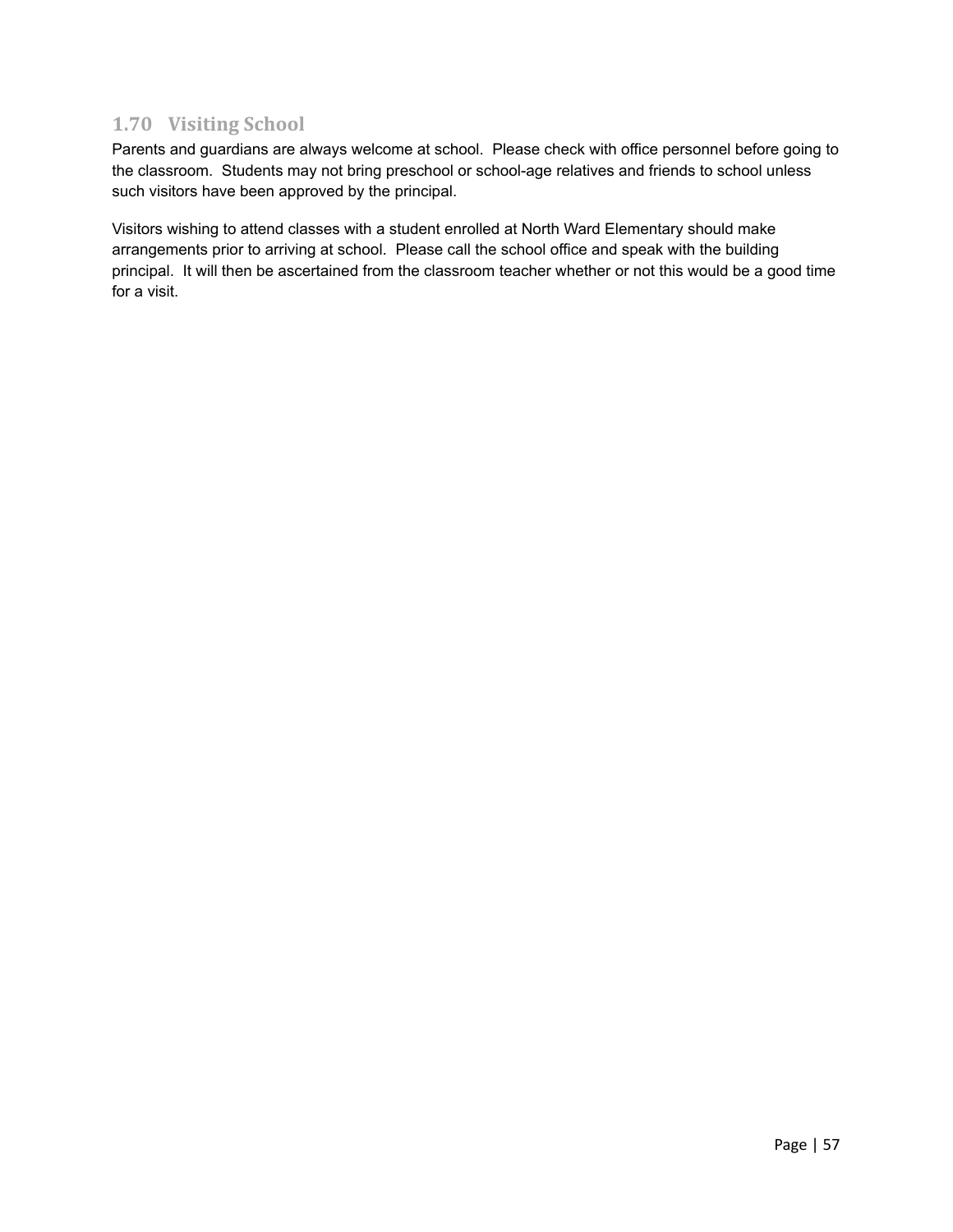# **Chapter 2 Attendance and Recess Procedures**

### **2.10 Student Absences**

When a student accrues five (5) days of absences (excused/unexcused) in a semester, parents will be notified by letter of the student's absences. Additionally, parents will be notified by written communication if the student accrues eight (8) or more absences in a semester.

#### **Determination as to whether a student absence is excused or unexcused will be made by the administration of North Ward Elementary School.**

## **The Eight (8) Day Excused Absence Policy**

Students who accumulate more than 8 days of absences per semester must provide proof of the nature of the excused absence, in the form of a note from a doctor within 48 hours of the appointment, in order for the absence to be considered excused. Failure to do so will result in the absence being considered unexcused, and the **student will receive no credit for the work that is missed.** Without providing proof, future absences will not allow make-up work credit and therefore will seriously jeopardize the student's grades.

The following are excused absences that are not counted in the **Eight Day Policy**:

- School field trips
- Religious leaves
- Medical appointments with written proof from doctor
- Funeral for family members
- Court appearances with written proof from court
- Extended serious/critical illness of student/family member
- Suspensions for disciplinary reasons
- Other absences as determined by the administration

### **2.20 Recess Procedures**

Weather permitting, all recesses may be conducted outdoors. Exceptions are as follows: rain, heavy snowfall, and/or extreme temperature/wind chill factors (to be determined by the principal and the individual recess supervisors on a daily basis). In these cases, recess will be held in the child's classroom.

On colder days, outside recess time may be shortened. Parents are urged to dress their children warmly so they can participate in this activity. This includes mittens/gloves, hat, and a warm coat.

Time that children can spend outdoors, even if brief, has the following benefits:

- It allows students a time out of the confines of the classroom.
- It provides a healthy outlet for energy.
- Students who must remain inside to work on makeup lessons can work with fewer interruptions.

Students who return to school after an illness may, upon written parental request, be kept indoors for a period up to two days. Please contact the teacher or principal if longer than two days is needed. A doctor's statement may be required.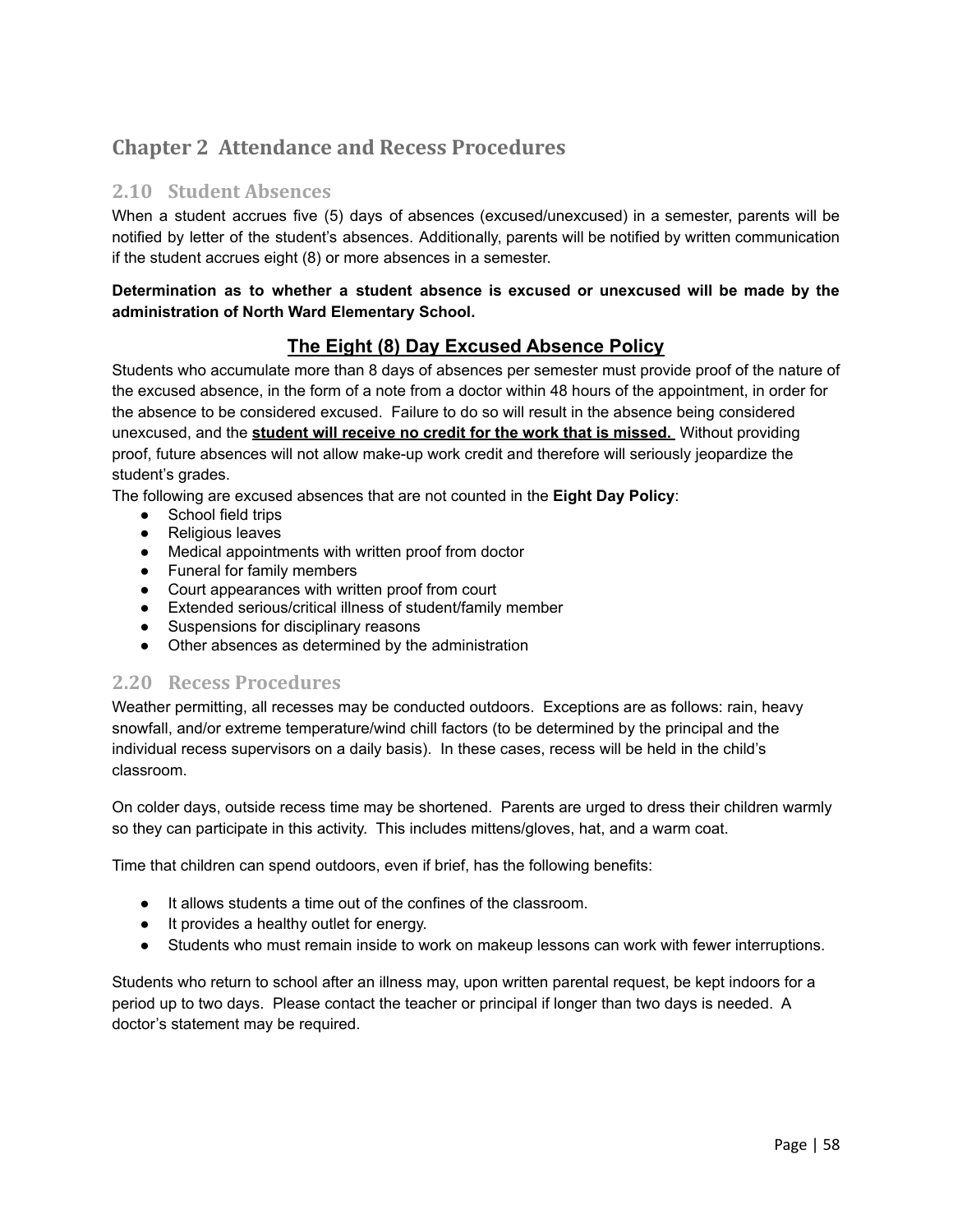# **Chapter 4 Transportation; Arrival and Dismissal**

## **3.10 Parking**

Vehicles may not be parked or located in the bus lanes or fire lanes at any time. Bus lanes and fire lanes are clearly marked. Vehicles located in these locations may be ticketed and/or towed by the police. Also, please only stop on the right-hand side of the circle drive or park in the parking lot behind the circle drive. This helps us maintain a safe procedure during dismissal. Drivers who have parked in the left-hand lane of the circle drive will be asked to move to an appropriate location. Thank you for your cooperation.

During morning drop off, do not park a vehicle in the drop off lanes. If you need to be stopped for any amount of time longer than letting a child out of the vehicle, you need to pull into an available parking space to allow traffic to flow safely.

## **3.20 Arrival**

The gym door (door 15) to the school opens daily at 8:00 a.m. All students need to report to the playground/gym or cafeteria upon arrival at school. Students should arrive no later than 8:20 a.m.

## **3.30 Dismissal**

Starting at 3:15 p.m., students in grades K & 1 will be escorted by their teachers to their dismissal points. Grades 2 & 3 will follow at approximately 3:17 p.m. Finally, grade 4 will be escorted at approximately 3:20 p.m. This system will keep the hallways safe and less congested.

Car riders, walkers, and bike riders will exit the main door (door 1). Bus riders will meet in the hallway nearest the bus pickup area and will exit door 12. PASS students will meet their teachers in the gym. Parent must notify the office of any transportation changes by 2:30 pm.

When parents are picking up their student(s), we ask that they travel into the west parking lot circle drive in a single-file line, pulling up and parking to the right-hand side. No parking will be allowed on the left-hand side of the circle drive. Once their student is in the car safely, they are to travel slowly through the remainder of the circle drive. Since safety is our first concern at North Ward, students will only be allowed to enter cars from the right-hand side (passenger) side because this is the side that will be accessible from the sidewalk. If parents prefer to park and walk to the front of the school to pick up their child, we ask that they walk with their child hand-in-hand back to their car, using appropriate crosswalks.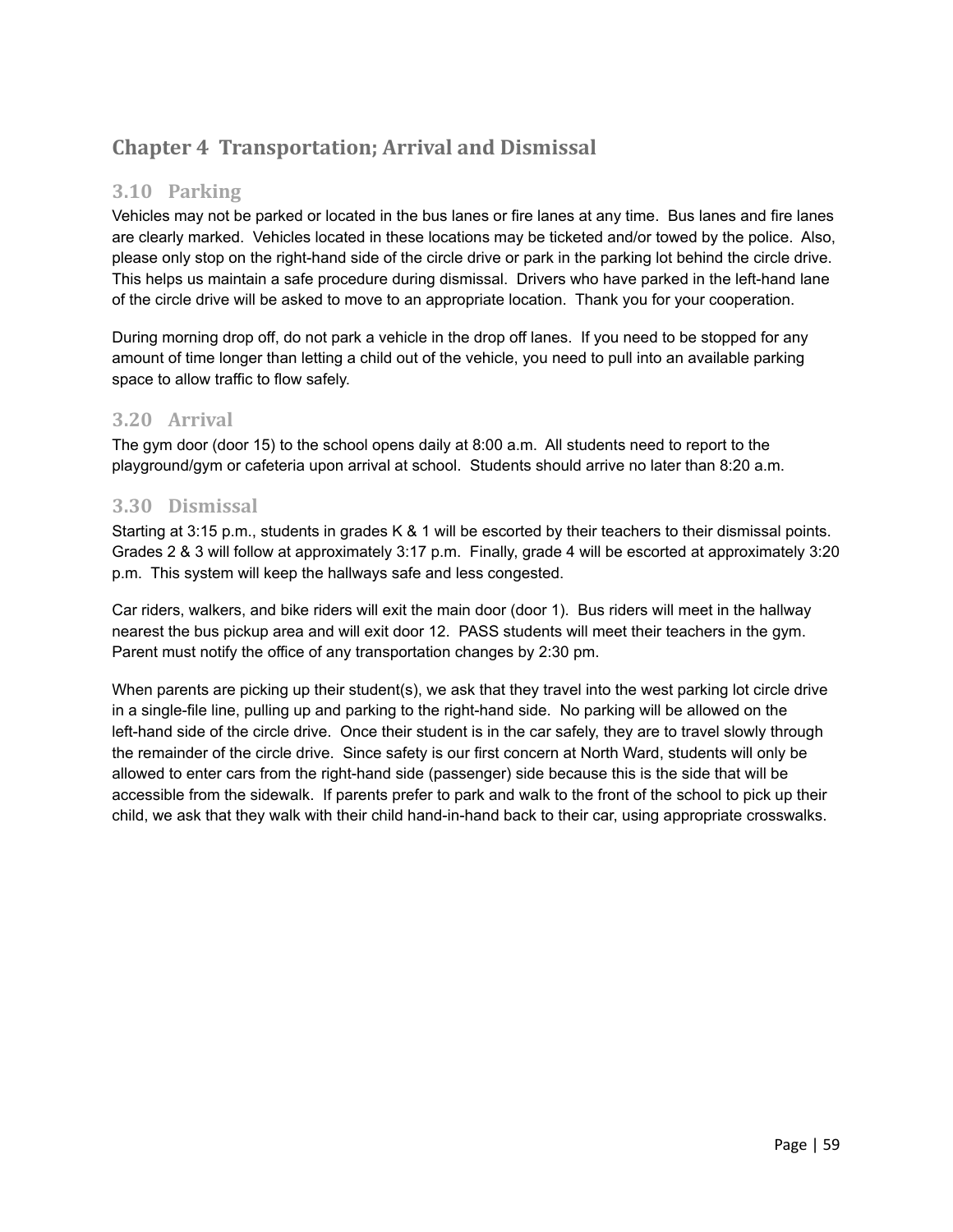# **East Prairie Middle School**

# **Chapter 1 Introductory Information and General Notices**

### **1.10 Parents and Students**

It is my pleasure to extend a warm welcome to East Prairie Middle School! We serve approximately 300 students in grades five through eight.

East Prairie has an incredible academic tradition that is built on a student-centered curriculum of rigor and relevance. We are lucky to be staffed with outstanding professionals who are committed to the academic and personal success for each student.

The middle school years are an exciting time of growth and change in the lives of students. They are building the foundation for success in high school and discovering their own unique interests and talents. It is our responsibility to provide the curriculum and support required for each student to reach his/her highest potential academically and socially.

I am honored to serve East Prairie and the Tuscola community. I look forward to working with you and our students this coming year. Together great things can be achieved!

Your partner in education,

Mr. Jared Vanausdoll East Prairie Middle School Principal

### **1.20 Two-Hour Delay Schedule**

If a late start is in the best interest of our students and conditions are suitable, we will begin classes at 10:00 AM with the following schedule:

#### **EAST PRAIRIE 10:00 AM Late Start Schedule**

#### **(Periods subject to change.)**

| 1st              |       | 10:05-10:35     |
|------------------|-------|-----------------|
| 2nd              |       | 10:38-11:08     |
| 5thA             | LUNCH | $11:11 - 11:51$ |
| 5th <sub>B</sub> | LUNCH | 11:54-12:24     |
| 3rd              |       | 12:27-12:57     |
| 4th              |       | $1:00-1:40$     |
| 6th              |       | $1:43-2:13$     |
| 7th              |       | $2:16 - 2:46$   |
| 8th              |       | $2:49-3:15$     |
|                  |       |                 |

Changes pending to above schedule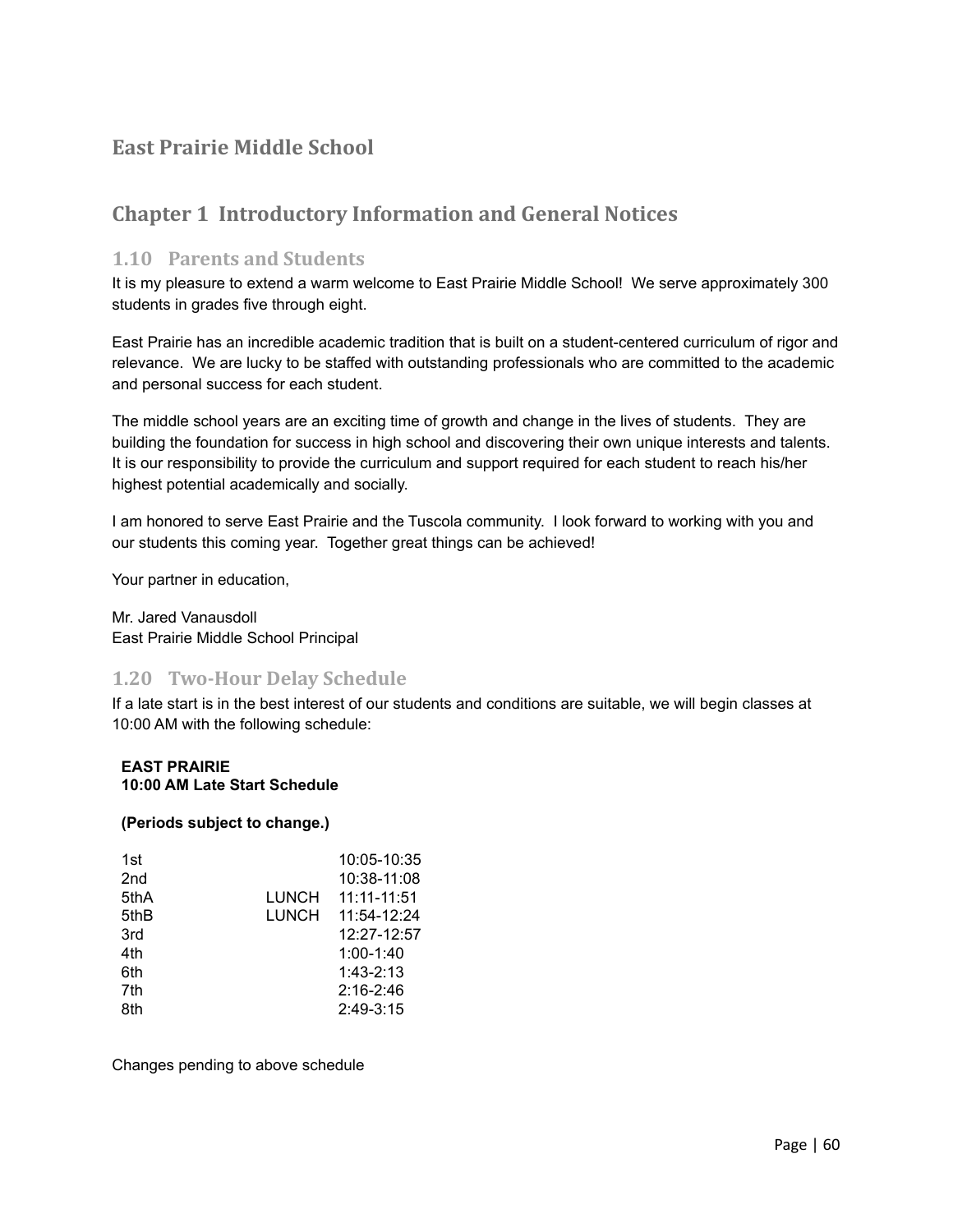# **Chapter 2 Attendance and Recess Procedures**

### **2.10 Student Absences**

When a student accrues five (5) days of absences (excused/unexcused) in a semester, parents will be notified by letter of the student's absences. Additionally, parents will be notified by written communication if the student accrues eight (8) or more absences in a semester.

#### **Determination as to whether a student absence is excused or unexcused will be made by the administration of East Prairie Middle School.**

## **The Eight (8) Day Excused Absence Policy**

Students who accumulate more than 8 days of absences per semester must provide proof of the nature of the excused absence, in the form of a note from a doctor within 48 hours of the appointment, in order for the absence to be considered excused. Failure to do so will result in the absence being considered unexcused, and the **student will receive no credit for the work that is missed.** Without providing proof, future absences will not allow make-up work credit and therefore will seriously jeopardize the student's grades.

The following are excused absences that are not counted in the **Eight Day Policy**:

- School field trips
- Religious leaves
- Medical appointments with written proof from doctor
- Funeral for family members
- Court appearances with written proof from court
- Extended serious/critical illness of student/family member
- Suspensions for disciplinary reasons
- Other absences as determined by the administration

### **2.20 Recess Procedures**

Weather permitting; all recesses may be conducted outdoors. Exceptions are as follows: rain, heavy snowfall, and/or extreme temperature/wind chill factors (to be determined by the principal and the individual recess supervisors on a daily basis). In these cases, recess will be held in the gymnasium.

Parents are urged to ensure that their child dresses warmly as they will participate in this activity. This includes mittens/gloves, hat, and a warm coat. Boots may be needed on snowy days.

Time that children can spend outdoors, even if brief, has the following benefits:

- It allows students a time out of the confines of the classroom.
- It provides a healthy outlet for energy.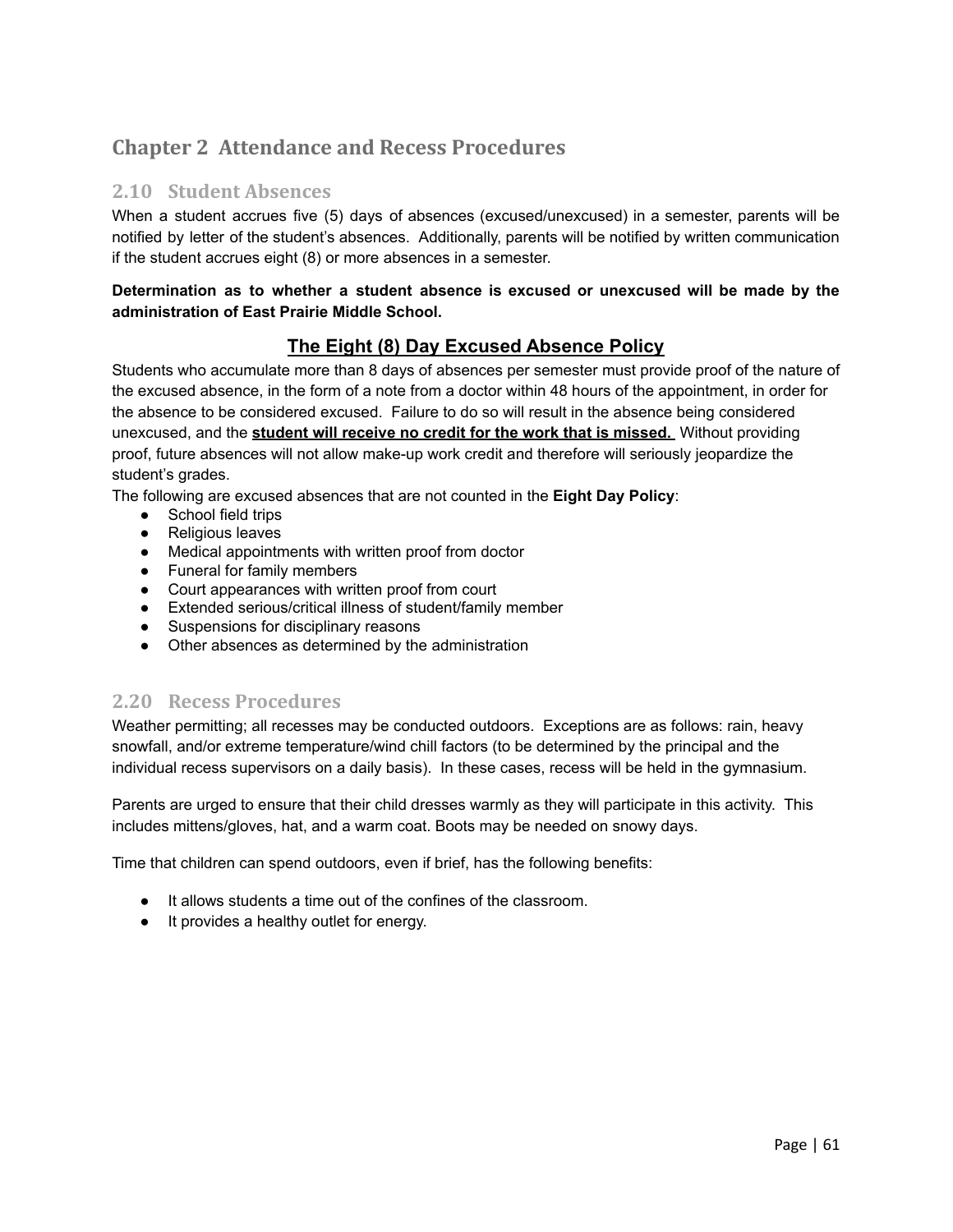# **Chapter 4 Transportation; Arrival and Dismissal**

## **4.10 Parking**

Vehicles may not be parked or located in the bus lanes or fire lanes at any time. Bus lanes and fire lanes are clearly marked. Vehicles located in these locations may be ticketed and/or towed by the police.

During morning drop off do not park a vehicle in the drop off lanes. If you need to be stopped for any amount of time longer than letting a child out of the vehicle you need to pull into an available parking space to allow traffic to flow safely.

## **4.20 Arrival**

The main door to the school opens daily at 7:40. All students need to report to the gymnasium or cafeteria (if eating breakfast) upon arrival at school. Students should arrive no later than 8:05 a.m.

### **4.30 Dismissal**

At 3:15 p.m. all students in grades 5 - 8 will be dismissed.

Car riders, walkers, and bike riders will exit the main door. Bus riders will exit the east rear door across from the gymnasium.

When parents are picking up their student(s), do not block the crosswalk.

Vehicles MAY NOT be parked or located in the bus lanes or fire lanes at ANY TIME. Bus lanes and fire lanes are clearly marked. Vehicles located in these locations may be ticketed and/or towed by the police.

Chapter 5 - Late Work

If student's fail to turn in work on time teachers will communicate with parent/guardian and through a phone call, email or behavior log.

Teachers may do one of the following:

1. Take up to a maximum of 20 % off an assignment after completion.

2. Behavior Log up to one time per assignment. (3 Behavior Logs per class = one detention).

Teachers have the discretion for how long of a period they will accept late work. A "0" will be placed in the gradebook for any late assignment until work is completed.

Students can also be referred to EP Plus during lunch and recess to have an opportunity to complete the work. If a student is referred, they must attend EP Plus.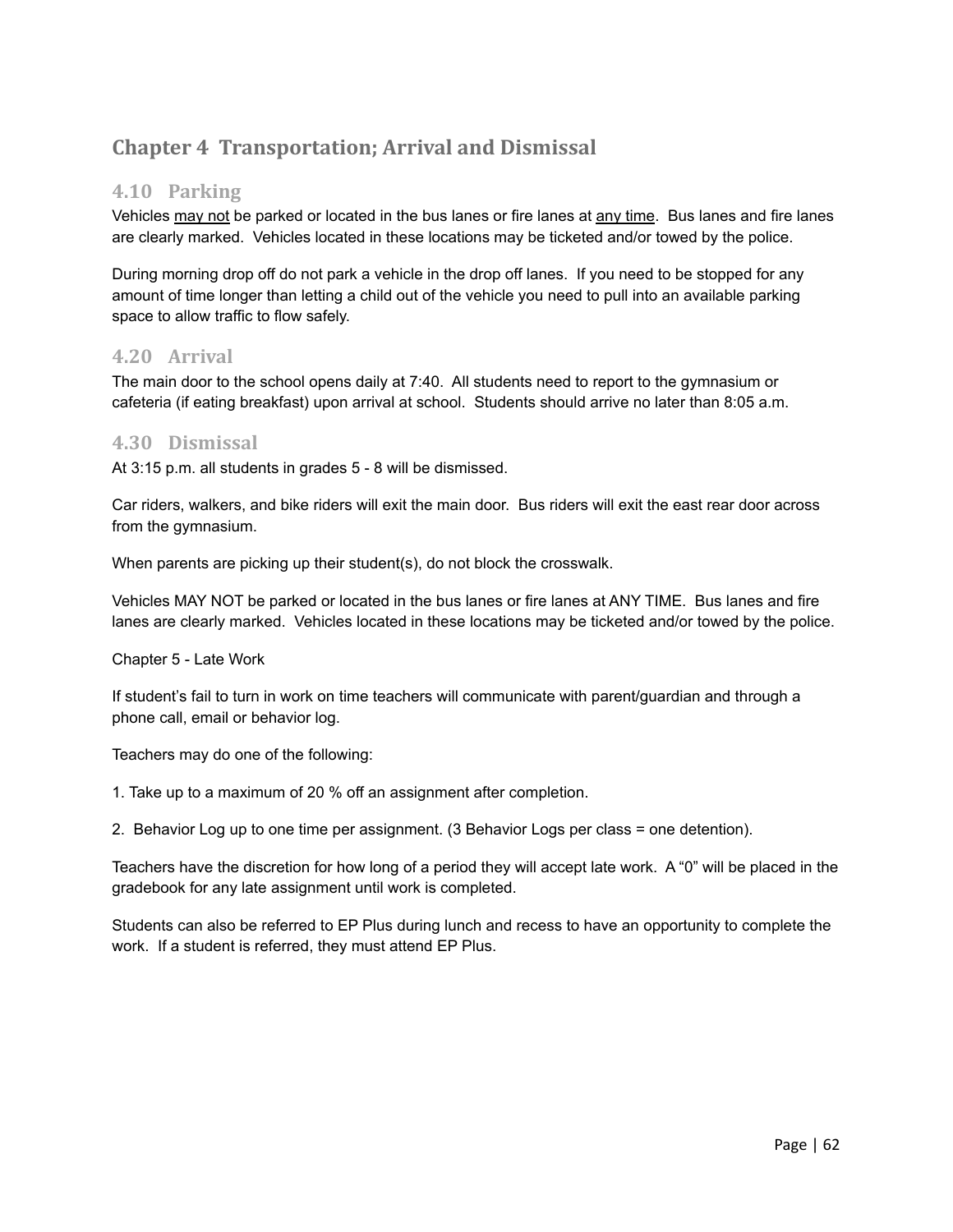# **Tuscola Community High School**

# **Chapter 1 Introductory Information and General Notices**

### **1.10 Parents and Students**

Welcome to Tuscola Community High School. Tuscola High School is a four-year secondary school located approximately twenty-five miles south of Champaign-Urbana, home of the University of Illinois.

It is the goal of the faculty, staff and administrative team to provide our students with the opportunities conducive to having successful academic and extra-curricular experiences during their time at TCHS. In order for these goals to be reached, a consolidated effort of parents/ guardians, teachers and community stakeholders must be directed toward the educational progress of our students. At the foundation of this success, is a classroom environment that allows our educators to focus on directing the learning of our students. Our student handbook provides a framework of district expectations, incentives and consequences. The driving force of these expectations is providing all students with a safe and secure learning environment.

Please become familiar with the expectations of the district as outlined. We all expect great things from our school system and parent/guardian support is where it all begins.

Although every area of regulation and conduct cannot be covered in this high school handbook; it contains, in part, several of the basic regulations and guidelines for acceptable student conduct and consequent penalties for violation of those regulations as well as other useful information.

Please refer to the district handbook for district policies that impact all schools in the district [http://www.tuscolacusd301.org/index.php?option=com\\_docman&view=docman&Itemid=62](http://www.tuscolacusd301.org/index.php?option=com_docman&view=docman&Itemid=62)

It is the responsibility of each student to know the content of this handbook and to see that your parents/guardians have been presented with the opportunity to read it.

With Warrior Pride,

Mr. Steve Fiscus

Principal

# **Chapter 2 Attendance, Promotion and Graduation**

#### **2.10 Student Absences**

There are two types of absences: excused and unexcused. Excused absences include: illness, observance of a religious holiday, death in the family, family emergency, situations beyond the control of the student, circumstances that cause reasonable concern to the parent/guardian for the student's safety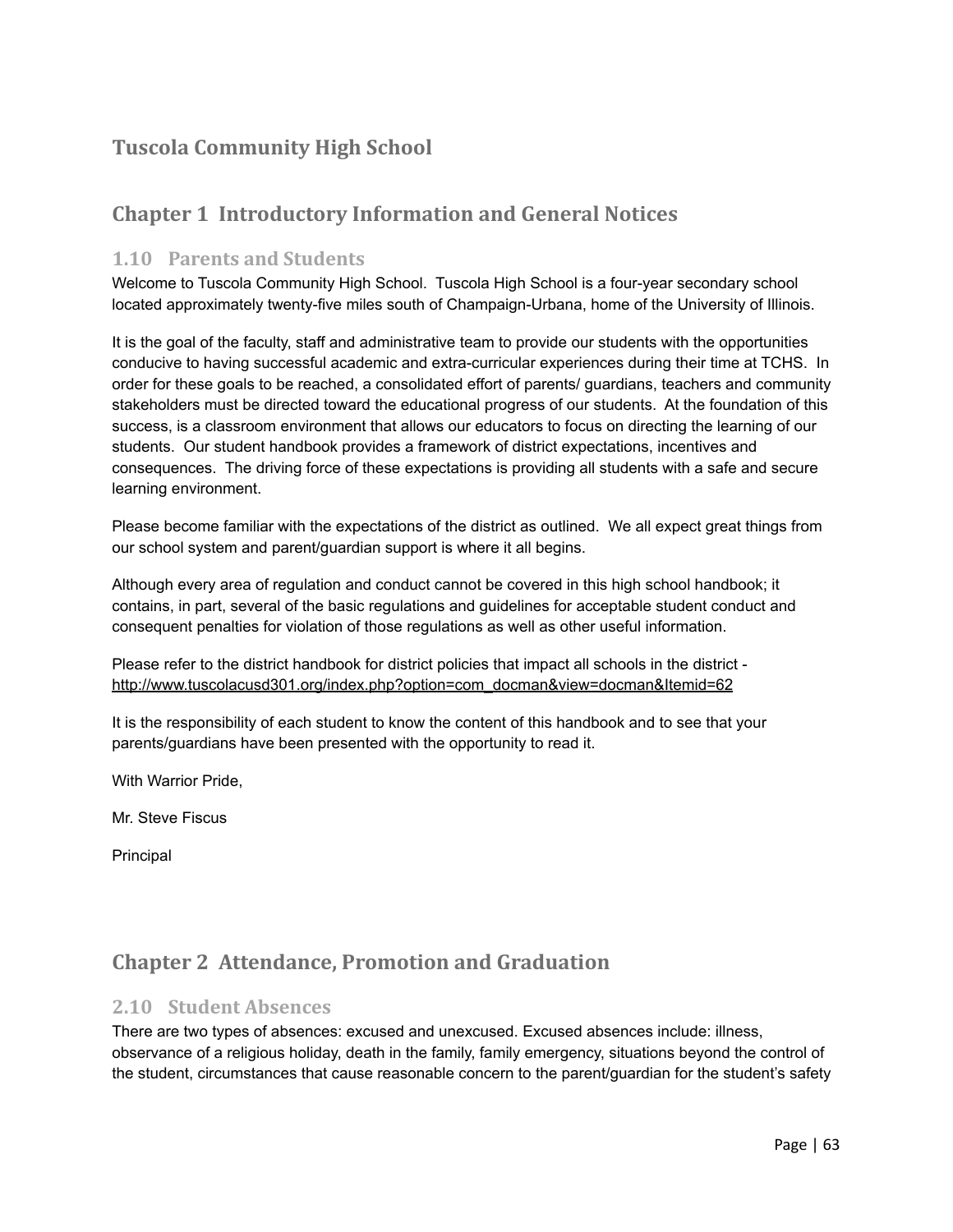or health, or other reason as approved by the principal. All other absences are considered unexcused. Pre-arranged excused absences must be approved by the principal.

**Classroom Driver Education:** Due to Illinois State Law requirements, students may not miss 3+ classroom sessions of Driver Education. Students who are absent for 3 classroom days will be dropped from the class, regardless of reason. Those students will be re-enrolled during the next quarterly grading period. Students who fail or are dropped twice, will go to the end of the waiting list.

#### **Students must be present at school to attend extracurricular activities and/or events.**

The school may require documentation explaining the reason for the student's absence.

Absences in excess of 8 (excused and/or unexcused) will result in a Doctor's note status. Students will be *required to have a confirmation signed by a Medical Doctor, Physician's Assistant or Nurse Practitioner within 48 hours of the appointment in order for future absences to be considered excused.*

In the event of any absence, the student's parent or guardian is required to call the school at 217-253-2377 before 8:00 a.m. to explain the reason for the absence. If a call has not been made to the school by 10:00 a.m. on the day of a student's absence, a school official will call the home to inquire why the student is not at school. If the parent or guardian cannot be contacted, the student will be required to submit a signed note from the parent or guardian explaining the reason for the absence. Failure to do so shall result in an unexcused absence. Upon request of the parent or guardian, the reason for an absence will be kept confidential.

"Personal reasons" are not acceptable. Failure to follow these guidelines will result in an unexcused absence. Any student who leaves before 3:10 p.m., unless he/she is involved in a field trip or athletic contest must be signed out of school in the office by their parent or guardian. Students with a valid driver's license who have driven to school, may sign themselves out for an excused absence (appt.). This includes an absence from school beginning during the lunch period. The student should obtain an admission slip before proceeding to class.

#### **2.10.1 Exemption from Physical Education Requirement**

A student in grades 9-12 may submit a written request to the building principal or guidance counselor to be excused from physical education courses for the reasons stated below.

- 1. Co-enrollment in both band and chorus;
- 2. Enrollment in academic classes that are required for graduation from high school, provided that failure to take such classes will result in the student being unable to graduate (student must be in the 11th or 12th grade).

### **2.20 Course Alternatives and Substitutions**

#### **Distance Learning Courses, Including Virtual or Online Courses**

A student enrolled in a distance learning course, including a virtual or online course, may receive high school credit for work completed, provided:

- 1. The course is offered by an institution approved by the superintendent or designee;
- 2. The course is not offered at the student's high school;
- 3. The student assumes responsibility for all fees (including tuition and textbooks); and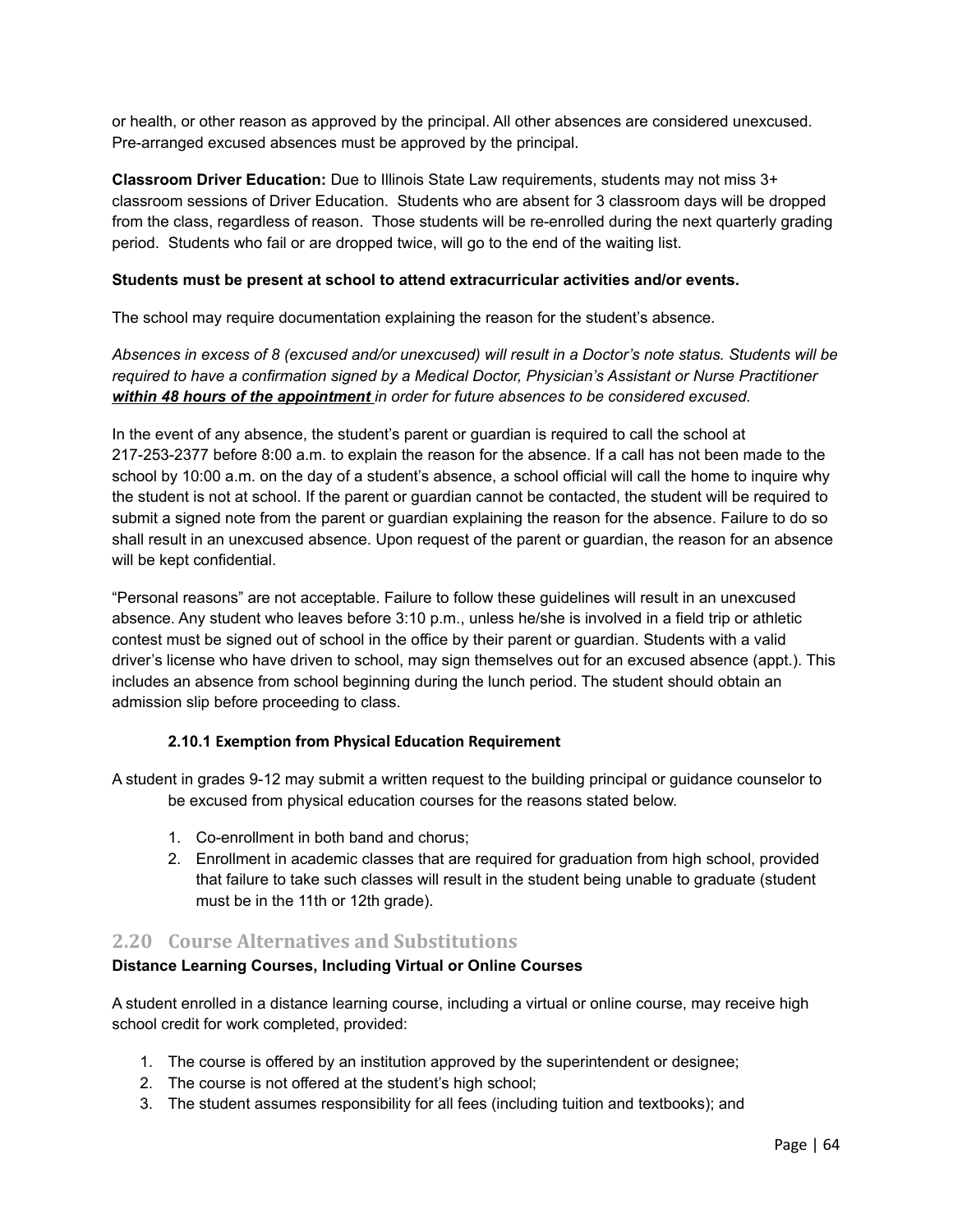4. The building principal approves the course in advance.

Students may be limited as to the number of distance learning courses that apply toward high school credit. Grades earned in approved distance learning courses count toward a student's grade point average, class rank, and eligibility for athletic and extracurricular activities. The district may pay the fee for expelled students who are permitted to take virtual or online courses in alternative settings.

#### **Exchange Programs**

An exchange student will be granted a diploma if he or she completes the criteria for graduation established by the State of Illinois and the School Board. The board may grant a certificate of attendance to exchange students. District students will receive high school credit for foreign exchange courses that meet the criteria established in the curriculum and that are approved by the building principal. International study course work not meeting district requirements may be placed in the student's permanent record and recorded as an international study experience.

#### **Summer School and Independent Study**

A student will receive high school credit for successfully completing: (1) any course given by an institution accredited by the North Central Association of Colleges and Secondary Schools, and (2) independent study in a curriculum area not offered by the District, provided the student obtains the consent of a supervising teacher as well as the building principal.

#### **College Courses**

A student who successfully completes community college courses may receive high school credit, provided:

- 1. The student is a junior in good academic standing;
- 2. The course is not offered in the high school curriculum;
- 3. The course is approved in advance by the student's guidance counselor and the building principal; and
- 4. The student assumes responsibility for all fees.

A maximum of 6 units of credit may be counted toward the requirements for a student's high school graduation.

#### **Dual Credit and Advanced Placement Courses**

A student who successfully completes a dual credit and/or AP course may receive credit at both the college and high school level.

#### **Foreign Language Courses**

A student will receive high school credit by studying foreign language in an approved ethnic school program, provided such program meets the minimum standards established by the State Board of Education. The amount of credit will be based on foreign language proficiency achieved. The building principal may require a student seeking foreign language credit to successfully complete a foreign language proficiency examination.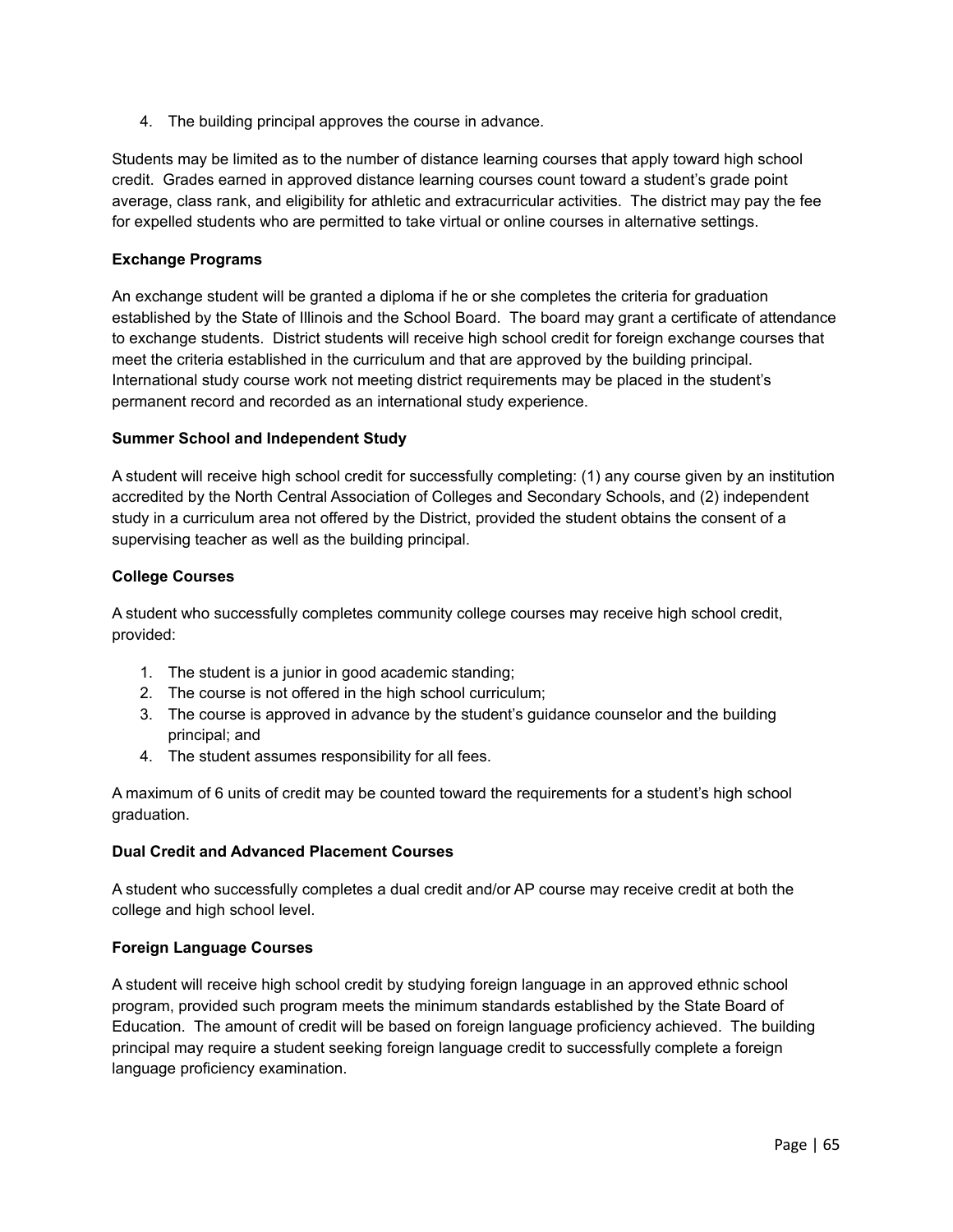#### **Military Service**

The board may accept military service experience as credit toward graduation, provided the student making the request has a recommendation from the U.S. Commission of Accreditation of Service Experiences. The student seeking credit shall supply any documents or transcripts necessary to support the request.

### **2.30 Early Graduation**

Students who will have successfully completed graduation requirements after seven (7) semesters may petition to graduate. Applications must be submitted to the principal prior to the beginning of the student's seventh semester.

Early graduates must take full responsibility to make arrangements with the high school office for anything pertaining to the graduation ceremony. (i.e. announcements, cap and gown rental, graduation practices, etc.)

Any student enrolled in an off-campus course to fulfill graduation requirements must show documentation of such course(s) by the last day of the seventh semester. Failure to produce this documentation will result in denial of the early graduation petition.

The student and a parent will schedule a conference with the Principal and the senior counselor prior to the beginning of the student's seventh semester. At the conference, the student should be prepared to justify his/her request to graduate early.

### **2.40 High School Graduation Requirements**

To graduate from high school, unless otherwise exempted, each student is responsible for:

- 1. Completing all District graduation requirements.
- 2. Completing all courses described below, as determined by when the student entered the 9th grade.
- 3. Passing an examination on patriotism and principles of representative government, proper use of the flag, methods of voting, and the Pledge of Allegiance.
- 4. Taking the SAT

### **2.50 Curriculum**

More complete information and course descriptions are available through the Guidance Office.

Students graduating must earn 20.5 **(21 credits -effective class of 2023)** credits total, and 18.5 **(19 credits-effective class of 2023)** must be academic credits. You must also earn credit in certain subjects as directed by State Law and the Tuscola School Board.

#### REQUIRED SUBJECTS:

| English –4 Credits  | *Consumer Education $-$ 1/ <sub>2</sub> credit |
|---------------------|------------------------------------------------|
| Math – 3 credits    | $P.E. - \frac{1}{2}$ credit/year               |
| Science – 2 Credits | Health $-$ 1/ <sub>2</sub> credit              |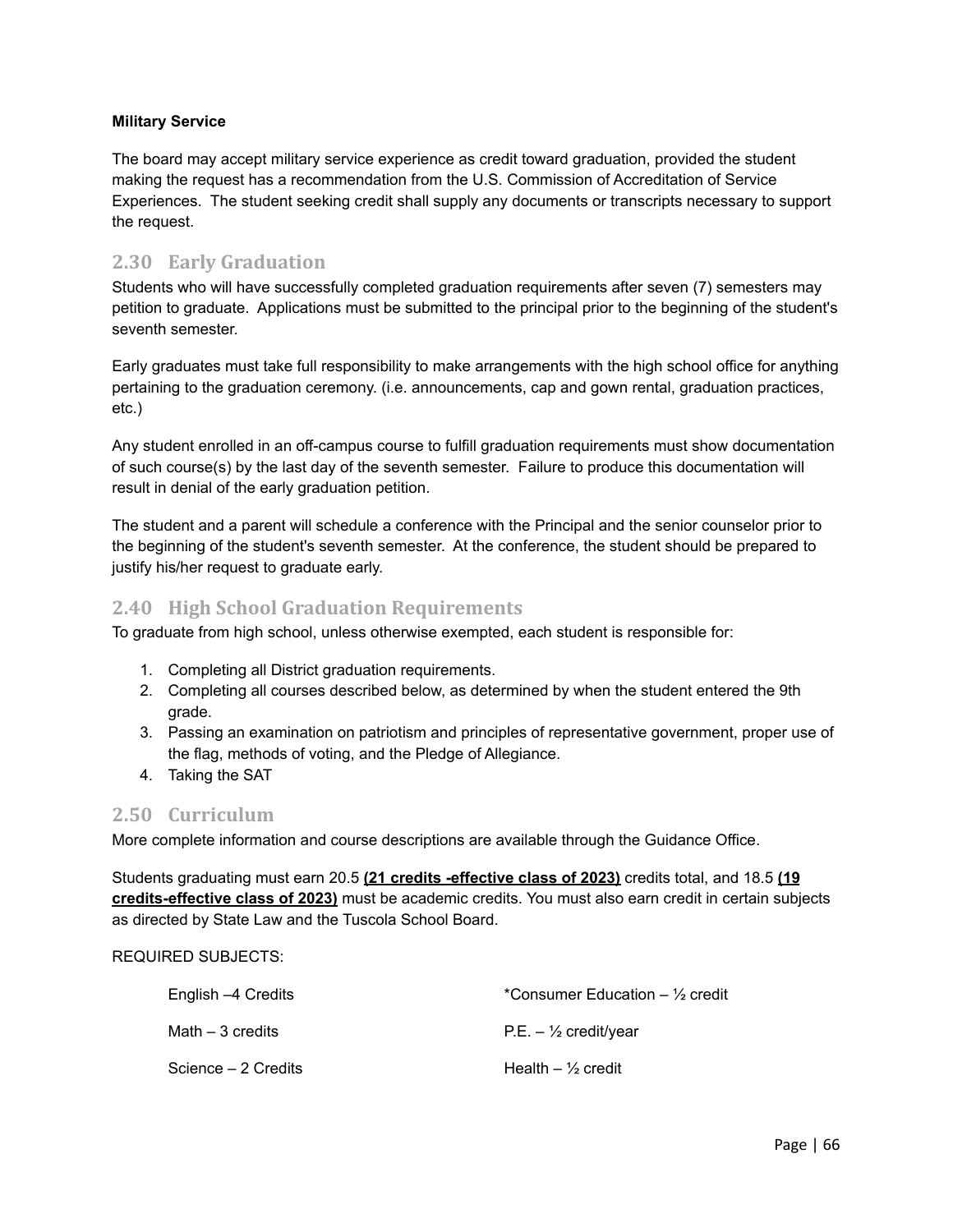Vocational, Art, Music and Foreign Language Elective – 1 credit

P.E. – must be taken all four years at TCHS

A student must have passed 8 courses over the previous two semesters to be eligible to take Driver Education (classroom or behind the wheel).

\*\*\*STATE TESTING: Students will be given the opportunity to complete State Mandated Standardized Tests.

#### NON-ACADEMIC COURSES:

| Band – $\frac{1}{2}$ credit/year | Driver Education – no credit                                |
|----------------------------------|-------------------------------------------------------------|
| Chorus $-$ 1/2 credit per year   | Physical Education and Conditioning $-$ 1/2 credit per year |

NOTE: These non-academic courses are not included in your grade point average computation.

#### CLASS LOAD/AUDITS

- All students are required to carry a REGULAR CLASS LOAD of subjects. A regular load is a minimum of five academic credits and a  $\frac{1}{2}$  non-academic credit. Any deviation from this must be administratively approved. Seniors who are lacking credits, or who have an abundance of credit for graduation may be granted leeway if the need is clearly shown at the time of the request.
- Students taking six academic classes may drop a class within five days of a new semester to add a different course. Classes dropped after the fifth day will be recorded as a failed course.
- AUDIT of classes is allowed under two circumstances and only with the permission of the instructor involved. No credit or grade is given for an audit.
- 1) Students may select to audit a class if there is space available and if they have a GPA of 3.50 or better. The audit status cannot change after the semester starts.
- 2) Students who fail a math class or foreign language class in the second semester, but have already passed the first semester, have the option of auditing the first semester or a portion of that semester. Additional requirements must be met. For more information, please pick up an AUDIT FORM in the guidance office.

### **2.60 Commencement Exercises**

Commencement Exercises are held at the end of the second semester. Only seniors and mid-year graduates who have fulfilled all state and local requirements for graduation may participate. Misconduct by graduating seniors may result in the loss of the privilege to participate in graduation exercises.

It is the responsibility of each mid-year graduate to make the necessary contacts and arrangements with the school and principal, attend practice sessions and pay for cap and gown.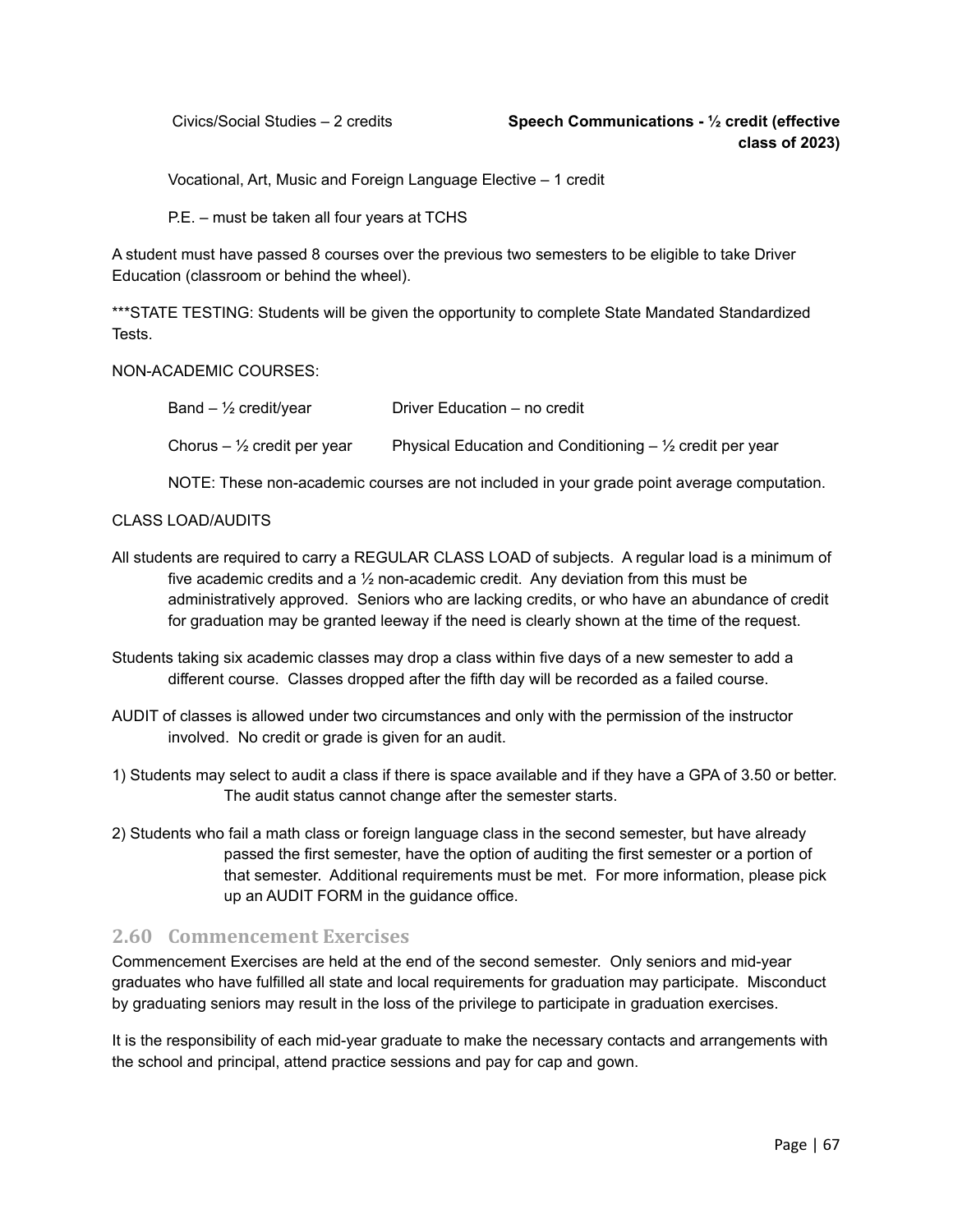## **2.70 Valedictorian and Salutatorian**

The honorary titles of Valedictorian and Salutatorian will be determined at the end of the eighth semester by class rank. To be eligible a student must have attended TCHS during the entire sixth and seventh semesters (entering no later than the tenth day of the sixth semester).

Mid-year graduates are not eligible for the designation nor are students who entered high school with another year's class. Also, students who transfer away from TCHS in their eighth semester, may not return for graduation and assume an honorary title. Final rank in class is determined at the completion of the term.

Of those eligible, the highest ranking senior shall be Valedictorian and second shall be Salutatorian.

**Current Classes 2020-2022:** If multiple students have a 4.0 grade point average, a plus minus formula will be applied to determine one Valedictorian and a Salutatorian. This formula will be based on a 16 point scale for an A+, 15 points for an A, 14 points for an A- and so on.

**(Effective Class of 2023** *and onward***): The highest 40 academic grades per student will be used in calculating valedictorian (5 academic classes per semester, 10 for the school year). Calculation** will be based on a point system (16 points for A+, 15 for an A, 14 for an A-, etc). All classes **receiving points must be taken in the classroom. Online classes would not weigh into the scoring system.**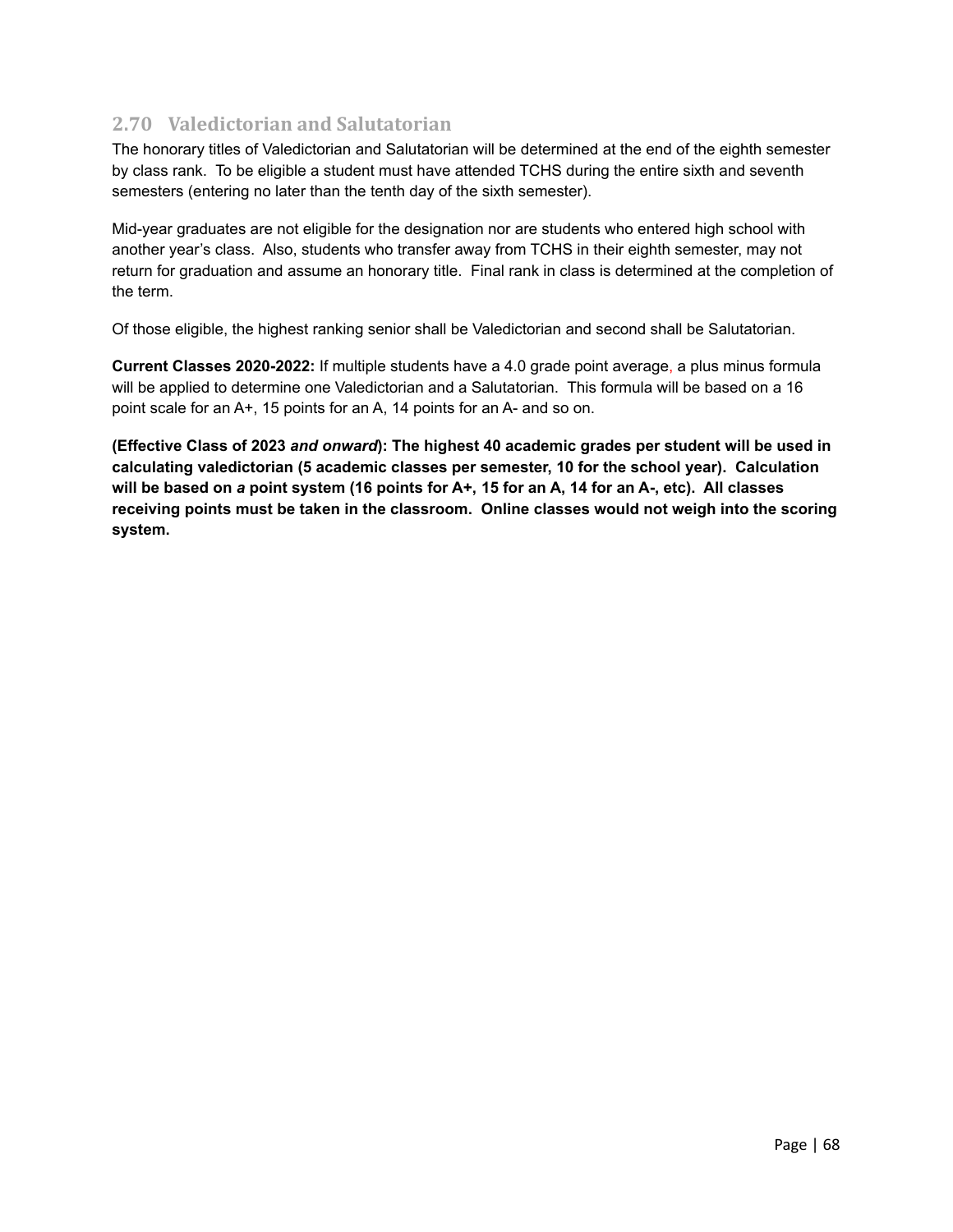# **Chapter 4 Transportation and Parking**

## **4.10 Parking**

Students may park their vehicles in the north and west lots located at 500 South Prairie. Vehicles must be parked between the painted lines, and must be driven under the speed limit of 10 miles per hour while in the lot. Vehicles should be driven safely and must yield to pedestrians. Vehicles parked outside painted lines or designated parking spots may be ticketed or towed at the discretion of the school, at the vehicle owner's expense. Students caught driving recklessly in the parking lot may be subject to disciplinary action.

Only students assigned a numbered space may park in the designated space. Students earning the personalized parking incentive may not allow other students to park in their space. Consequences may include detentions up to lost parking privileges of all students involved.

The lots east of the football field and in the east circle drive are for school staff, personnel, and others designated by administration. These lots **MAY NOT** be used by students **on any school attendance day**. Student vehicles parked in these lots may be ticketed or towed at the discretion of administration.

The school is not responsible for student vehicles, any possessions left in them, or anything attached to the vehicles. STUDENTS PARK THEIR VEHICLES ON OR NEAR SCHOOL PROPERTY AT THEIR OWN RISK. Students should be aware their vehicles are not protected in any way while in the parking lot, and items of value should not be left in or near the vehicle while unattended.

Students have no reasonable expectation of privacy in cars parked on school grounds. School lots are regularly searched by contraband dogs, administration, and police officers. Students should be aware that items and spaces on school grounds are subject to search and view by others, and that prohibited items discovered during the course of a search may result in discipline, including, but not limited to, expulsion from school.

Vehicles MAY NOT be parked or located in the bus lanes or fire lanes at ANY TIME. Bus lanes and fire lanes are clearly marked. Vehicles located in these locations may be ticketed and/or towed by the police.

Video cameras may be active in parking lots and may be used for the purposes of investigation into student misconduct. Discipline for misconduct includes all disciplinary measures in the student discipline code and/or withdrawal of parking privileges.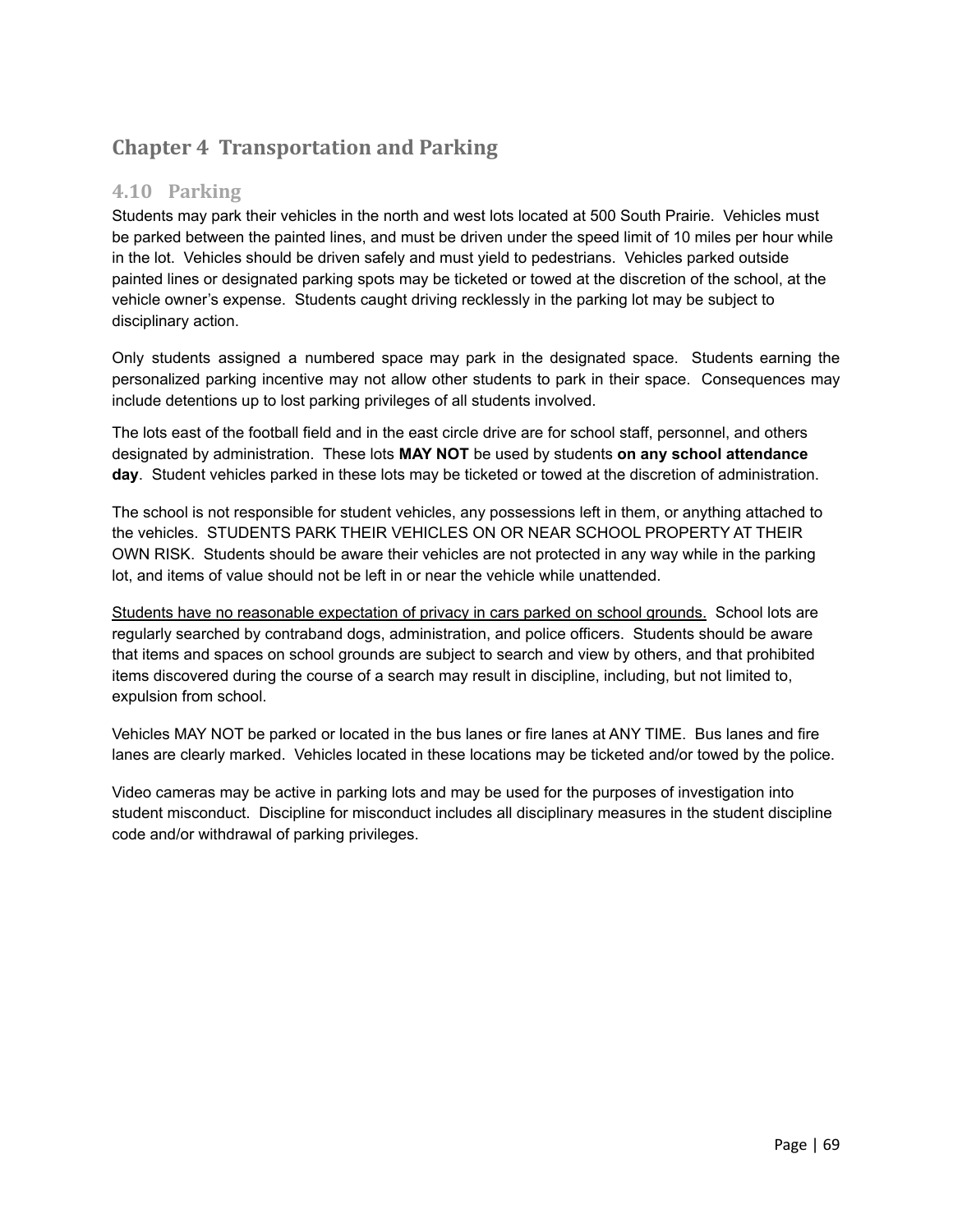# **Chapter 6 Discipline and Conduct**

# **6.30 General Building Conduct**

Students shall not arrive at school before 7:45 a.m. at North Ward, East Prairie, and Tuscola High School. Classes begin at 8:15 a.m. at North Ward, 8:15 a.m. at East Prairie, and 8:05 a.m. at Tuscola High School and students are dismissed at 3:15 p.m. at North Ward and at East Prairie and 3:10pm from Tuscola High School each day. The exception to this rule is arrival times for designated zero hour students. The following rules shall apply, and failure to abide by the rules may result in discipline:

- Hats and hoods shall not be worn in the building. Any hat brought to school shall be removed before entering.
- Students shall not run, talk loudly or yell in the hallways nor shall they push, shove or hit others.
- Students shall not write on walls, desks or deface or destroy school property.
- Chewing of gum is not permitted in the school building.
- No food or drinks, of any kind, is allowed in classrooms or lockers. Only water in clear containers is allowed in school.
- Skateboards are not permitted at school.
- Water guns, play guns, and/or real guns are not permitted at school. Any potentially hazardous object is not permitted at school and will be confiscated. Parents/guardians may pick up the object from the office.
- No radios, tape players, CD players, Cellphones (except at Tuscola High School where Cell phones are allowed in the hallways during passing periods. They must be off and put away prior to entering the classroom.), cameras, iPads, iPods, variations of headphones or variations of e-books are permitted during class periods or between passing periods without permission from the principal.
- No earbuds, "Airpods", or other bluetooth listening devices are allowed in class.
- Game cards are not allowed at North Ward.
- Book bags are prohibited in the classrooms unless approved by the administrator with a doctor verified need. This includes large purses and computer cases. Laptop computers and iPads need to be protected with a padded/neoprene sleeve.
- All books should be school appropriate.

# **6.50 Lunch Rules/ Open Campus**

### Lunch Rules

Students may leave campus or proceed to the cafeteria during lunch. The following rules shall be observed and abided by during lunch:

- Students shall choose whether they will leave campus or stay in the cafeteria during lunch each day. Food and beverage is allowed in the cafeteria.
- Students leaving campus must do so immediately upon dismissal from class.
- Students shall not loiter in the halls or classrooms, and shall immediately proceed to their lunch destination upon dismissal from class.
- Students who choose to stay in the school for lunch shall immediately proceed to the cafeteria. Students shall obey all cafeteria rules during lunch.
- Dispose of all trash properly.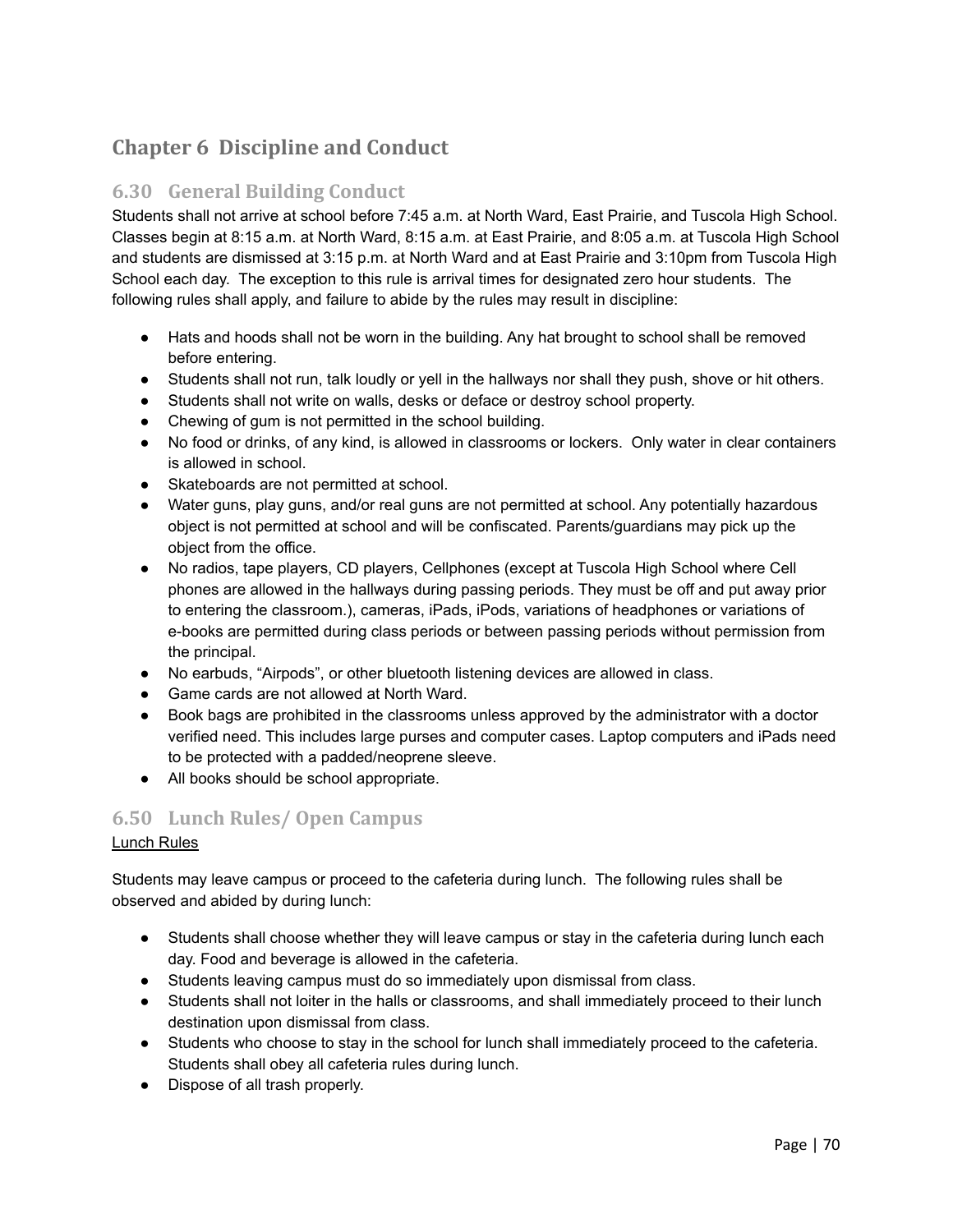- If students are utilizing a vehicle to go to their chosen destination, students must obey all traffic laws and school rules while off campus. Drivers shall pay particular attention around the school where there is a high concentration of students leaving the building for lunch, and shall yield to pedestrians, and obey school zone speed limits. Violations of school rules that occur during lunch may result in discipline.
- If students are walking to their chosen destination, they shall obey signs and signals, and shall carefully cross streets and intersections.
- Students shall be respectful, courteous, and safe at their chosen lunch location. Students shall obey rules and laws, and shall clean up after themselves before returning to school.
- Electronic devices are permitted during the lunch period.
- Students shall return to the school building on-time.

#### Cafeteria Rules

- Students shall not save seats for other students.
- Loud talking, yelling, screaming, and other disruptions are prohibited.
- Students shall not throw food, drinks.
- Students shall not trade food.
- Students shall not save places in line, cut in line, or otherwise cheat or intimidate their way into line for food service.
- ●
- Students shall follow the instructions of the cafeteria aides and other staff and show proper respect toward all cafeteria personnel.
- Students shall immediately become silent when staff or presenters make announcements in the cafeteria.

# **6.60 School Dress Code/Student Appearance**

**Students are expected to wear clothing in a neat, clean, and well-fitting manner while on school property and/or in attendance at school sponsored activities. Students are to use discretion in their dress and are not permitted to wear apparel that causes a substantial disruption in the school environment.**

- Bookbags are prohibited in the classroom. Any special needs require prior approval of the building principal. Purses should be no bigger than a 8.5" x 11" standard sheet of paper.
- Clothing and accessories must adhere to the following:
	- The Principal may permit certain clothing to accommodate "dress up days" or special days, provided they are school appropriate (including, but not limited to: theme weeks, homecoming, hats, etc)
	- No advertising, promotion, or pictures of alcoholic beverages, illegal drugs, drug paraphernalia, smoking, violent behavior, or other inappropriate images.
	- No displays of lewd, vulgar, obscene, or offensive language or symbols, including gang symbols or anything that may be reasonably interpreted as such.
	- Jeans with rips/holes must be below mid-thigh.
	- Shirts/Tops must cover the entire midsection both in school and at extracurricular events.
	- No pajamas, slippers or blankets
	- Hats or hoods may not be worn in the building during the school day.
	- Sunglasses or coats may not be worn in the building during the school day.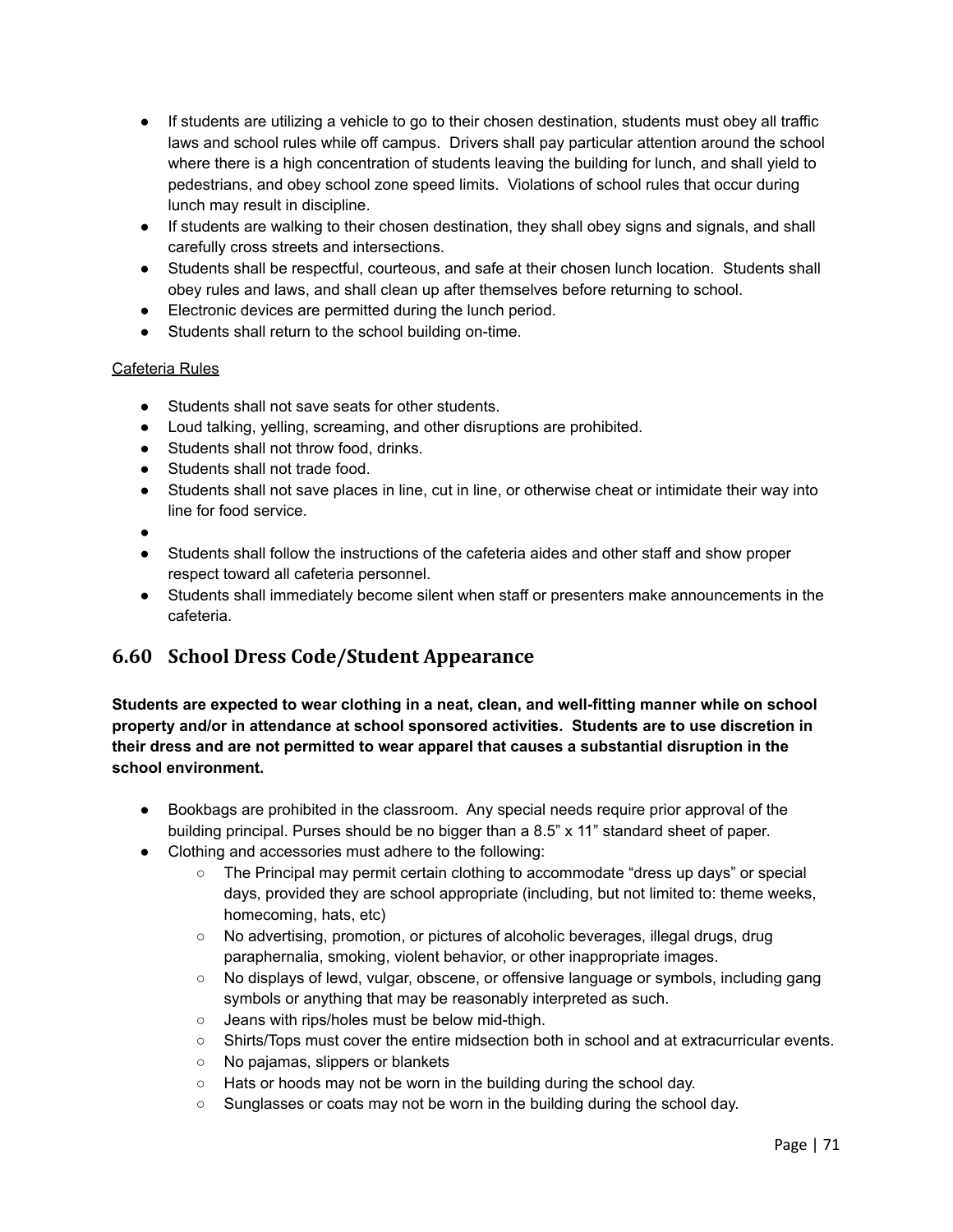- See-through/mesh portions of leggings may not be above mid thigh.
- Lengths of shorts may not be shorter than mid-thigh
- Skirts and dresses must be worn at an appropriate length (mid-thigh).
- Clothing at extracurricular events: It is our intent to represent Tuscola High School at all times in a first class manner. We will respect all participants, officials and opponents. We will behave and dress in such a way as to promote Tuscola High School extracurricular activities.
	- Shirts must be worn at all times during sporting events and while in the school zone. It shall cover the torso and mid-section from the neck to the waist. Arm openings shall not reveal any part of the mid-section.
- If there is any doubt about dress and appearance, the building principal will make the final decision.
- All other inappropriate behavior and dress code violations will not be tolerated and may result in a student forfeiting their privilege to attend games and additional disciplinary action.

### 1st Offense:

The student will have the opportunity to wear office issued clothing or they may change into their P.E. clothes. Behavior log.

### 2nd Offense:

The student will be sent home and the absence will be counted as unexcused. This will result in a detention/Parent contact/MTSS referral.

### 3rd Offense:

The student will be sent home and the absence will be counted as unexcused. This will result in a Saturday School/Parent contact/MTSS referral.

### 4th Offense:

Three day In-School Suspension/Parent contact/MTSS referral.

## **Chapter 12 Parental Right Notifications**

### **12.10 Incentives**

### **12.10.1 Final Exams.**

Final Exams are required for all students. Final exams will be given at the end of each semester. **The comprehensive final exam will be worth 15% in all academic classes.** Content that is covered on the final is determined by the instructor. **12.10.2 No Finals.**

Any senior with the SAT score of at least 1020 who has met the attendance incentive requirements will be exempt from finals.

### **Attendance Incentive Requirements:**

- The student may not be absent from class more than four  $(4)$  times during a semester ("absent" here means for any reason – Doctor/Dental appointment, illnesses, etc.) Exceptions to this include: death in the family; immediate family shall include parents, brothers, sisters, children, grandparents, parents-in-law, sister/brother-in-law, legal guardian, and other extended family members (step sister/brother), religious observance, one (2) pre-arranged college visitation day, and school related absences.
- Seniors may not have received an unexcused absence for any period of the day during the semester. An unexcused absence will result in mandatory finals in all classes.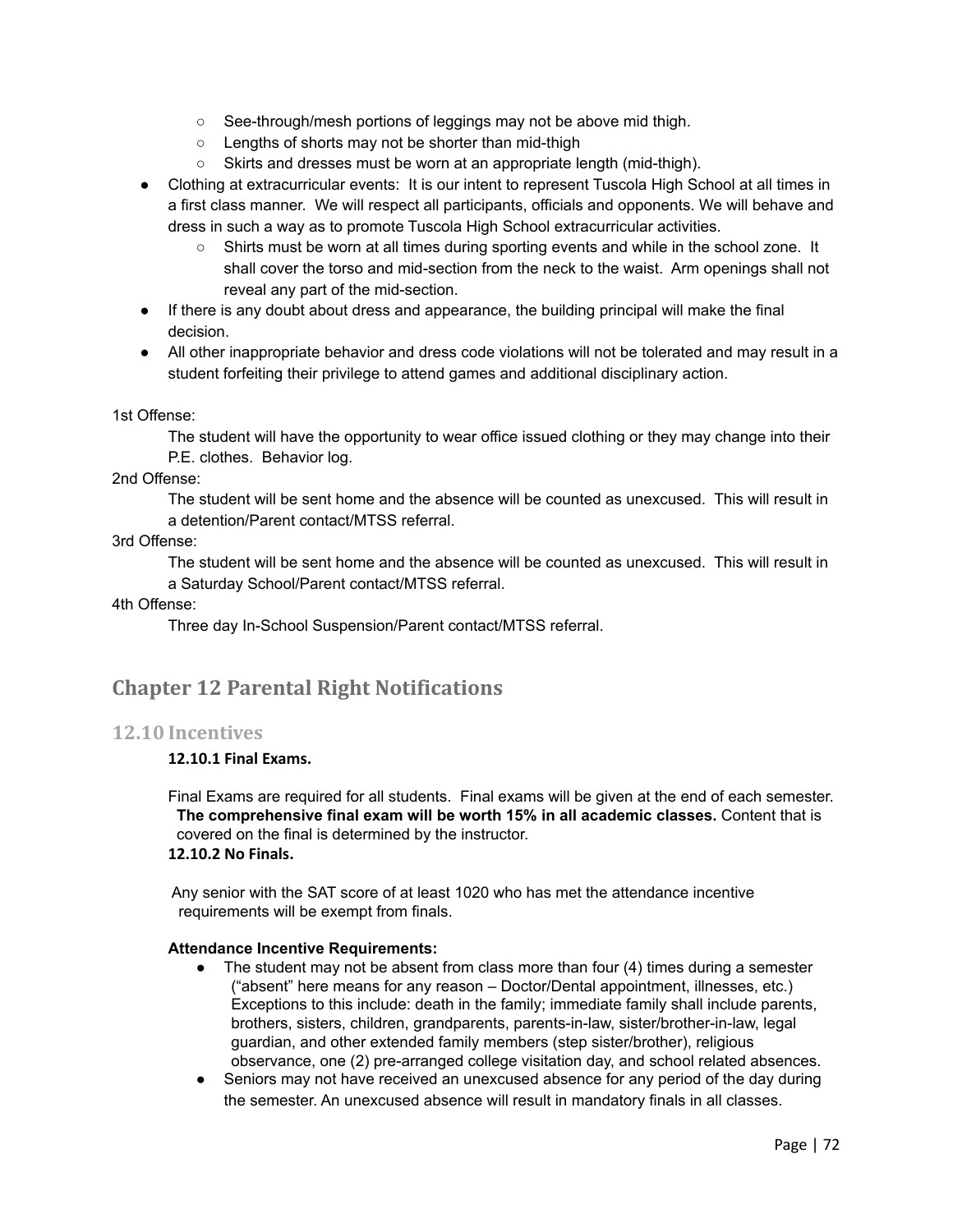- Seniors may not have been suspended from school (in school or external suspension).
- Seniors that have been tardy to any class more than three times will take mandatory finals in every class.
- Seniors must not fail any class for the quarter.

### **12.10.3 Leave during Study Hall.**

Any senior who scores a 1130 or higher on the SAT and has a study hall during 1st, 5th, 6th, or 8th is eligible to leave campus during that period. This incentive will take effect when scores are received from the state.

- Student schedules will NOT be adjusted purely to accommodate this policy, although there will be an effort made at the beginning of the year to place students in those study hall periods if possible.
- If a student receives a D or an F on the weekly eligibility list that student must return to study hall until his/her name is removed from the list.
- Students must leave school property during their study hall time and are responsible to return in time for their next class
- Students may choose to remain in study hall with teacher permission.
- This privilege may be revoked by administration for disciplinary purposes.

### **12.10.4 Priority Parking**

Seniors with the top ten SAT scores will be issued a parking space with an honorary personalized sign. Parking spaces will be designated in the front row of the north parking lot.

Seniors with an SAT score of 1130 or higher will be assigned a numbered space in the north parking lot.

Designated spaces are non-transferrable.

### **12.40 Sex Education Instruction**

Students will not be required to take or participate in any class or course in comprehensive sex education if his or her parent or guardian submits a written objection. The parent or guardian's decision will not be the reason for any student discipline, including suspension or expulsion. Nothing in this Section prohibits instruction in sanitation, hygiene or traditional courses in biology.

Parents or guardians may examine the instructional materials to be used in any district sex education class or course.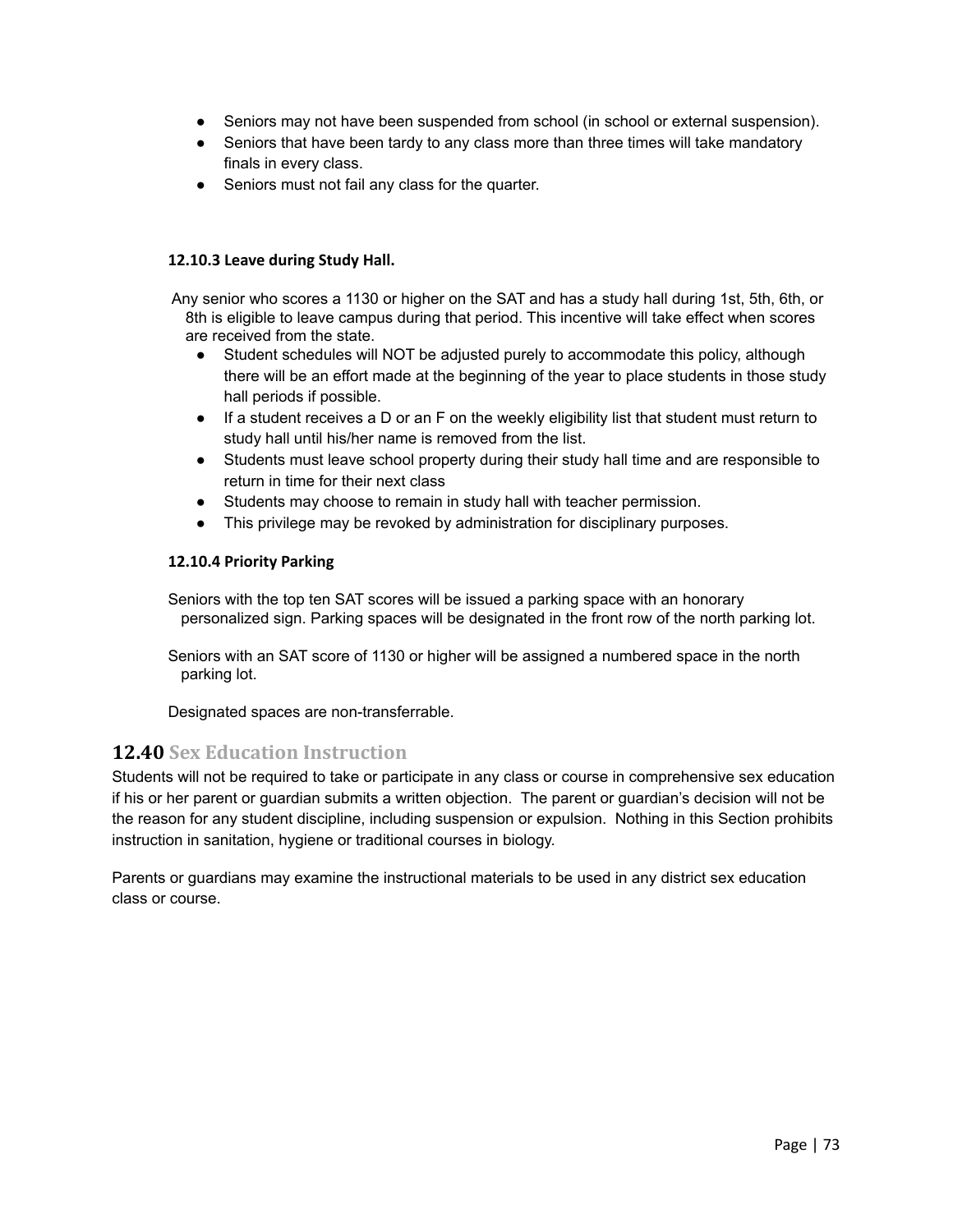# TUSCOLA COMMUNITY HIGH SCHOOL DAILY SCHEDULES

| <b>Normal Schedule</b> |       | <b>PERIOD:45</b> | 1:50 Dismissal         | <b>PERIOD:36</b> |                         |
|------------------------|-------|------------------|------------------------|------------------|-------------------------|
| 7:05                   | 7:50  | $\pmb{0}$        | 7:05                   | 7:50             | 0                       |
| 8:00                   | 8:45  | $\mathbf{1}$     | 8:00                   | 8:36             | 1                       |
| 8:49                   | 9:34  | $\mathbf{2}$     | 8:40                   | 9:16             | $\overline{\mathbf{c}}$ |
| 9:38                   | 10:23 | $\mathfrak{S}$   | 9:20                   | 9:56             | 3                       |
| 10:27                  | 11:12 | 4                | 10:00                  | 10:36            | $\overline{\mathbf{4}}$ |
| 11:16                  | 12:01 | 5                | 10:40                  | 11:16            | $\overline{5}$          |
| 12:01                  | 12:43 | Lunch            | 11:20                  | 11:56            | 6A & 6B                 |
| 12:47                  | 1:32  | $\,6$            | 11:56                  | 12:36            | <b>LUNCH - ALL</b>      |
| 1:36                   | 2:21  | $\overline{7}$   | 12:36                  | 1:12             | 7                       |
| 2:25                   | 3:10  | $\bf 8$          | 1:14                   | 1:50             | 8                       |
|                        |       |                  | 10:00 AM Delayed Start |                  | <b>PERIOD:30</b>        |
|                        |       |                  | 9:10                   | 9:50             | $\pmb{0}$               |
|                        |       |                  | 10:00                  | 10:30            | 1                       |
|                        |       |                  | 10:34                  | 11:04            | $\overline{\mathbf{c}}$ |
|                        |       |                  | 11:08                  | 11:38            | $\mathfrak{S}$          |
|                        |       |                  | 11:42                  | 12:12            | $\overline{\mathbf{4}}$ |
|                        |       |                  | 12:12                  | 12:58            | <b>LUNCH ALL</b>        |
|                        |       |                  | 12:58                  | 1:28             | 5                       |
|                        |       |                  | 1:32                   | 2:02             | $\,6$                   |
|                        |       |                  | 2:06                   | 2:36             | $\overline{7}$          |
|                        |       |                  |                        |                  |                         |
|                        |       |                  | 2:40                   | 3:10             | $\bf 8$                 |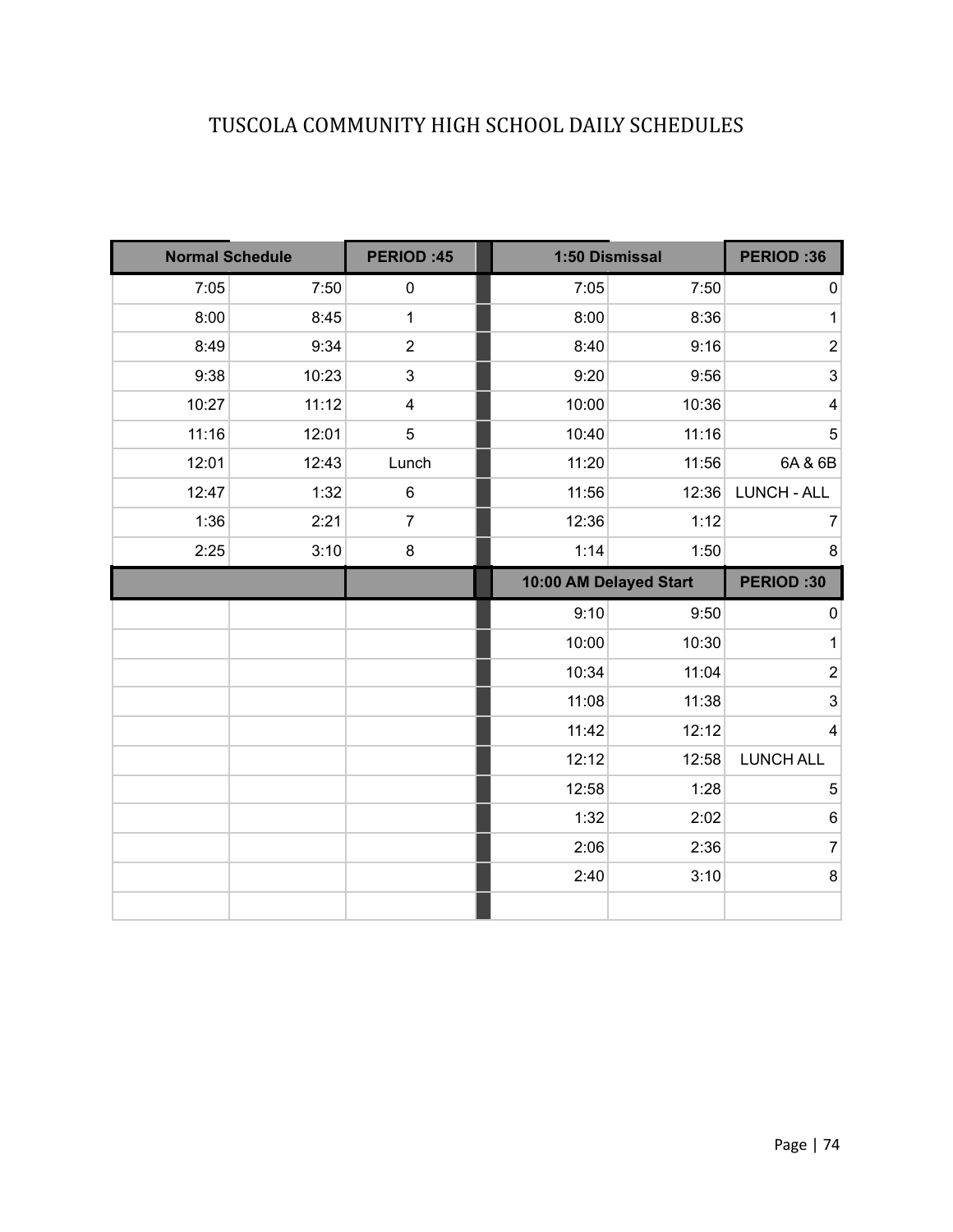| <b>Expectations</b>   | <b>Bus</b>                                                                                                                                                                                                                    | <b>Arrival /Dismissal</b>                                                                                                                                                                         | Meet & Greet<br>/Assemblies                                                                                                                                                                                                                                                                               |
|-----------------------|-------------------------------------------------------------------------------------------------------------------------------------------------------------------------------------------------------------------------------|---------------------------------------------------------------------------------------------------------------------------------------------------------------------------------------------------|-----------------------------------------------------------------------------------------------------------------------------------------------------------------------------------------------------------------------------------------------------------------------------------------------------------|
| <b>Be Respectful</b>  | Follow all directions from the<br>bus driver.<br>Use kind words and quiet<br>voices.<br>Keep hands and objects to<br>yourself.<br>Keep your feet off the seats.<br>Keep all food in your lunchbox.<br>Respect personal space. | Be polite to others as you are<br>entering and leaving the<br>building.<br>Remove hats before entering<br>the building.<br>Walk quietly in the school at all<br>times.<br>Respect personal space. | Use kind words and actions.<br>Sit quietly with your hands in<br>your lap. Sit at the end of your<br>class line.<br>Respond appropriately when<br>asked to respond.<br>Pay attention to the speaker.<br>Stand quietly and respectfully<br>for the pledge.<br>Once the music comes on,<br>voices turn off. |
| <b>Be Responsible</b> | Report unsafe activities to the<br>bus driver.<br>Keep the bus clean. Pick up<br>trash and leave no trace.<br>Be responsible for you.                                                                                         | Be on time! Arrive no later than<br>8:20 a.m.<br>Dress appropriately (based on<br>weather and dress code).<br>Keep the hallways clear by<br>going directly to your<br>designated areas.           | Enter and leave quietly.<br>At Meet & Greet, have<br>something to work on<br>independently.<br>Keep all food in your lunchbox.<br>Pick up all trash; leave no trace.                                                                                                                                      |
| <b>Be Safe</b>        | Wait for the bus to stop before<br>entering and exiting.<br>Use quiet voices for safety. Be<br>silent at a railroad crossing.<br>Face forward at all times.<br>Stay in your seat.                                             | Stay on the right-hand side of<br>the sidewalk as you walk to<br>where you need to be.<br>Use the crosswalks.<br>Walk quietly.                                                                    | Ask permission to use the<br>bathroom when necessary.<br>Walk quietly.                                                                                                                                                                                                                                    |

# **Appendix A – North Ward Elementary Behavior Expectations**

## *\*The three school-wide expectations are used in all classroom areas*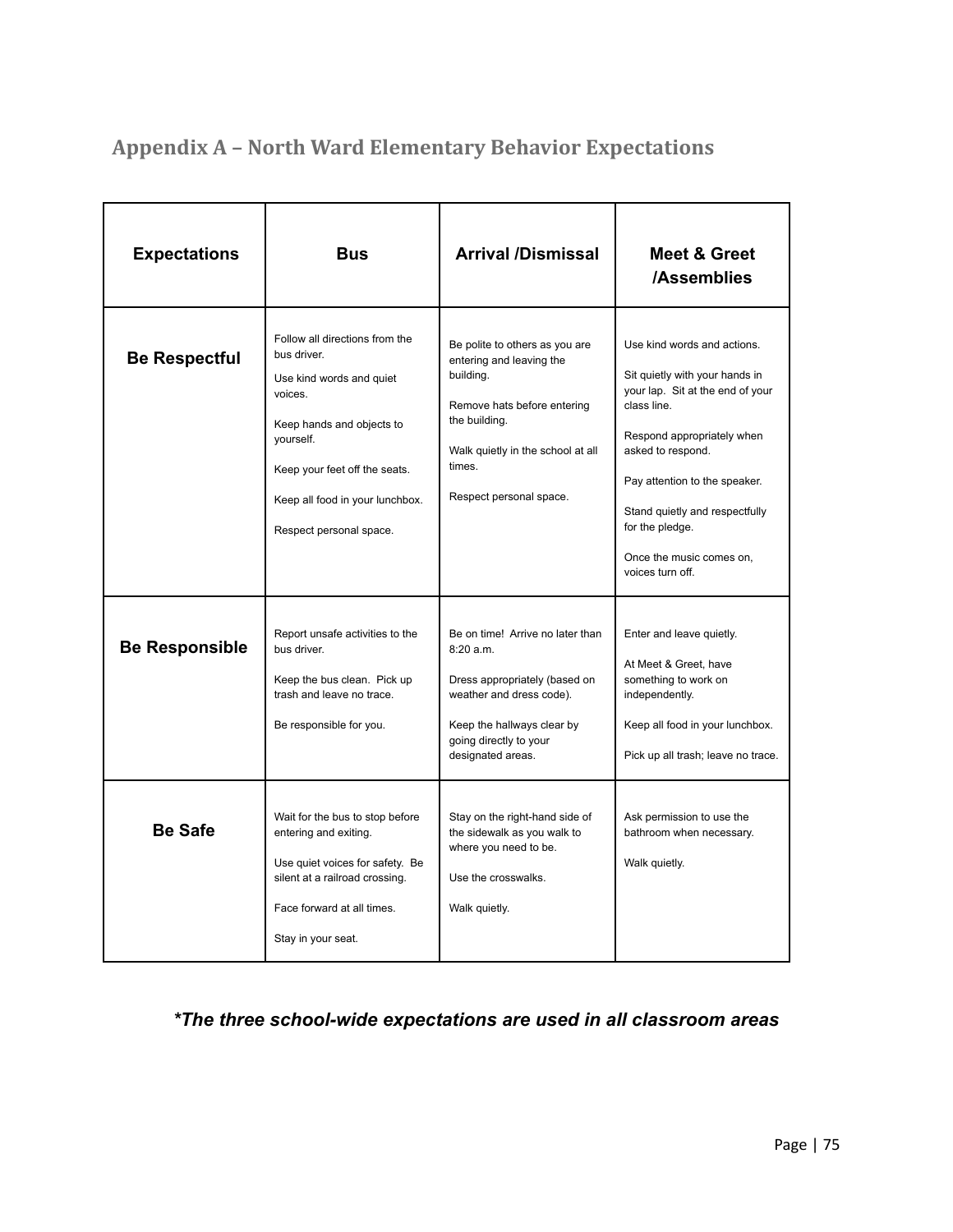| <b>Expectations</b>   | <b>Hallways</b>                                                                                                                                  | <b>Cafeteria</b>                                                                                                                                                                                                                                                                                                                                                                                      | <b>Bathroom</b>                                                                                                                                                                                                 | Recess/<br>Playground                                                                                                                                                                                                                                                                                                                                                                                          |
|-----------------------|--------------------------------------------------------------------------------------------------------------------------------------------------|-------------------------------------------------------------------------------------------------------------------------------------------------------------------------------------------------------------------------------------------------------------------------------------------------------------------------------------------------------------------------------------------------------|-----------------------------------------------------------------------------------------------------------------------------------------------------------------------------------------------------------------|----------------------------------------------------------------------------------------------------------------------------------------------------------------------------------------------------------------------------------------------------------------------------------------------------------------------------------------------------------------------------------------------------------------|
| <b>Be Respectful</b>  | Keep hands, feet, and body<br>to yourself.<br>Quietly walk or line-up. Be<br>quiet when you pass other<br>classrooms.<br>Respect personal space. | Be polite and use good<br>manners.<br>Use kind words and quiet<br>voices (especially when<br>"Give Me Five" sign is made).<br>Look at and listen to the<br>cooks while in the food line.                                                                                                                                                                                                              | Respect others' privacy.<br>Quietly wait your turn.<br>Take short drinks.<br>Respect personal space.                                                                                                            | Use nice language.<br>Play politely, fairly, and<br>safely. Take turns and share<br>with others.<br>Keep hands and feet to<br>yourself.<br>Follow recess teachers'<br>directions.<br>Respect the property of<br>others.<br>Walk quietly in the hallways.                                                                                                                                                       |
| <b>Be Responsible</b> | Keep hands off displays or<br>projects.<br>Keep hands, feet, and body<br>off of the walls                                                        | Stay in order when in line.<br>Eat your food only. Keep<br>your hands on your own tray.<br>Raise your hand if you need<br>help or need to go to the<br>bathroom.<br>Clean up your space. Pick<br>up all trash.<br>After you return your tray,<br>return back to your table and<br>sit quietly.<br>Keep all food in the cafeteria<br>or in your lunchbox.<br>Use only one squirt of hand<br>sanitizer. | Keep voices off while waiting<br>in line and using the<br>bathroom.<br>Wash and dry hands (1 squirt<br>of soap & 2 paper towels).<br>Use the bathroom at your<br>designated time.<br>Put trash in the trashcan. | Dress for the weather.<br>Listen for the whistle. When<br>you hear it, stop and listen.<br>Line-up promptly by walking<br>to your line.<br>Get permission from a recess<br>teacher before entering the<br>building.<br>Take care of the playground<br>equipment and put it back<br>when you are done.<br>Take responsibility for your<br>actions. Accept correction<br>with a positive attitude.<br>Be honest. |
| <b>Be Safe</b>        | Follow your teacher. Stay<br>with your class.<br>Face forward.<br>Stay in a single file line                                                     | Sanitize your hands before<br>and after you eat.<br>Carry your tray with two<br>hands.<br>Walk carefully.                                                                                                                                                                                                                                                                                             | Water stays in the sink.<br>Shake off excess water in the<br>sink, not on the floor.<br>Use facilities appropriately.                                                                                           | If someone gets hurt, tell the<br>recess teacher immediately.<br>Play inside the area bordered<br>by the small pine trees.<br>Use equipment safely.<br>Leave "nature" in its place<br>(woodchips, grass, rocks,<br>etc).<br>Walk on the sidewalks.                                                                                                                                                             |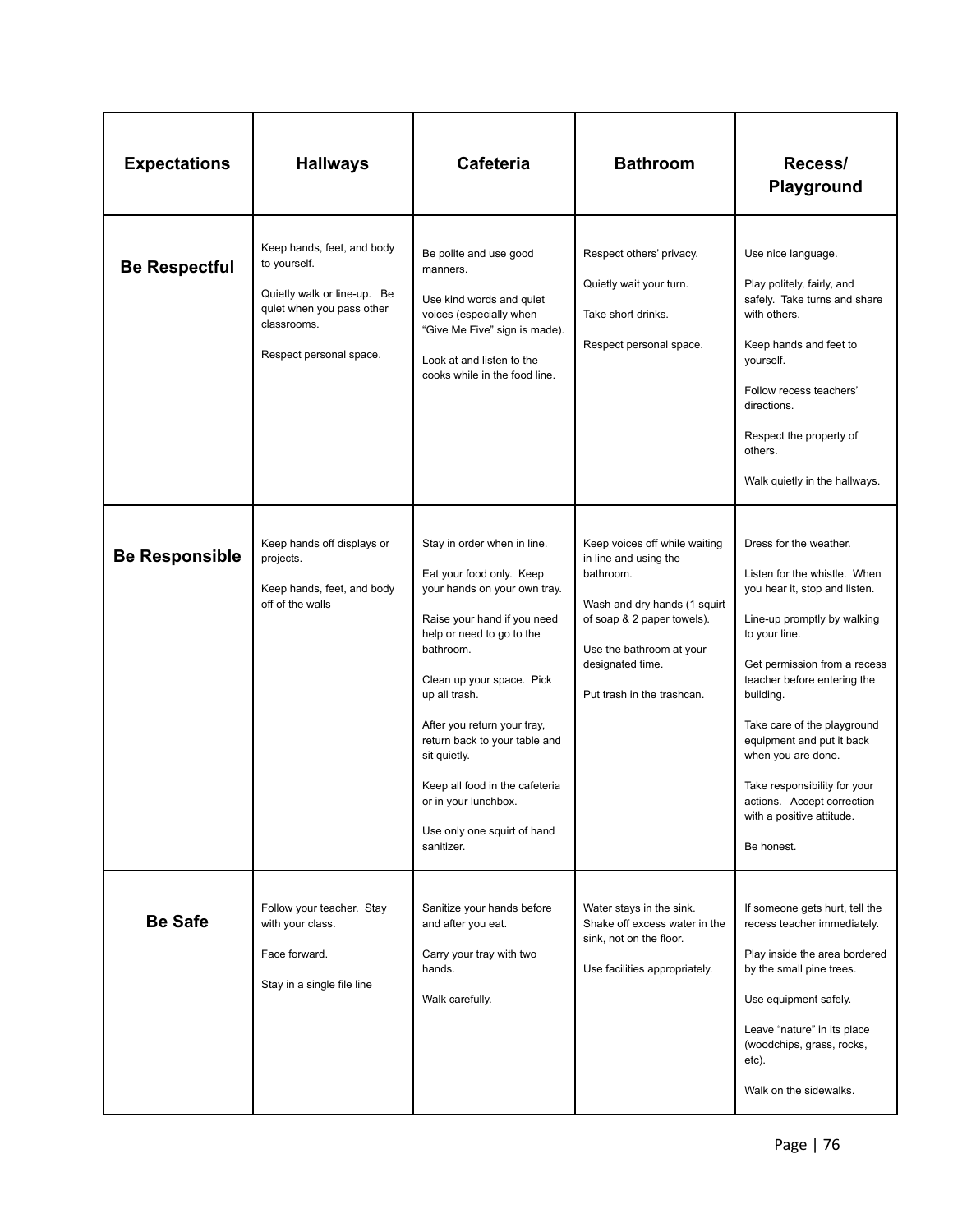## *\*The three school-wide expectations are used in all classroom areas*

|                     |                            |                                       | DL A HUNNLI                  |                                 |                                            |                                     |
|---------------------|----------------------------|---------------------------------------|------------------------------|---------------------------------|--------------------------------------------|-------------------------------------|
| <b>EXPECTATIONS</b> | <b>ARRIVAL AND</b>         | <b>HALLWAY</b>                        | <b>BATHROOM</b>              | <b>RECESS</b>                   | <b>OFFICE</b>                              | <b>BUS</b>                          |
|                     | <b>DISMISSAL</b>           |                                       |                              |                                 |                                            |                                     |
|                     |                            |                                       |                              |                                 |                                            |                                     |
|                     | - Obey the supervisor      | - Quiet                               | - Take care of<br>facilities | - Include                       | - Enter quietly                            | - Use appropriate                   |
|                     | - Use appropriate          | - Respect property                    |                              | everyone                        | - Wait to be                               | volume and<br>language              |
| BE                  | volume and language        |                                       | - Pick up after              | - Play fairly                   | recognized by                              |                                     |
| <b>RESPECTFUL</b>   |                            | - Use appropriate                     | yourself                     |                                 | school staff                               | - Obey the driver                   |
|                     | - Wait to go to your       | volume and                            |                              | - Use                           |                                            |                                     |
|                     | locker until the 8:00 bell | language                              | - Always have a              | appropriate                     | - Wait patiently                           | - Keep seats and                    |
|                     | and you are dismissed      |                                       | pass                         | volume and                      |                                            | vehicle in good                     |
|                     | by the supervisor          | - Be polite and                       |                              | language                        | - Go directly to                           | condition                           |
|                     |                            | courteous                             | - Give privacy to            |                                 | office and return                          |                                     |
|                     | - Be polite and            |                                       | others                       | - Follow                        | directly to class                          | - Be polite and                     |
|                     | courteous                  |                                       | - Use appropriate            | directions of                   | - Use appropriate                          | courteous                           |
|                     |                            |                                       | volume and                   | supervisors                     | tone and language                          |                                     |
|                     |                            |                                       | language                     | - Be polite and                 |                                            |                                     |
|                     |                            |                                       |                              | courteous                       | - Be polite and                            |                                     |
|                     |                            |                                       | - Be polite and              |                                 | courteous                                  |                                     |
|                     |                            |                                       | courteous                    |                                 |                                            |                                     |
|                     |                            |                                       |                              |                                 |                                            |                                     |
|                     | - Be on time               | - Stay on the right                   | - Keep the                   | - Ask                           | - Have a pass to                           | - Report unsafe                     |
|                     | - Be prepared              | side of hallways                      | bathroom clean               | permission to                   | enter office during                        | activity                            |
| BE                  |                            | - Keep your ONE                       | - Be quick                   | leave the<br>designated area    | the school day                             | - Clean up seat                     |
| <b>RESPONSIBLE</b>  | - Wait in gym in           | locker organized                      |                              |                                 | - Be quick                                 | before leaving                      |
|                     | designated grade area      |                                       | - Report problems            | - Report injuries               |                                            |                                     |
|                     |                            | - Use your time                       | to teacher promptly          | and concerns to                 | - Phone use for                            | - Take all belongings               |
|                     | - Pick up belongings       | wisely                                |                              | supervisor                      | emergency only                             | before exiting bus                  |
|                     | - All electronics off and  |                                       | - Use appropriate            |                                 |                                            |                                     |
|                     | put away from 8:00am       | - Keep all body<br>parts and personal | restroom                     | - Keep all body                 | - - Keep all body                          | - Keep all body parts               |
|                     | to 4:00 pm                 | objects to yourself                   | - - Keep all body            | parts and                       | parts and personal                         | and personal objects<br>to yourself |
|                     |                            |                                       | parts and personal           | personal objects<br>to yourself | objects to yourself                        |                                     |
|                     | - Keep all body parts      |                                       | objects to yourself          |                                 |                                            |                                     |
|                     | and personal objects to    |                                       |                              |                                 |                                            |                                     |
|                     | yourself                   |                                       |                              |                                 |                                            |                                     |
|                     |                            |                                       |                              |                                 |                                            |                                     |
|                     | - Leave gym by grade       | - Keep moving to                      | - Wash your hands            | - Use                           | - Keep hands,                              | - Keep aisle clear                  |
|                     | level                      | avoid traffic jams                    | with soap and                | equipment                       | feet, and all other<br>objects to yourself | - Stay off the road                 |
| <b>BE SAFE</b>      | - Use equipment and        | - Walk                                | water                        | appropriately                   |                                            | while waiting for the               |
|                     | facilities appropriately   |                                       | - Keep water in              | - Dress for the                 |                                            | bus                                 |
|                     |                            | - Do not open                         | sink                         | weather                         |                                            |                                     |
|                     |                            | outside doors                         |                              |                                 |                                            | - Remain seated                     |
|                     |                            |                                       |                              | - Stay within                   |                                            |                                     |
|                     |                            |                                       |                              | boundaries                      |                                            | - Face forward                      |
|                     |                            |                                       |                              |                                 |                                            | - Remain quiet at                   |
|                     |                            |                                       |                              |                                 |                                            | railroad crossings                  |
|                     |                            |                                       |                              |                                 |                                            |                                     |

### **Appendix B – East Prairie Middle School Behavior Expectations** *BE A HORNET*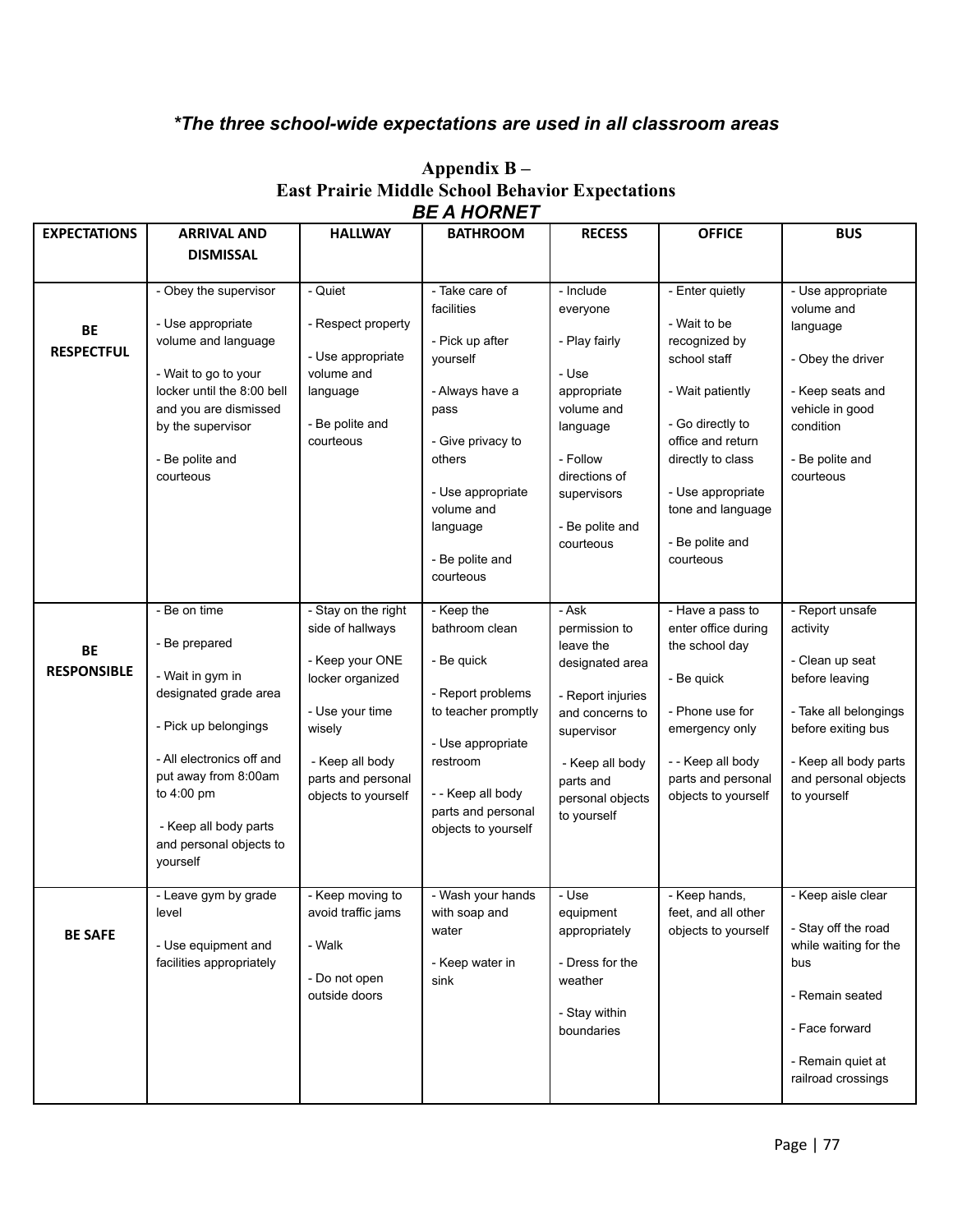| <b>BE A HORNET</b>              |                                                                                                                                                                               |                                                                                                                                                                                            |                                                                                                                                                                                      |                                                                                                                                   |                                                                                                                                                                                                                                  |  |  |
|---------------------------------|-------------------------------------------------------------------------------------------------------------------------------------------------------------------------------|--------------------------------------------------------------------------------------------------------------------------------------------------------------------------------------------|--------------------------------------------------------------------------------------------------------------------------------------------------------------------------------------|-----------------------------------------------------------------------------------------------------------------------------------|----------------------------------------------------------------------------------------------------------------------------------------------------------------------------------------------------------------------------------|--|--|
| <b>EXPECTATIONS</b>             | <b>CAFETERIA</b>                                                                                                                                                              | <b>FIELD TRIPS</b>                                                                                                                                                                         | <b>ASSEMBLIES</b>                                                                                                                                                                    | LIBRARY/                                                                                                                          | <b>CLASSROOM</b>                                                                                                                                                                                                                 |  |  |
| (Continued)                     |                                                                                                                                                                               |                                                                                                                                                                                            |                                                                                                                                                                                      | <b>TECHNOLOGY</b>                                                                                                                 |                                                                                                                                                                                                                                  |  |  |
| <b>BE RESPECTFUL</b>            | - Keep your area clean<br>- Eat your food only<br>- Use appropriate<br>volume and language<br>- Obey lunch<br>supervisors<br>- Wait your turn<br>- Be polite and<br>courteous | - Listen to bus<br>driver/guides/cha<br>perones<br>- Have permission<br>before touching<br>items on display<br>- Use appropriate<br>volume and<br>language<br>- Be polite and<br>courteous | - Listen and<br>watch<br>- Allow speaker<br>to be heard<br>- Use<br>appropriate<br>volume and<br>language<br>- Be polite and<br>courteous                                            | - Take care of school<br>property<br>- Use appropriate<br>volume and language<br>- Wait your turn<br>- Be polite and<br>courteous | - Use appropriate volume and<br>language<br>- Listen and follow directions<br>given by teacher<br>- Only use your own materials<br>- Ask for pass at appropriate<br>times<br>- Be polite and courteous                           |  |  |
| <b>BE</b><br><b>RESPONSIBLE</b> | - Clean up your lunch<br>area before leaving<br>- Report accidents or<br>concerns to lunch<br>supervisors<br>- Keep all body parts to<br>yourself                             | - Listen carefully<br>to directions and<br>presentations<br>- Follow bus rules<br>- Follow schedule<br>set for all<br>students<br>- Keep all body<br>parts to yourself                     | $-Sit$ in<br>designated<br>area<br>- Follow<br>directions<br>- Participate<br>when asked<br>- Ignore rude or<br>inappropriate<br>behavior<br>- Keep all body<br>parts to<br>yourself | - Return books by due<br>date<br>- Keep all body parts to<br>yourself<br>- Conserve paper and<br>ink                              | - Always check in with class<br>teacher first<br>- Keep all body parts to<br>yourself<br>- Have all class materials upon<br>entering room<br>- Record all assignments in<br>planner<br>- Have a pass if you are late to<br>class |  |  |
| <b>BE SAFE</b>                  | - Clean up all spills<br>- Walk at all times                                                                                                                                  | - Stay in<br>groups/seat/class                                                                                                                                                             | - Follow arrival<br>and dismissal<br>procedures                                                                                                                                      | - Use only appropriate<br>websites<br>- Save materials and log<br>off after use                                                   | - Keep materials out of walk<br>areas<br>- Keep backpacks in lockers<br>- Keep desks and chairs on<br>the floor                                                                                                                  |  |  |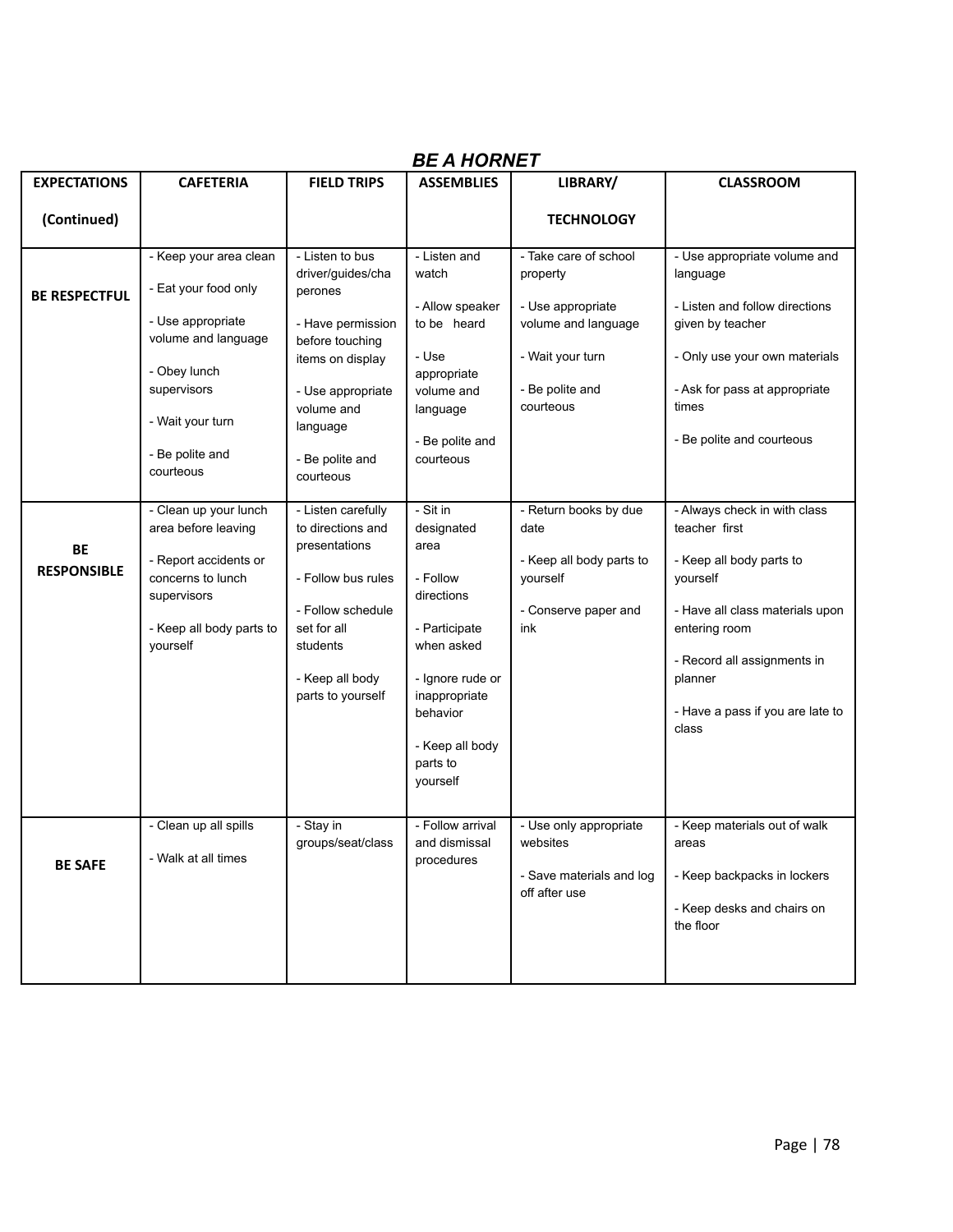|                    | <b>Classroom</b>                 | <b>Hallway</b>                     | Cafeteria/                            | Extracurricula                           | <b>Parking</b>             | <b>Restrooms</b>            | <b>Assemblies</b>                  |
|--------------------|----------------------------------|------------------------------------|---------------------------------------|------------------------------------------|----------------------------|-----------------------------|------------------------------------|
|                    |                                  |                                    |                                       | r Activities                             | Lot                        |                             |                                    |
|                    |                                  |                                    | <b>Lunch Hour</b>                     |                                          |                            |                             | <b>Emergency</b>                   |
|                    |                                  |                                    |                                       |                                          |                            |                             | <b>Drills</b>                      |
| Be                 | M<br>$\bullet$                   | Wal<br>$\bullet$                   | $\bullet$<br>Con                      | Purcha<br>$\bullet$                      | $\bullet$<br>H             | $\bullet$<br>Ke             | Re<br>$\bullet$                    |
| Responsible        | ake your                         | k swiftly to                       | sume all food                         | se tickets at the                        | ave parking                | ep restroom                 | port to your                       |
|                    | attendance<br>important to       | class<br>$\bullet$<br>Avoi         | and beverages<br>inside the           | designated<br>location                   | hangers<br>visible         | clean<br>$\bullet$<br>Us    | designated<br>area                 |
|                    | you                              | d loitering                        | cafeteria or                          | Keep<br>$\bullet$                        | В<br>$\bullet$             | e restroom                  | Re<br>$\bullet$                    |
|                    | $\bullet$<br>Arr                 | Visit<br>$\bullet$                 | outside                               | your belongings                          | ring                       | between                     | main in                            |
|                    | ive before the<br>tardy bell     | locker, water<br>fountain, and     | Clea<br>$\bullet$<br>n your area      | with you<br>Make<br>$\bullet$            | necessary<br>materials     | classes and<br>during lunch | designated<br>area until           |
|                    | sounds                           | restroom if                        | when you are                          | transportation                           | with you                   | $\bullet$<br>Us             | dismissed                          |
|                    | Bri<br>$\bullet$                 | needed                             | finished eating                       | arrangements                             | when you                   | e hall pass                 |                                    |
|                    | ng all<br>necessary              | Use<br>$\bullet$<br>hall pass when | Thro<br>$\bullet$<br>w away all of    | prior to the event<br>Place<br>$\bullet$ | enter the<br>building      | when exiting<br>and         |                                    |
|                    | materials to                     | exiting and                        | your trash                            | your cell phone                          |                            | re-entering                 |                                    |
|                    | class                            | re-entering the                    | $\bullet$<br>Be                       | on vibrate or<br>silent                  |                            | the classroom<br>AI         |                                    |
|                    | Co<br>$\bullet$<br>mplete all    | classroom                          | careful and<br>cautious while         |                                          |                            | $\bullet$<br>ways           |                                    |
|                    | assignments                      |                                    | driving                               |                                          |                            | remember no                 |                                    |
|                    | with honesty                     |                                    | /walking                              |                                          |                            | tobacco                     |                                    |
|                    | and integrity<br>$\bullet$<br>Us |                                    |                                       |                                          |                            | products                    |                                    |
|                    | e a lock when                    |                                    |                                       |                                          |                            |                             |                                    |
|                    | leaving<br>valuables in          |                                    |                                       |                                          |                            |                             |                                    |
|                    | the locker                       |                                    |                                       |                                          |                            |                             |                                    |
|                    | room                             |                                    |                                       |                                          |                            |                             |                                    |
|                    | Cle                              |                                    |                                       |                                          |                            |                             |                                    |
|                    | an up after<br>yourself          |                                    |                                       |                                          |                            |                             |                                    |
| Be                 | Co<br>$\bullet$                  | Wal<br>$\bullet$                   | $\bullet$<br>Wai                      | Eat<br>$\bullet$                         | $\bullet$<br>F             | $\bullet$<br>Re             | $\bullet$<br>Tal                   |
| Respectful         | operate with<br>your teacher     | k quietly<br>Foll<br>$\bullet$     | t in line until it<br>is your turn to | food only in<br>designated areas         | ollow<br>directives        | spect people's<br>privacy   | k only at<br>appropriate           |
|                    | $\bullet$<br>Co                  | ow directives                      | be served                             | $\bullet$<br>Demon                       | from staff                 | Re<br>$\bullet$             | times                              |
|                    | mmunicate                        | from staff                         | Foll<br>$\bullet$                     | strate good                              | members<br>$\cup$          | ceive                       | $\bullet$<br>Fol<br>low directives |
|                    | with your<br>classmates          | members<br>Use                     | ow directives<br>from staff           | sportsmanship<br>Use                     | $\bullet$<br>se            | permission<br>from your     | from staff                         |
|                    | and teacher                      | appropriate                        | members                               | appropriate                              | appropriat                 | teacher                     | members                            |
|                    | in a positive                    | language<br>Sho                    | Use<br>$\bullet$                      | language<br>Cheer<br>$\bullet$           | e language<br>$\mathsf{B}$ | before going<br>to the      | Us<br>٠<br>e appropriate           |
|                    | way<br>Us<br>$\bullet$           | w proper                           | appropriate<br>language               | on your                                  | e careful                  | restroom                    | language                           |
|                    | e appropriate                    | signs of                           |                                       | schoolmates and                          | and                        | during class                |                                    |
|                    | language<br>$\bullet$            | affection &                        |                                       | coaches                                  | mindful of                 |                             |                                    |
|                    | Re<br>member and                 | acknowledgme                       |                                       |                                          | others<br>property         |                             |                                    |
|                    | apply our                        | nt                                 |                                       |                                          | $\bullet$<br>O             |                             |                                    |
|                    | school dress                     |                                    |                                       |                                          | bserve                     |                             |                                    |
|                    | code                             |                                    |                                       |                                          | right of<br>way            |                             |                                    |
| <b>Be Reliable</b> | $\bullet$<br>Ap                  | $\bullet$<br>De                    | De<br>$\bullet$                       | $\bullet$<br>Be an                       | $\bullet$<br>R             | Re<br>$\bullet$             | $\bullet$<br>Be                    |
|                    | ply your best<br>effort daily to | monstrate your<br>understanding    | monstrate<br>good manners             | active listener and<br>observer          | eport to<br>your           | turn to class<br>promptly   | an active<br>listener              |
|                    |                                  |                                    |                                       |                                          |                            |                             |                                    |

# **Appendix C – Tuscola High School Behavior Expectations.** *Live Like A Champion...Because You Are*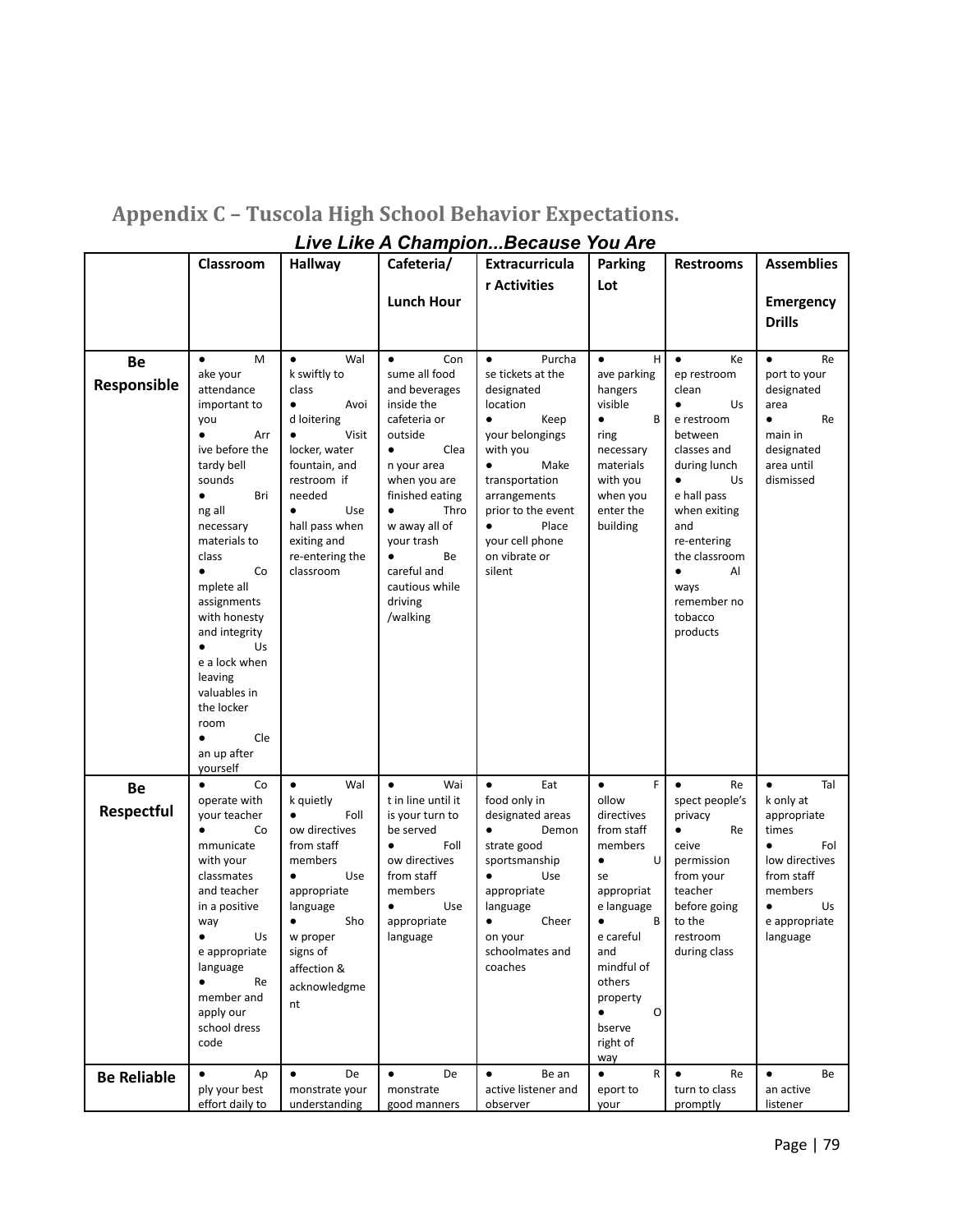|                              | achieve<br>academic<br>success<br>Ch<br>$\bullet$<br>allenge<br>yourself<br>Pa<br>$\bullet$                                                                                                                                                       | of appropriate<br>behaviors and<br>expectations<br>Wal<br>$\bullet$<br>k on the<br>correct sides of                                                                                 | Rem<br>$\bullet$<br>ain in<br>designated<br>areas<br>throughout<br>your lunch                                                                                                                        | Be<br>$\bullet$<br>engaged in a<br>positive way<br>Find<br>$\bullet$<br>ways to work<br>together to show                                                                                                               | designated<br>area at all<br>times<br>K<br>$\bullet$<br>eep safety<br>as your<br>first                                                                                                        | W<br>$\bullet$<br>ash your hand<br>to stay<br>healthy<br>He<br>$\bullet$<br>Ip keep                                                                                         | Tak<br>$\bullet$<br>e care of<br>yourself, but if<br>possible help<br>others                                                                                                |
|------------------------------|---------------------------------------------------------------------------------------------------------------------------------------------------------------------------------------------------------------------------------------------------|-------------------------------------------------------------------------------------------------------------------------------------------------------------------------------------|------------------------------------------------------------------------------------------------------------------------------------------------------------------------------------------------------|------------------------------------------------------------------------------------------------------------------------------------------------------------------------------------------------------------------------|-----------------------------------------------------------------------------------------------------------------------------------------------------------------------------------------------|-----------------------------------------------------------------------------------------------------------------------------------------------------------------------------|-----------------------------------------------------------------------------------------------------------------------------------------------------------------------------|
|                              | rticipate<br>positively and<br>purposefully<br>Ad<br>here to the<br>Tuscola<br><b>School District</b><br>#301<br>Technology<br>policy                                                                                                             | the hallways                                                                                                                                                                        | period<br>Com<br>$\bullet$<br>e back to class<br>on time<br>Ret<br>urn trays                                                                                                                         | our school spirit                                                                                                                                                                                                      | concern<br>К<br>$\bullet$<br>eep your<br>vehicle<br>clean and<br>organized                                                                                                                    | writing off<br>walls and<br>stalls                                                                                                                                          |                                                                                                                                                                             |
| <b>BEA</b><br><b>WARRIOR</b> | $\bullet$<br>Le<br>ave your seat<br>or assigned<br>area only with<br>permission<br>from your<br>teacher<br>M<br>$\bullet$<br>aintain<br>personal<br>space<br>Do<br>$\bullet$<br>your best to<br>take<br>advantage of<br>a great TCHS<br>education | Avoi<br>$\bullet$<br>d conflict<br>Wal<br>$\bullet$<br>k to your right<br>Kee<br>p your hands,<br>feet, and<br>objects to<br>vourself<br>Wal<br>k with<br>prideYou are a<br>Warrior | <b>Be</b><br>$\bullet$<br>seated once<br>you have<br>received your<br>lunch<br>Wh<br>$\bullet$<br>en you're at<br>local<br>restaurants, be<br>mindful that<br>you are<br>representing<br><b>TCHS</b> | <b>Be</b><br>$\bullet$<br>proud of TCHS<br><b>Dress</b><br>$\bullet$<br>your best<br>Display<br>$\bullet$<br>a positive attitude<br>to represent<br>vourself and TCHS<br>Be<br>$\bullet$<br>involved in an<br>activity | R<br>$\bullet$<br>ide your<br>assigned<br>bus<br>K<br>$\bullet$<br>eep your<br>vehicle<br>clean and<br>organized<br>D<br>isplay your<br>Warrior<br>pride with<br>honor on<br>your<br>vehicles | $\bullet$<br>Pr<br>actice<br>appropriate<br>hygiene<br>Report spills<br>and other<br>defects to a<br>staff member<br>Lo<br>ok in the<br>mirror, do you<br>see a<br>Warrior? | <b>Re</b><br>$\bullet$<br>main seated<br>when<br>appropriate<br>$\bullet$<br>Arr<br>ive and exit in<br>an orderly<br>manner<br><b>Be</b><br>٠<br>Warriors for<br>each other |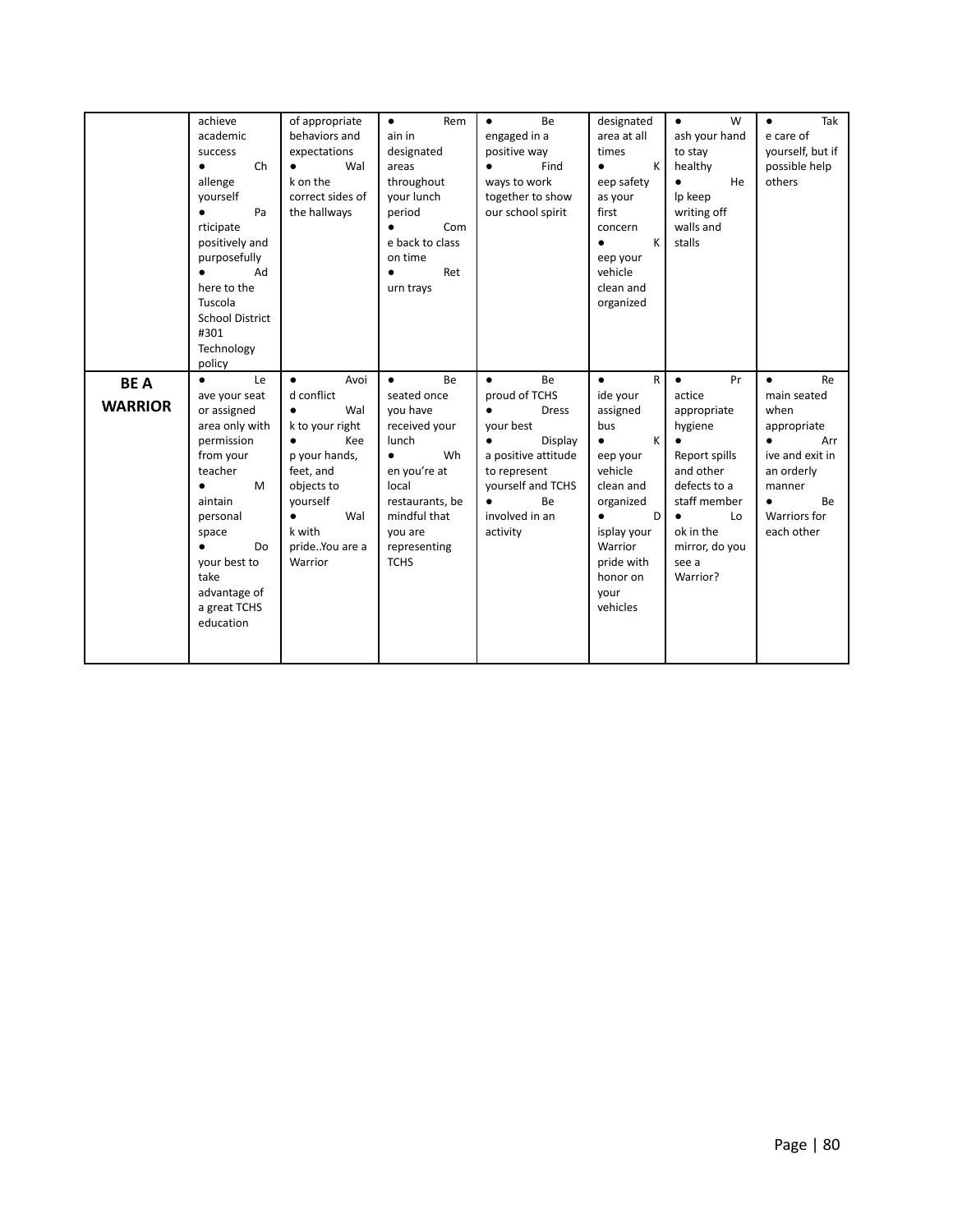**Appendix D – Absence Letter**

| TUSCOLA CUSD #301                                                                                                                                                                                                                                                                                                                                                                                                                                                                                                                                                                                                                                                                                                                                                                                                        |
|--------------------------------------------------------------------------------------------------------------------------------------------------------------------------------------------------------------------------------------------------------------------------------------------------------------------------------------------------------------------------------------------------------------------------------------------------------------------------------------------------------------------------------------------------------------------------------------------------------------------------------------------------------------------------------------------------------------------------------------------------------------------------------------------------------------------------|
| Date                                                                                                                                                                                                                                                                                                                                                                                                                                                                                                                                                                                                                                                                                                                                                                                                                     |
| RE: 8 Days of Absence in a Semester                                                                                                                                                                                                                                                                                                                                                                                                                                                                                                                                                                                                                                                                                                                                                                                      |
| To the Parent or Guardian of: (Student Name)                                                                                                                                                                                                                                                                                                                                                                                                                                                                                                                                                                                                                                                                                                                                                                             |
| This letter is to inform you that as of (Date) your child, (Student First Name), has accumulated<br>8 days of absence this semester. In accordance with our Tuscola Community High School<br>Student/Parent Handbook, students who accrue 8 days of absence in a semester must provide<br>proof of the nature of the absence, in the form of a note from a doctor, in order for future<br>absences to be considered excused. All doctor's notes must be received within 48 hours of<br>the appointment. Failure to do so will result in the absence being unexcused, the student will<br>not receive credit for the work that is missed, and detention(s) may be issued. Without<br>providing proof, future absences will not allow make-up work credit and therefore will<br>seriously jeopardize the student's grades. |
| Frequent absences can hinder a student's progress and the district's ability to provide for his/her<br>educational needs. Students miss direct instruction and regular contact with their teachers.<br>Illinois School Code requires daily attendance.                                                                                                                                                                                                                                                                                                                                                                                                                                                                                                                                                                   |
| If you have any questions, please call the High School office at 253-2377 so that we may work<br>together to ensure your student's success.                                                                                                                                                                                                                                                                                                                                                                                                                                                                                                                                                                                                                                                                              |
| Sincerely,                                                                                                                                                                                                                                                                                                                                                                                                                                                                                                                                                                                                                                                                                                                                                                                                               |
|                                                                                                                                                                                                                                                                                                                                                                                                                                                                                                                                                                                                                                                                                                                                                                                                                          |
|                                                                                                                                                                                                                                                                                                                                                                                                                                                                                                                                                                                                                                                                                                                                                                                                                          |
| Website: www.tuscola.k12.il.us<br>Telephone: 217-253-2377<br>Fax: 217-253-4861                                                                                                                                                                                                                                                                                                                                                                                                                                                                                                                                                                                                                                                                                                                                           |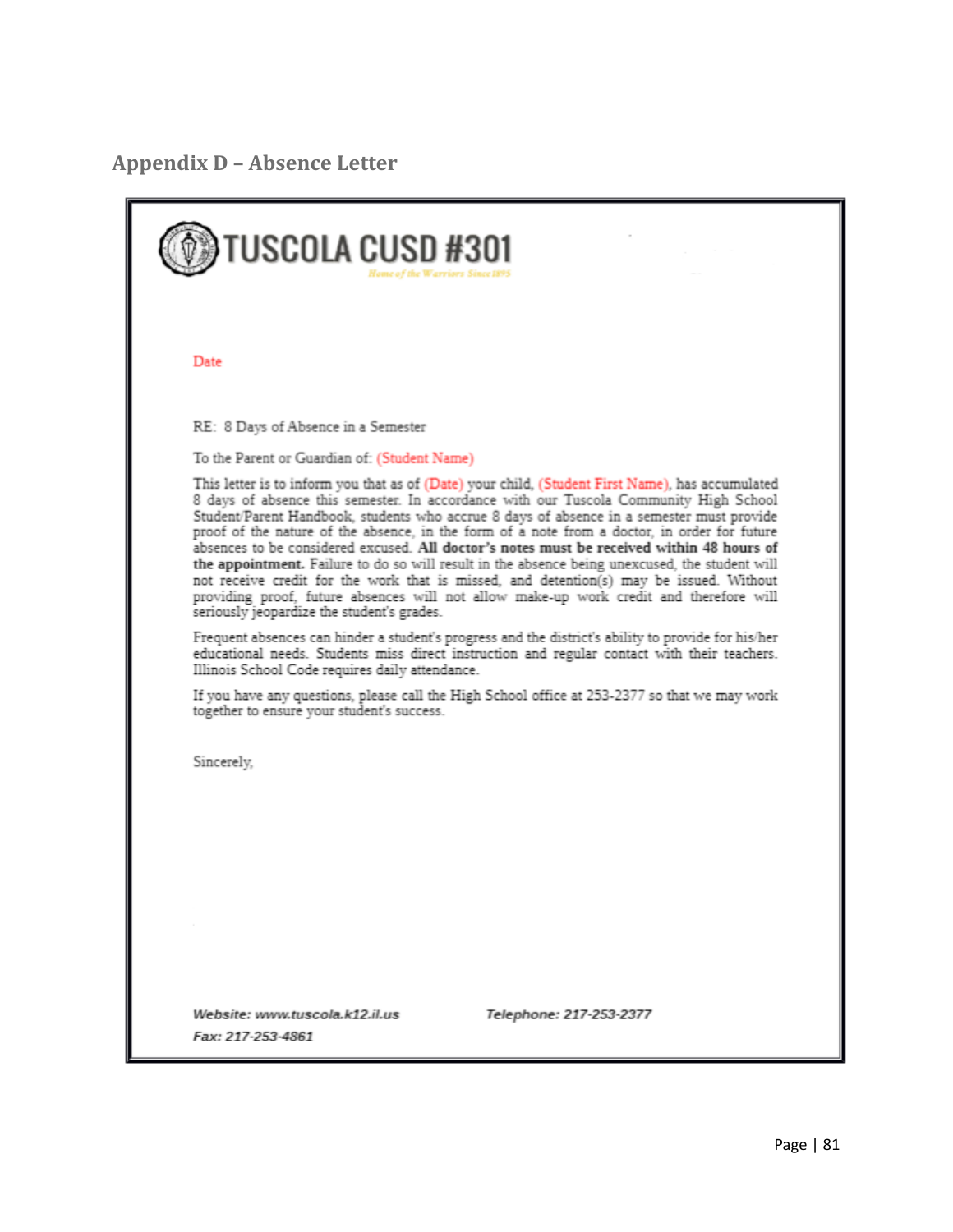## **Appendix E – Tuscola CUSD #301 Goals TUSCOLA CUSD #301 GOALS**

### **I. Student Achievement**

Goal: Increase achievement for all students

The board is committed to providing equitable opportunities for all students to succeed. Every school must focus on a continuous improvement process in teaching and learning in order to increase achievement for all students. All students should have the support needed to actively engage in their learning, although some schools may require additional resources in order to achieve district and state academic goals. The board will be responsible for supporting schools in achieving this goal by prioritizing resources for curriculum implementation and students' academic and social-emotional development.

**Benchmarks** 

● By the end of the 2018-19 school year, Multi-Tiered Systems of Support (MTSS) will be fully implemented to support all students across all three school buildings.

● By the end of the 2021-2022 school year, complete a PreK-12 vertical alignment of curriculum with updates provided to the board on at least a yearly basis each spring.

### **II. Staff Capacity Building**

Goal: Continue to improve upon teacher support structures

The Board of Education is committed to providing professional learning support for teachers, administrators, and support staff. Given that there are professional development requirements for educator licensure renewal, it is important for the board to provide reasonable support where possible. Additionally, recognizing educators as adult learners who engage in their own individual processes of continuous improvement of their practice, the board is cognizant that meeting the specific needs of every individual presents a challenge. It is not the intent of the board to devalue any area of specialty within the school district.

**Benchmarks** 

- Implement training for all staff in trauma-informed practices
- Implement trainings for all staff in response to areas identified from staff feedback

### **III. Stewardship of District Resources**

Goal: Provide prudent stewardship of district resources to best support student success, educational equity and choice.

The Board of Education is committed to being responsible stewards of district resources as is expected of us by the students, employees, and community at large. It falls upon the Board to make decisions about appropriating scarce district resources in a way that best supports all students' learning and development, educational equity and opportunity, and choices available to the diverse needs and interests of students.

**Benchmarks** 

● By the end of the 2018-19 school year, create a prioritized strategic plan of capital updates/improvements to review with the architect

○ Within the next 10 years, update all classrooms

● By the end of the 2021-22 school year, create and maintain a plan for the systematic evaluation of curriculum materials (both print and technology materials), including time frames for replacing curriculum as needed.

● By the end of the 2021-22 school year, create and maintain a 3-5 year technology plan, to include a plan for technology hardware replacement on the proper rotation schedule.

● Continue to make financial decisions within the parameters of existing resources with the goal of achieving financial standing in the top 25% of the state by the end of the 2023-24 school year